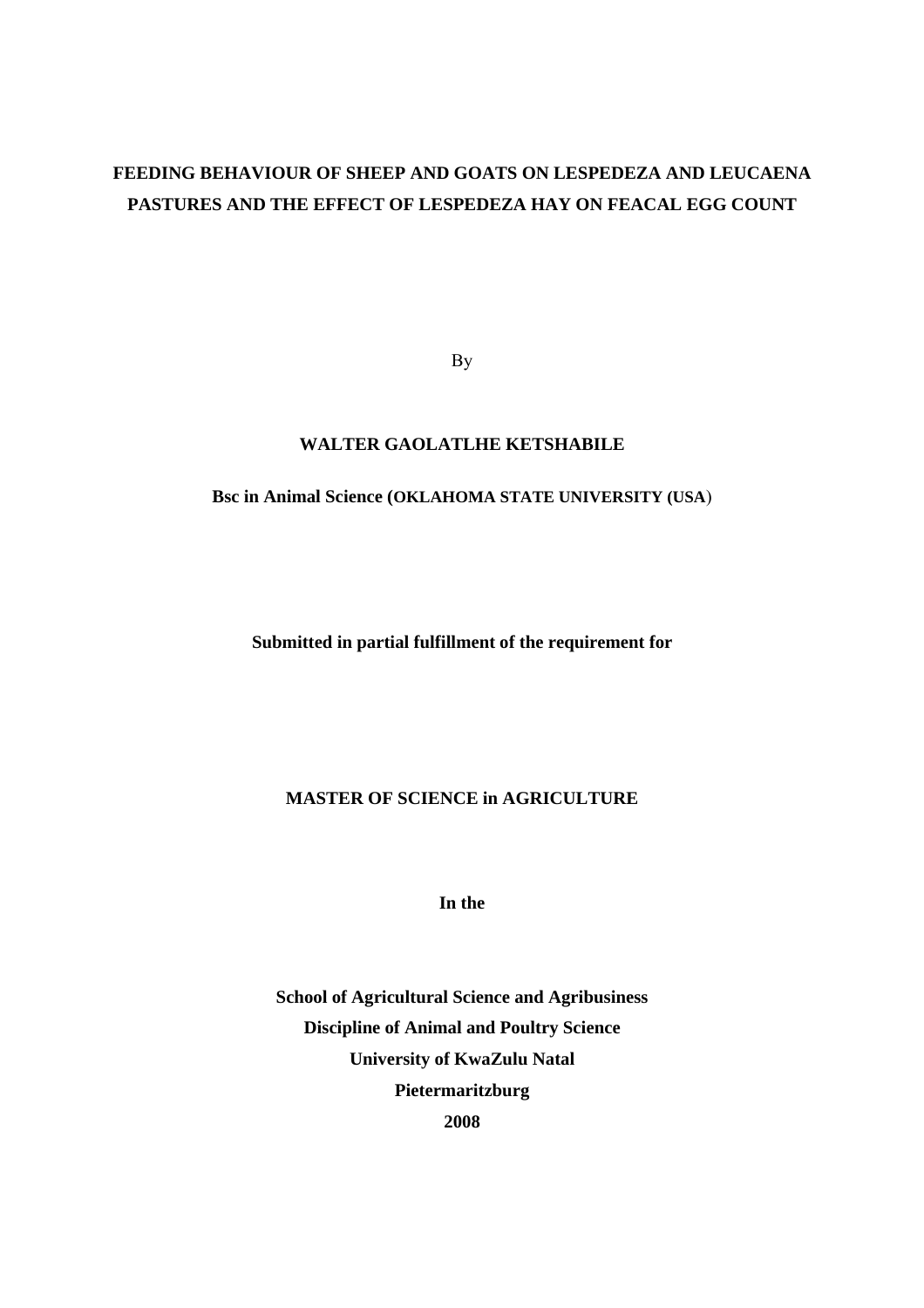### **Declaration**

I, Walter G. Ketshabile, hereby declare that the research in this thesis is the result of my own investigation, except where acknowledged, and has not, in its entirety or part been previously submitted to any university or institution for degree purposes.

Signed. ………………………………………………………

I, Prof. Nsahlai, I.V. chairperson of the supervisory committee, approve release of this thesis for examination.

Signed…………………………………………………………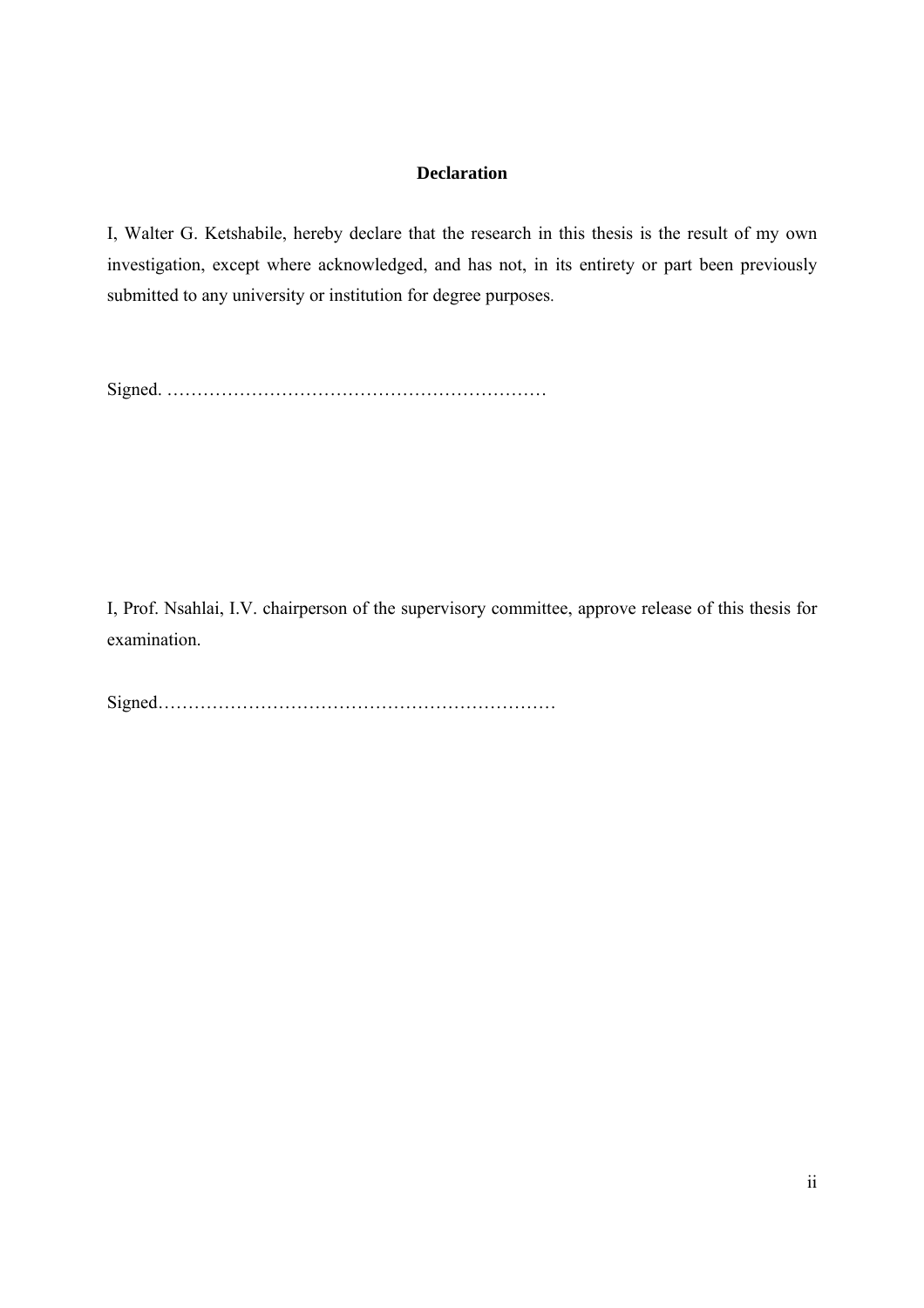#### **Acknowledgements**

Firstly, I am very much indebted to Botswana Government for the generosity of sponsoring my studies and much appreciation for the Ministry of Education (Department of Teacher Training and Development) for allowing me to proceed for further studies. I am also thankful to the National Research Foundation (NRF) RSA, for providing research funds for my project.

I would also like to extend my sincere thanks to my supervisor Prof. Ignatius V. Nsahlai for his support, guidance and supervision from the initial stage of my project until its completion. He will always be remembered.

Furthermore, I extend my appreciation to Mrs. D. Sibanda for her critical review of my thesis and advice on writing methodology.

My appreciation is also forwarded to Dr Bengaly, with whom I had spend most of the time at the farm collecting samples and at times staying till late at night, and to Dr Jack Ouda for his moral support and willingness to see me go through my training program.

My colleague, Fabian Fon has also contributed a lot through his encouragement when I seemed to be dragging behind in writing up and soliciting for advice.

I also extend my grateful appreciation to the staff of Center for Electron Microscopy for allowing me to use their facilities for faecal egg count, all farm workers at Ukulinga livestock section for their assistance when feeding, sampling and weighing of animals, and not forgetting all the laboratory staff of Animal Science Department in assisting with the analysis of samples.

I would also like to extend my warm appreciation to all those Botswana students I lived with at B&B (Pelham) during my first year, and the Bachelors, at 71 st Patrick's road, for their brotherly hood and good time we had together. You were great guys and kept me lively throughout my stay in the Republic of South Africa.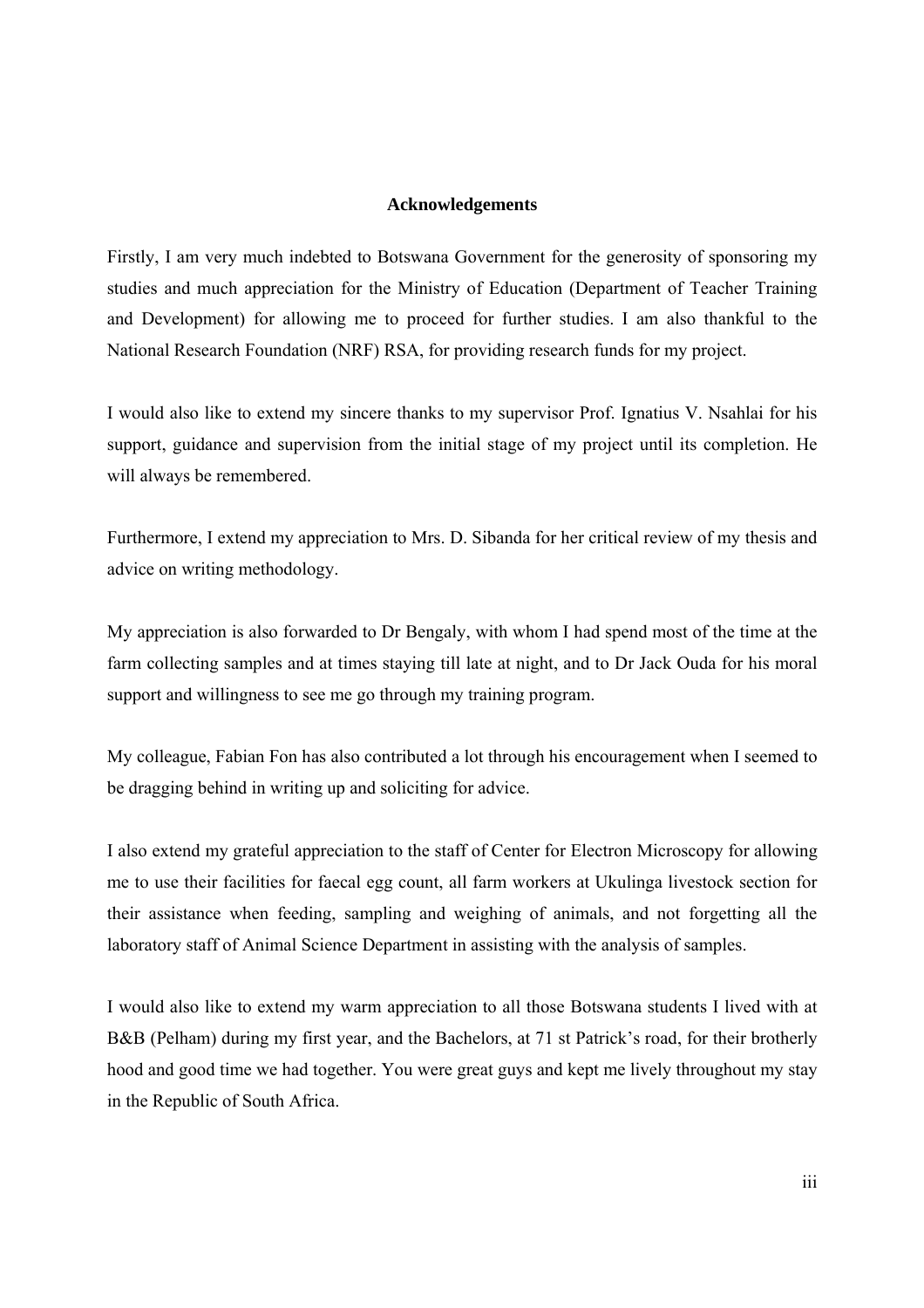Special thanks to my lovely wife, Galefele Ketshabile for her inspirational love and unfailing support during the course of my study, and to my children, Thabo, Keletso, Omphile, Thuso and Keneilwe for patiently waiting for my return to join them. Thanks to my mother, all my siblings and extended family, you did a great job by keeping an eye on my family problems back home, assisting where necessary during my absence. God bless you all, today, tomorrow and forever.

 Last but not least, I extend my outmost appreciation and gratitude to all those who contributed positively in one way or another in supporting me throughout my study and ensuring that I go through all hardships during the past years.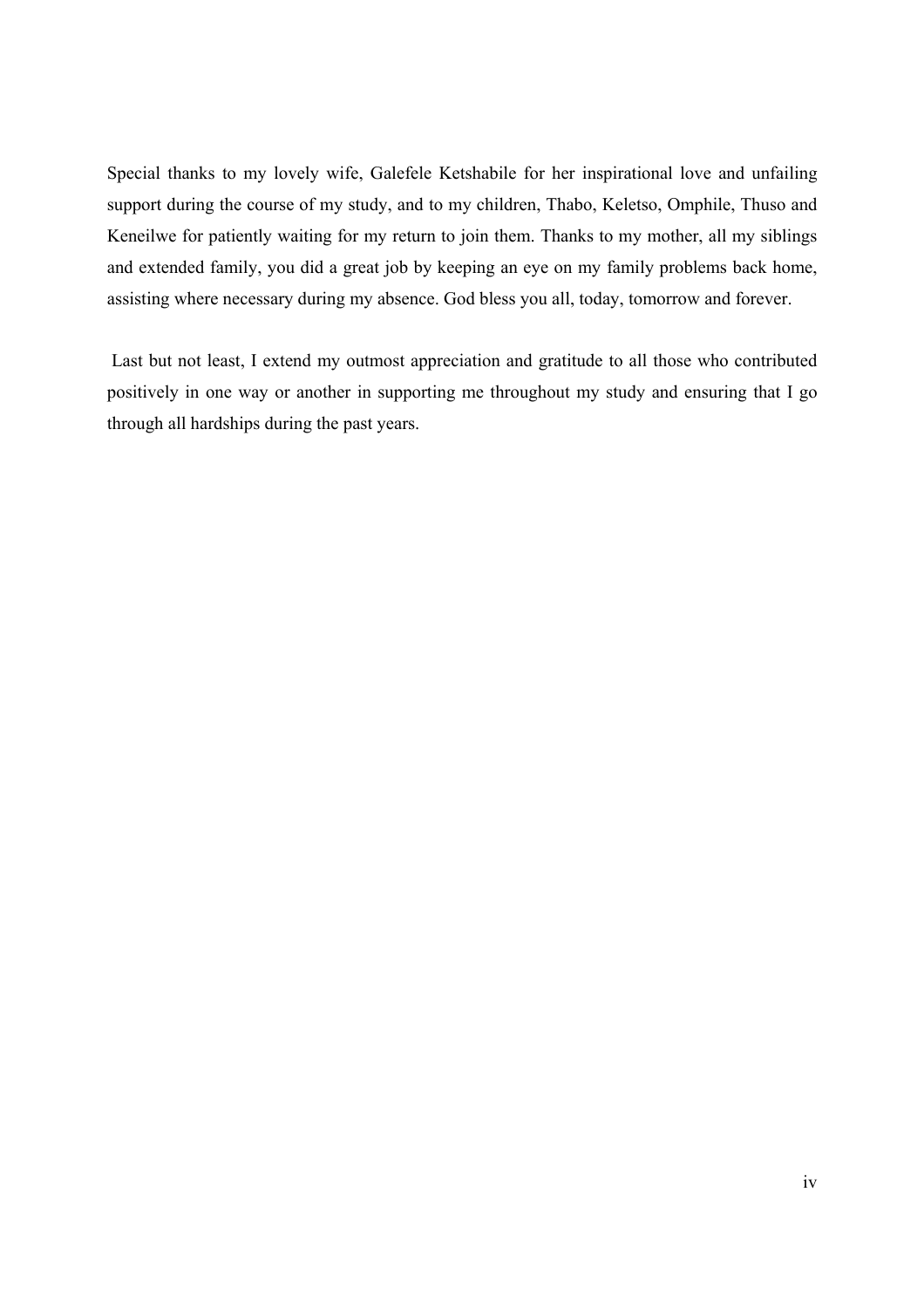## **List of Figures**

| No. Figure | <b>Figure Description</b>                                                                                        | Page No. |
|------------|------------------------------------------------------------------------------------------------------------------|----------|
| Figure 2.1 | Proportion of time spent Browsing, Grazing and Idling by<br>sheep (SLESP or SLEU) and goats (GLESP or GLEU)      |          |
|            | on lespedeza or leucaena                                                                                         | 27       |
| Figure 2.2 | Overall least square means for bite rate (bite/min) and<br>intake rate (g FW/min or g DM/min) by sheep and goats |          |
|            | over three different periods of time.                                                                            | 28       |
| Figure 3.1 | Weekly variations of feed intake $(g/kg)$ and live weigh<br>of sheep fed on veld hay (SH) or lespedeza (SL) and  |          |
|            | goats on veld hay (GH) or lespedeza (GL).                                                                        | 42       |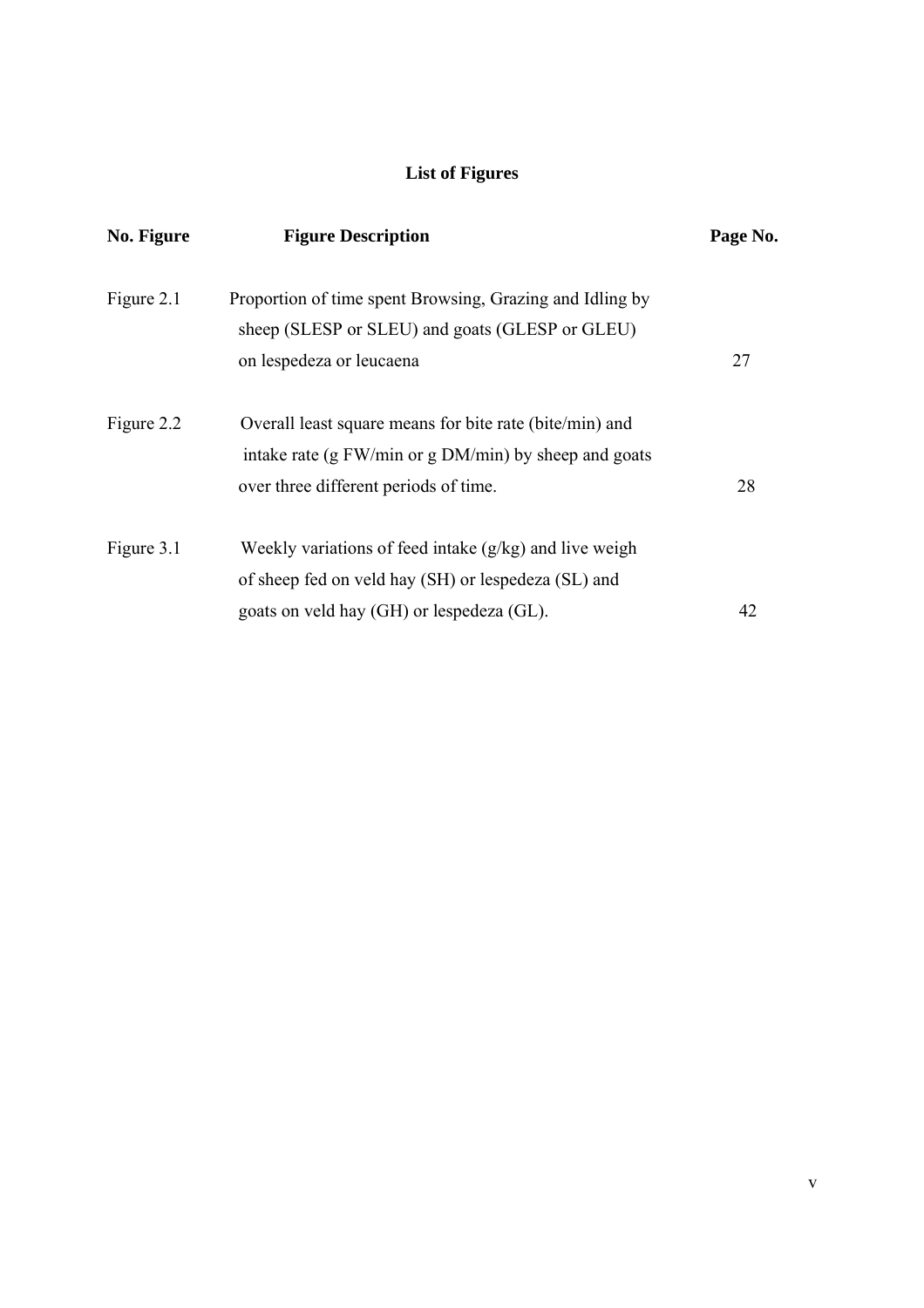## **List of Tables**

| Table No. | <b>Table Description</b>                                         | PageNo. |
|-----------|------------------------------------------------------------------|---------|
| Table 2.1 | Chemical composition (g/kg DM) of lespedeza, leucaena            |         |
|           | and grass from the experimental plots.                           | 25      |
| Table 2.2 | Variation on feeding activities by sheep and goats on lespedeza  |         |
|           | and leucaena.                                                    | 25      |
| Table 2.3 | Feeding rate (bite/min) and intake rate (g FW/min) or (g DM/min) |         |
|           | of sheep and goats on lespedeza and leucaena.                    | 28      |
| Table 3.1 | Chemical composition (g/kg) of lespedeza hay, veld hay and       |         |
|           | Kikuyu grass.                                                    | 40      |
| Table 3.2 | Variations of mean initial weight, final weight and feed intake  |         |
|           | for the entire feeding period.                                   | 40      |
| Table 3.3 | Logarithmic egg count from day zero to day 83 for sheep and      |         |
|           | goats fed on lespedeza and veld hay.                             | 41      |
| Table 3.4 | The relationship between the current weeks eggs count and the    |         |
|           | previous weeks intake, initial weight and initial egg count.     | 43      |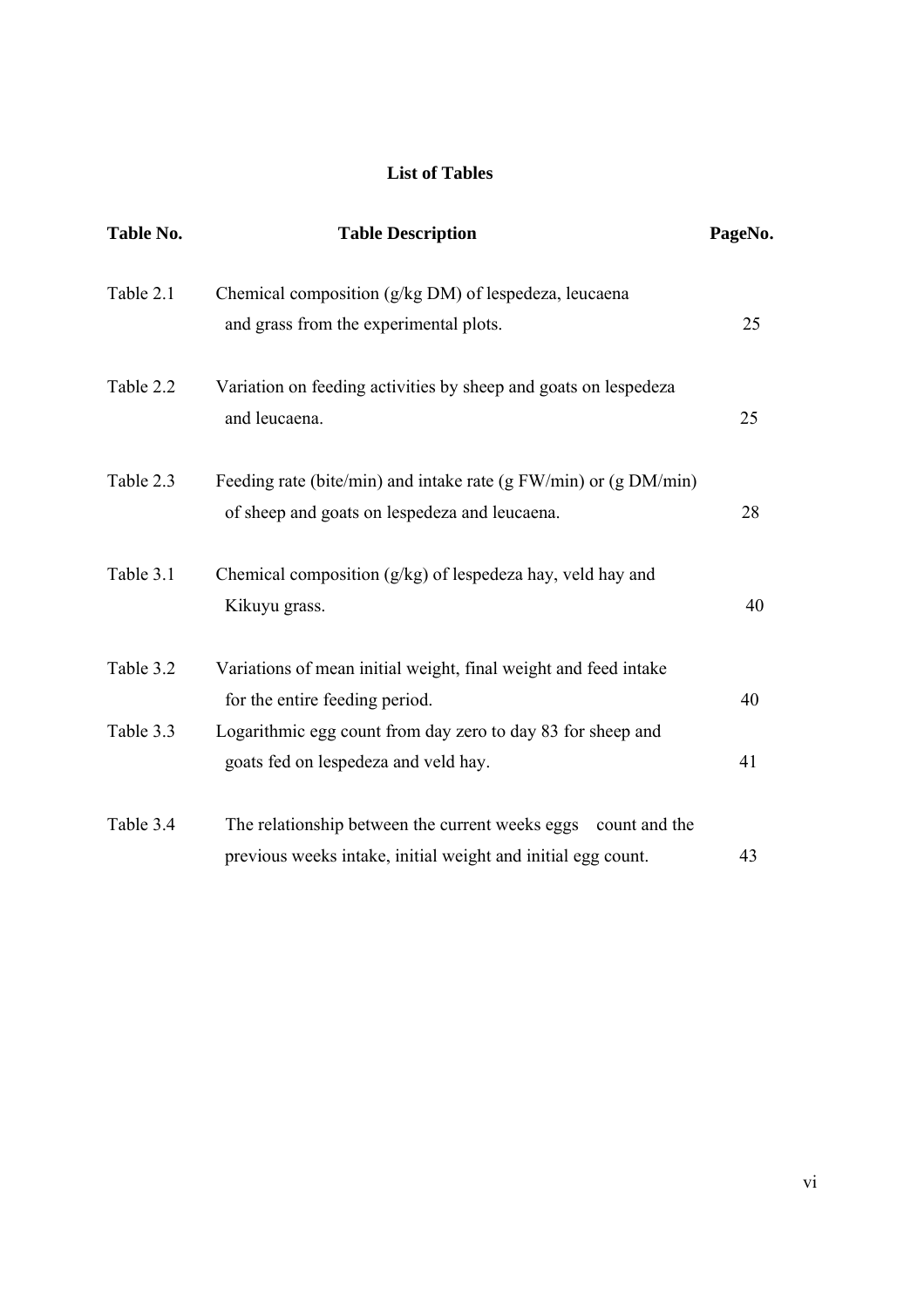## **List of Abbreviations**

| ADF         | Acid detergent fiber                               |
|-------------|----------------------------------------------------|
| <b>AOAC</b> | <b>Association of Official Analytical Chemists</b> |
| $\rm CP$    | Crude protein                                      |
| <b>CT</b>   | Condensed tannin                                   |
| DM          | Dry matter                                         |
| DMI         | Dry matter intake                                  |
| <b>FEC</b>  | Feacal egg count                                   |
| GЕ          | Gross energy                                       |
| GI          | Gastro-intestinal                                  |
| <b>HEM</b>  | Hemicelluloses                                     |
| <b>NDF</b>  | Neutral detergent fiber                            |
| <b>OM</b>   | Organic Matter                                     |
| QT          | Quebracho tannin                                   |
| SL          | Sericea lespedeza                                  |
| VFI         | Voluntary feed intake                              |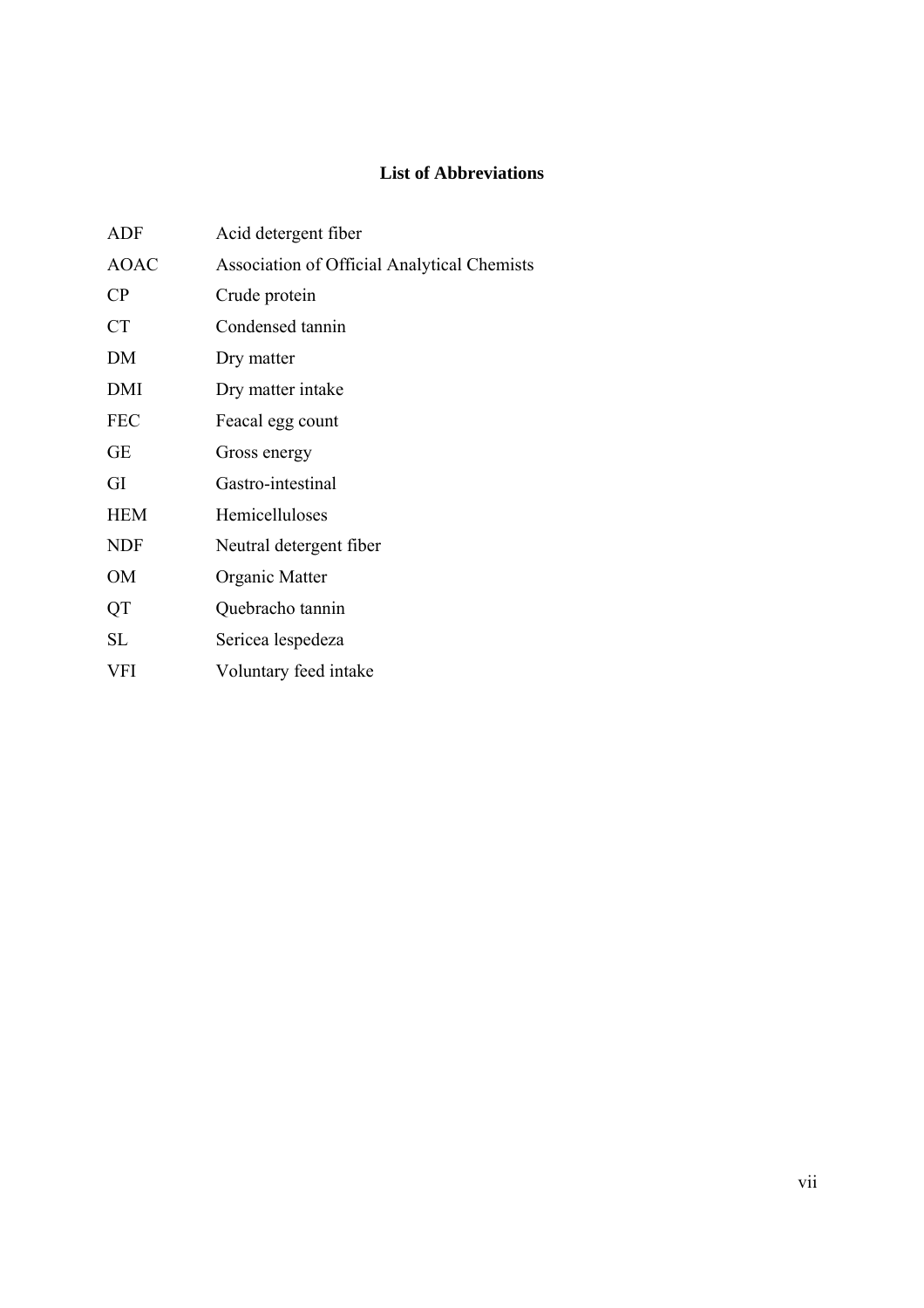## **Contents**

| Declaration           | $\overline{\mathbf{ii}}$ |
|-----------------------|--------------------------|
| Acknowledgements      | iii                      |
| List of Figures       | V                        |
| List of Tables        | vi                       |
| List of Abbreviations | vii                      |
| Contents              | viii                     |
| Abstract              | X1                       |
|                       |                          |

## **Chapter 1: General Introduction and Literature review**

| 1.0  | General Intoduction                                        | $\mathbf{1}$ |  |
|------|------------------------------------------------------------|--------------|--|
| 1.1  | Background information                                     |              |  |
| 1.2  | Feeding behaviour of sheep and goats                       |              |  |
| 1.3  | Forage plants for small ruminants                          |              |  |
| 1.4  | Tannins in forage plants                                   |              |  |
| 1.5  | Metabolism of condensed tanning in the digestive tract     |              |  |
| 1.6  | Methods of dampening the effect or inactivation of tannins |              |  |
| 1.7  | Voluntary feed intake                                      | 12           |  |
|      | Animal factors affecting Voluntary intake<br>1.7.1         | 12           |  |
|      | 1.7.2 Feed factors affecting Voluntary intake              | 13           |  |
| 1.8  | Tannin effect on protein degradation                       | 14           |  |
| 1.9  | Effect of tannin on carbohydrates/fiber degradation        | 15           |  |
| 1.10 | Tannin effect upon Endo-parasites control                  | 15           |  |
|      | 1.10.1 Weight gain due to tannin                           | 17           |  |
| 1.11 | Discussion and Conclusion                                  | 18           |  |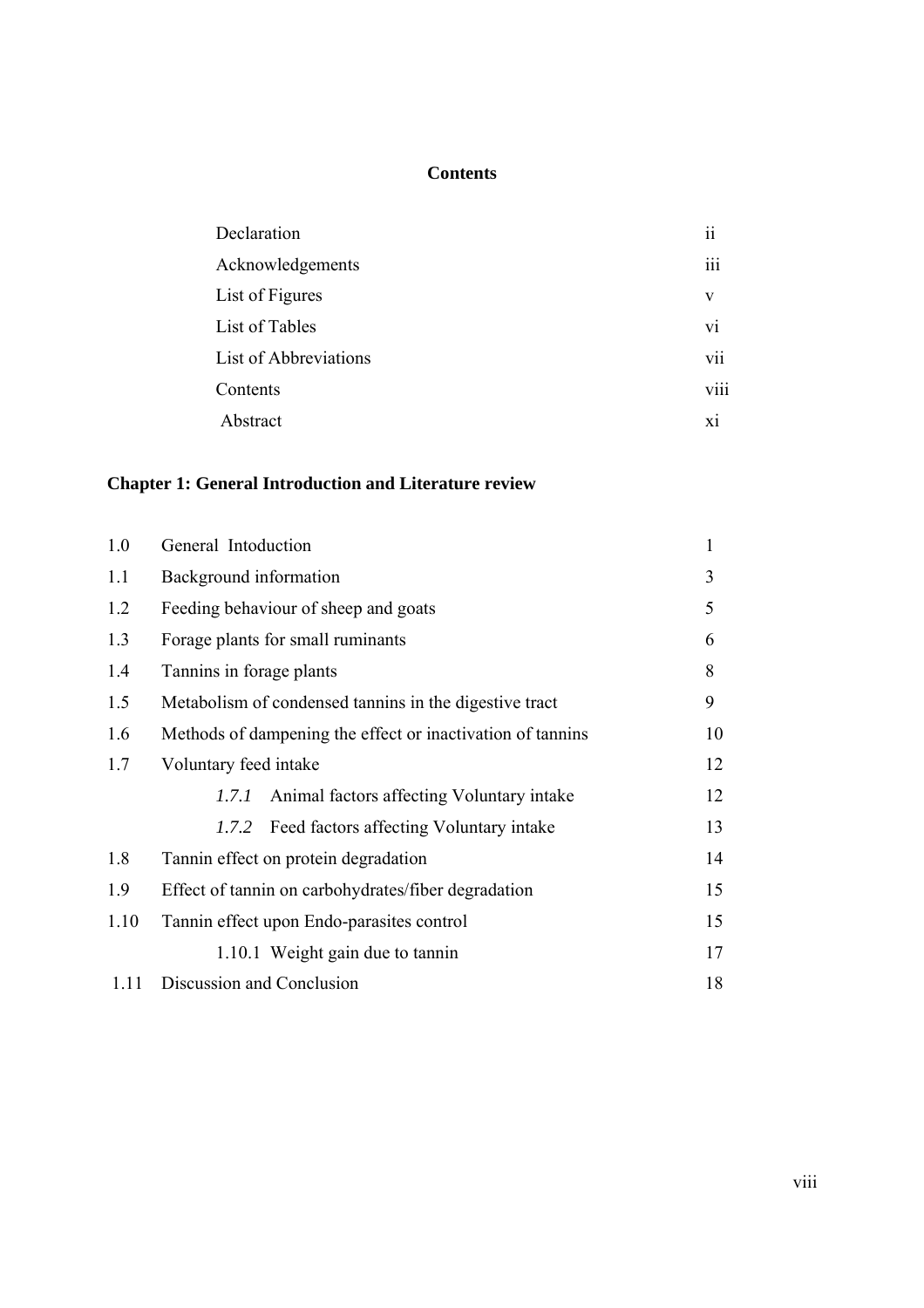# **Chapter 2: Daily variation on Intake rate and feeding behaviour by sheep and goats on Lespedeza and Leucaena**

|     | Abstract                        | 20 |
|-----|---------------------------------|----|
| 2.1 | Introduction                    | 20 |
| 2.2 | Materials and Method            | 21 |
|     | Experimental animals            |    |
|     | Experimental site               |    |
|     | Experimental procedure          |    |
|     | Chemical analysis               |    |
|     | Data analysis                   |    |
| 2.3 | Results                         | 25 |
|     | Feeding behaviour               |    |
|     | Variations of feeding behaviour |    |
|     | Feeding and intake rate         |    |
| 2.4 | Discussion                      | 29 |
|     | <b>Feed attributes</b>          |    |
|     | Feeding behaviour               |    |
|     | Intake rate                     |    |
| 2.5 | Conclusion                      | 33 |

# **Chapter 3: The effect of supplementation of sheep and goats grazing Kikuyu pasture with**  *Serecia Lespedeza* **on Endoparasites.**

| Abstract                 | 34 |
|--------------------------|----|
| 3.1 Introduction         | 34 |
| 3.2 Materials and Method | 35 |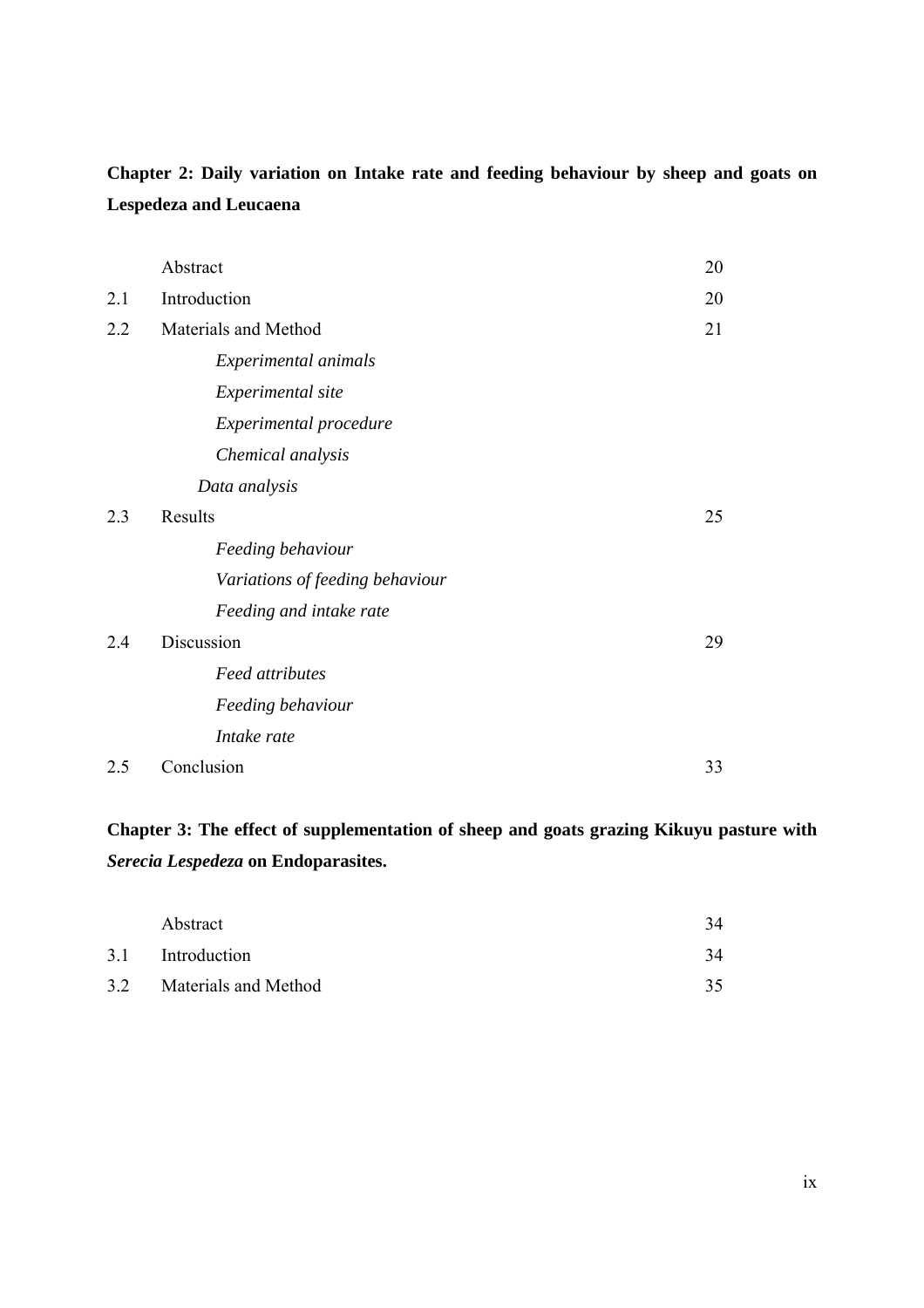|     |                   | Animals and Housing                          |    |
|-----|-------------------|----------------------------------------------|----|
|     |                   | Experimental feed                            |    |
|     |                   | <b>Experimental Design</b>                   |    |
|     |                   | Rectal feacal sampling                       |    |
|     |                   | <b>Preparation of Markers</b>                |    |
|     |                   | Administration of markers and sampling       |    |
|     |                   | Chemical analysis                            |    |
|     |                   | Data analysis                                |    |
| 3.3 | Results           |                                              | 39 |
|     |                   | Variations of feed intake and initial weight |    |
| 3.4 |                   | Discussion                                   | 44 |
| 3.5 |                   | Conclusion                                   | 46 |
|     |                   |                                              |    |
|     | <b>Chapter 4:</b> | <b>General Summary and Conclusion</b>        | 47 |
|     |                   |                                              |    |
|     | <b>References</b> |                                              | 50 |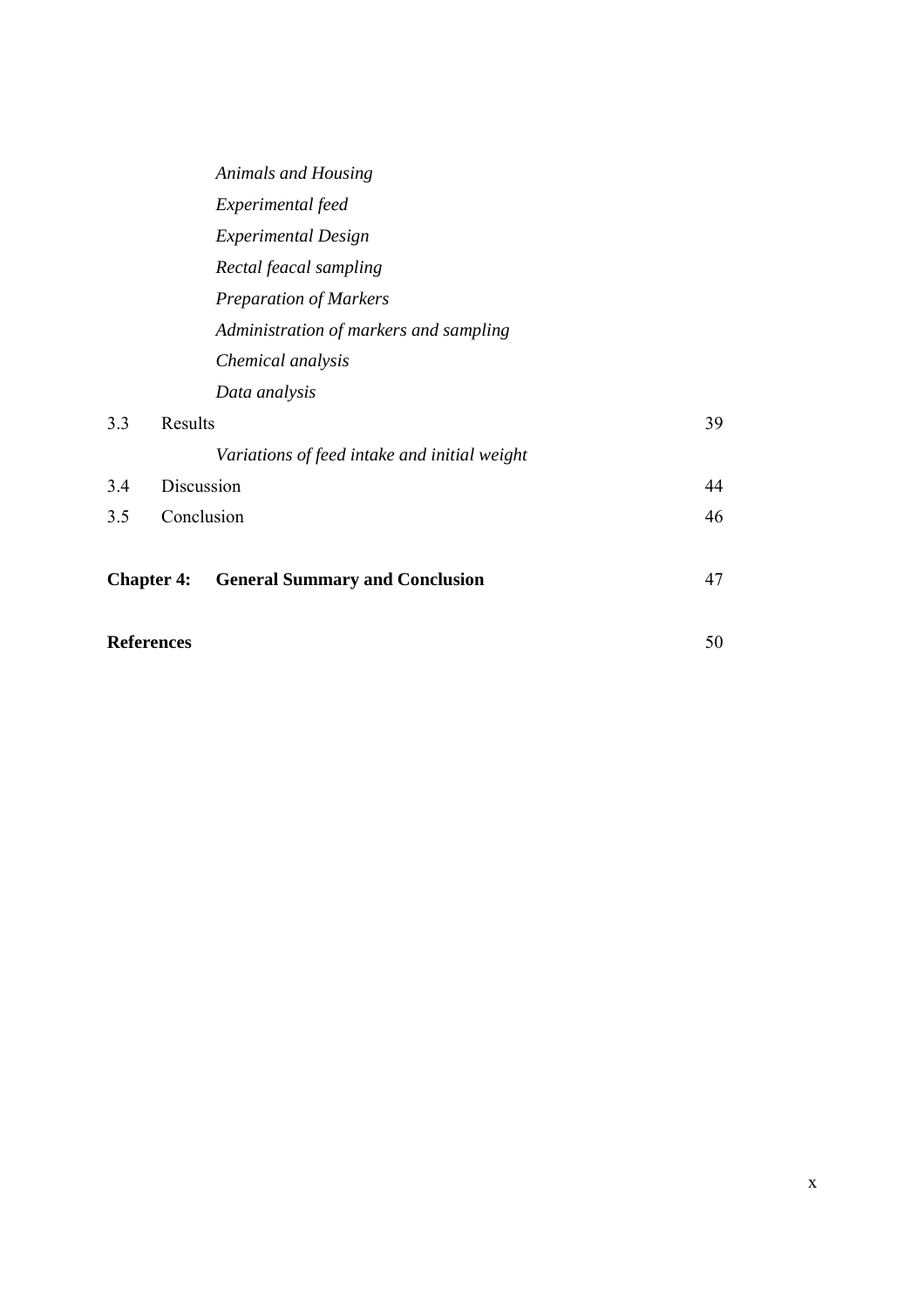#### **ABSTRACT**

Feeding of lespedeza to sheep and goats, besides supplying protein, could be a possible alternative remedial control measure against gastro-intestinal parasites in sheep and goats. However, the feeding behaviour of individual animals and their feed intake are likely to influence t its effect on the parasites. This study was conducted to determine the different feeding behaviour of sheep and goats on *Sericea lespedeza* and its effect on faecal egg count. The first part dealt with behaviour of animals feeding on lespedeza or leucaena within the rangeland while for parasitic response they were fed on lespedeza or veld hay.

During feeding behavior, three sheep and three goats averaged 2- 3 years of age were observed for 30 days during the months of March and April 2006. Activities such as browsing, grazing and idling were recorded after every two minutes for every animal while following animals at a distance of five meters. Feed intake was determined by recording the number of bites made by each animal for a period of ten minutes and by estimating the weight of forage eaten.

More (P<0.001) browsing time was observed on goats at both lespedeza and leucaena plot than on sheep, with goats consistently spending longer time browsing than sheep on both lespedeza and leucaena than sheep between 7.00 and 14.00h. More of the browsing time of goats was spent on leucaena than on lespedeza. The longest time of grazing by animals was on the lespedeza plot than on leucaena plot, with sheep grazing for a longer  $(P<0.001)$  time than goats. The biggest difference in grazing time for sheep at the lespedeza and leucaena occurred during morning hours. Animal type and interaction of feed animal type significantly affected idling time with goats Idling for a longer (P<0.001) time than sheep at both the lespedeza and leucaena plots.

Feeding rate (bite/min) for both sheep and goats were similar on both lespedeza and leucaena plots. Intake rates were higher  $(P<0.01)$  for both sheep and goats on leucaena than on lespedeza, with sheep having higher  $(P<0.01)$  intake rates than goats on both plots. Animals had the fastest bite rate and intake rate during midday (12.00h) and lowest rates at 14.00h. The highest intake rate occurred on leucaena in the morning and afternoon, but lower than lespedeza during midday.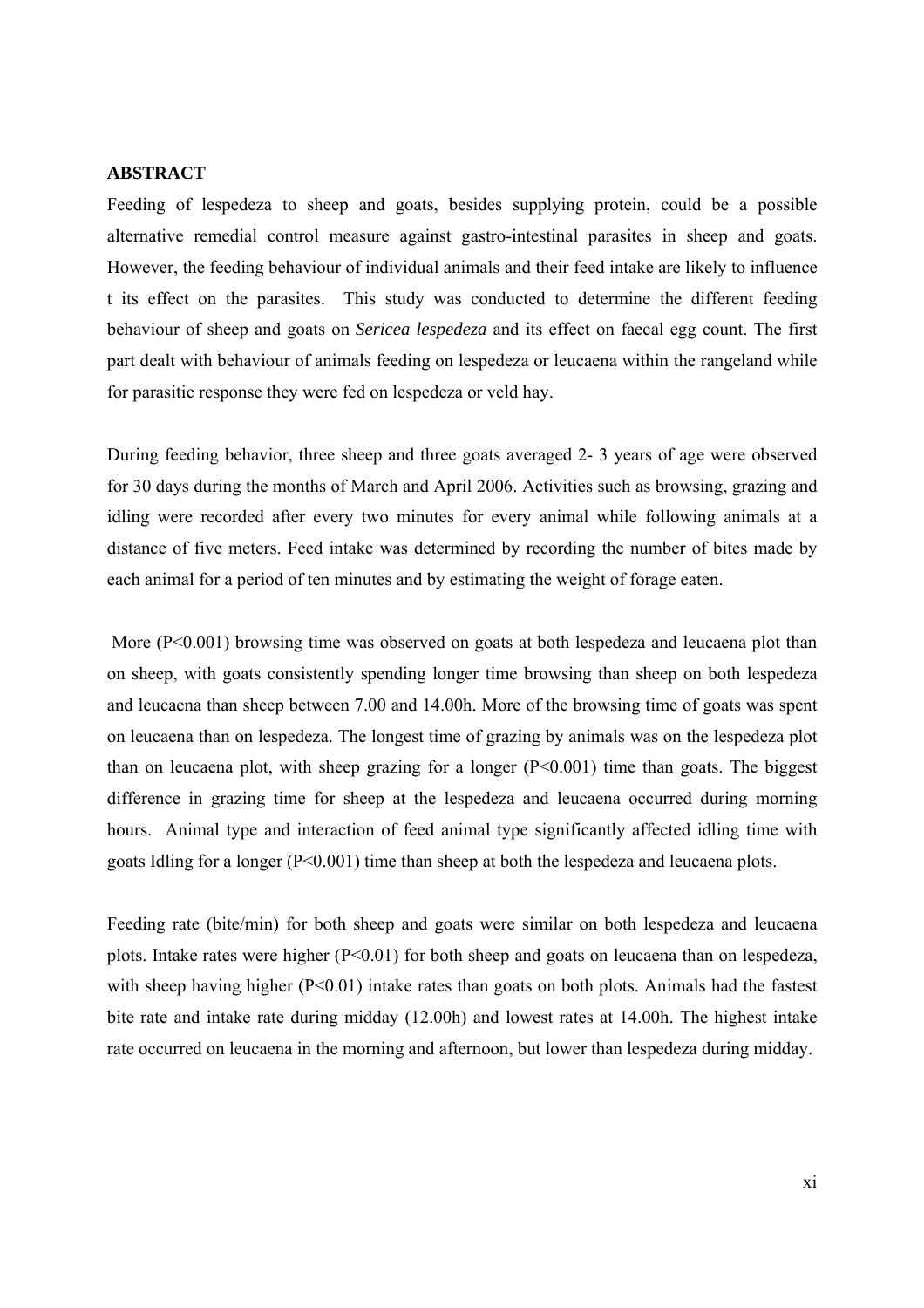For parasites response twelve sheep and twelve goats aged between 3 and 4 years were used in a study that lasted 60 days. Animals were naturally infested by gastro-intestinal parasites.

 Egg count was done according to McMaster egg count technique (Ministry of Agriculture, Fisheries and Food, 1977) by magnifying parasitic eggs from faecal samples dissolved in saturated sodium chloride. During feacal egg count, the effect of animal on feed intake was highly significant (P<0.001) with sheep consuming more of each kind of feed (lespedeza or hay) than goats. Live weight of animals decreased during the early period of feeding, beyond which it remained stable. Egg count varied significantly  $(P = 0.015)$  among periods of sampling, a general trend indicating a decrease from day 0 to day 46 beyond which egg count tended to increase. When regression analysis was done to determine the effect of the previous week's intake, it was observed that increased intake during the previous week was associated with depression in egg count, the effect attaining significance  $(P<0.05)$  for both sheep and goats on hay and for sheep on lespedeza.

The results of this study are rather inconclusive about the effect of supplementing small ruminants with *Sericea lespedeza* hay on gastro-intestinal parasites, owing to variation associated with intake of lespedeza and hay, thus warranting further investigation.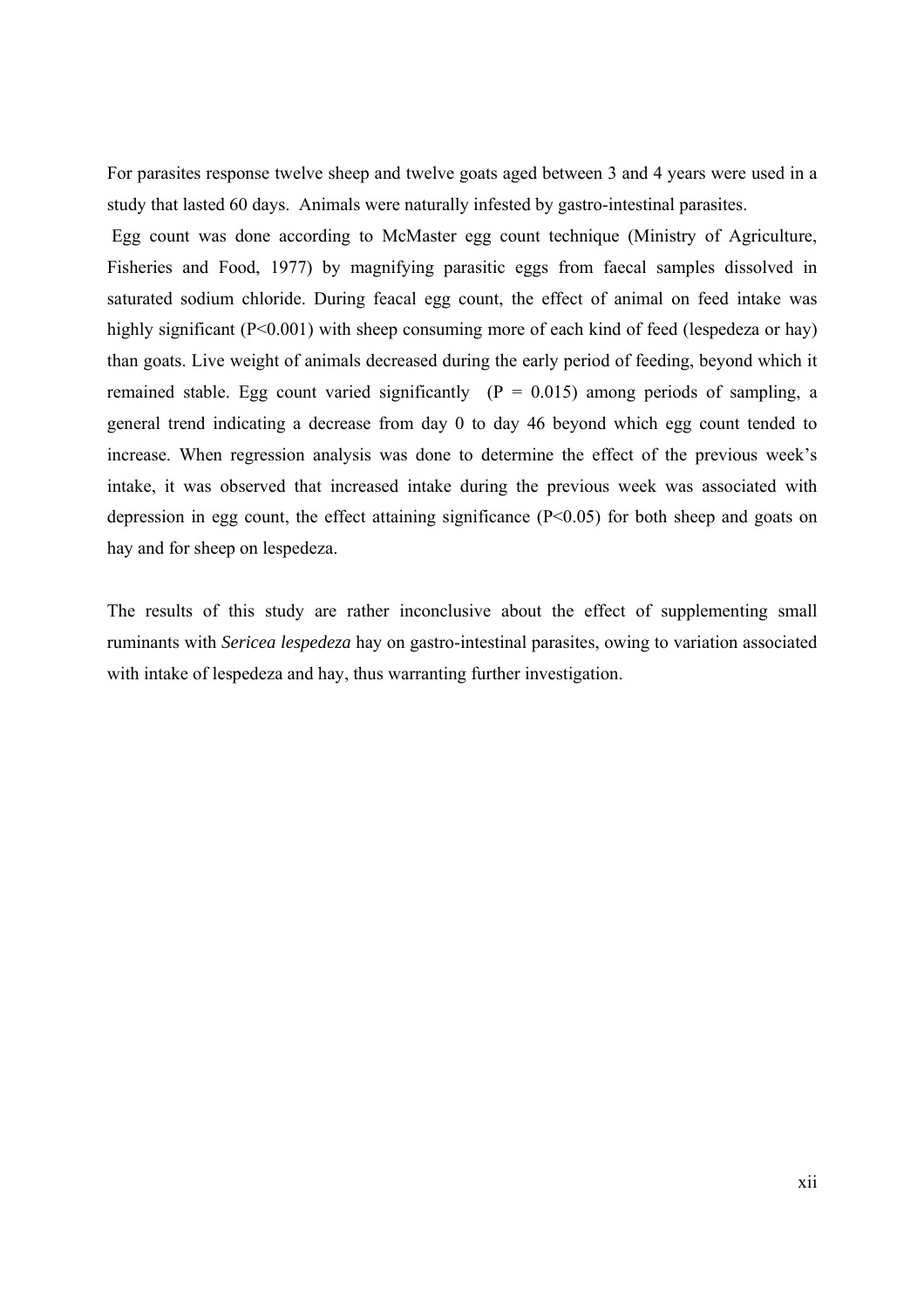## **Chapter 1**

### **General Introduction and Literature Review**

#### **1.0 General introduction**

Sheep and goats production within both temperate and tropical regions is constrained by heavy burden of gastro-intestinal parasites (GIP), particularly the nematodes (*Haemonchus contort*us). These parasites can lay 5,000 to 10,000 eggs in a day within the abomasum of animals. Once the eggs are passed out with faeces on to the pasture, they hatch into larvae within 4 to 6 days (Loyacano et al., 2002), then crawl to the top of grass blades where they are later picked during grazing by animals. They attach to the lining of the gut, starts to feed, molt and develop into adult worms. Animals heavily infested by these parasites will have diarrhoea, become emaciated and anemic, and show signs of edema or eventually die.

The conventional method of control is based on repeated use of synthetic anthelmentic drugs. Several problems associated with the over use/or misuse of these drugs were recently observed worldwide (Prichard, 1994). Development of resistance by the parasites to the drugs has become more pronounced, and a search for alternative control is justifiable. Consumers of animal byproducts have also become cautious of possible contamination of the products as a result of drugs residual effect, while small-scale farmers are also pushed out of the industry by unaffordable cost of drugs.

Manipulation of animal nutrition can increase the ability of animals to withstand the adverse effect of parasitism. Since animals that are likely to suffer more are those on poor nutrition, Coop *et al*. (2001) noted that improvement of animal nutrition could influence the development and consequences of parasitism by increasing the ability of host animals to cope with adverse consequence of the parasites. This means that the nutrients supplied can increase the immune response against the parasites or contribute by maintaining tissues damaged by parasites. Also, supplied nutrients can improve the ability of host animals to overcome parasitism by limiting the establishment, growth rate, fecundity or persistence of parasitic population. When animals are supplemented with dietary proteins, these proteins will be degraded and used by ruminal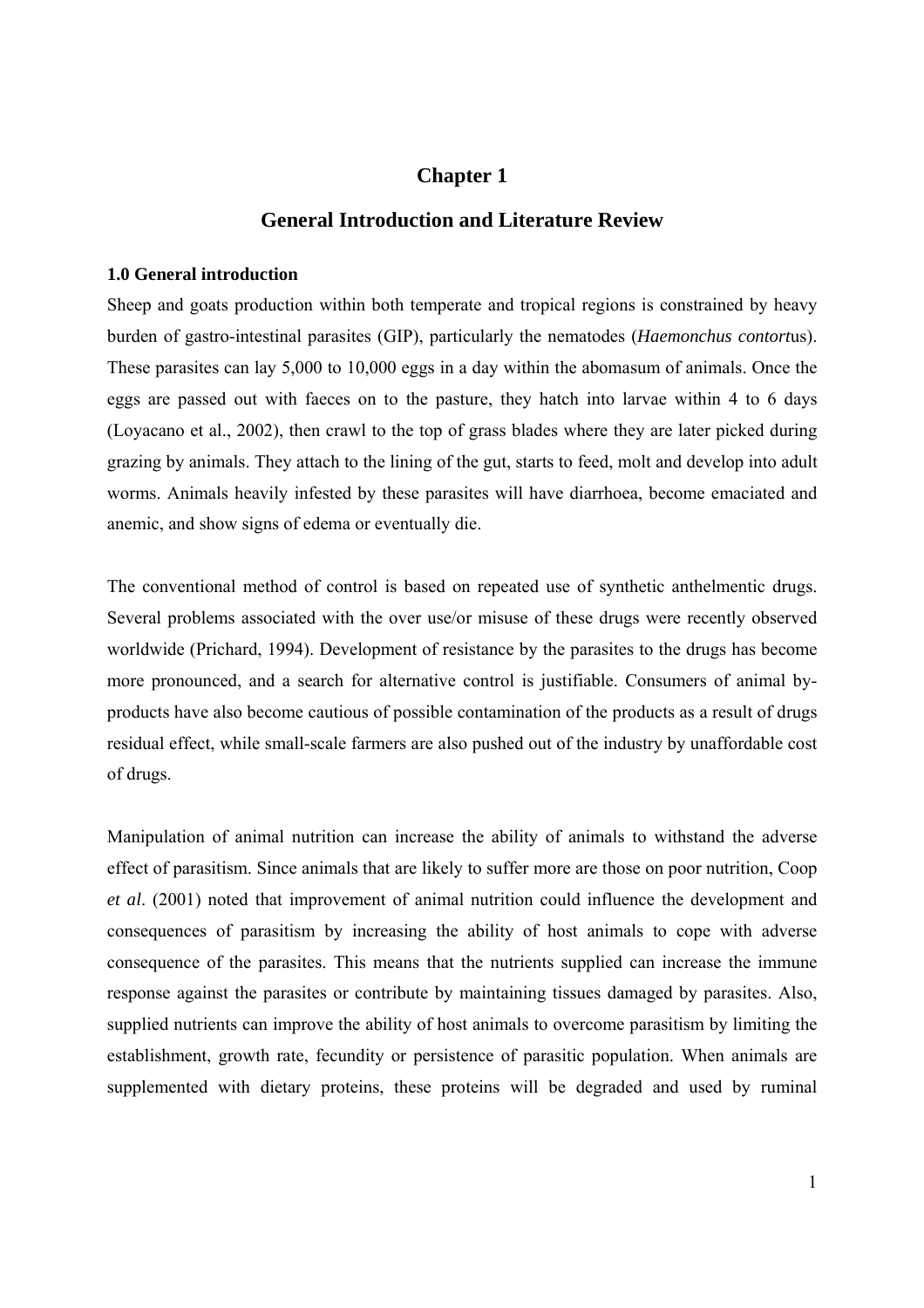microorganism, or pass undegraded. Both the microbial protein and by-pass protein will be available at the lower gut of the ruminant or intestines for absorption.

The effect of supplementing sheep and goats with forages containing anthelmentic properties will therefore depend on the availability of that forage plant, its acceptance or selective behavior of animals. *Sericea lespedeza* (SL), also known as Chinese bush clover is one forage plant that has shown potential in controlling gastro-intestinal parasites. Its anthelmentic property is attached to the high concentration of its tannin content. Tannin is also associated with a number of adverse conditions when fed on by livestock. It is associated with reduced voluntary intake, reduced absorption of some minerals, reduced microbial activity in the rumen, and reduced protein utilization including toxic effect that can damage the kidney and liver. As a result tannins are often thought to decrease growth rate (Ben Salem *et al*., 2002), meat (Priolo and Ben Salem, 2004) and milk (Gilboa *et al.*, 2000) production of sheep and goats fed on tanniferous plants. However, low levels of tannin (3-4 % DM) can benefit ruminants by protecting protein degradation from bacterial deamination and preventing bloat (Jones *et al*., 1976). Recent studies suggested that tannins could have some effect on nematode depopulation (Athenasiadou *et al*., 2003; Min *et al*., 2003; Waghorn and McNabb, 2003).

Sheep and goats differ in their feed selection (Lu, 1988). Goats appear to have capacity in selecting more nutritious parts of the forage offered than sheep and can adapt to seasonal variations in forage availability. This variation is more evident when goats are offered shrubs and trees on rangeland, but less evident when the feed is given in a trough (Morand-Fehr *et al*., 1991). When allowed free choice of a large variety of herbage, goats try to balance variations in fiber content in available pasture vegetation, both at high and at low fiber content, and also to maintain a protein content in the ingested herbage within a limited range (Fedele *et al*., 1993). This may indicates that within a short range of grazing, goats are more likely to select high quality forage than the rest of the available plants in order to maintain their nutritional requirement.

Different animals prefer different plant species, or proportion of plants in their diet. Since tannins are toxic, the amount of forage that can be eaten by animals in a day will depend on the animal's bite size and bite rate at which they will eat and on the postingestive effects of tannins. It is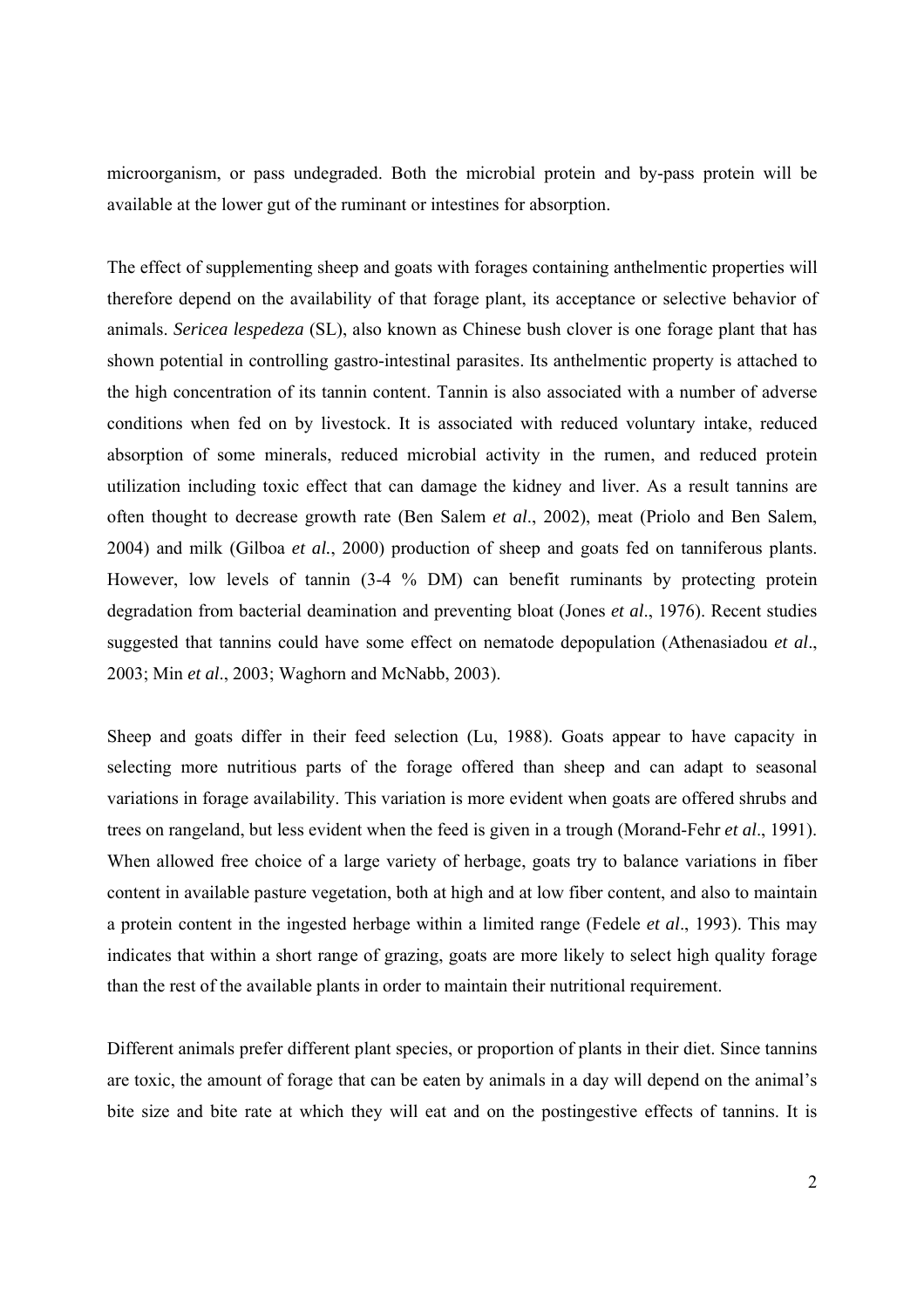hypothesized that when there is plenty of good quality forage, animals are more likely to make more bite rates of larger sizes than when it is in short supply. When the forage is plenty, animals will select the highest quality forage present. Cooper and Owen-Smith (1986) suggested that lower browse availability limits the bite size of browse plants by goats. However, previous studies by Dziba *et al*. (2003) suggested that goats obtained higher bite rates when food availability was low in winter as compensation for the lower bite size.

This study will first focus on investigating the difference in feeding behaviour of sheep and goats, and their intake rate within the rangeland when feeding on lespedeza and leucaena. Different behavioral activities displayed by animals when feeding will be determined on individual animal. Although different methods in determining feeding behaviour and forage intake rate of animals can be used, in this study, short-term intake rate will be used. With this method the ingestive behavioural components of individual animal intake and influential interacting components of the pasture can be determined (Burns and Sollenberger, 2002). This method is equally used for wild and domesticated animals, and does not require any sophisticated equipments.

Most studies on the use of SL in controlling gastro- intestinal parasites were done using either goats or sheep separately, but not in comparison. In this study the two species of animals will be used together. It is hypothesized that the effect of lespedeza on reducing parasitic infestation will be more pronounced on goats because of their higher tolerance of forages with tannins than sheep. By preferring browse to sheep, goats are expected to take more of lespedeza, which will reduce the parasite and improve their live weight through improvement of protein supply, which is to be absorbed in the lower gut.

## **Literature Review**

#### **1.1 Background Information**

In the last decade, the use of anthelmentic drugs in controlling gastro-intestinal (GI) parasites of ruminants has brought fear to livestock farmers and consumers due to an increasing resistance of parasites, residual effects in animal products and pasture, such that there was an increasing demand in developing alternative non-drug GI parasite control strategies (Butter *et al*., 2001).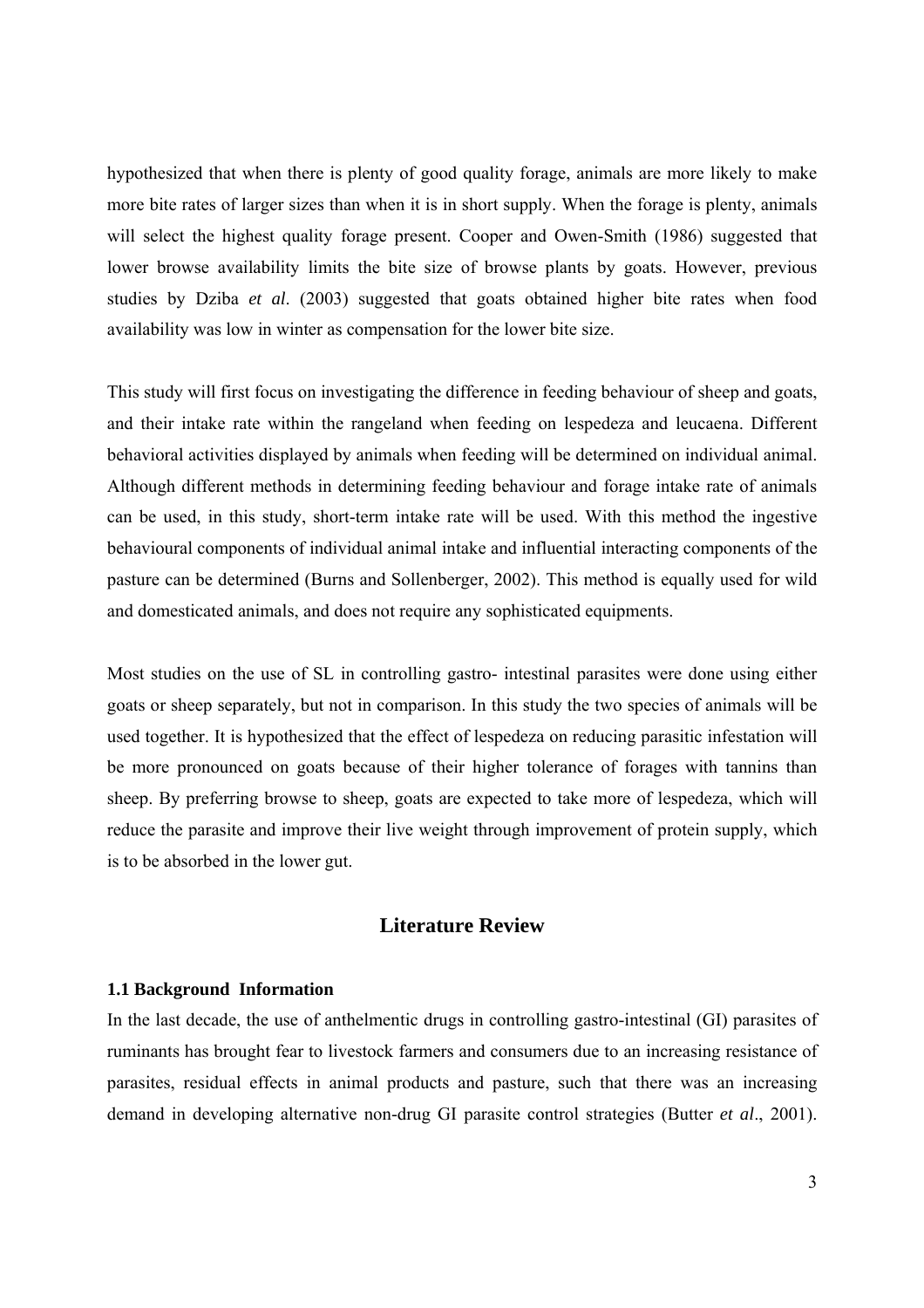These parasites reduce the efficiency of production of small ruminants (especially sheep and goats) and have adverse effects on their welfare resulting in depressed weight gain when feed intake is reduced (Butter *et al*., 2000) loss of endogenous protein and anorexia. The most highly pathogenic species of these GI parasites is *Haemonchous contortus*, which is widely distributed in the tropics.

Several alternative control strategies have been under investigation in order to minimize the loss caused by these parasites. These include breeding of genetically resistant animals (Gray, 1997) vaccination (Emery, 1996), biological control (Gronvold *et al*., 1996), nutrient supplementation (Coop & Holmes, 1996) and the use of forage plants with anthelmentic properties. The use of forage plants could be the best alternative since these can be readily available in the rangelands to most farmers, cost less and are of high nutritional value to grazing animals with less contamination of the pasture. Several studies suggested that the chemical composition of some plants could affect the number of different worm species depending on the concentration of condensed tannins (Niezen *et al*., 1998 and 2002b), while other studies have shown that the phenolic compound from these forages can also protect plant proteins from degradation in the rumen and could increase the supply and absorption of amino acids from the small intestines (Waghorn *et al*., 1987).

Small ruminant animals primarily depend on natural forages, which fluctuate in quantity and quality between seasons as well as years. Within the rangelands, there are those forage plants which will be selected by small ruminants, not because they meet their nutritional requirement, but because of the physiological and morphological orientation of the animal. Domestic sheep and goats and wild species under the same environmental conditions have foraging strategy defined as that of mixed/ intermediate feeders, feeding on a mixture of plant types including grass, forbs and browse (Hoffman, 1989). To understand how forage plants can be used in controlling GI parasites of sheep and goats, there is need to know whether these different feeding strategies can be exploited such that the animals can be able to take enough of the phenolic compounds.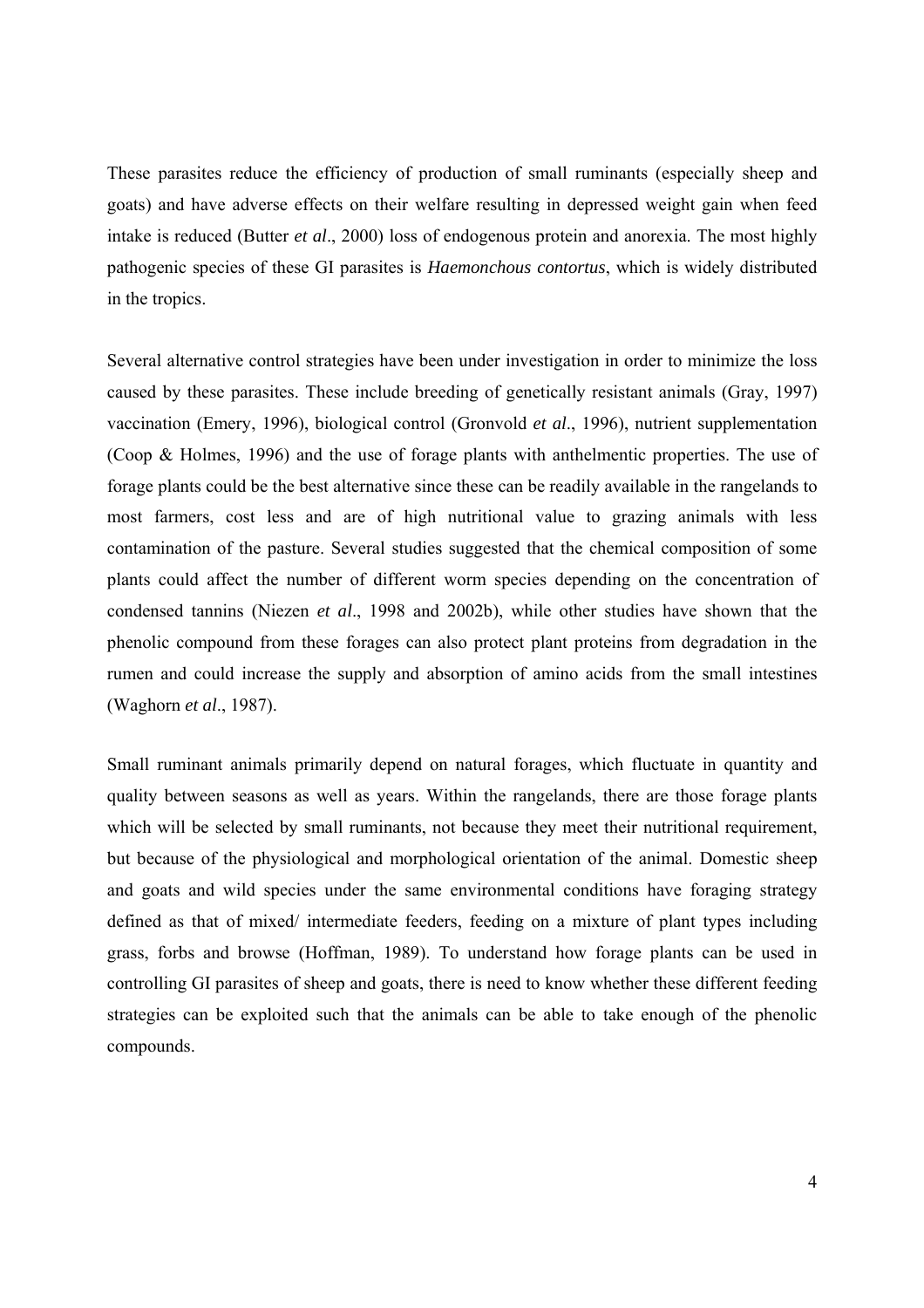#### **1.2 Feeding behaviour of Sheep and goats**

The response of grazing livestock to their environment strongly influence dietary selection, energy expenditure and forge intake, as some vegetation sites are preferred to others for grazing (Pfister *et al*., 1988). Sheep (*Ovis aries L.*) and goats (*Capra hircus L*.) are similar in body size and thus alleged to be more selective and have greater relationship in dietary selection than ungulates (Underwood, 1985; Van soest, 1982). Previous researchers reported that goats are more selective than sheep due to their intrusive behaviour within the rangeland. They appear to be able to tolerate a wide range of tastes than other types of domestic animals. Devendra & Burns (1983) also observed that goats could select relatively high quality diet from a variety of feeds. Goats prefer diet with high protein content but lower fiber content than other animals. When goats and sheep were fed three forages with different levels of crude protein, Huston *et al*. (1988) found that goats respond with an increased intake of higher levels of supplemented protein compared to sheep.

Some studies have revealed seasonal variation in feed selection between sheep and goats. For example, Pfister *et al.* (1988) reported that during the wet season, goats selected several browse and forbs species while sheep selected grass. However, they also observed that at times, sheep also selected forbs and substantial quantities of browse. When the ingested materials were evaluated for crude protein and cell wall content (CWC), goats were seen to select higher (P<0.05) crude protein than sheep (16.3 and 15.5%), respectively), but they did not differ in the selection of CWC, although sheep selected lower  $(P<0.05)$  lignin than goats because of wet season difference. A study by Nortorn *et al*. (1990) also showed that goats preferred legume leaves (34-75% of diet) than cattle (12-45%), while sheep selected against legumes (5-19%) in preference of grass (58-74% of diet) in all seasons. They suggested that sheep preferred grazing from the lower level where they are able to select grass leaves, while goats preferred grazing from the top where they can pick leguminous leaves.

In the Sahelian zone of Burkina Faso, Sanon *et al*. (2005) reported that sheep and goats reached peak browsing activity in the dry season, 28 and 58%, respectively. They also observed that during the rainy season when herbaceous plants are abundant, cattle and sheep were similar in foraging, and when forage resources declined sheep shifted to browsing, while most of the time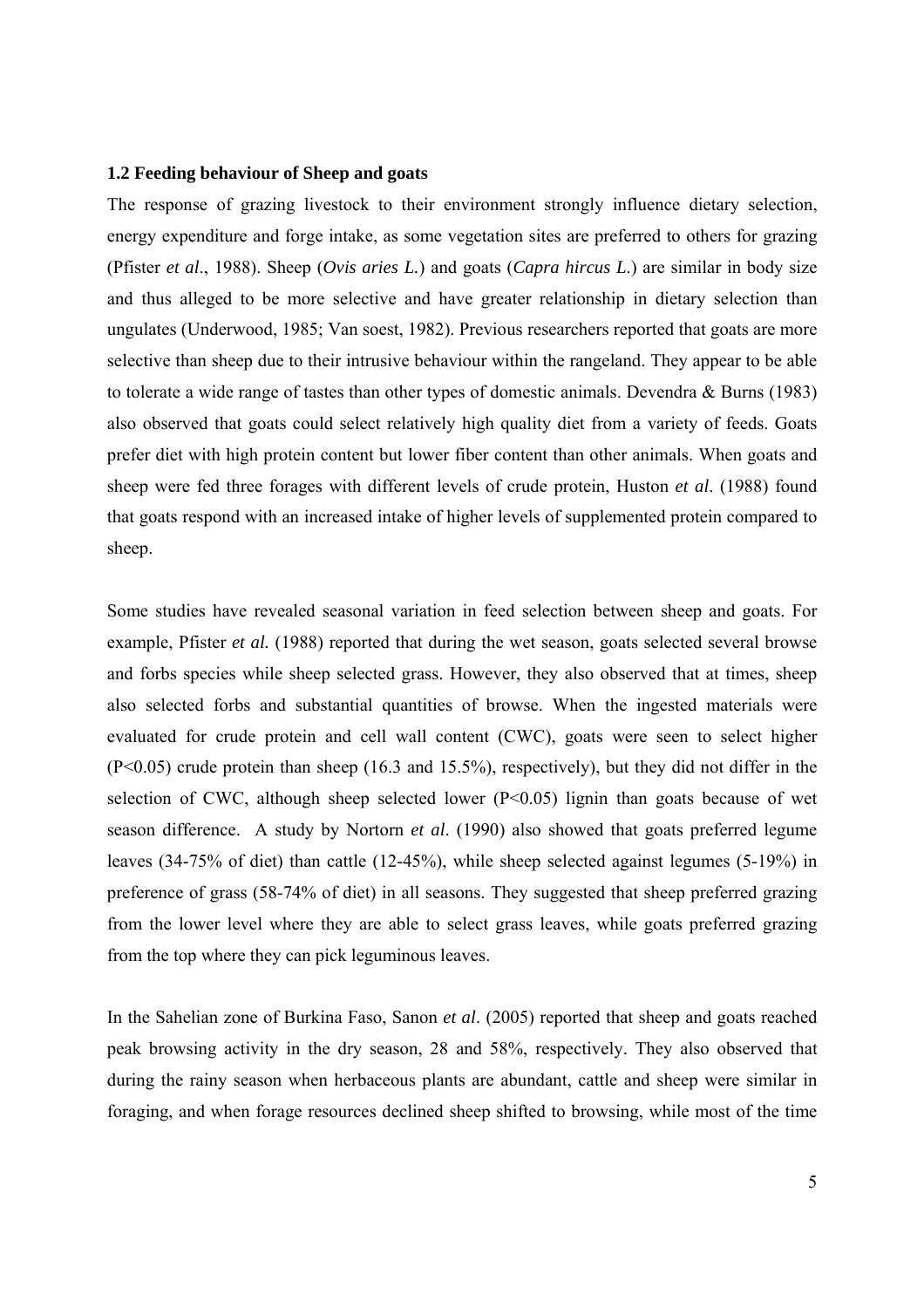goats preferred browsing. Gordon & Illius (1988) made similar observation that goats are more conservative in their feeding habits and tended to consume grass and forbs species more than sheep during the dry season or winter when grass and forbs are limited. They also noted that the difference in their foraging strategy is associated with difference in their physiology and anatomy. The selective feeding habits of goats is associated with narrow and more pointed mouth parts, which enable them to select good quality food from surrounding materials of lower quality. Gordon  $\&$  Illius (1988) associated ruminants, which feed predominantly on grasses with broader, more flattened incisor arcade when comparing them with animals that browse on woody dicotyledonous plants. Other special characteristics such as long pendulous ears; drooping ears and shorter upper jaws were suggested by Rout et al. (2002) as characteristics enabling them to browse rather to graze like other ruminants, since the lower lip touches the ground first. A study by Pfister *et a*l. (1988) showed that goats adopt a bipedal stance, which enables them to forage at higher levels than sheep. They also reported that goats stand on their hind legs foraging on a vertical dimension. Even though this behaviour does give them some foraging and thus nutritional advantage, it could increase the energy cost of foraging.

Concerning digestive efficiency, available evidence suggests that with good quality forage with organic matter digestibility values of about 60% and above (Schmid *et al*., 1983; Doyle *et al*., 1984) observed that there was no difference between sheep and goats. With poor quality forages and roughages, goats appear to digest fiber more efficiently than sheep. A study by Gordon  $\&$ Illius (1992) indicated that goats appear to digest forages higher in tannin than sheep. The difference in utilization of tannin rich forages may be a function of differential ruminal metabolism of toxins (Kronberg and Walker, 1993). Furthermore goats are known to be more tolerant to tannin than sheep, because goats have salivary secretion containing praline-rich protein, which bind tannins alleviating their aversive effects (Hoffman, 1987).

#### **1.3 Forage Plants for Small Ruminants**

Sheep and goats feed on a wide spectrum of feeds and can select those that meet their nutritional needs and avoid those that can cause toxicocis. In arid and semi arid regions, particularly during the dry seasons when roughage quality and crop residues prevail, browse species play a major role in providing feed for ruminants (Kibon & Orskov, 1993; Ahn *et al.*, 1989). Several studies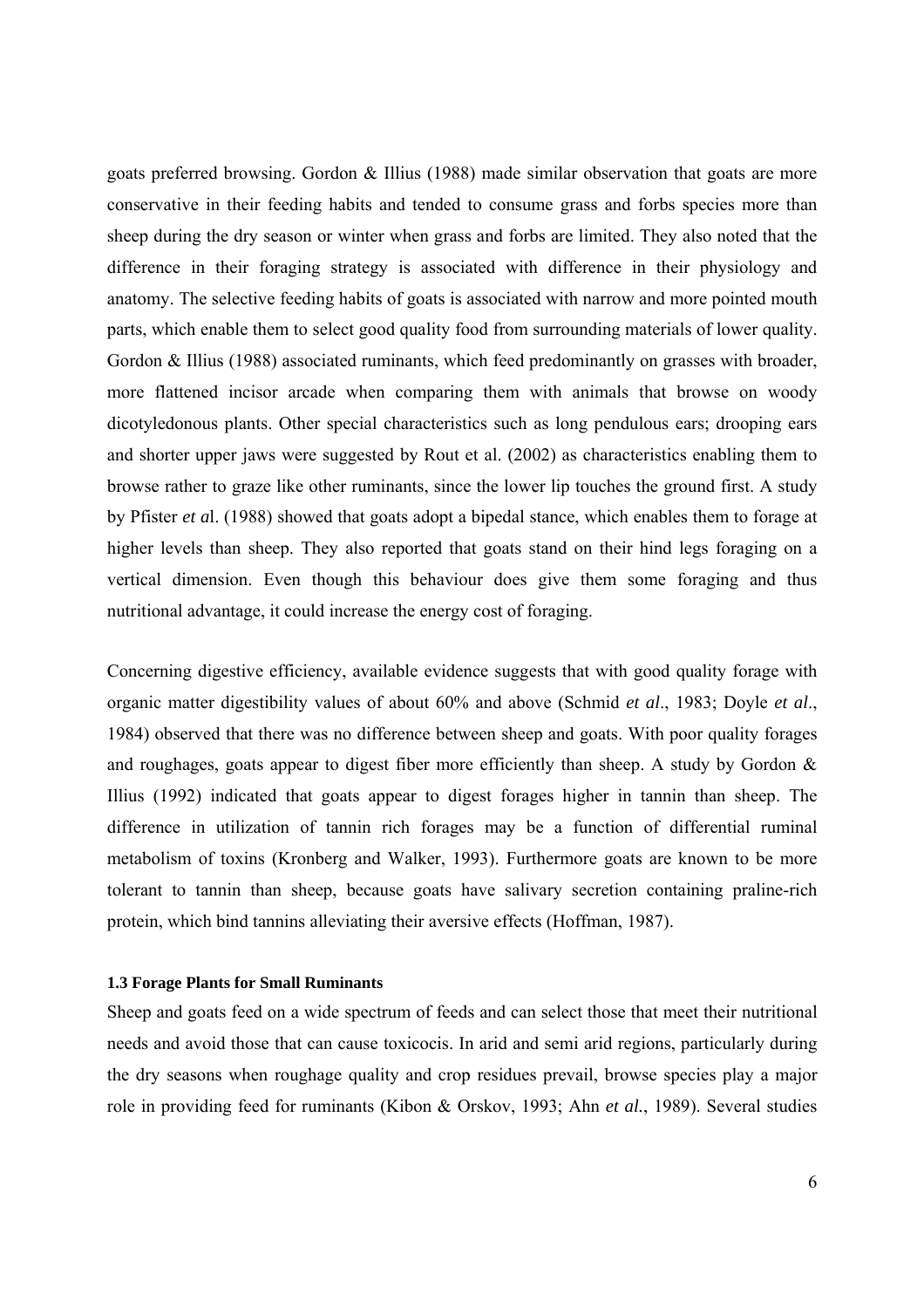done on some of these browse plants reported high content of crude protein and suggested them as suitable supplements

One of the browse plants, which had undergone extensive study, is *Acacia saligna*, a native plant of western Australia, with ranges of crude protein content of 105 to 132g/kg and condensed tannin content of 83 (mature trees) to 156g/kg (young trees) (Ben Salem *et al*., 1999). In Australia it is most commonly planted as ornamental, but in recent times it is increasingly planted for fodder production and for soil conservation. Due to its high content of tannin, a report by Degen *et al*. (2000) showed that drying the foliage does not improve its dry matter intake (DMI) when fed to sheep and goats, contrary to what was reported by Ben Salem *et al.* (2005) who suggested that air drying can reduce its astringency. Although the feeding value of the phyllodes of *Acacia saligna* may be reduced by the presence of condensed tannin, Howard *et al*. (2000) reported that they have low or moderate digestibility. Trials by Vercoe (1989) showed that its phyllodes have high levels of crude protein (18.3%) but low digestibility 36.5%). However, Woodwards & Reed (1989) suggested that the phyllodes are not good for ruminants.

Another browse plant that has gained recognition as a potential forage plant for ruminants within the arid and semi arid regions is *Leucaena Leucocephala*. However, its full utilization as forage plant has being minimized by a toxic compound called Memosine (Sethi & Kulkarni, 1995), contained mainly in the seeds and leaves. A report of contrasting results has been reported by Jones & Megaritty (1983), when they compared goats feeding on *leucaena L*. in Australia and Hawaii. They found that goats in Hawaii did not exhibit any signs of toxicity with less than 1% excretion of memosine in their urine, while those in Australia had hypothyroid in 3 weeks time. Another reason for less usage of *leucaena L.* by ruminant livestock farmers is its slow early growth. Garcia *et al*. (1996) suggested that if leucaena can be planted in research farms, seedlings could be made available to farmers at an affordable price as a solution to curb its slow growth.

Comparative to Leucaena in nutritive value, but without memosine is another forage plant called *Sericea Lespedeza* (SL). It is a useful low-input forage plant (Puchala *et al*., 2005), which can adapt to acid soils that are shallow and low in fertility. However, when compared with crabgrass/tall fescue the digestibility of its neutral detergent fiber was observed to be lower (40.1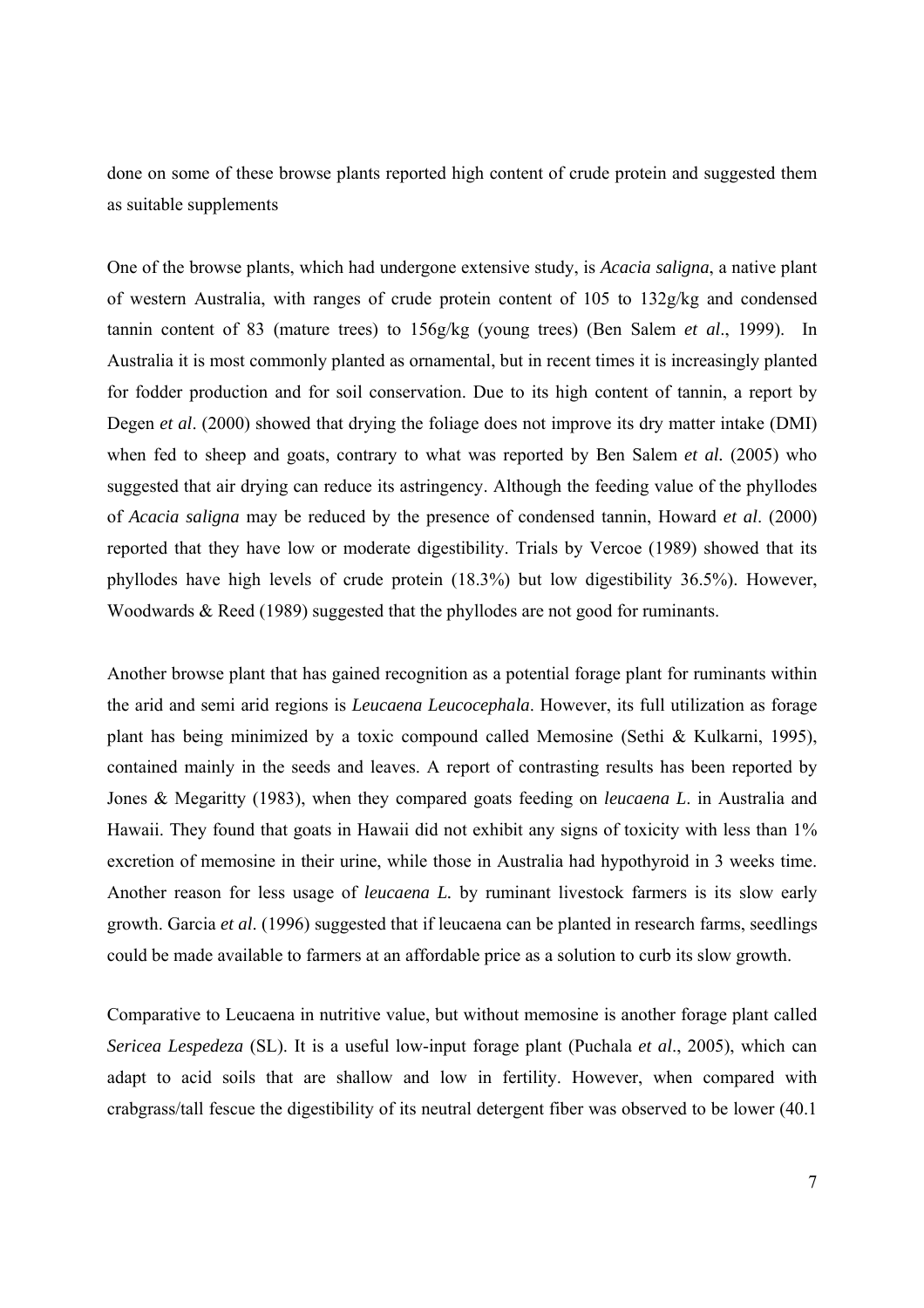v 55.7%). In the United States, it is often grown as an alternative to Alfalfa (Turner *et al*., 2005), because of its comparable protein content, but its usage by animals can be limited by tannin. Terrill *et al*. (1992) reported that the concentration of tannin in Lespedeza could be more than 200g/kg DM depending on the species. Ruminant livestock such as sheep, goats and cattle can readily consume lespedeza when mixed with other feeds of low crude protein or when it is dried as hay, however, sheep and goats are more likely to select it than cattle. Terrill *et al.* (1989) reported reduced dry matter intake, fiber disappearance, and nitrogen digestibility as condensed tannin concentration increased in *Sericea lespedeza* offered to sheep.

#### **1.4 Tannins in Forage plants**

Tannins are polyphenolic compounds and are the most common compounds found in most African forage plants. Approximately 80% of woody plants and 15% of herbaceous dicotyledonous species contain tannin (Bryant *et al.,* 1992). Tannins can be beneficial or detrimental to ruminants depending on the type and concentration. For example, 2-4% in diet of small ruminants protect protein from degradation and increases the absorption of essential amino acids, whereas 4-10% depress voluntary feed intake (VFI) (Terrill *et al*., 1992; Barry and McNabb, 1999). Other reported benefits include an increase in wool production, milk protein secretion, ovulation rate, development of more nutritionally based and ecologically sustainable systems for disease control in grazing animals. Tannin levels in excess of 50g/kg dry matter on the other hand can lead to low palatability, reduced digestibility, lower intake, inhibit digestive enzymes and may be toxic to rumen micro-organisms (Kumar & Vaithiyanathan, 1990.

Hydrolysable tannin and Condensed tannin are two different groups of tannins found in plants (Kumar, 1983), and generally trees and shrubs contain both. The two tannin compounds differ in nutritional and toxic effect. Hydrolysable tannins are polymer of gallic acid and ellagic acid esters and have core molecules that consist of polyols such as sugars and phenolics such as catechin (Clifford, 2001). They can also be cleaved by hot water and tannases, and consist of carbohydrates core with phenolic carboxylic acid bound by ester linkages (Van Soest, 1995). The digestibility inhibiting effects are reduced, but toxicity increases if Hydrolysable tannins are degraded by hydrolysis and then absorbed. Hydrolysable tannins elicit hyper secretion of gastric mucus and histo-pathological lesions of the gastrointestinal tract (Mitjavila *et al.,* 1977). They are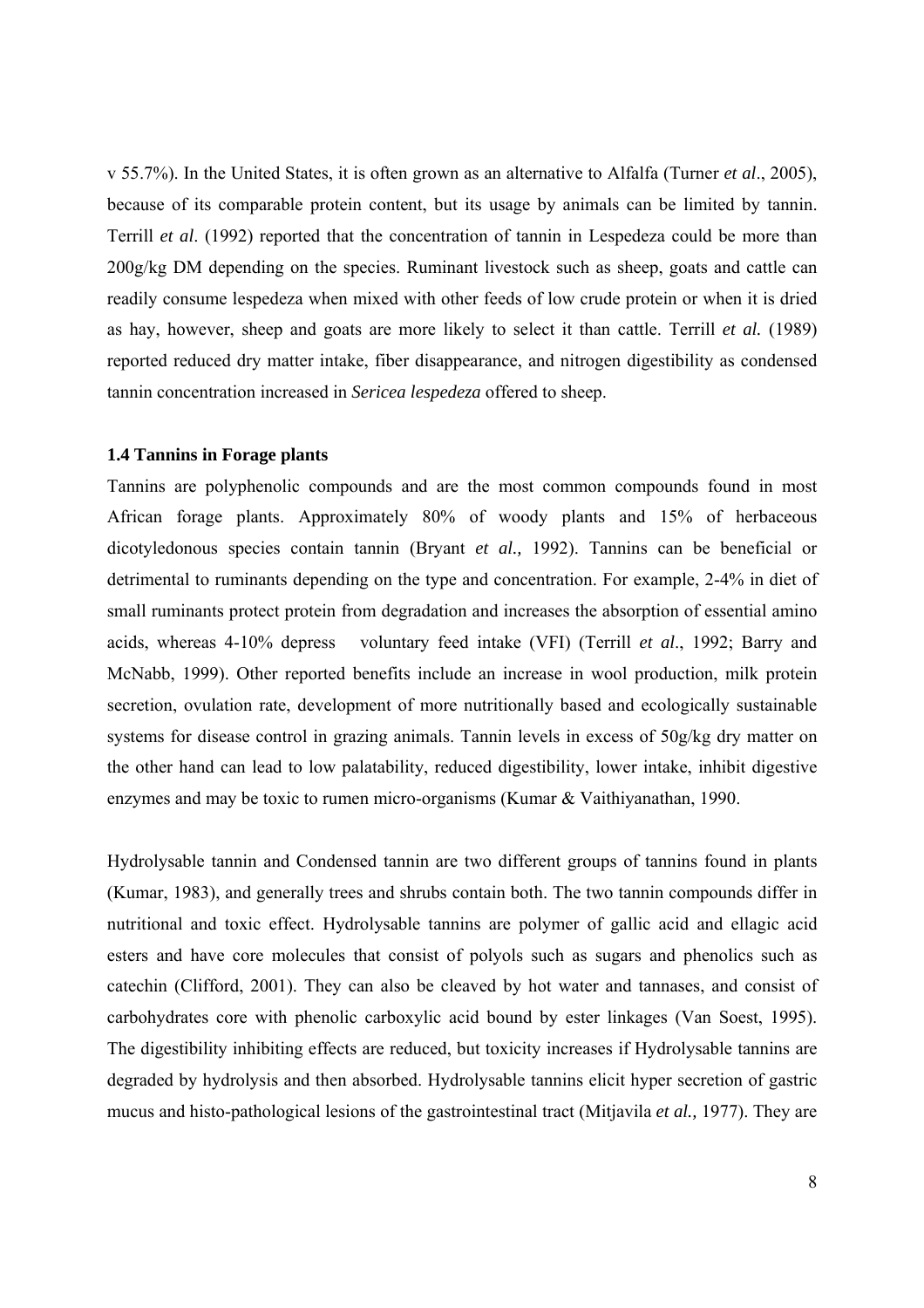able to pass from the intestine into the blood, and then be carried to the liver, where they block the action of the detoxifying enzymes. They are potentially toxic to ruminants and may even cause death (Reed, 1995).

Condensed tannins (CT) are also known as pro-anthocyanidins. They are the most widespread and typical of plant tannins. Mangan (1988) observed that when they are degraded with hot mineral acid, they produce anthocyanidins (e.g. cyaniding and pelargonidin). Some studies have indicated that tropical plants tend to contain higher amount of CT than temperate species (Pell *et a*l., 2001) in various concentrations in different species. Majority of these condensed tannins occur in vacuoles of plant cells, and a number of browse species contain 70-95% (Jackson *et al*., 1976) in the form of soluble condensed tannins. They are also found in a number of important forage genera within the family *Fabaceae*, which include Lespedeza, Onobrychis, Hydysarum, Coronilla, Trifolium and Lotus (Bate- Smith, 1973; Jones *et al*., 1976).

Condensed tannins are considered to be non- toxic because they are not easily absorbed, but they are associated with lesions of the gut mucosa. When present in high concentration, they become antinutritive by binding to cell wall polymers, rendering the walls undegradable, as well as by binding digestive enzymes secreted by rumen micro-organisms, rendering the enzymes inactive (Gary *et al*., 1996). In ruminants, it has been reported that high levels of CT might decrease voluntary feed intake, rumen digestibility of fiber, and animal growth. However, concentration up to 60 g/kg DM could have beneficial effects on rumen escape protein and reduce the incidence of bloat (Barry & Manley, 1986; Wang *et al*., 1996). In non- ruminants, a diet content of less than 60 g/ kg DM CT can cause adverse effects including decreased feed intake and growth, reduced utilization of intestinal epithelial layer and in severe cases cause death (Trevino *et al*., 1992).

#### **1.5 Metabolism of Condensed tannin in the digestive tract**

Tannins are said to bind with at least four groups of proteins in ruminant animals such as, dietary proteins, salivary proteins, endogenous enzymes and gut microbes including microbial enzymes, and the strength of these complexes depend on characteristics of both the tannin and protein (Haslem, 1989). The effects of CT, such as inhibition of feed intake and digestion by ruminants are usually ascribed to their ability to bind proteins (D'Mello, 1992).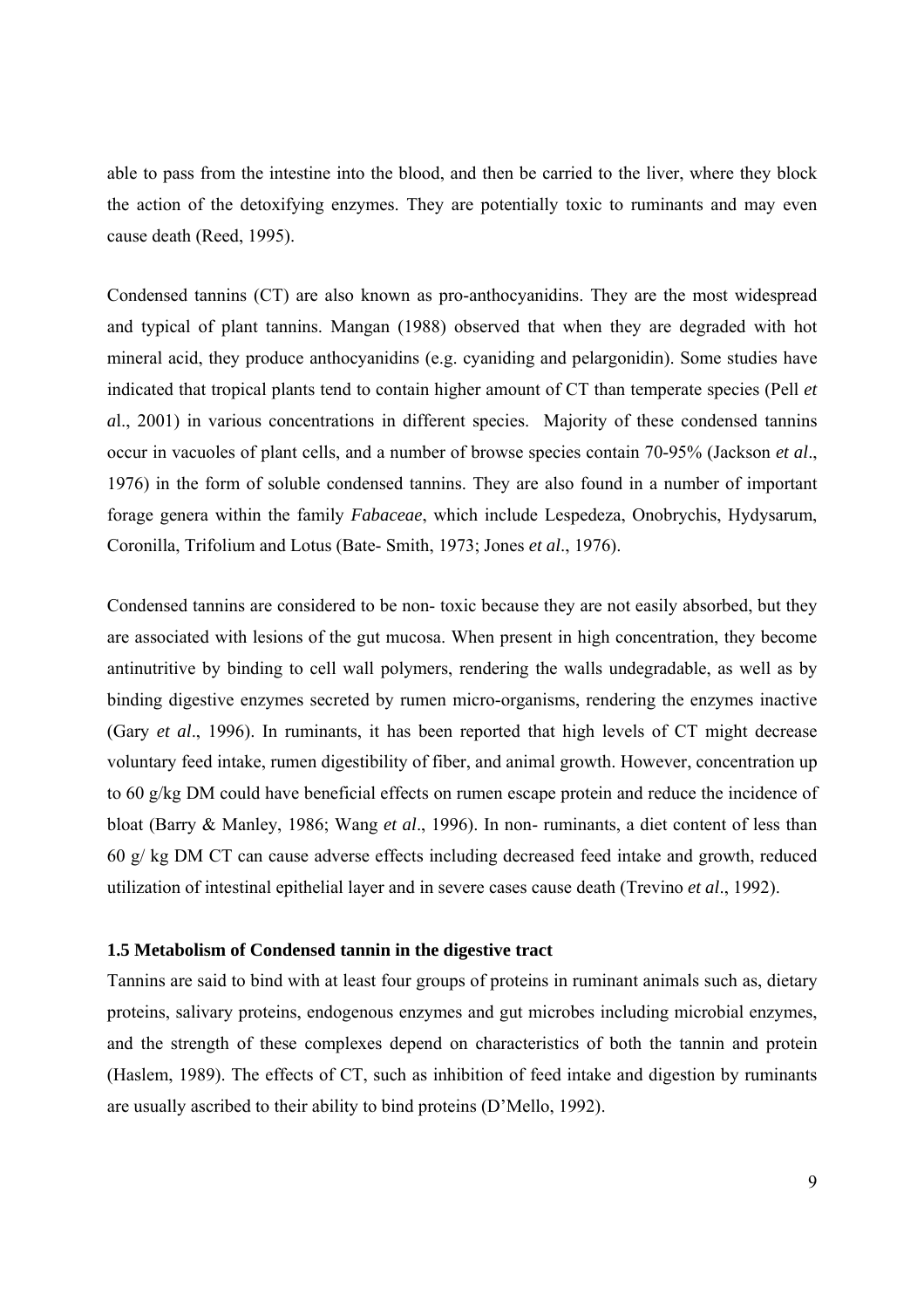Protein complexes with condensed tannin may pass through the digestive tract unchanged. Condensed tannin*s* containing diets may increase the flow of nitrogen to the small intestines because the pH in the rumen and mouth favour the formation of tannin-protein complexes, while the pH in the stomach favors dissociation of tannin-protein complexes resulting in an improved nitrogen absorption and retention. However, where the complex is only partially dissociated, the increased flow may pass undigested through the lower tract and get completely lost as excretion in feaces (Nastis & Malechek, 1981; Nunez-Hernandez *et al*., 1989). Studies of condensed tannin from sorghum hay, leucaena and *Acacia aneura* (Mulga) in the gastro intestinal tract of sheep suggested substantial losses of CT (89, 92 and 88% for sorghum, leucaena and mulga, respectively) of which 75-80% occurred in the post rumen tract (Goodchild, 1990).

Condensed tannin may also form complex with carbohydrates such as glycoproteins, but usually with lower affinity than proteins (Barry, 1989). Feeding high tannin forages to ruminants can induce a deficiency of rumen- degradable nitrogen, thus indirectly impairing the fermentation of structural carbohydrates (D'Mello, 1992). Condensed tannin that is not bound to protein can also inhibit the fermentation of structural carbohydrates in the rumen by forming indigestible complex with cell wall carbohydrates, rendering them undegradable. CT also forms complexes with microbial enzymes, rendering them inactive (Gamble *et al.,* 1996). Digestion of carbohydrates dependend on the characteristics of the feeds, including both the intrinsic degradability and rate of fermentation, and the rate of feed intake and passage (Pitt *et al*., 1999). If protein resists degradation or diets are deficient in protein, microbial growth in the rumen is sub-optimal, which can in-turn retard carbohydrate breakdown (McDonald *et al*., 1995).

#### **1.6 Methods of dampening the effect or inactivating tannins**

Since plant tannins hinder utilization of fodder for livestock, it is desirable to reduce the level of tannins. Several methods have been tried to overcome problems associated with high tannin ruminant feeds. Field drying of tanniferous forages is one method that had been considered by some researchers as a method of detannification of forages with high concentration of tannin. Terrill *et al* (1989) observed that field drying of high tannin- *Lespedeza Cuneata* decreased its tannin concentration, resulting in improved intake and increased nitrogen and fiber digestibility.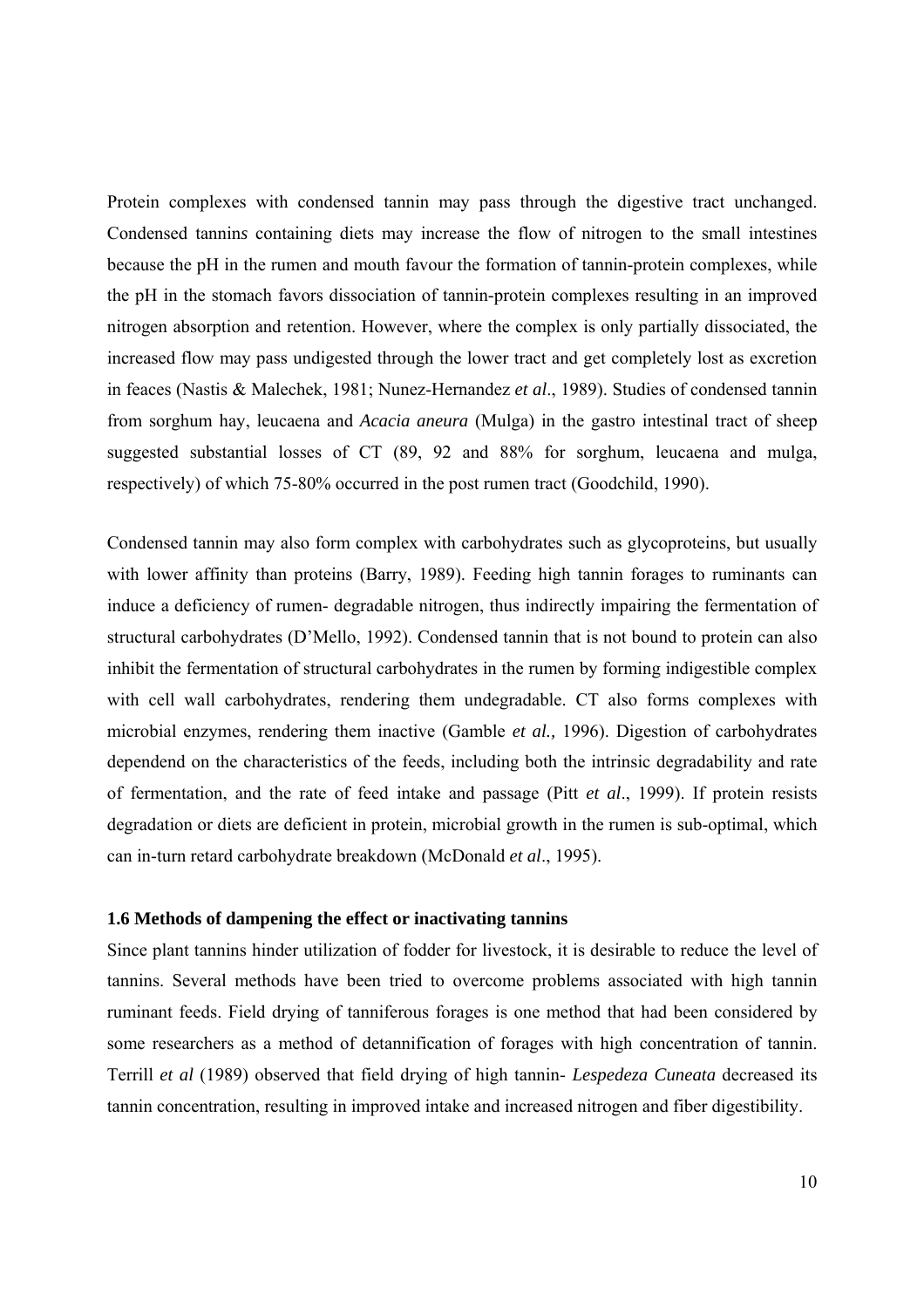Wood ash and charcoal can also decrease total extractable phenols and total extractable tannins (Struhsaker *et al*., 1997; Banner *et al*., 2000; Poage *et al*., 2000; Ben Salem *et a*l., 2005). Lambs fed bitterweed (*Hymenoxys Odorata DC*) alone consumed less than lambs that received bitterweed with activated charcoal (Poage *et al*., 2000), while soaking acacia in acacia wood-ash solution (Ben Salem *et al.*, 2005) decreased total extractable phenols, total extractable tannins, but also reduced OM and CP content.

Simple soaking, washing and boiling with water have been shown to remove 80% of tannin from sal seed meal (Singh and Arora, 1978b, Panda *et a*l., 1979) but the dry matter loss of 18-23% could carry away the soluble nutrients. When whole sorghum was emerged in water (Reichet *et al*., 1980) for 90 days, tannin content reduced from 3.63 to 0.3%. Furthermore, it was observed that the nutritional quality of high-tannin sorghum (Price *et al*., 1980 does not improve when boiled in water. Although some alkali such as NaOH and Ca  $(OH)$ <sub>2</sub> were reported to remove tannins maximally up to 74 and 100%, respectively, some studies (Wah *et al*., 1977; Singh & Arora, 1978b) reported loss of dry matter from 20-70%, which could lead to the leaching out of the soluble nutrients in the ruminants feed.

Nozaki and Tanford (1963) suggested that urea supplementation with tannin-rich feeds can improve the feed quality by providing the extra N source when the hydrogen bonds are destabilized, resulting in the hydrophobic interaction, which may participate in the formation of the protein- tannin complex. Certain absorbents such as Polyvinylpyrolidone (PVP) and Polyethylene glycol (PEG) are known to bind more strongly than proteins. A review done by Kumar & Singh (1984) indicated that the binding property of tannins was operative *in vivo* because PVP markedly reduced the growth depressing effect of tannin acid in chicks. Although all these methods were considered practical, they were dismissed as uneconomical when done under field conditions. However, several researchers suggested that supplemental PEG could cause increased intake of tannin containing plants by animals (Kumar & Vaithiyanathan, 1990; Silanikove *et al*., 1994; Landau *et al*., 2000). It is also speculated that animals might self regulate their intake of PEG when fed on foods rich in tannins because animals can learn to consume foods and solutions that attenuate aversive effects of food ingestion (Phy & Provenza, 1998)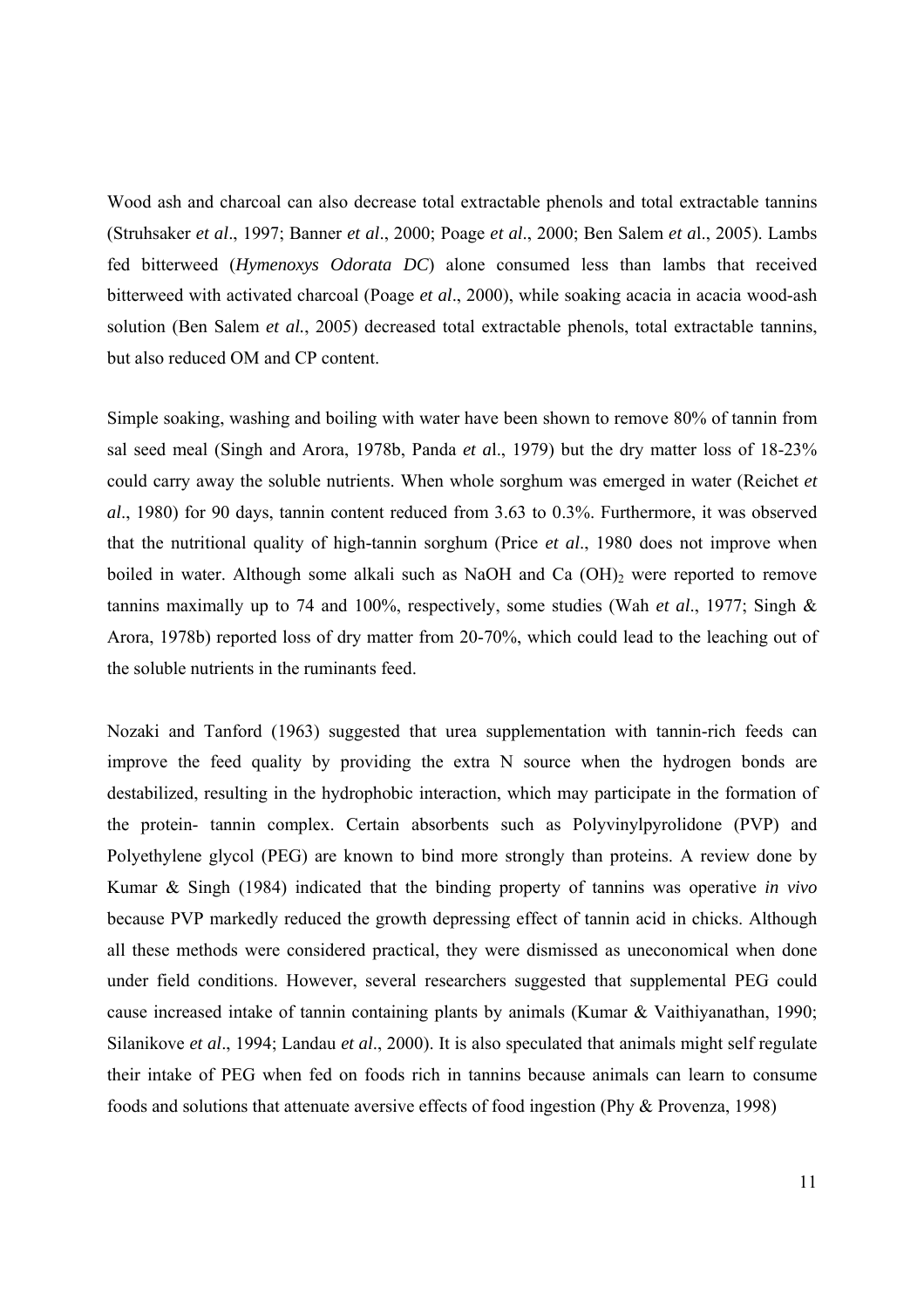#### **1.7 Voluntary feed intake**

 Tannin tends to affect the nutritive value of ruminants feeds by reducing voluntary feed intake. Forbes (1995) suggested that if voluntary intake were too low, rate of production would be depressed, resulting in requirements for maintenance becoming a very large proportion of the metabolizable energy consumed and so giving a poor efficiency of food conversion.

In ruminants, voluntary feed intake (VFI) is regulated by both short and long term mechanisms (Dulphy & Dermarquilly, 1994). Long-term mechanisms adjust supply to animal requirements in order to maintain body weight, while for short-term mechanism; feed intake is regulated fairly accurately within a day and within a meal by physical mechanism. Once, the rumen has filled to a particular level Dulphy & Dermarquilly (1994) suggested that ingestion will stop and the daily intake will then be determined by rate of digestion of digestible material and the transit rate of indigestible (i.e. the rate of clearance of ingested material from the rumen) materials, thus when the quality of feed in the rumen decreases the animal may resume consumption (Balch  $\&$ Campling, 1962).

#### **1.7.1 Animal factors affecting voluntary feed intake**

When feed is consumed, voluntary feed (VFI) in ruminants is controlled by centers in the Hypothalamu*s*, situated beneath the cerebrum in the brain (McDonald *et al*., 1981; Ramalho Ribeiro, 1989), which receives signal from the body. However, McDonald *et al*. (1981) also observed that theories of Chemostati*c,* lipostatic and thermostati*c* regulation also regulate VFI. These theories of regulation are said to come into play only when physical limitations of intake do not intervene (Broster *et al*., 1981) as is likely to be the case with diets containing large amounts of fiber, and they are thought to be long-term regulation of feed intake related to the animal's energy balance (Ramalho Ribeiro, 1989).

Chemostatic regulation of intake is said to occur when animals feed on diets high in concentrates, while lipostatic regulation occurs when an animal consume as much energy as it can utilize, not only for growth, maintenance and milk production, but for the deposition of fat. Animals that feed on high concentrate feeds are said to have large parotid glands, small rumen with high rate of passage (Hofmann, 1989). Their parotid glands are specialized in secreting compound that can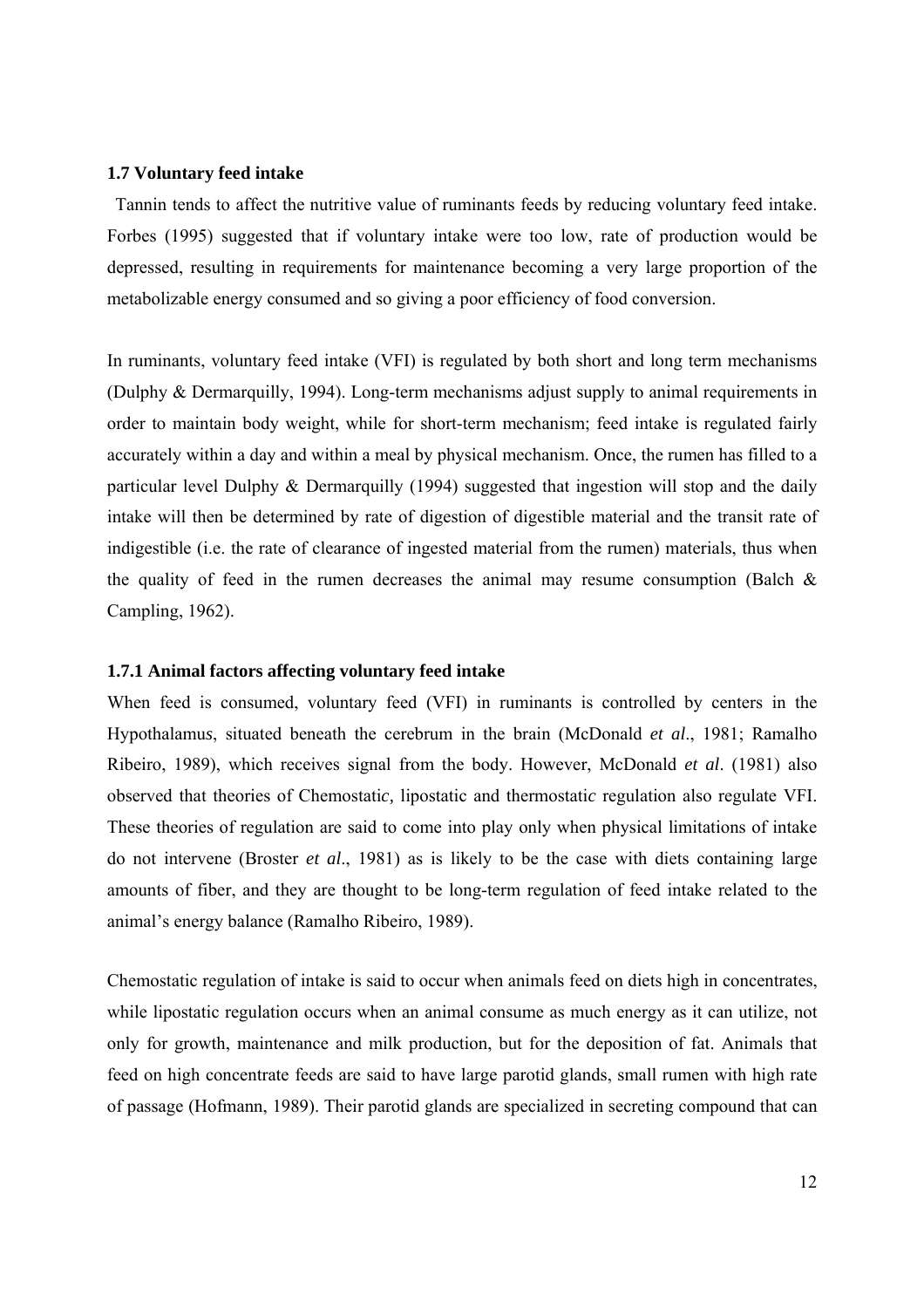enable the animals to select plants high in secondary compound such as tannin (Fisher, 2002) but cannot be selected by grazers.

Broster *et al.* (1981) and McDonald *et al*. (1981) suggested that VFI is also directly related to the animal size, abdominal capacity and gut capacity, and would increase with increasing animal size. When growing animals feed *ad-libitum*, Sanz Sampelayo *et al*. (1998) observed that kids had lower requirement of metabolic energy than lambs, but had higher efficiency in utilizing dietary protein than lambs. Santra *et al*. (1998) also found that goats significantly digest OM, NDF and ADF more than sheep because of the total protozoa in the rumen of goats, although the total gut length in goats is lower than in sheep. The ability of goats to consume large amounts of tannin- rich forages than sheep is suggested by Mehansho *et al*. (1987a) to be due to the relatively rich proline (6.5%) glutamine (16.5%) and glycine (6.1%), found in their parotid saliva.

#### **1.7.2 Feed factors affecting voluntary feed intake**

Madsen *et al.* (1997) suggested that the most important factor limiting feed intake by animals fed diets containing large amounts of roughage is the physical fill of undigested feed residues in the rumen. The rate at which previously ingested feed is removed from the rumen (Beever, 1993) during completion of the processes of degradation and feed passage also influences VFI of ruminants. The clearance of DM present in ingested feed particles from the rumen may occur as a result of solubilisation, microbial digestion or propulsion on digester from the reticulo-rumen into the omasum following communition (Kennedy & Doyle, 1993). Wilson & Kennedy (1996) suggested that any feed factor that increases the inherent rate breakdown of large particles would result in an increase in the rate of passage of small particles from the rumen. Certain aspects of forages are directly attributed to the rate of breakdown of feed particles in the rumen. Plant material comprises cell walls and cell constituents (Kennedy & Doyle, 1993) which contribute to difference in structural cells of low digestibility and highly digestible photosynthesizing cells. The content of non- cellulosic polysaccharides relative to cellulose is generally higher in grasses than in legumes and in stem tissue than leaf tissues (Kennedy & Doyle, 1993). Stage of maturity will also affect the amount of non-cellulose polysaccharides present in plant tissues (Kennedy & Doyle, 1993).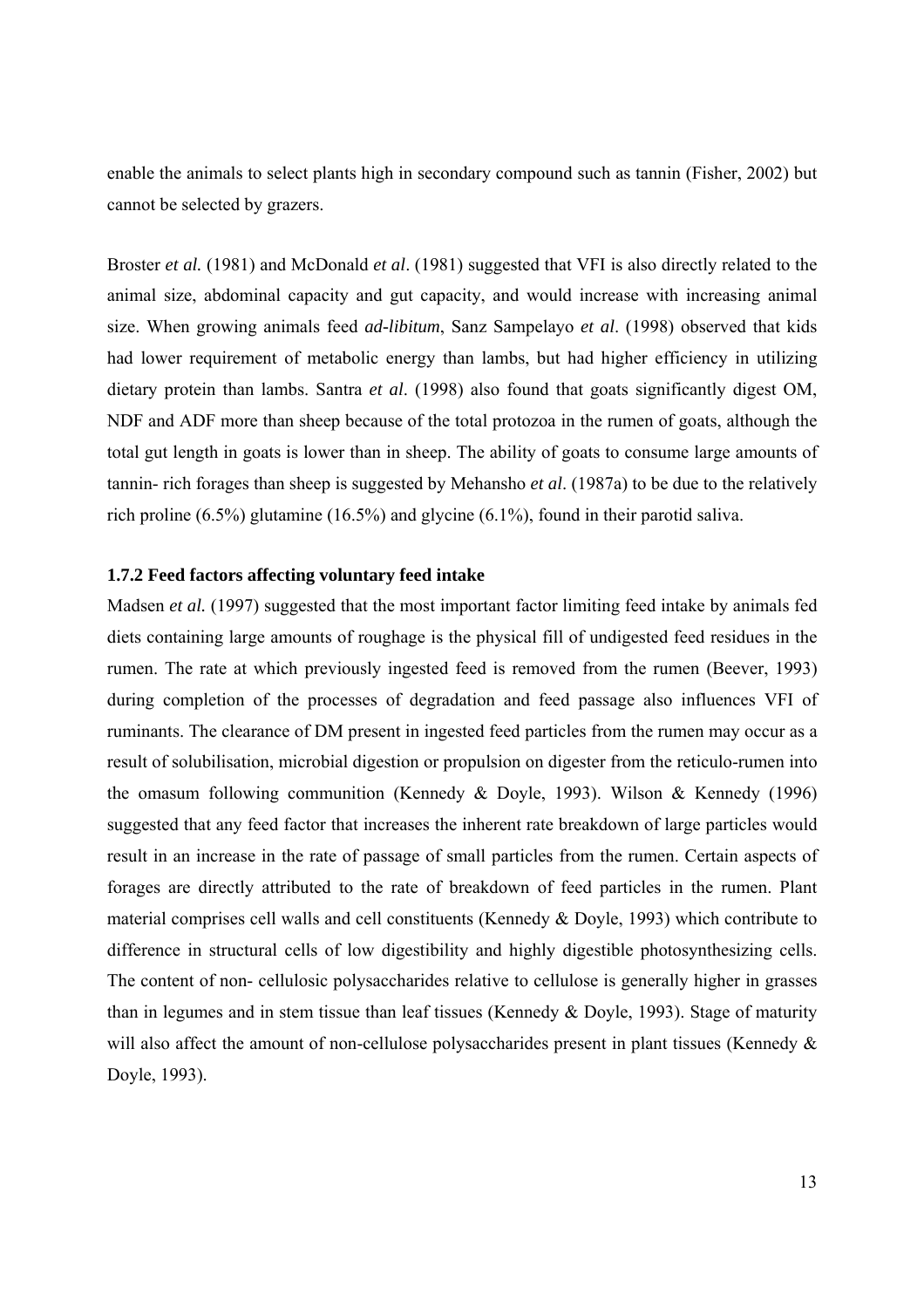The physical processing of ruminant diet containing large amounts of cellulose has shown to influence daily feed intake (Walker, 1984; Lu *et al*, 2005). The method of processing feeds, such as chopping, grinding, milling or pelleting affects feed intake (Walker, 1984). For example, when feed is chopped into short pieces, the length of the fibers is decreased and the animals have less opportunity to select between different parts of feed. This lead to an increase in feed intake and reduced time of eating. However, when grass or hay is offered in long, unchopped form, the animals have more opportunity to select between stem and leaf. Omokanye *et al*. (2001) observed that chopping of browse species before feeding livestock enhanced intake by around 60%. In forage legumes such as *Lotus sp*., condensed tannins can be detrimental to ruminant livestock production (Waghorn *et al.*, 1999). If they occur at concentrations above 60 g kg<sup>-1</sup> DM, condensed tannins reduce voluntary feed intake and depress digestion efficiency (Barry and Duncan 1984; Barry and Manley, 1986). At moderate concentrations, however, condensed tannins can be beneficial to ruminant livestock production. (Barry & Duncan, 1984) also observed that high-condensed tannin in *lotus pedunculatus* (63 and 106g /kg DM) substantially depressed Voluntary Feed Intake in sheep (-27%), while (Waghorn *et al.* 1994) reported smaller depression of voluntary feed intake (-12%) when 55g CT/kg DM in *lotus pedunculatus* was fed. Medium CT concentration in Sulla (45g/ kg) and in *Lotus corniculatus* (34 and 44g/ kg DM) had no effect upon VFI (Terrill *et al* 1992b; Wang *et al* 1996a). Pritchard *et al.* 1988, reported that the CT in *Acacia aneura* (Mulga) (2 - 11% DM) depressed intake by 40 –50%, to submaintenance levels, compared with sheep given Mula with 24g PEG /Day. These findings indicate that forages with high concentration of tannin can elicit a reduced feed intake, but when PEG is added, the intake rate can be improved

#### **1.8 Tannin effect on protein degradation**

 Tannins are well known for their ability to protect proteins from degradation in the rumen either by forming complex with dietary proteins or by reducing the activities of microbial proteases. Bonsi *et al.* (1996) observed that high concentration of tannin in Leucaena forage and higher amount of essential and non-essential amino acids could be responsible for its slow degradation as compared to that of Sesbania forage. They suggested that faster degradation of Sesbania enabled greater quantities of rumen metabolites to enhance rumen microbial function and proliferation. Similar observations were made by Kaitho *et al*., (1998) when supplementing sheep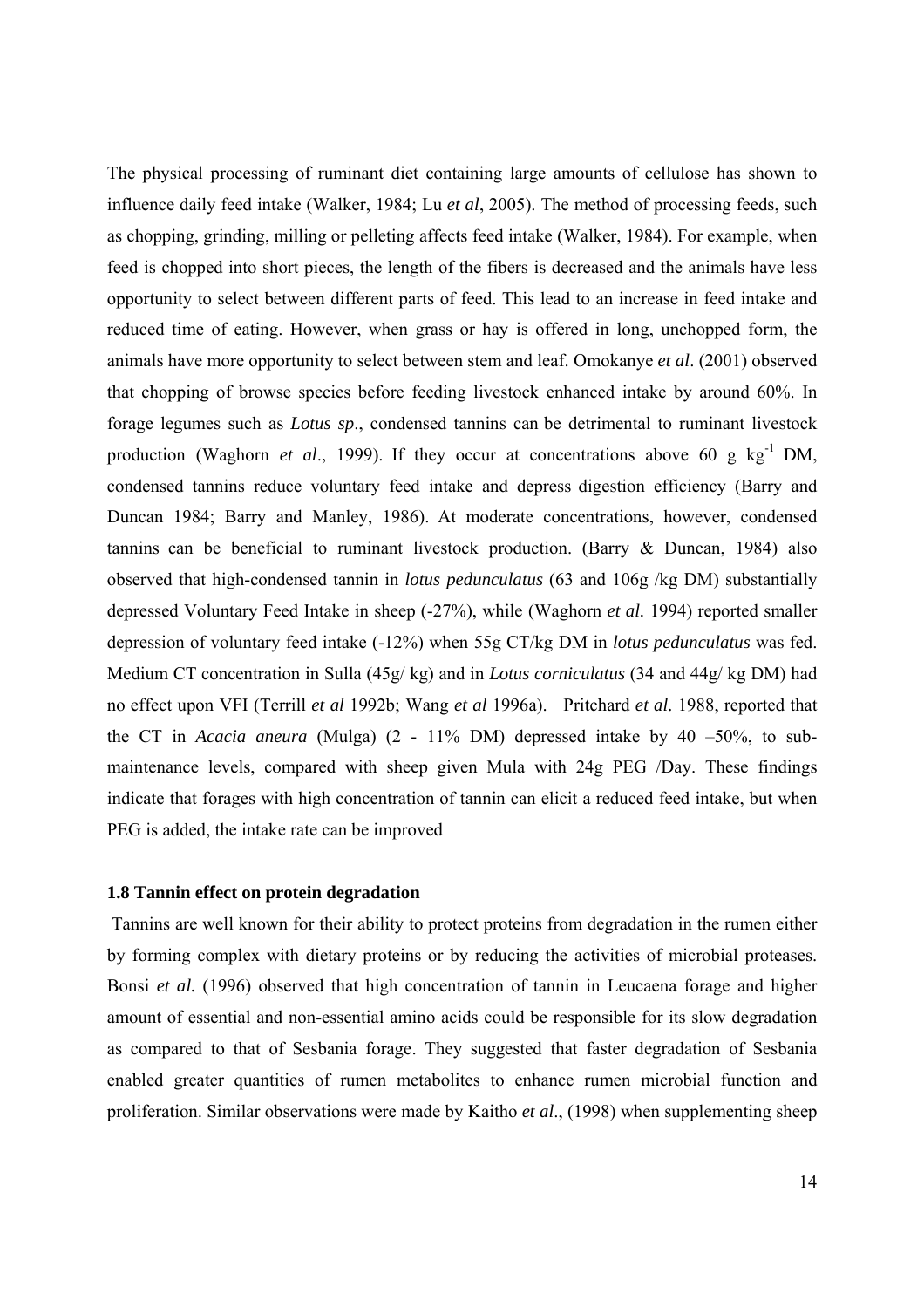on two forages of low tannin concentration (*Sesbania sesban* and *Chamaecytisus palmensis*) and two leucaena forages species *Leucaena leucocephala* and *Leucaena pallid*a). They observed that faster degradation of low tannin forages resulted in increased population of cellulolytic microbes, which rapidly reduced the quantity of digestible browse in the rumen, thereby allowing more microbes to colonize and degrade the basal diet. This suggested that protected proteins from ruminal degradation of forages high in tannin would then increase supply of amino acid to the abomasums and intestine (Min & Hart, 2003), thus improving animal nutritional status. A study by Mbugua et al. (2005) revealed that with low tannin concentration, there is modification of the tertiary structure of proteins, which becomes unstable and easily degradable, while with high tannin concentration the tannin-protein complex becomes less soluble resulting in lower microbial population, the consequences they suggest could be direct toxic effect of tannin on the microbial population.

#### **1.9 Effect of tannin on carbohydrates/ fiber degradation**

Micro- organisms in the rumen are essential for digestion (Aerts *et al*., 1999) since they are able to degrade structural components of plant cells such as cellulose and hemicellulose. These microorganisms need ammonia and some amino acids to synthesize their cellular proteins, of which intake of forages high in tannin may impair their role in the rumen. Several studies reported direct inhibition of fiber degradation in the presence of tannins (Barry & Duncan, 1984; Barahona *et al*., 1997 and Waghorn *et al*., 1987). The presence of condensed tannins in forages was reported by Barry and Manley (1984) to depress ruminal digestion of readily available carbohydrates and hemicellulose, while at the same time it increased post ruminal non- ammonia nitrogen absorption relative to non tannin containing forages.

#### **1.10 Tannin effect on endo- parasites**

Plants, which contain condensed tannin, have nematocidal effects against free- living nematodes (Taylor and Murant, 1966; Chandel and Mehta, 1990) and in areas where farmers heavily depend on anthelmentic drugs, the use of plants with anthelmentic properties has been considered as an alternative. Several studies (Niezen *et al*., 1998; Athenasiadou *et al*., 2000; Min *et al*., 2003; Paolini *et al*., 2003; Min *et al.,* 2005) have shown that when ruminants graze tannin-rich forages or are fed purified condensed tannins to the diet, there is a reduction in parasite eggs, larval development and worm burden.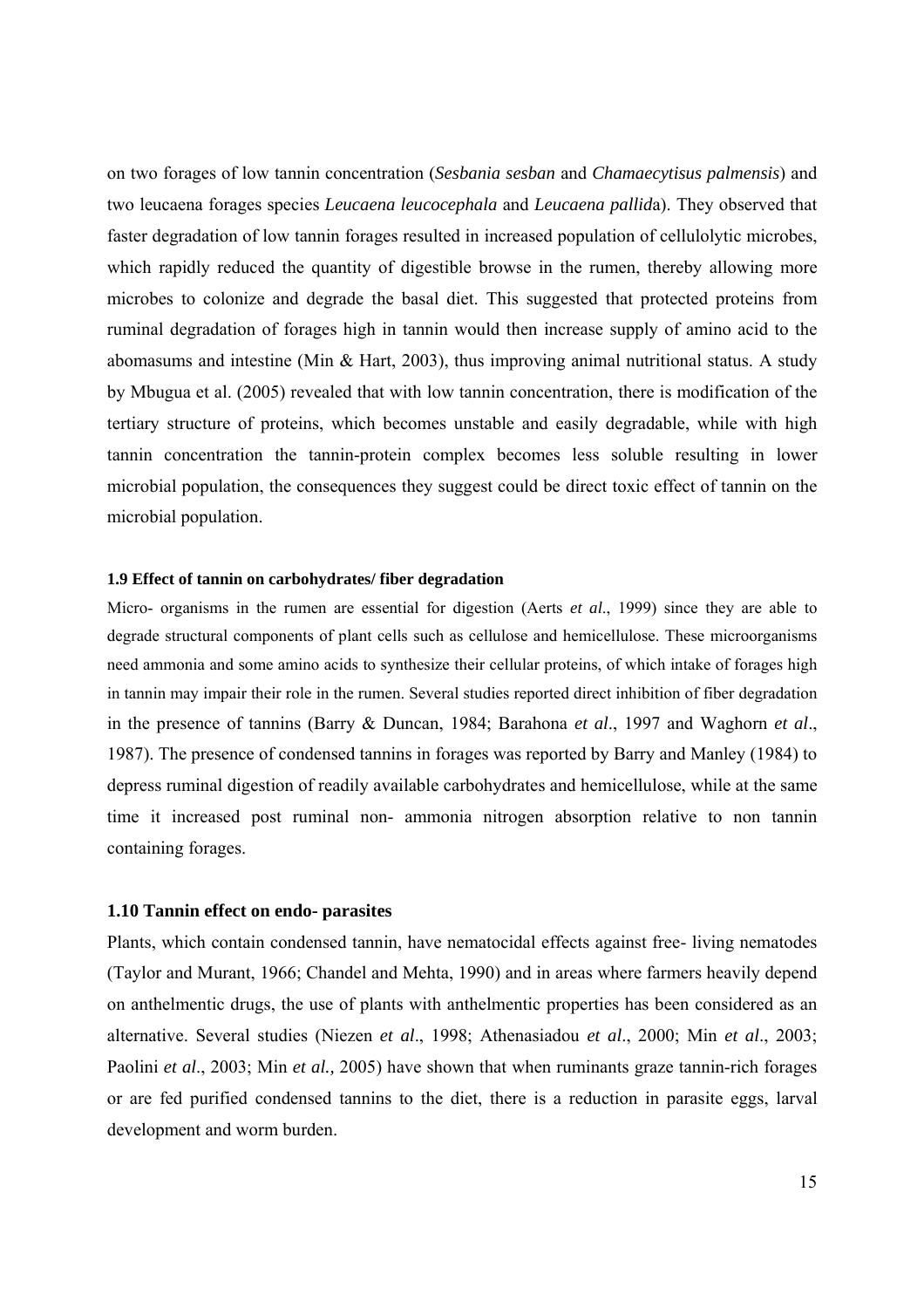Butter *et al*. (2000) reported that the inclusion of *Quebracho tannin* (QT) in low protein diets reduced feacal egg count (FEC) at a similar level as animals fed on high protein diet, but when QT was in high protein diet egg count did not reduce further. When animals were dosed with high concentration of QT (2% (w/v), all worms were reported to have died within 2h, and at 1% (w/v) QT only 75% died, while at low concentration of 0.05% (w/v) less mortality was observed. In a similar study by Athanasiadou *et al*. (2000), feacal egg count reduced by 50% in animals drenched with QT at 8% of their food intake, relative to the control, while the worm burden reduced by 30%, but no further reduction noted with continued drenching. Furthermore, Paolini *et al*. (2003a) reported an overall reduction of 64% in egg count in feaces of goats administered with tannin extract, but without any difference in worm population. Further studies by Paolini *et al*. (2003c) reported varied results of the effect of QT on different gastrointestinal parasites of infected goats. The variation was suggested to be attributable to the stage of the parasites exposed to animals.

Neizen *et al*. (1998) reported a decrease in FEC and worm burden when sheep were fed on fresh forages of sulla (*Hydysarum Coronarium* L) and big trefoil (*Lotus pedunculatus*). FEC reduced by 25% in lambs grazing sulla starting from day 14, while worm burden was reported to have reduced by 58% relative to animals on Lucerne. Min & Hart (2003) also reported a decrease in faecal egg count on goats grazing *Sericea lespedeza* (SL) compared with those on non-CT forages. Although all of the above studies had suggested that reduction in feacal egg count, larval population and worm burden can be due to the effect of condensed tannin, there is contradiction on how this chemical compound affects the parasite population (Butter *et al.,* 2000; Min *et al*., 2005; Shaik et al., 2006; Lange, 2006). Some studies suggest that direct effect of condensed tannin on adult worms and larvae could be responsible for the reduction, while others suggest indirect effect through protein supplementation.

Terrill (1994), suggest that since CT is not absorbed in the digestive tract of the animal, it becomes concentrated in feaces, where it may be chemically active. In faeceal pellets CT may react directly with parasites by binding to the cuticle of larvae, which is rich in the glycoprotein (Thompson & Geary, 1995) and as such could inhibit larval development. This therefore suggest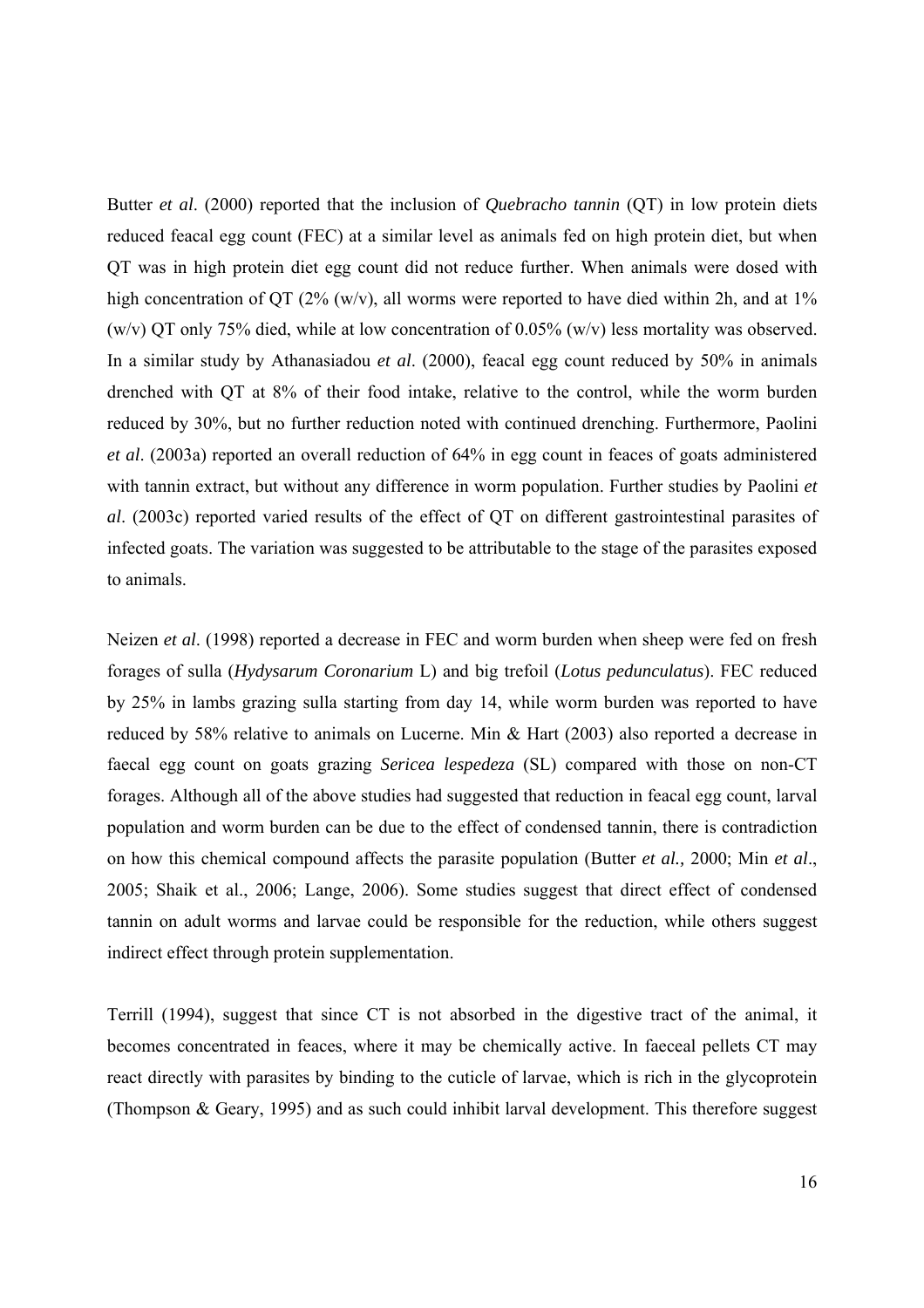that nutrient availability to the parasite will be obstructed and thus retarding larval growth as there will be reduction in the parasite metabolism, and the parasite may die (Athanasiadau *et al*., 2000). However, other studies suggested that the direct effect of CT is on established worms due to the change in the abomasal environment. Shaik *et al.* (2004, 2006) and Lange *et al*. (2006) explained that the greatest reduction of the mature worms as compared to the immature worms could be due to the sudden change of environment, which the already established worms experience as opposed to those who are newly introduced.

Some of the studies suggest that an increase in supply of dietary protein (Butter *et al*., 2000; Min *et al*., 2000) to the host animal has an indirect effect on resistance to GI parasites by enhancing immune response through improved protein. Paolini *et al*. (2003a) suggested reduction in fecundity of female worms as the main effect of CT in reducing egg secretion. Min *et al.* (2005) suggested that CT in forages may have direct effect on parasites themselves or indirect effects by increasing resistance of ruminants to infection through improved protein nutrition.

Tannin is also known to reduce the amount of *Coccidian oocysts* in small ruminants. Dung et al. (2003) reported a decrease in number of *Coccidian oocysts* when replacing supplementation of commercial concentrate with cassava hay. The effect of cassava was observed after 30 days of replacement, but was highly significant after 90 days. Their report showed an increase from 990 to 3,930 after 90 days, while 100% replacement with cassava hay oocysts reduced from 1,012 to 254. Similar study by Nguyen *et al*. (2005) on leucaena, jackfruit and cassava foliage, guinea grass and ruzi grass observed reduction of *Coccidia oocysts* in goats offered leucaena, cassava, and jackfruit than those offered grass.

#### **1.10.1 Weight gain due to tannin**

There are contradictory reports on weight gain of animals feeding on forages containing CT. Athanasiadou *et al*. (2000) reported that although all treatments elicited feed intake animals receiving CT failed to gain weight relative to ones on the control feed that had increased weight. Butter *et al*. (2000) suggested that parasitized animals fed high protein diet did not have greater weight gain partly because of reduced feed intake following worm establishment in the small intestines. Secondly, the loss of endogenous protein was elevated in infected lambs through an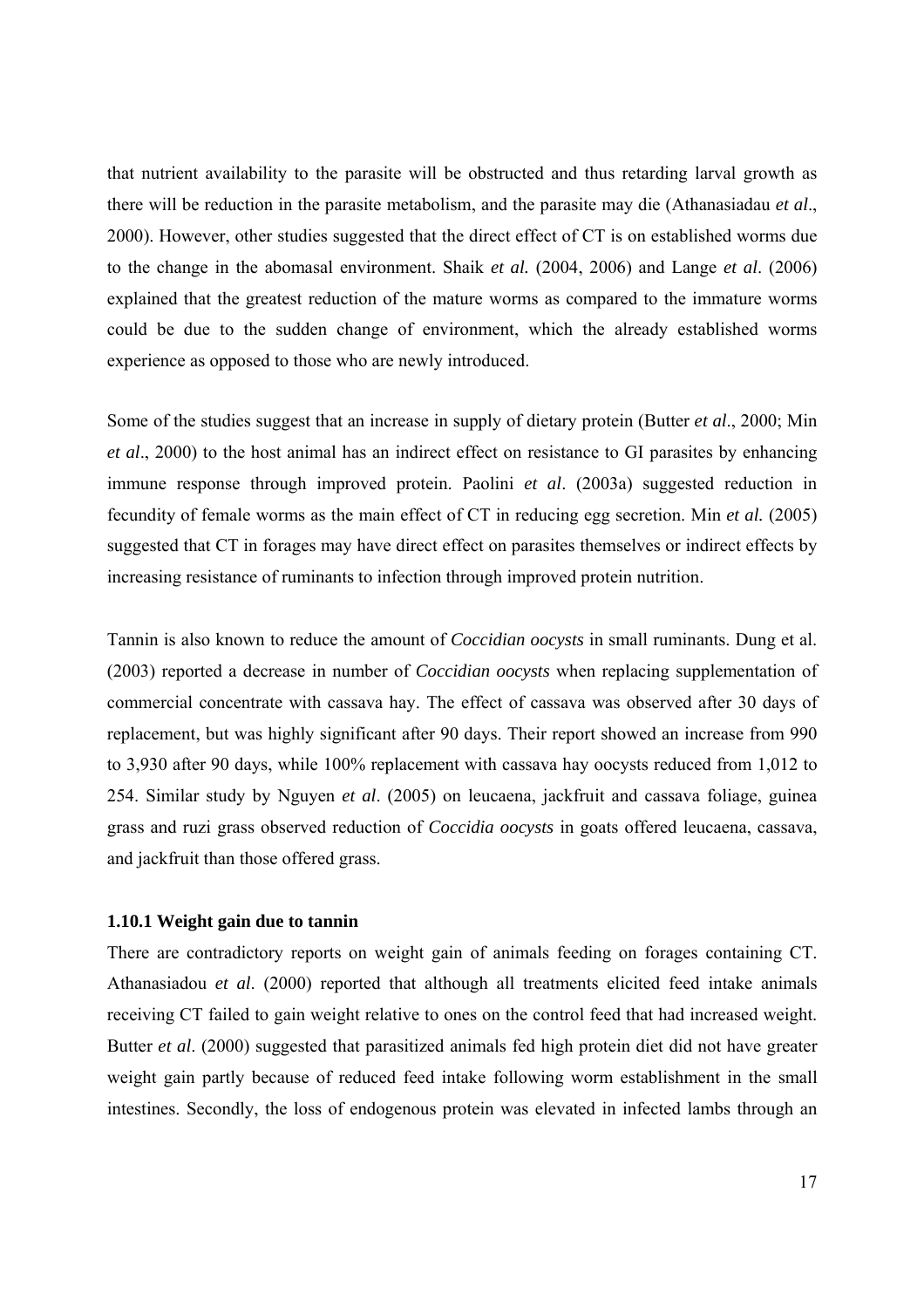increase in mucoprotein secretion and gut tissue turnover to repair damaged gastro- intestine. The performance of beef cattle was inferior on SL pasture relative to Lucerne pasture (Schmidt *et al*., 1987).

Some studies by Barry & Duncan 1984, Barry *et al*. (1986) and Waghorn *et al*. (1987) suggested that forages containing condensed tannin in the range of  $6 - 10\%$  DM can improve growth rate. Min *et al*. (2005) reported higher average daily gain of goats grazing on SL than those on control forages, however, lack of weight gain was observed with kids, which they ascribed to the possibility of their gastrointestinal tract not coping with high tannin levels. Coop & Kyriazakis (1999) argued that any response to dietary protein supplementation by young growing animals, which are infected, would be very small, because animals might succumb to the adverse consequences of parasitism before reaching reproductive stage.

A study by Bengaly *et al.* (2007) showed that as the level of tannin supplement increases there is also a tendency for live weight gain to decrease. Breed difference seemed to have a major role in tolerance of tannin as the decrease in live weight gain was more pronounced in Nguni goats compared to Boer goats despite their similar initial weight. Bengaly *et al*. (2007) reported Boer goats with higher feed conversion efficiency than Nguni goats (0.21 vs. 0.17 g gain/ g feed).

Condensed tannin is suggested to partially protect dietary protein against rumen degradation and as such increase flow of amino acids into small intestine and increase absorption (Waghorn *et al.,* 1994). This increase is suggested to counteract losses of protein attributed to gastrointestinal nematode infection (Sykes, 1994) and as a result increases the growth rate of parasitized animals (Niezen *et a*l., 1995). Fraser *et al*. (1988) and Clark *et al*. (1990) suggested that improvement on growth rate is due to an increase in animal protein supply.

#### **1.11 Discussion and conclusion**

Productivity of small ruminants in arid and semi-arid regions has been highlighted as dependent on forage plants, most of which produce secondary chemical compounds, which do not offer any nutritional value to the animals. However, the review has shown that some of these forages such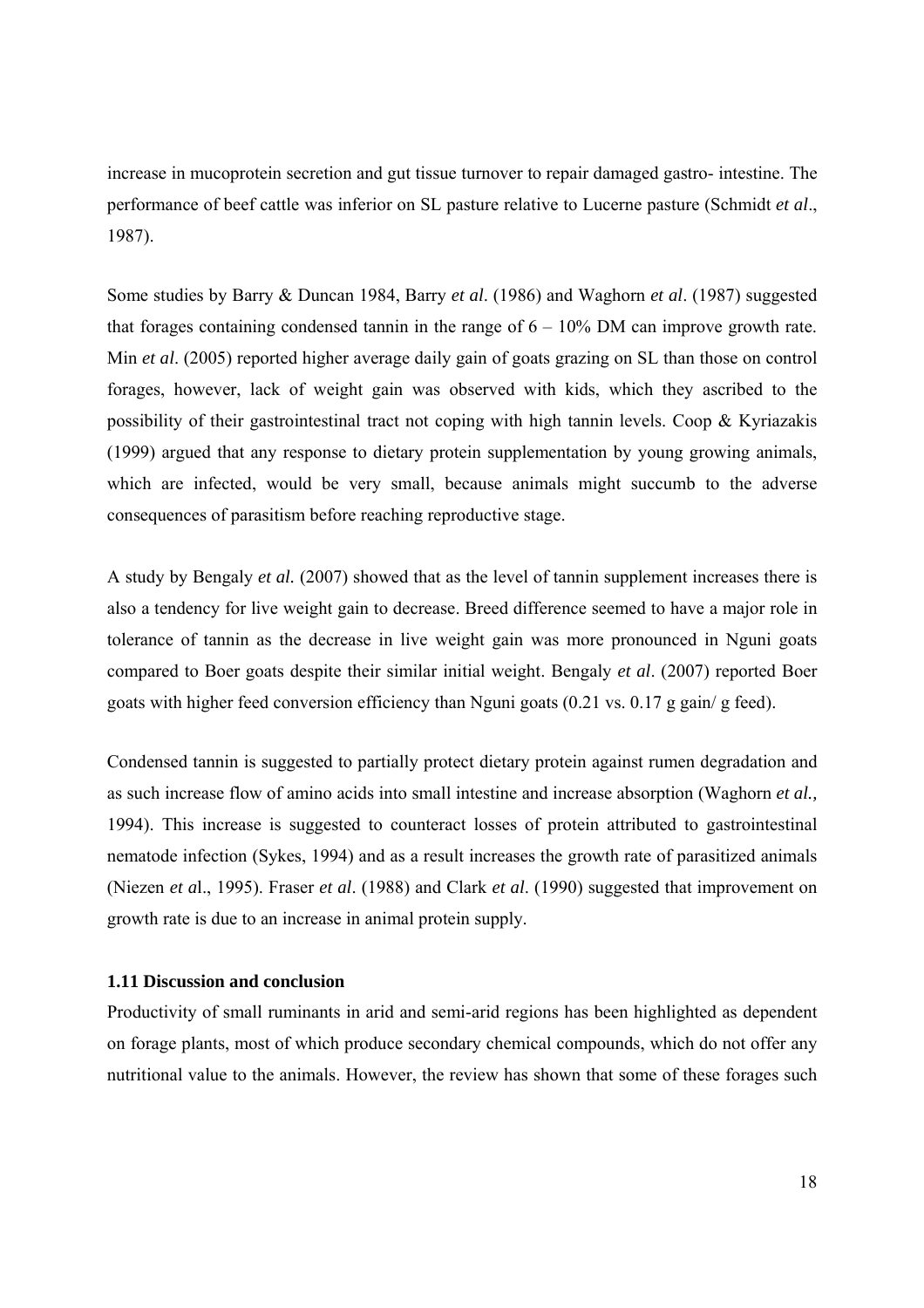as *Sericea Lespedeza* can be of potential benefit to the ruminants when supplementing low quality forages.

Of the different methods, that can inactivate tannins, field drying was observed to be more economical and can improve feed intake, increase nitrogen retention and fiber digestibility. Other methods are uneconomical and are difficult to apply under field conditions. The review has shown that gastrointestinal parasites in the abomasum and small intestine cause extensive losses of protein in sheep and goats by re-directing protein synthesis away from skeletal muscle development to the repair of gut tissues. By increasing dietary protein intake abomasal infusion of protein may result with animals being able to tolerate this infection and improves nitrogen retention, which subsequently increases animal immunity to the parasites. Several studies conducted on forages containing tannin have shown that they can potentially supply supplementary protein to small ruminants and reduce the high infestation of the gastrointestinal parasites. Some of these forages, especially *Sericea lespedeza*, once established can be less costly to maintain, thus is economically sustainable and in addition does not have residual effect on the rangeland and animal products, thus allowing a reduced use of anthelmentic drugs.

Although there are some contradictory results on how CT exactly reduces these parasites, there are promising results that when used with feed of low concentration of crude protein, feacal egg count is reduced from animals that had natural infection.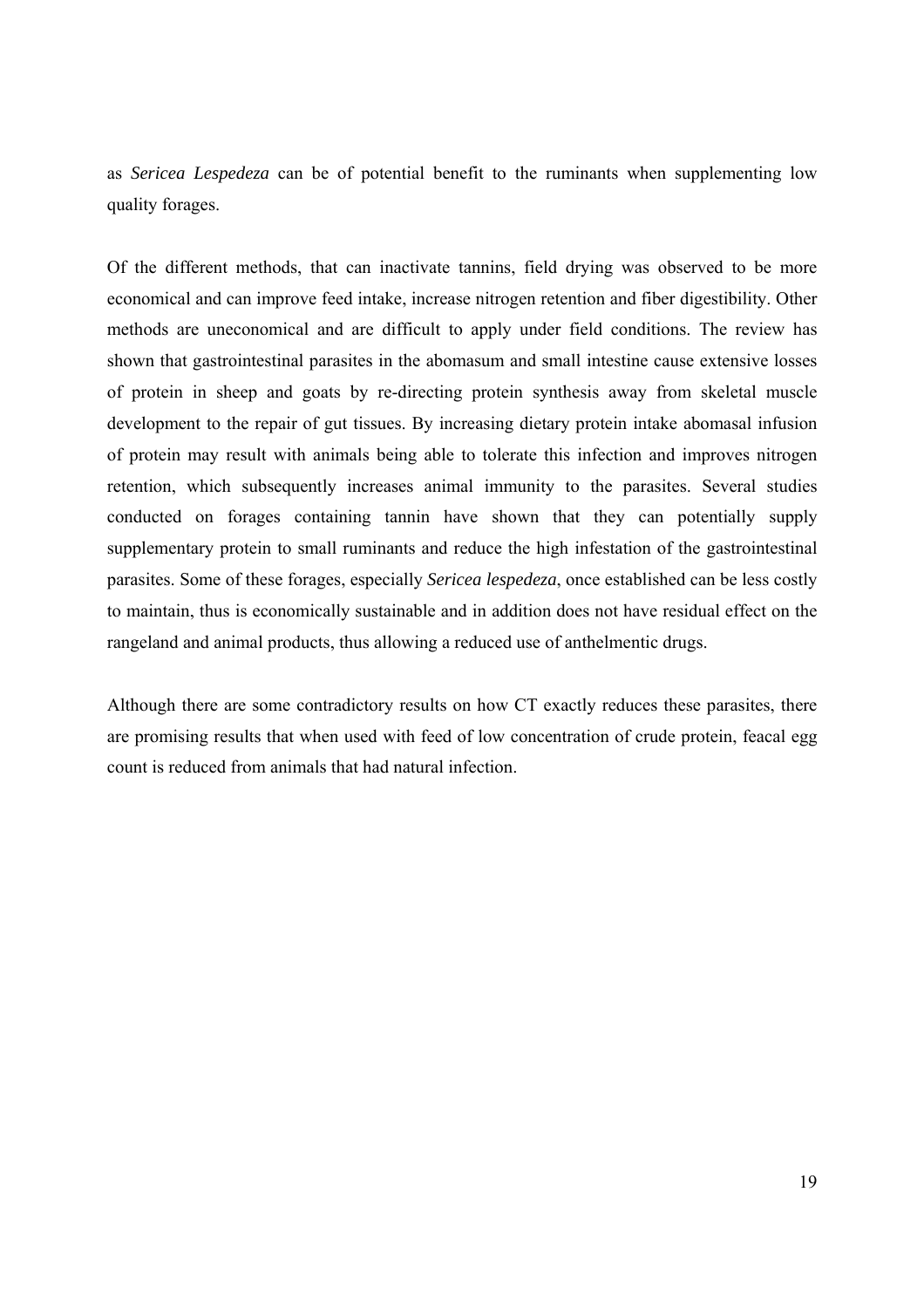## **Chapter 2**

# **Daily Variation of feed intake rate and feeding behaviour by sheep and goats on Lespedeza and Leucaena**.

#### **Abstract**

The study investigated the extent to which sheep and goats differ in their feeding behaviour and feeding rate in leucaena and lespedeza pastures. Three sheep and three goats were observed during the months of March and April 2006. For Feeding rate, each animal was observed for 10 minutes at 10.00h, 12.00h and 14.00h for 6 days. Feeding behaviour lasted three consecutive days from 7.00h to 16.00h during which individual animal's activity was recorded every 2 minutes. Bite count and bite weight were used to determine intake rate while browsing. Sheep had larger (P<0.01) bite rate than goats, while lespedeza elicited lower bite rates than leucaena. The fastest feeding rate and bite rates occurred during midday (12.00h) and lowest at 14.00h. Goats spent 3.24 and 3.93 times longer than sheep browsing, while sheep spent 2.75 and 2.27 times longer grazing than goats on lespedeza and Leucaena, respectively. Goats idled for a longer duration than sheep at both plots. These results indicate that sheep differ in their feeding behaviour, however the inclination to idle and play for long may energetically be costly to goats.

*Key words***:** Sheep, goats, intake rate, feeding behavior, *Sericea lespedeza*, leucaena

#### **2.1 Introduction**

Feeding behaviour of ruminants can be influenced by many factors such as the forage quantity and quality, availability of water, topography, climatic condition and some other social factors. Although sheep and goats vary in their physical appearance and production levels, they can be reared over a wide range of environments. Their production levels can only be achieved under optimum management conditions, especially those that allow them to meet their nutritional requirements.

Sheep and goats are important because of their ability to convert forages and crop residues into meat, fiber, skin and milk (Gutierrez, 1985), an indication of their capability in converting unused natural resource into proteins of high biological value. Sheep can differ from goats in their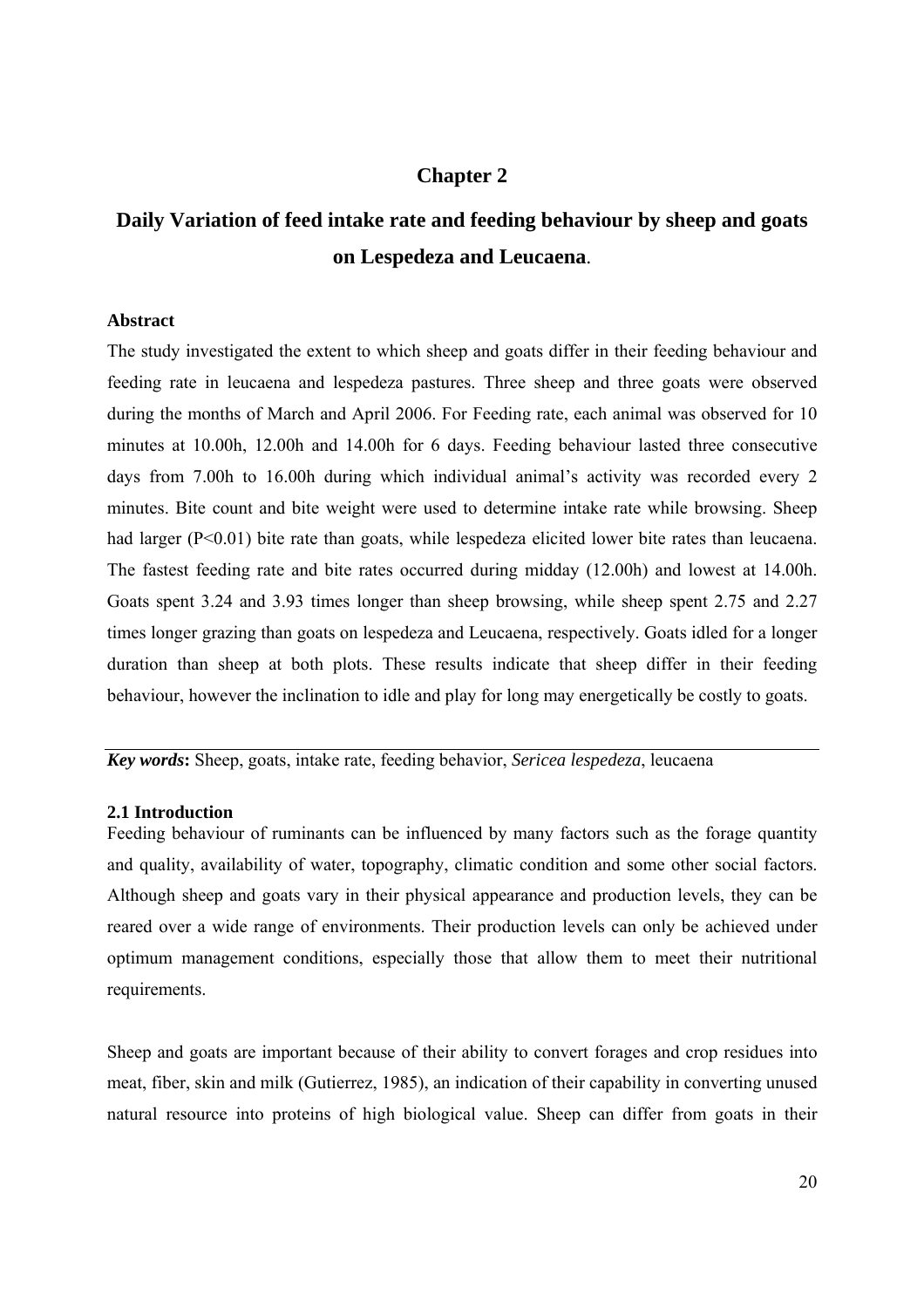feeding behaviour and diet selection. Goats can select their diets from a range of feeds extending from high quality grasses to bitter and tanniferous browse (Sidahmed, 1986). They are natural browsers preferring to eat leaves, twigs and shrubs, while sheep prefer to eat short, tender grass and clover. Goats are very agile and will stand on their hind legs to eat vegetation, while sheep can graze very close to the soil surface (Pfister *et al,* 1988). Among domesticated ruminant livestock, goats are the most selective and cattle are the least selective animals. The fractions which goats select most are buds, leaves, fruits and flowers, containing less fiber and more protein, and are the most nutritious parts of plants (Lu, 1988). A study by Gong *et al.* (1996), suggested that sheep can show a greater tendency of penetrating into the canopy to take deep bites on grass, whereas goats showed a tendency of being shallow grazers, grazing from the top downwards. Feeding behaviour of similar body sized animals can also be differentiated by their mouth morphology and gut size. Body size, digestive system, gut volume and mouth size were used by Van Soest (1982) in classifying herbivores according to their feeding habits.

According to Ontario Ministry of Agriculture, Food and Rural Affairs (OMAFRA) staff (2004), ruminants generally graze seven to eighteen hours a day, and within livestock class this stays the same day to day. The peak periods of grazing are after daybreak, in the late afternoon and around midnight. The amount they eat a day depends on their bite size and the rate at which they eat. Goats prefer to browse a wide range of browse species in different seasons, while sheep selectively browse few species during the dry season, but the time devoted by cattle to browsing is almost stable throughout different seasons (Sanon, 2007).

In order to develop a meaningful strategy in grazing sheep and goats within the same environment one need to have an understanding of their difference in feeding behaviour and whether there can be any nutritional advantage derived from such difference. The objective of the present study was to investigate feeding behaviour and intake rate of sheep and goats given *Sericea lespedeza* and leucaena.

#### **2.2 Materials and Method**

*Experimental animals:* Three female Nguni cross Boer goats aged 2 years  $(30.3 \pm 2.25$ kg mean SD) and three Damara female sheep aged 3 years  $(32.5 \pm 10.5 \text{kg}$  mean SD) were used at the Lespedeza and Leucaena plots. These animals were obtained from the livestock section of the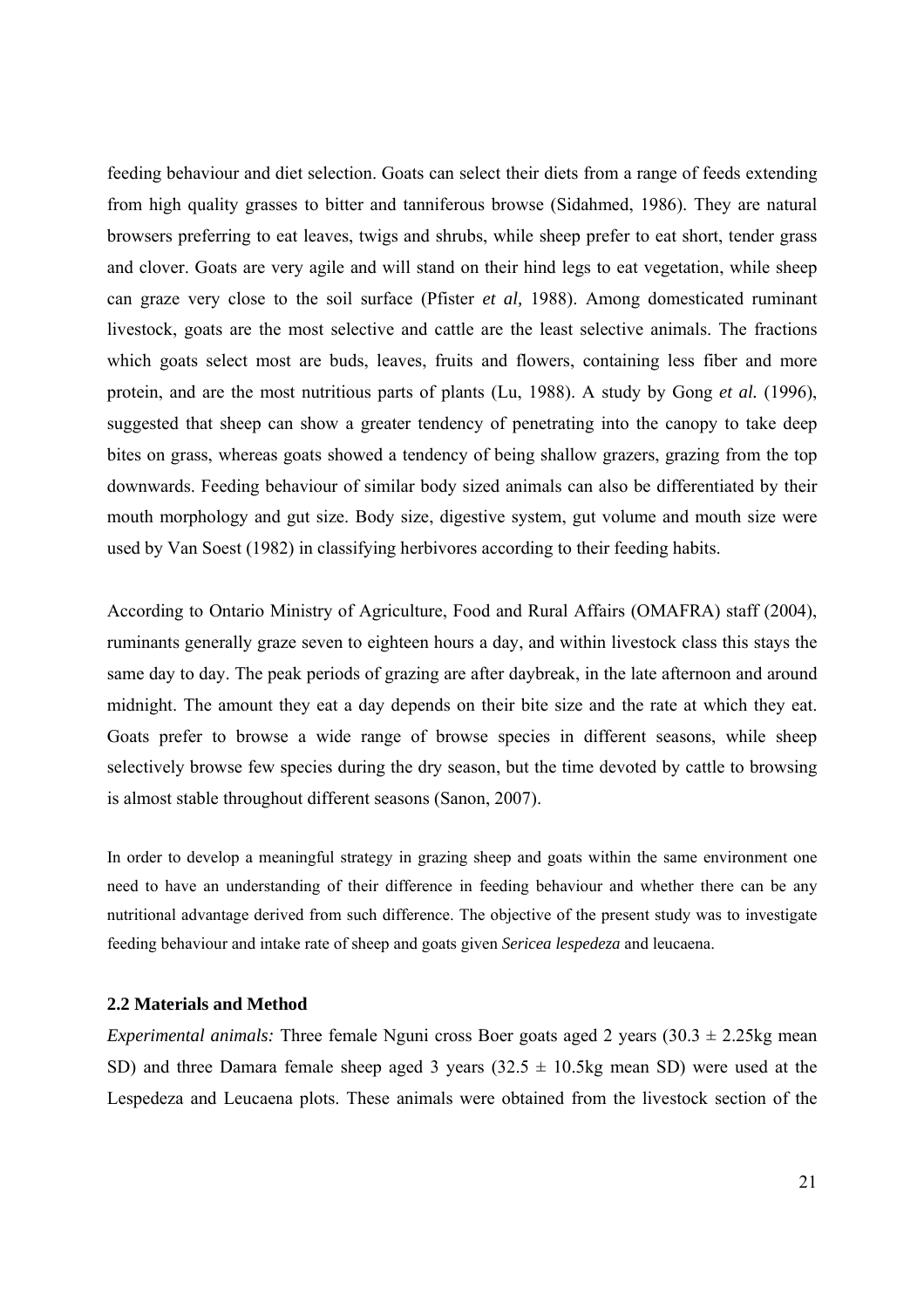University of KwaZulu-Natal Research Farm at Ukulinga, Pietermaritzburg, where the experiments were done.

*Experimental sites:* The lespedeza plot, measuring 80m x 60m, is located on the southeastern side of the Livestock section at Ukulinga Research farm. Within the plot are grasses such as, *Eragrostis Plana (60%)* which is an unpalatable grass of low grazing value*, Cynodon dactylon (30%)* a relatively good pasture grass of average grazing value and *Eragrostis Curvula (10%),* another economically important pasture grass of average grazing value*.* The Lespedeza used was a re-growth, which was nearing the flowering stage and was planted in rows, which were equally spaced by 1 meter.

The Leucaena pasture is on the eastern side of the Livestock buildings, at the far end of the farm. The land was 66 meters by 80 meters. It was sub divided into six smaller plots of 22 x 40 meters. There were no interior gates although animals were able to move from one plot to another without any obstruction. The rows of leucaena were 3 meters apart and had already reached the flowering stage. On average the plants were about 1.5 meters in height. The lower layer was covered by *Panicum Maximum* grass, most of which was over grown. Water was provided in plastic troughs at both the Lespedeza and the Leucaena plots.

Lespedeza is perennial upright semi- woody forbs, with one to many slender stems, which have numerous branches. McGraw *et al*. (1989) observed that, it is relatively slow to establish, having weak, vulnerable seedling stage, but with good seed production it will persist for years without reseeding, and is recognized for its tolerance to drought, acidity and shallow soils of low fertility. The leaves are thin, trifoliate and are attached by short petioles. They are wedge – shaped, wider at the tip than at the base. The lower leaf surface has silky hairs, while stems have scale like stipules. Flowers of lespedeza are small and whitish –yellow with purple to pink markings, and occur in clusters of 1-3 in the upper leaf axils, fused at the base. Seeds are long, tan or greenish in colour. Lespedeza has high tannin concentration, which decreases its palatability and digestibility, and is relatively unaffected by insect pests and diseases (McGraw *et al*., 1989).

Leucaena is a thornless shrub or tree that may grow to heights of 7-20 m. The plant can also be bushy with several stems, and is known for its drought resistance (Aganga and Tshwenyane,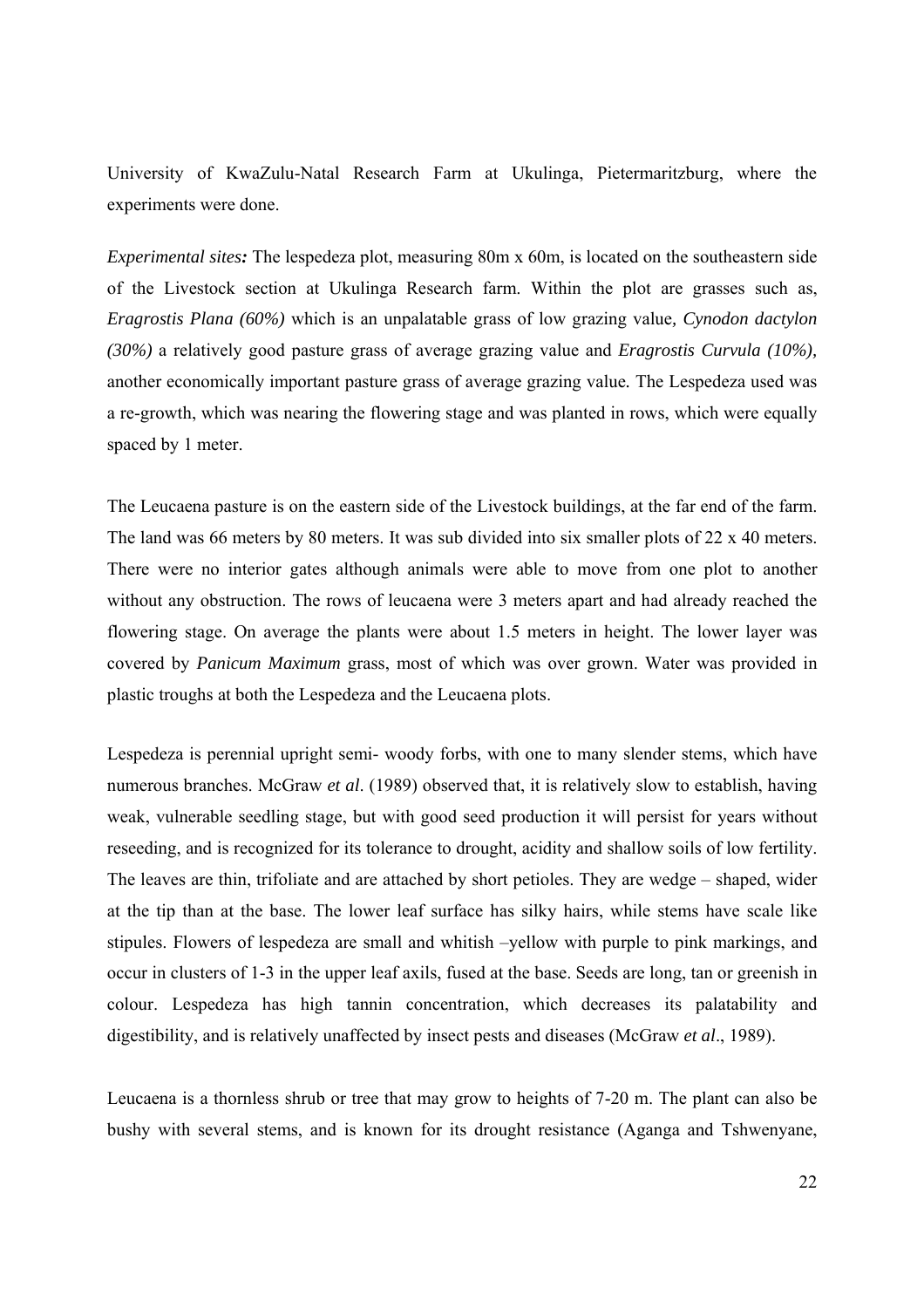2003). It has bipinnate leaves with 6- 8 pinnate bearing 11-23 pairs of leaflets 8-16 mm long. The inflorescence is a cream coloured globular shape, which produces flat brown pods 13-18mm long containing 15-30 seeds. Jones (1979) suggested that the digestibility and intake values of leucaena range from 50-71% and from 58 to 85 g/kg, respectively. Its leaves and stems contain tannin that reduce digestibility of dry matter and protein, while mimosine from its foliage and pods is associated with a reduction in intake. Leucaena is said to have few pests because of the insecticidal properties of mimosine (Aganga and Tshwenyane, 2003). Mild infestation of small aphids like insects called *Psyllids* or jumping lice cause distortions of leaves and attack by secondary moulds, which feed on the sticky exudates of *Psyllids*.

*Experimental procedure*: The experiments were done during the months of March and April 2006. The daily temperature during the experimental period ranged from  $13.2^{\circ}$ C to  $24.2^{\circ}$ C with a mean of  $18.7^{\circ}$ C, and rainfall of 1mm to 22mm with a mean of 11.5 mm. Intake rate in each plot was determined for six days. Temporary holding pens were erected at both the lespedeza plot and the Leucaena plot with gates to keep animals closer. Also six cages (2.4 x 2.4meters per cage), which were moved daily, were erected along the experimental plants. One animal was transferred at a time for observation into the experimental cage, where a tally counter (ENM Company-England) was used for recording the number of bites. After 10 minutes of observation, bite size was measured with the aid of a Vernier Caliper (Mitutoyo Corporation- Japan). The diameters of the cut plant branches were measured and branches with corresponding diameters were then cut to estimate the weight of the eaten branches. Fresh samples were weighed, oven dried at 60ºC to constant weight, and then pooled pending laboratory analysis.

Feeding behaviour was determined for three days in each plot. Recordings started at 7.00am and ended at 16.00h. Animals were followed at a distance of about 5 meters in the Leucaena plot. The animals' activities were recorded every 2 minutes. Feeding activities included browsing, grazing, and idling.

*Chemical Analysis:* Analysis of the chemical composition of Lespedeza, Leucaena and grass was done in the laboratory of the University of KwaZulu – Natal, Pietermaritzburg. Dry Matter (DM), ash, crude protein (CP) was determined by proximate analysis using the method of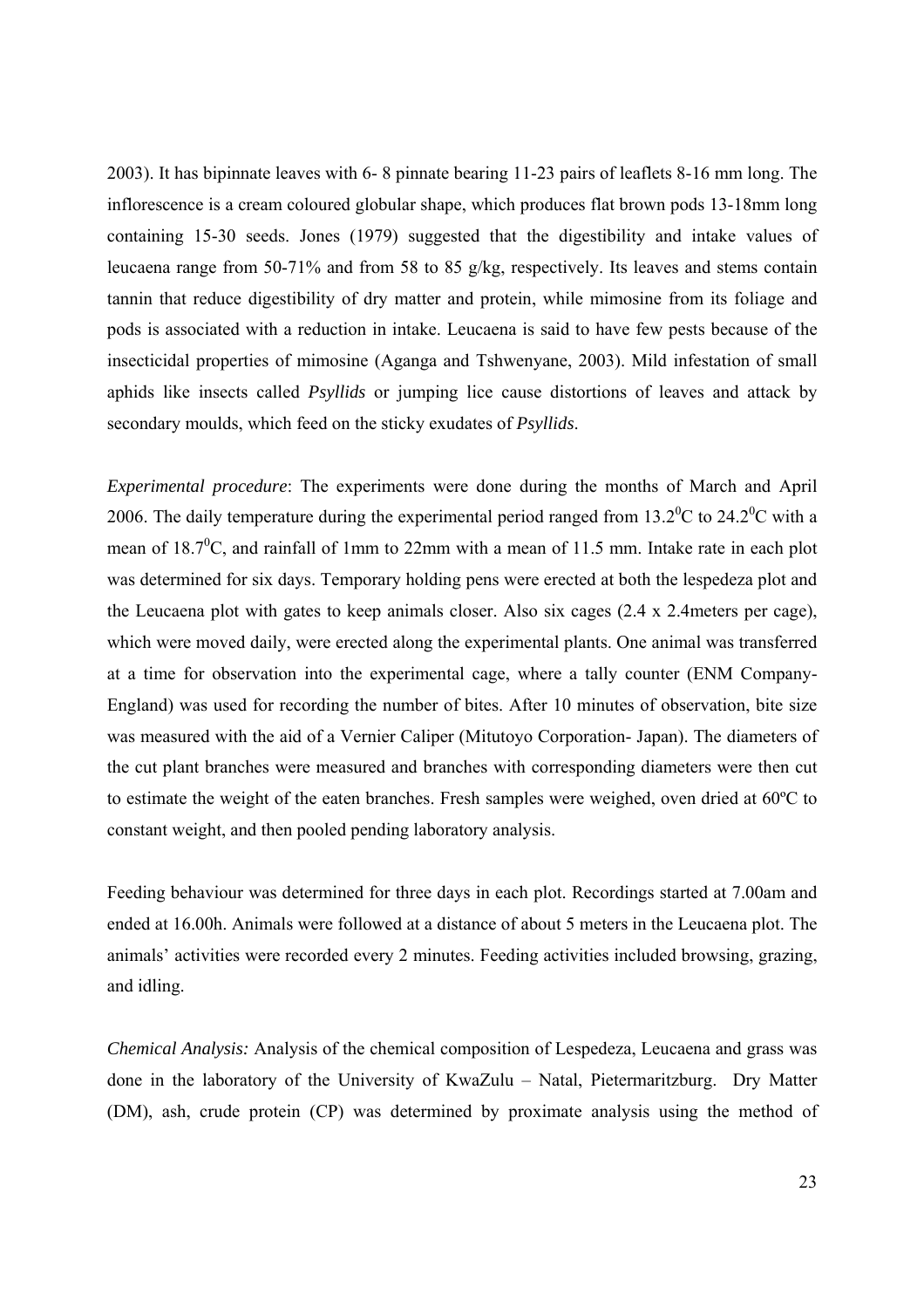Association of Official Analytical Chemists (AOAC, 1990). The neutral detergent fibre (NDF) and acid detergent fibre (ADF) were determined by the method of Van Soest *et al*. (1991), while hemicellulose was calculated as the difference between NDF and ADF. Analysis of condensed tannin in feeds was conducted using colorimetric determination of condensed tannin (Makkar and Goodchild 1996), based on butanol-HCl reagents, and results expressed as Leucocyanidin equivalent (Porter *et al*., 1986). Gross energy was determined using bomb calorimeter (dds CP500, Automatic Colorific Processor) supplied by Coalab Supplies.

*Statistical Analysis:* Data on time spent by both sheep and goats feeding on lespedeza and leucaena were subjected to analysis of variance using GLM procedure of SAS, according to the following model:

$$
Y_{ijkl} = \mu + F_i + A_j + D_k + T_l + (FA)_{ij} + (AT)_{il} + (FAT)_{ijl} e_{ijk}
$$

Where:  $Y_{ijkl}$  = Individual hourly observation;  $\mu$  = Overall mean;  $F_i$  = effect of feeds;  $A_i$  = effect of animal type; D (F)  $_k$  = effect of day within feed; T<sub>1</sub> = effect of time of observation; (FA)  $_{ij}$  = interaction between feeds and animal types;  $(AT)_{il}$  = Interaction between animal type and time of observation;  $(FAT)_{ijl}$  = interaction between feeds; animal types and time of observation; and  $e_{iikl}$ = unexplained variation assumed to be randomly and independently distributed

Lespedeza had slightly higher content of crude protein, neutral detergent fiber, acid detergent fiber and energy content than Leucaena. *Panicum maximum* had much lower crude protein and higher gross energy, neutral detergent fiber and acid detergent fiber. Lespedeza had higher content of tannin than leucaena, while *Panicum maximun* did not contain tannin.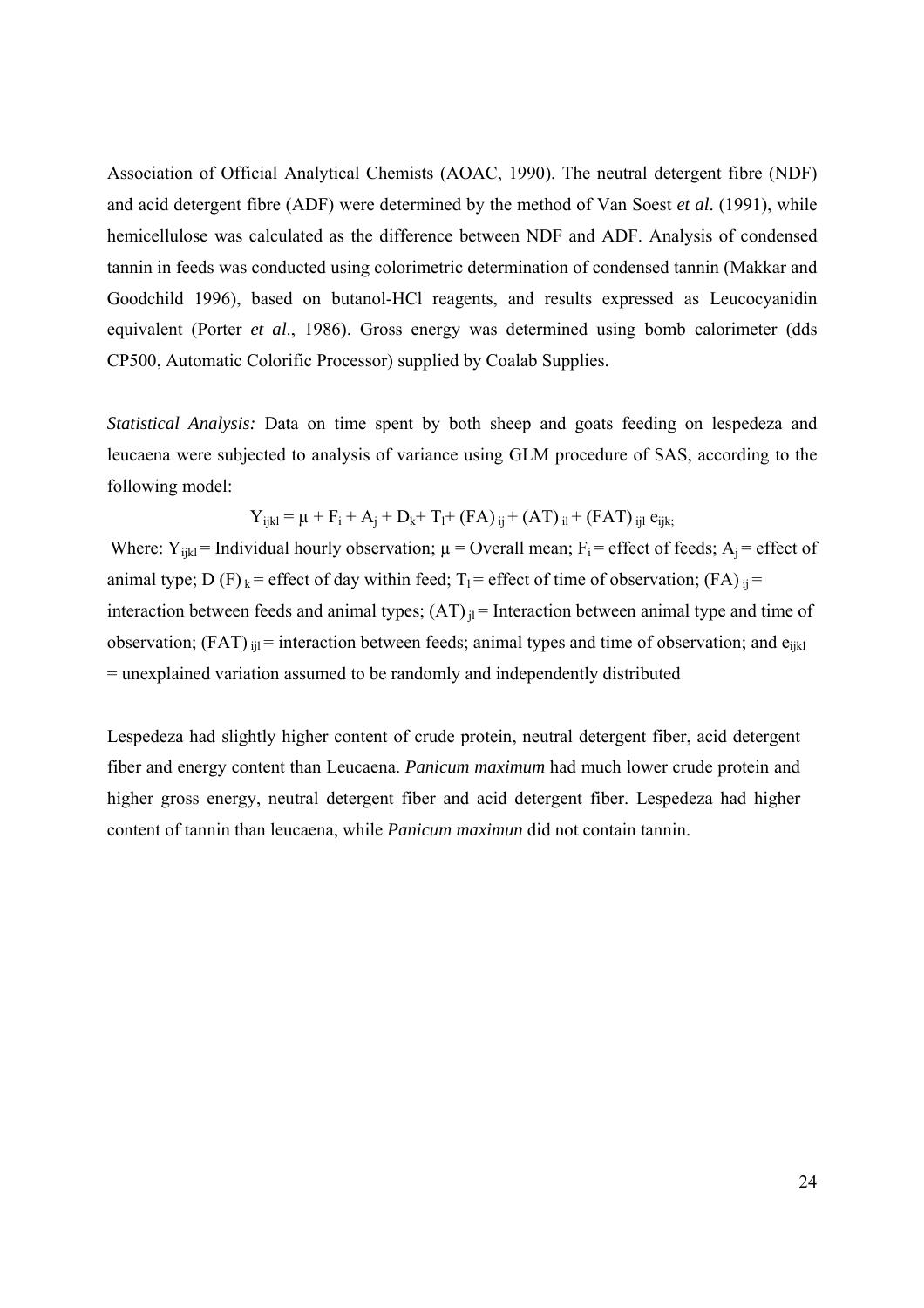#### **2.3 Results**

**Table 2.1** Chemical composition (g/kgDM) of lespedeza, leucaena and grass found in the experimental plots

| Feed                          | DM  | OM  | $\rm CP$ |     |             |      |        | NDF ADF HEM GE)(MJ/kg Tannin (%DM) |
|-------------------------------|-----|-----|----------|-----|-------------|------|--------|------------------------------------|
| Lespedeza 914 905 226 345 278 |     |     |          |     |             | - 67 | 19.175 | 9.42                               |
| Leucaena                      | 930 | 873 |          |     | 217 331 226 | 105  | 19 318 | 5.8                                |
| 780                           | 712 | 898 | 59       | 780 | 521         | 259  | 21 742 |                                    |

 $\overline{DM}$  =dry matter;  $\overline{OM}$  = organic matter;  $\overline{CP}$  = crude protein;  $\overline{NDF}$  = neutral detergent fiber;  $\overline{ADF}$  = acid detergent fiber; HEM = hemicellulose; GE = gross energy; Pan Max = *Panicum Maximum*

*Feeding behaviour:* Variation in feeding behaviour of sheep and goats on lespedeza and leucaena plots is shown in Table 2.2. Goats spent more (P<0.001) time browsing than sheep. The feed type or interaction of feed and animal type did not affect the browsing time. Goats spent more time browsing on leucaena than on lespedeza. Animals grazed for a longer (P<0.01) time on lespedeza than on the leucaena plot. The difference in grazing time between sheep and goats was higher  $(P<0.01)$  for the lespedeza than for the leucaena plot. Sheep grazed  $(P<0.001)$  2.75 and 2.27 times more than goats at the lespedeza and leucaena plots, respectively. Goats idled  $(P<0.01)$ 2.25 and 1.8 times longer than sheep at the lespedeza and leucaena plots, respectively. The effect of animal type and interaction of feed and animal type significantly affected idling time while feed type differed significantly (P<0.001) from each other.

|                |                   | Browsing time | <i>d</i> irazing time | Idling time |
|----------------|-------------------|---------------|-----------------------|-------------|
|                |                   | (min)         | (min)                 | (min)       |
| Sheep( $n=3$ ) | Lespedeza         | 33            | 341                   | 81          |
|                | Leucaena          | 31            | 230                   | 29          |
| Goats $(n=3)$  | Lespedeza         | 107           | 124                   | 205         |
|                | Leucaena          | 122           | 101                   | 52          |
|                | <b>RMSE</b>       | 19.088        | 26.175                | 21.248      |
|                | F. Effect         | <b>Ns</b>     | 0.001                 | 0.001       |
|                | A. Effect         | 0.001         | 0.001                 | 0.01        |
|                | <b>FxA</b> Effect | <b>Ns</b>     | 0.1                   | 0.01        |

**Table 2.2** Variation on feeding activities of sheep and goats on lespedeza and leucaena

Lesp = lespedeza; Leuc. = Leucaena;  $RMSE = Root$  mean sum of standard error;  $F = Feed$ ;  $A =$ Animal species;  $FxA = interaction of feed and species;$   $ns = not significant$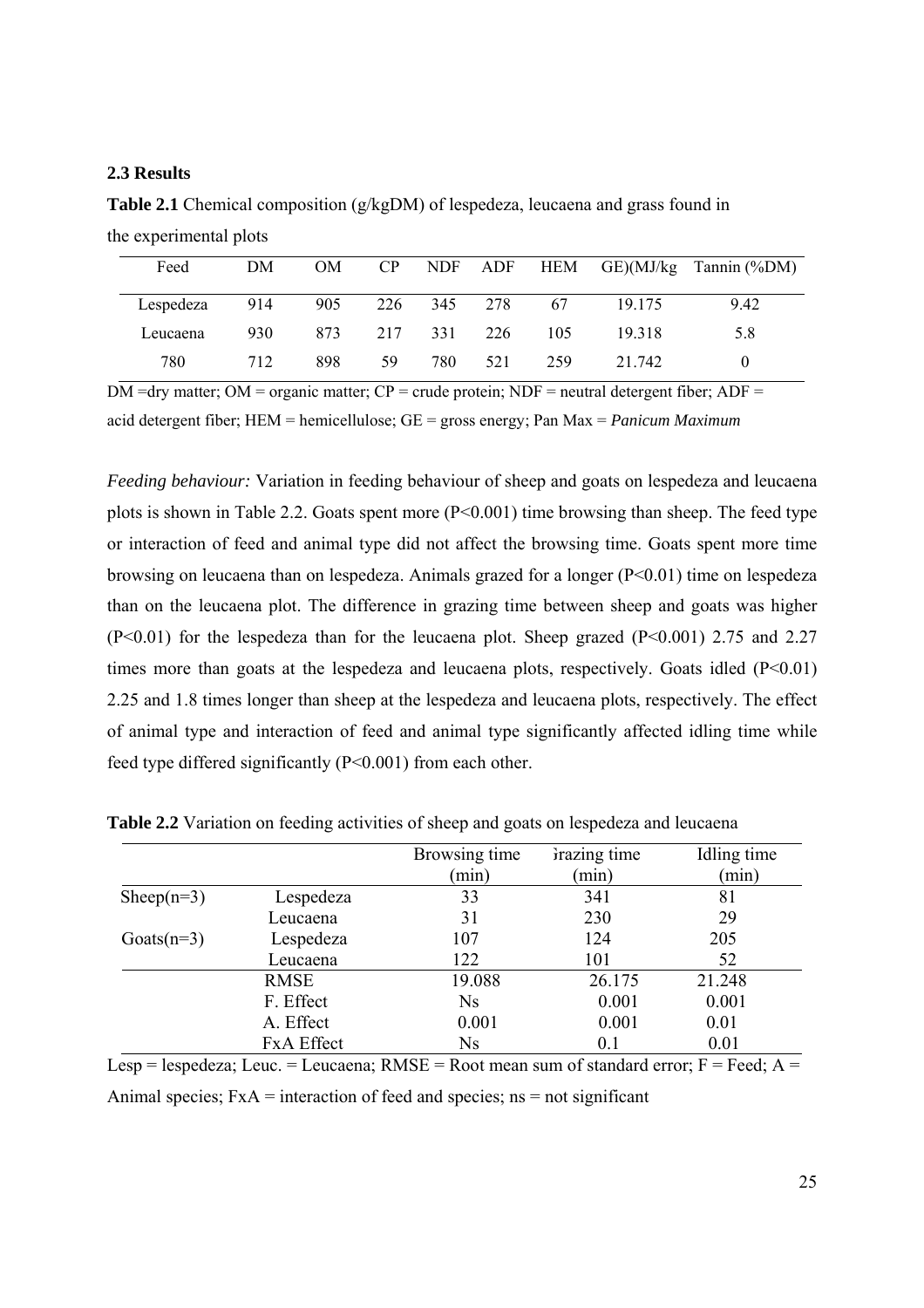*Variation of feeding behaviour over time:* Figure 2.1a shows the proportion of time spent by sheep and goats browsing on lespedeza and leucaena. Between 7.00 and 14.00h goats consistently spent a longer time browsing on lespedeza and leucaena than sheep, with more time being used to browse leucaena.

Sheep consistently grazed for a longer duration than goats (Figure 2.1b), the biggest difference occurred during the morning hours in both plots, beyond which the difference reduced slightly in the leucaena plot, but drastically to a minimum by late afternoon in the lespedeza plot.

From the early morning till 14.00h goats in the lespedeza plot spent more time idling, with peak idling occurring at 10.00h and 13.00h, while during the same time at the leucaena their idling peaked at 10.00h and 15.00h (Figure 2.1c). Throughout the day sheep spent a lower proportion of time idling in both the lespedeza and leucaena plots.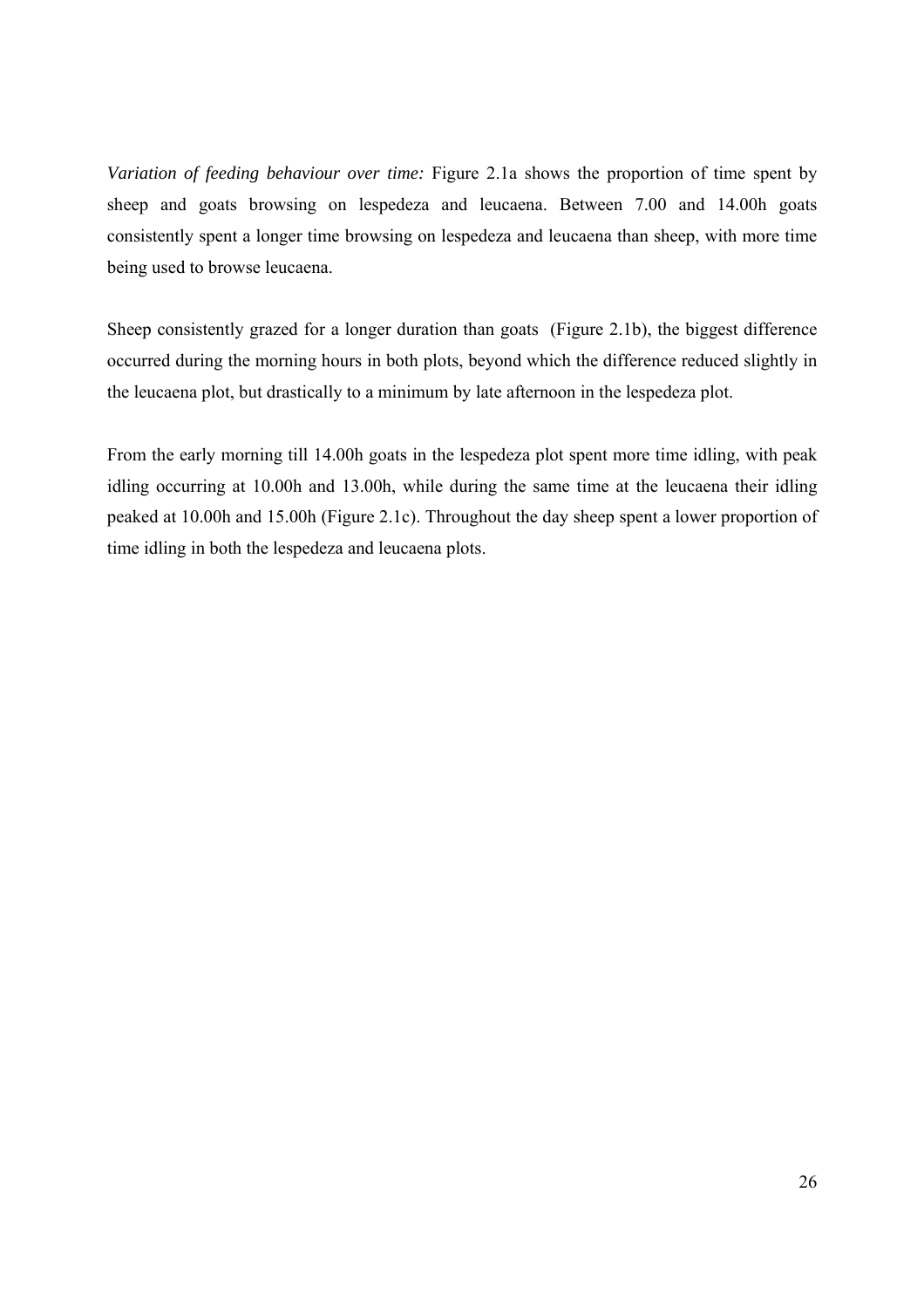



 *Feeding and Intake rate:*. Feeding rate (bite/min) of sheep and goats were similar on both plots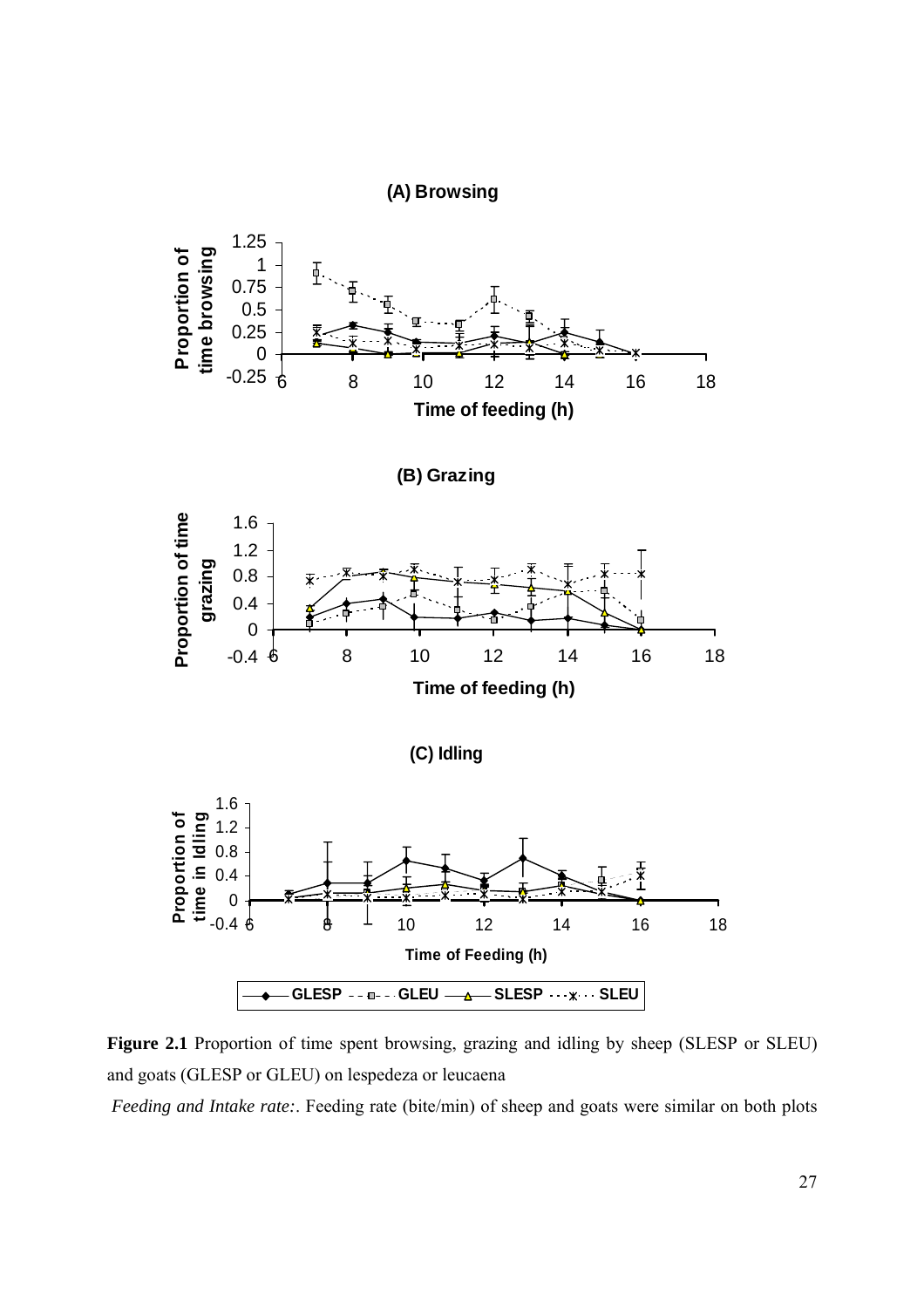of lespedeza and leucaena, and were not affected by any factor. Intake rates were higher (P<0.01) on leucaena than on lespedeza for both sheep and goats, with sheep having higher  $(P<0.01)$ intake rates than goats on both plots.

**Table 2.3** Feeding rate (bite/min) and intake rate (g FW/min) or (g DM/min) of sheep and goats on lespedeza and leucaena.

|               |                   | Feeding rate   | Intake rate  | Intake rate |
|---------------|-------------------|----------------|--------------|-------------|
|               |                   | (bite/min)     | $(g$ FW/min) | (g DM/min)  |
| Sheep $(n=3)$ | Lespedeza         | 8.59           | 13.16        | 5.35        |
|               | Leucaena          | 8.3            | 15.44        | 6.28        |
| Goats $(n=3)$ | Lespedeza         | 8.66           | 11.01        | 4.48        |
|               | Leucaena          | 7.66           | 13.59        | 5.53        |
|               | <b>RMSE</b>       | 3.378          | 5.62         | 2.285       |
|               | F. Effect         | Ns             | 0.01         | 0.01        |
|               | A. Effect         | Ns             | 0.01         | 0.01        |
|               | <b>FxA Effect</b> | N <sub>S</sub> | <b>Ns</b>    | Ns          |

RMSE = Root mean sum of standard error;  $F = \text{Feed}$ ;  $A = \text{Animal species}$ ;  $FxA = \text{interaction}$ of feed and species;  $ns = not significant$ 

The effect of time was highly significant  $(P<0.001)$  for both bite rate and intake rate, with the fastest bite rate and intake rate occurring during mid-day (12.00h) and the lowest rates at 14.00h. Leucaena had a higher intake rate than Lespedeza in the morning and afternoon, but a lower intake rate than Lespedeza during the mid-day period. The effect of feed type x time interaction was significant (P<0.001) for both the intake rate and bite rate.



**Figure 2.2** Overall Least Square means for bite rate (bite/min) and intake rate (g FW/min or g DM/min) by sheep and goats over three different periods of time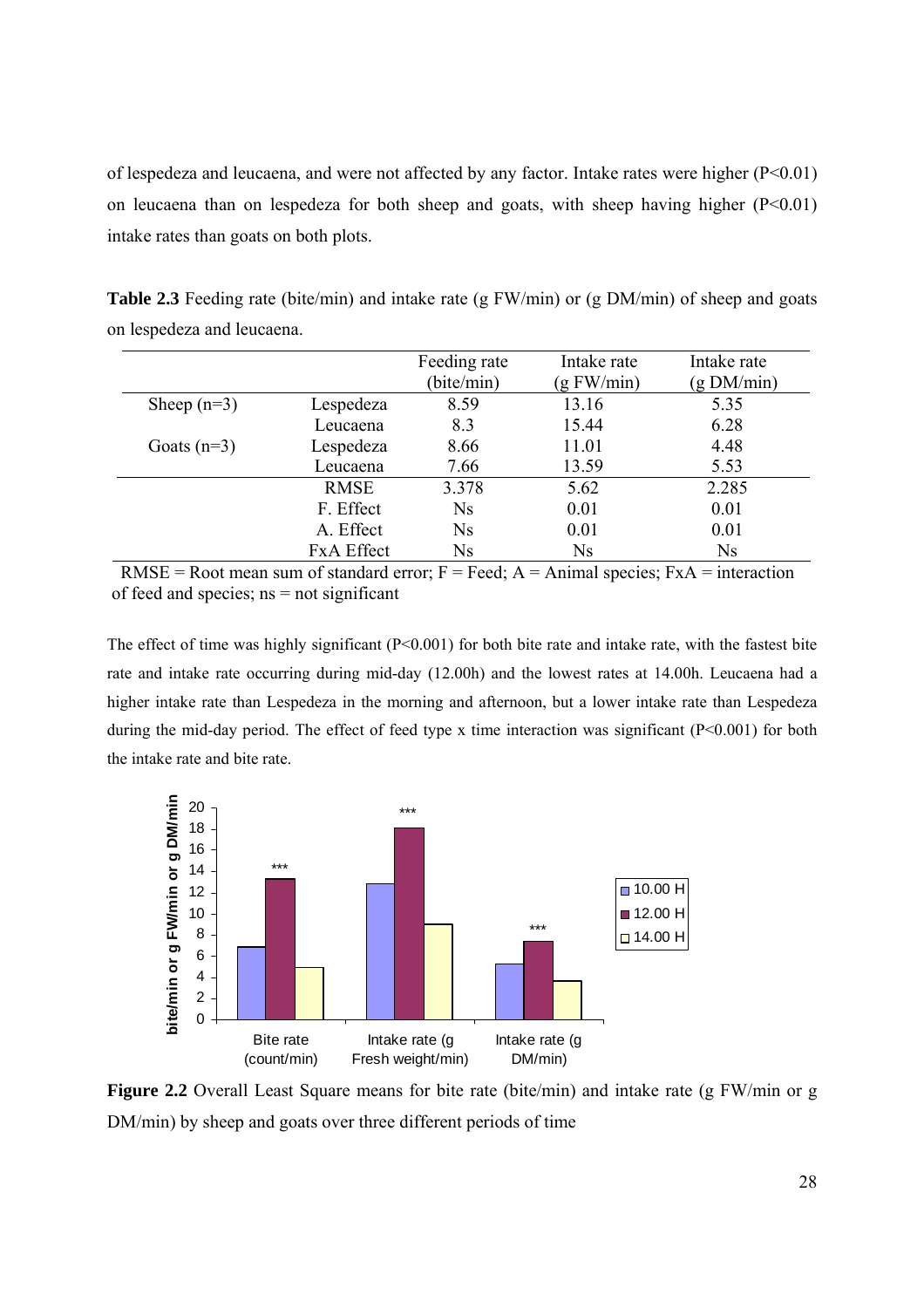#### **2.4 Discussion**

*Feed attributes*: Lespedeza had higher crude protein (CP) content than was reported by Min *et al*. (2005), (24.73% v 15.9 %), while the CP and GE for leucaena were comparable to those reported by Mtenga *et al*. (1991), (23.33 v 24 %) and NAS (1971), (19.32 v 20.1 Mj/kg), respectively. Lespedeza NDF, but not ADF, was similar to that reported by Min *et al*. (2005). This disparity could be due to the re-growth stage of the forages (Mtenga *et al*., 1991). Secondly, variation in the chemical composition of the present feeds as compared to those found by other researchers could be due to the specific parts of plants picked for analysis, since the present study analysed the whole plant (stems, seeds and flowers) unlike other studies where only leaves were analysed.

Although the crude protein and energy content of the two forage plants (lespedeza and leucaena) used during the present study were similar, lespedeza had higher content of NDF, ADF and tannin concentration. This suggests that due to the higher content of NDF in lespedeza its intake by animals is likely to be lower than that of leucaena, and its ADF will also in turn reduce its digestibility. Similarly, the higher concentration of tannin in lespedeza is likely to reduce the degradation of dietary proteins in the rumen and increase the supply of amino acids to the abomasums and small intestines, resulting in the nutritional improvement of the animals. As suggested by Kaitho *et al*. (1998), plants with moderate tannin content are more effective as protein supplement as they can provide both degradable and non-degradable protein. Although, concentration of tannin for the present study was seen to be higher (9.4% for lespedeza and 5.8% for leucaena) than that reported by Barry and McNabb (1999) (3 to 4 % DM) it was observed not to widely vary feeds palatability.

*Feeding behaviour:* The results of the present study have shown that goats preferred browsing for a longer period of time than sheep on lespedeza and leucaena. When browsing, goats preferred different parts of the vegetation relative to sheep. This present study was done towards the end of the rainy season when most of the forage plants were almost mature. Plant maturity is associated with decreased protein content but increased fiber content. In this situation, it was observed that goats preferred to select parts which were still juicy, tender and nutritious like young leaves, buds and flowers which were not found at the lower part of the plants, preferring high protein containing parts. These findings are similar to those made by Qinisa & Boomker (1998) and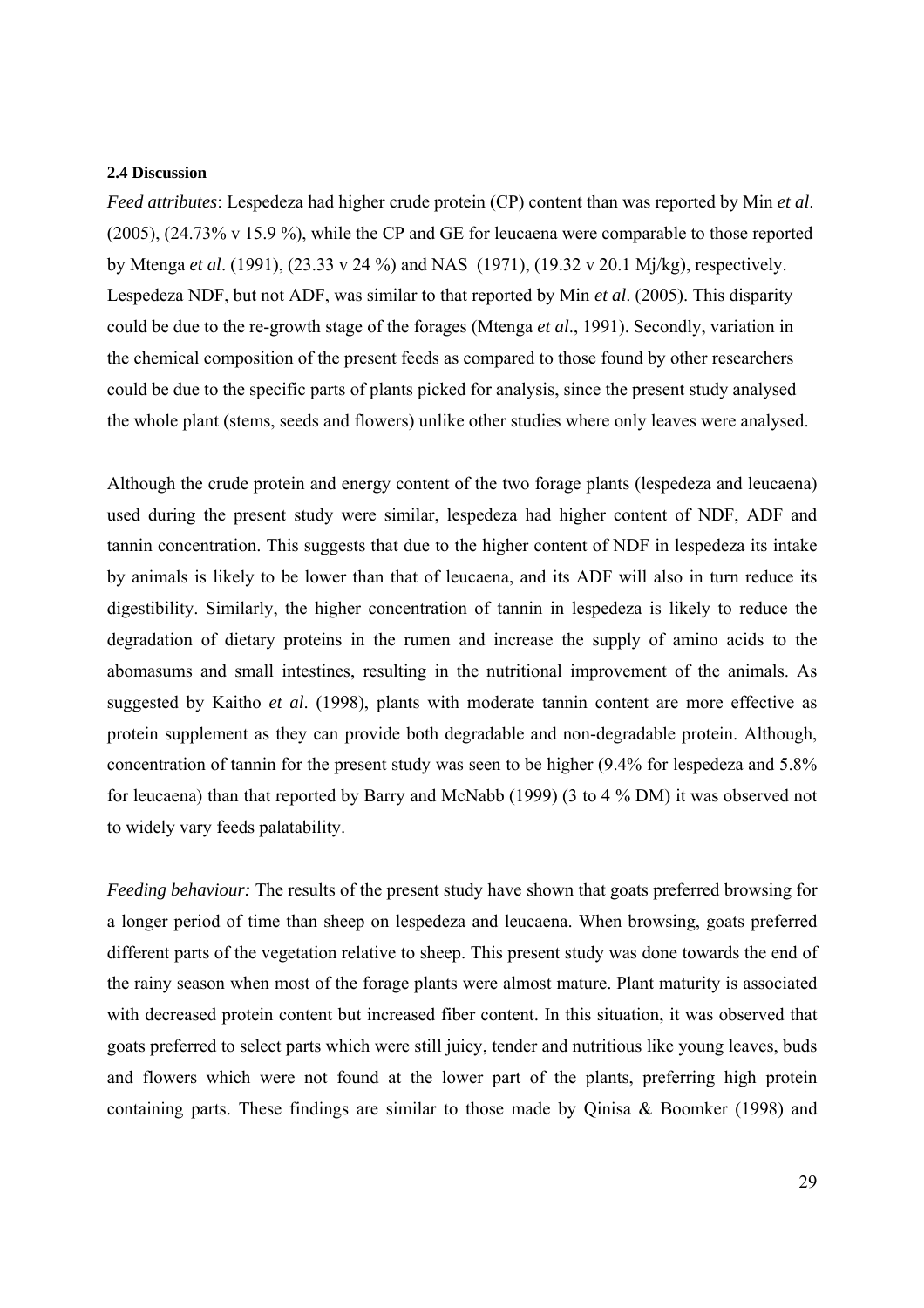Lunginbul *et al*. (2002) when goats selected high protein diets than sheep. In another study, Sanon *et al*. (2007) observed sheep spending 4.8%, 3.28% and 28% of their feeding time while goats spent 43%, 44.6% and 52% of their feeding time browsing in the rainy season, post rainy season and dry season, respectively. This may suggest that when both sheep and goats are exposed to the same rangeland, goats can survive better since they will apprehend forage not accessible to sheep, which probably will be of higher nutritional value.

The longer time spent by goats browsing on lespedeza and leucaena than sheep can also be attributed to the difference in their morphological and physiological traits (Malechek & Provenza, 1983). During the present study, sheep appeared to selectively graze leafy components at lower level of plants rejecting other components such as seedheads and stalks, while goats were able to browse reproductive tillers, flowers and green leaves which appeared at higher level, and at times pulled branches that can bend, held them between their forelegs and plugged off buds and inflorescence. This different feeding behaviour shown by the two species of animals may suggest that sheep were more selective for high quality leafy components while the unselective behaviour of goats could be associated with their physiological trait of being able to digest feed higher in fiber content (Gong *et al*., 1996). Within the leucaena plot, goats repeatedly used their morphological trait of` bipedals stand to forage at various heights than sheep (Pfister *et al*., 1988). Although leucaena, as a result of its mimosine content, can cause loss of appetite, excessive salvation, depilation and in-coordination of gait and enlarged thyroid gland (Garcia *et al*., 1996), these effects were not noticed in this study, perhaps owing to the presence of dihydroxy pyridine (DHIP) degrading bacteria (*Synergistes jonesii*) in the rumen and to the short length of the study.

Although the two forage plants did not differ much in their nutritional quality, lespedeza had higher content of tannin (Table 2.3), which statistically did not influence the browsing time of goats. Although goats can secrete proline-rich proteins to neutralize the negative effect of tannins, this did not confer any intake advantage. However, tannin in forage plants can even cause ruminants to limit intake of even the most nutritive feed. Ngwa *et al*. (2002) claimed that animals will seldom exceed their capacity of detoxifying tannins because they quickly experience internal malaise and limit their intake, then turn to ingest a diverse array of plants to minimize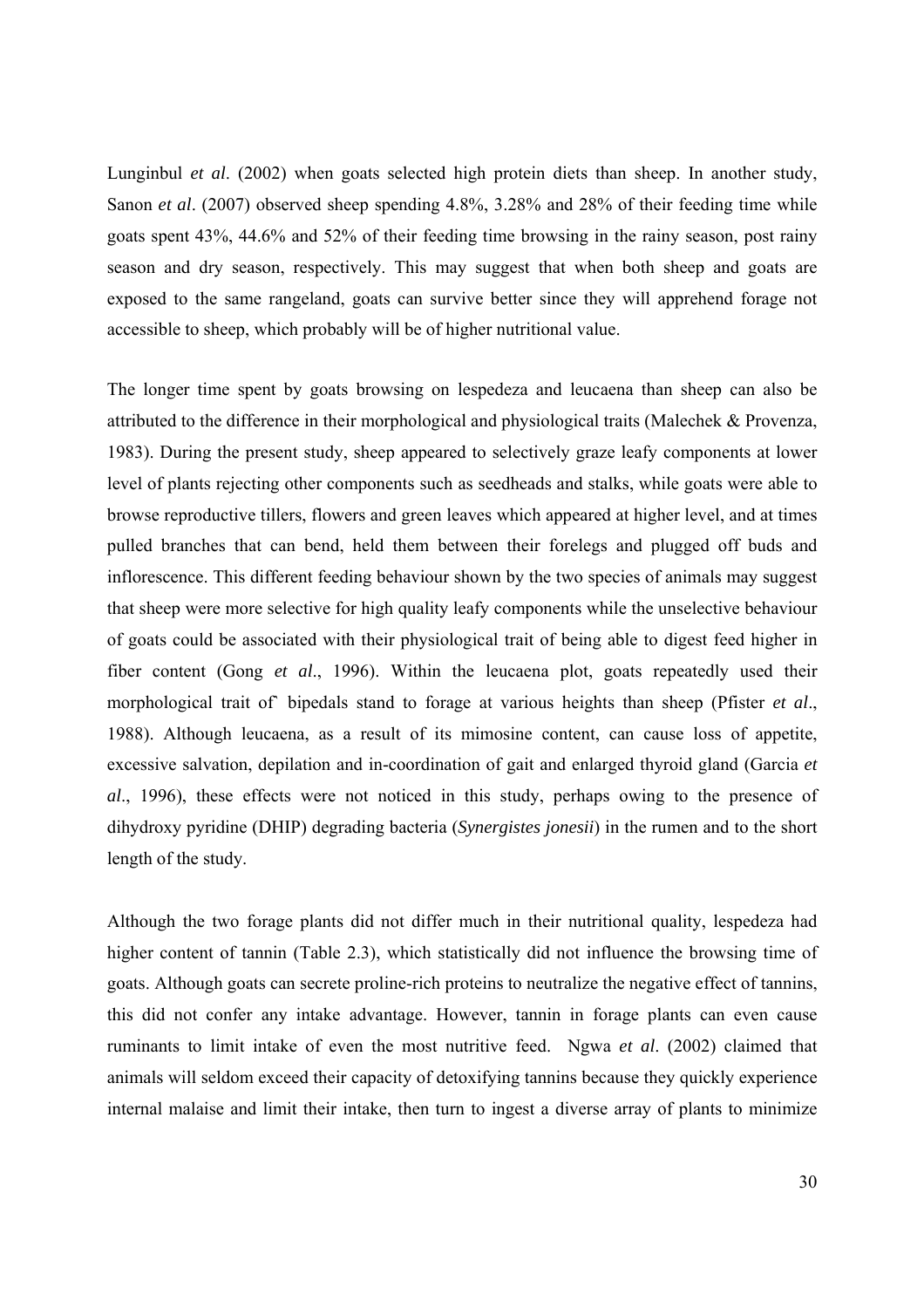toxicosis. In this study goats turned, although for a limited time, to graze some patches of grasses like *Cynodon dactylon* and *Eragrostis,* perhaps in order to minimize toxicity. The goats' inclination to idle for a longer period than sheep may be a strategy to limit the effect of offending factors. While at the leucaena plot, their idling was reduced since they prefer to browse young leaves and flowers from leucaena shrubs, which were lower in tannin. Other characteristics such as plant leaf size could have contributed to the longer period of time spent by goats browsing on leucaena than on lespedeza. By nibbling on small, thin, short leaves of lespedeza goats could have been discouraged, but preferred those of leucaena which were much larger and more conspicuous. The high seed rate of lespedeza could have been another factor that contributed to the longer idling time of goats as compared to leucaena, which had few seeds. Within the two experimental plots, it is possible that diffences in the percentage of time spent feeding on leucaena and lespedeza could be confounded by the quality and availability of grass species in each of these pastures

As expected, goats grazed less than sheep at both the lespedeza and leucaena plots owing to their preference for browsing. Similar to the present study, Pfister *et al*. (1988) found that sheep spent 36% and goats 18% of their foraging time grazing at or near ground level. This behaviour may result with sheep being at greater risk of ingesting contaminated material that may add to their parasites burden.

*Intake rate*: Sheep and goats can display marked contrasts in ingestive behaviour when grazing different maturity stage of grasses and legumes (Gong *et al*., 1996). Despite similar bite rate by sheep and goats during the present study, sheep had higher intake rate than goats. The difference in intake rate could be attributable to ages of the two animal species. Goats used during the study were younger than sheep, and as such their forage intake (g FW/min or g DM/min) is more likely to be less than that of older animals (sheep). Their feed intake can then be expected to be proportional to their body weight, hence lower intake rate than for sheep. The feeding rate (bite/min) of goats in this study therefore matches that of sheep, probably because of the nutrients demand for their growing bodies (Animut *et al*., 2005). This resulted with goats making more bites per minute to match those of sheep but less intake rate while bites of sheep resulted with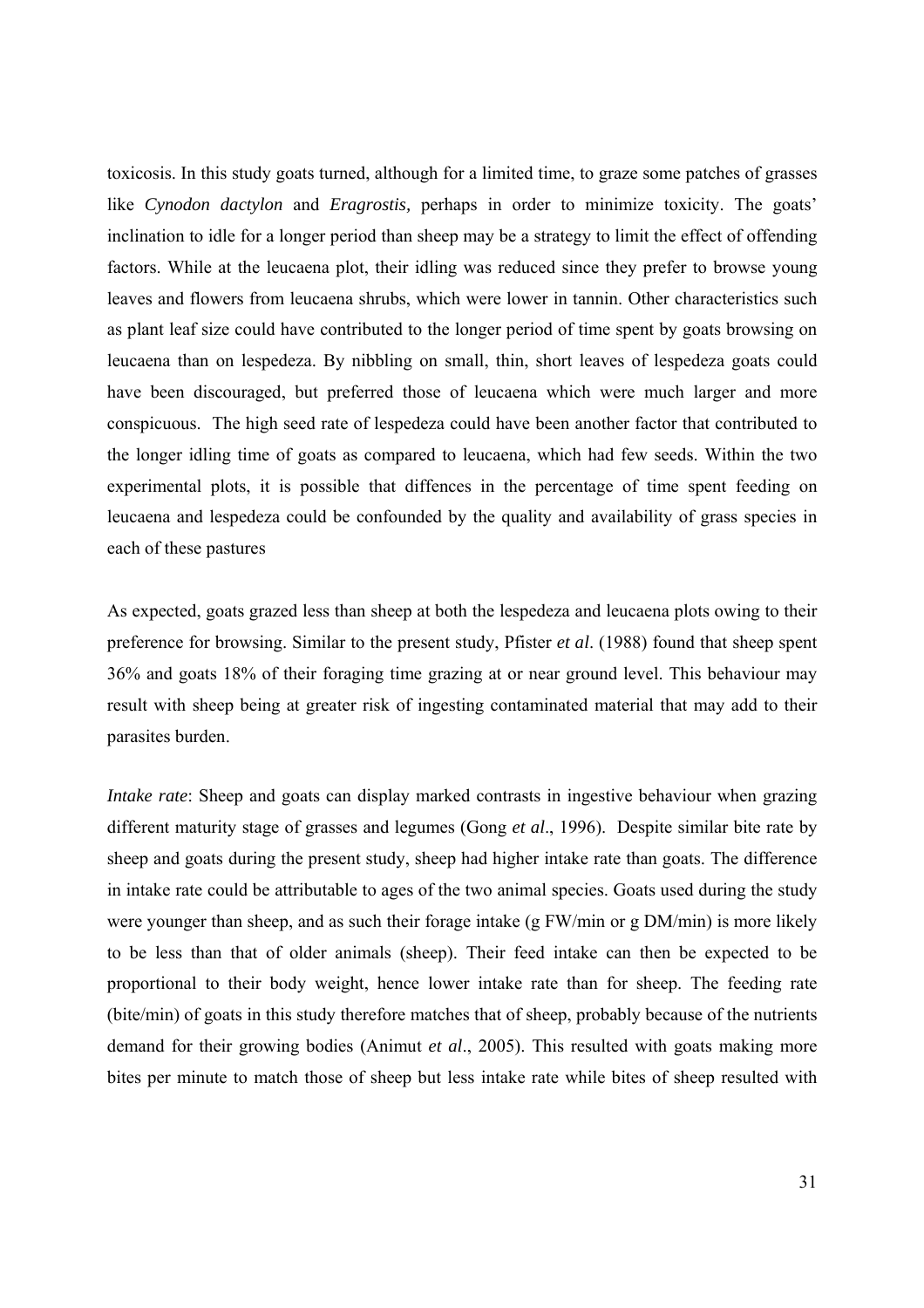larger amount of feed per minute. This may suggest that during period of animal growth, young animals need feeds of high nutritional value in order to meet their body requirement.

The higher intake rate by both animals on leucaena than on lespedeza is seen to be attributable to the difference in the structural characteristics of the two forage plants and the difference in the chemical composition of plants. Although the leaf ratio per branch for lespedeza could have been higher than for leucaena, branches of leucaena were open with larger leaves and flowers that enabled animas to apprehend them easily and make more bites per minute for lespedeza than for leucaena. Similar to the observation by Dziba *et al*. (2003), leaves on unbrowseable short shoots limited bite size, while those on browseable long shoots did not restrict bite sizes, but resulted with higher intake rates. Lespedeza had short shoots compared to those of leucaena, resulting in lower intake rate, while leucaena with long shoots enabled higher intake rate by animals.

Another factor of higher neutral detergent fiber and acid detergent fiber of lespedeza contributed to lower intake rate as animals had to take some time chewing and ruminating in order to reduce the particle size for swallowing. Reduction of particle size is suggested to be an essential part of foraging by goats (Lu *et al*., 2005) as it increases surface area for digestive rumen microbes and enzymes, and increases digesta passage. However, during the present study, it was observed that sheep had higher intake rate than goats. This is attributable to the amount of forage they consumed per bite and their reduced idling behaviour. At the Leucaena plot, sheep did not idle as much as goats, and were able to spend more time at a particular feeding station. Peacock (1996) suggested low intake rate by goats than by sheep when feeding on low quality forage to be attributable to their selective behaviour of highly nutritious materials. It could be that at the leucaena plot goats had low intake rate because they had to select young leaves and flowers that were more nutritious while sheep took more fibrous feed.

Time and feed type influenced Intake rate. The high intake rate that occurred during the mid-day (12.00h) could have been due to warm temperatures which averaged between 24.2<sup>0</sup> C and 23.3<sup>0</sup> C during the months of March and April, respectively. Grazing animals tend to change their foraging strategy throughout the season due to difference in climatic conditions (Reppert (1957). When the temperature is cool, animals will take more time foraging but less feed, but when it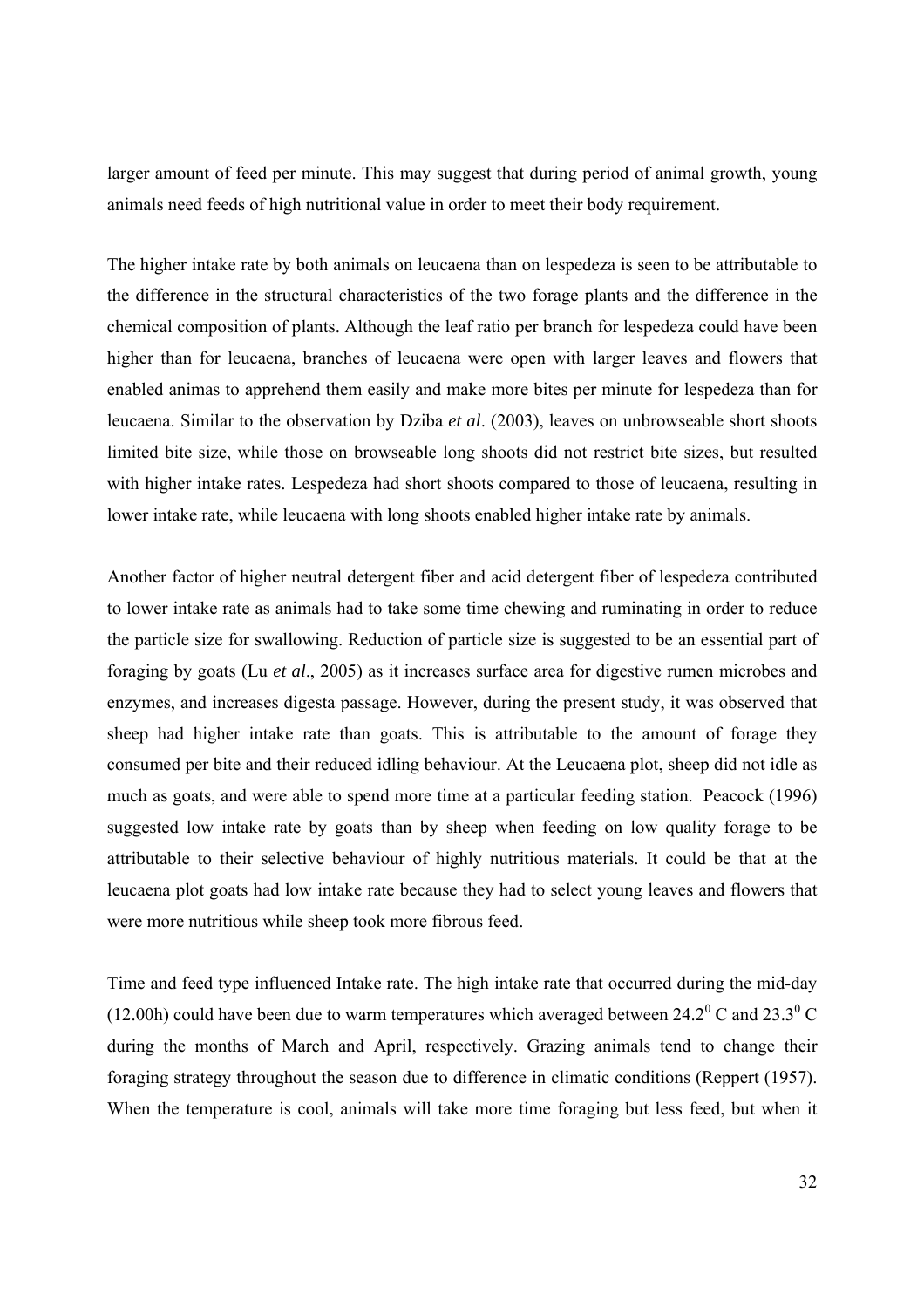becomes hot more feed will be taken during the morning hours and afternoon while during midday they will be under shades in order to stay cool.

## **2.5 Conclusion**

The result from this study shows that there is contrast in feeding behaviour of sheep and goats. When exposed to the same rangeland, goats will spend most of their feeding time browsing and selecting the most nutritive parts of the plant, which are rich in protein and less fibrous. Goats will pick smaller amount of feed several times while sheep will pick larger amount of feed within a shorter period of time. Since goats graze at a higher canopy than sheep, they are less likely to suffer to the same degree from endo- parasitic infection.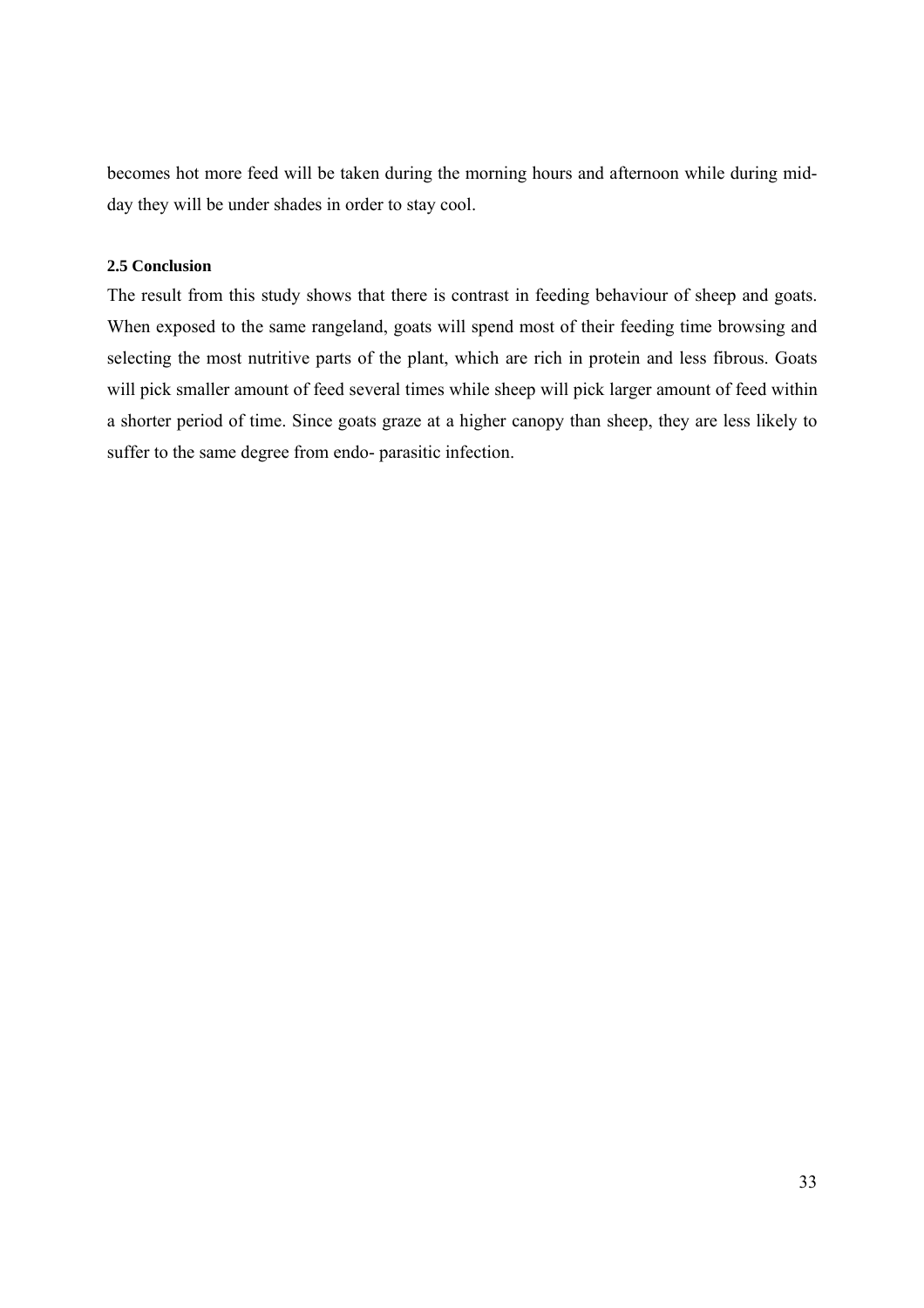# **Chapter 3**

# **The effect of supplementation of sheep and goats grazing kikuyu pasture with lespedeza on endo-parasites burden**

#### **Abstract**

Endo-parasite infection is the major cause of economic loss in small ruminants production. This study investigated the potential of *Sericea lespedeza* (*Lespedeza cuneata*) hay on controlling nematodes infection in sheep and goats, which were naturally infected from the pasture. Twelve sheep and twelve goats (both males and females) aged 3 to 4 years grazing from kikuyu pasture were, within animal type blocked by weight into six groups, and within a group randomly allocated to two feeding treatments (*Sericea lespedeza* and veld hay) for 13 weeks during the months of March and May 2006. Animals were fed in pens individually at 16.00h when they return from grazing kikuyu pasture. Animals were weighed weekly while rectal feacal sampling was done on days 0, 18, 46 and 83 for egg count. Sheep showed a greater (P<0.001) appetite than goats. Egg count was not affected by either feed, animal type or their interaction. Owing to the variable intake, regression analysis was used to explore the relationship between the previous week's intakes on the egg count. The previous week's intake of lespedeza was negatively (P<0.05) related to faecal egg count for sheep but not for goats that had low intakes. The interpretation of this resulted was confounded by the fact that veld hay intake was also negatively (P<0.01, P<0.05) associated to egg count for goats and sheep. Owing to the variable intake and non-conclusive nature of these results, the negative effect of *Sericea lespedeza* on endo-parasites burden deserves further investigation.

**Key words:** Endo-parasites, sheep and goats, *Sericea lespedeza*, protein

#### **3.1 Introduction**

The problem of endo-parasites in small ruminants, particularly sheep and goats, has for several years caused concern to livestock farmers' worldwide. They are the major cause of economic loss to production of small ruminants (Miller and Horohov, 2006). In tropical and subtropical regions, where marginal levels of nutrition lead to high incidences of infection, animal death due to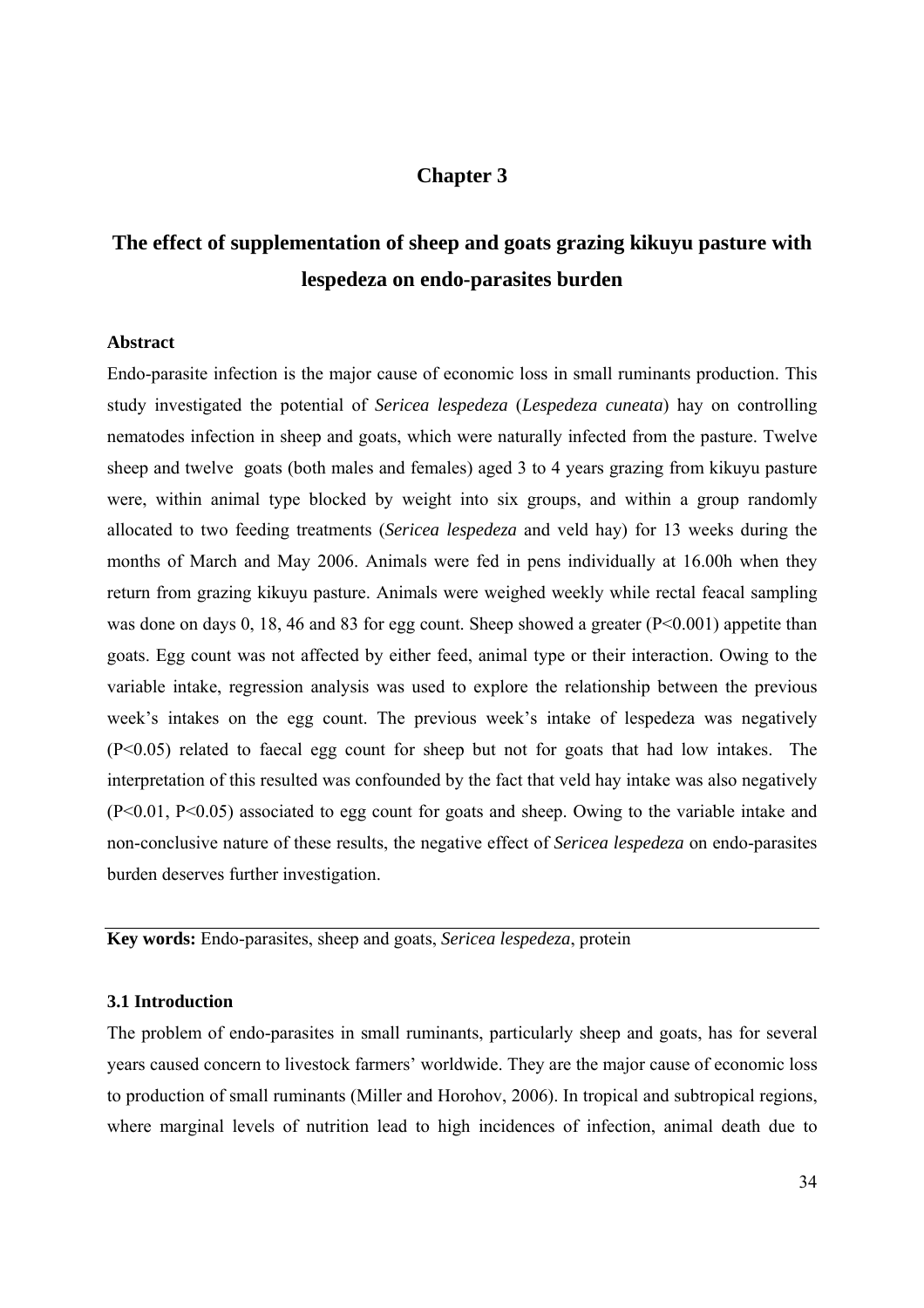nematodes infections is widely apparent (Waller, 1997). In areas where farmers solely depend on synthetic anthelmintics for their control, such as in Australia and New Zealand (Pritchard, 1994; Waller, 1997) and in the US (Miller and Barras, 1994; Zajac and Gipson, 2000; Terril *et al*., 2001) rapid increase in resistance has been observed and chemical residues in animal product and on pasture have also increasingly brought some fears to both consumers and farmers (McKellar, 1997; Hordegen *et al*., 2003). This has brought about the quest for alternative worm control methods that are practical and realistic for implementation into the farm production system (Butter *et al*., 2000). The nematodes can cause severe blood loss resulting in anemia, anorexia, depression, loss of condition, and eventual death (Miller and Horohov, 2006). Other sub-clinical signs include reduced feed intake, depressed live weight gain, milk and wool production and impaired soft tissue deposition and skeletal growth (Butter *et al*., 2000).

The use of browse plants containing phenolic compounds (condensed tannin) had been suggested (Niezen *et al*., 1998; Athanasidau *et al*., 2000; Butter *et al.,* 2000; Min and Hart, 2003; Paolini *et al*., 2003a; Shaik *et al.,* 2004) as alternative method to control endo-parasites in small ruminants. When grazed as fresh forage *Sericea lespedeza* (SL) was reported to reduce feacal egg count (FEC) of infected goats and to inhibit larvae development of *Haemonchus contortus* (Min and Hart, 2003; Shaik *et al.,* 2004). Furthermore, when fed dried and ground lespedeza, Shaik et al. (2004) observed a significant reduction of feacal egg count from goats that had natural and experimental infection of *H*. *contortus*. However, since there are limited studies on the use of lespedeza as hay, more studies are necessary to confirm its potential use in endo-parasite control and as a supplement.

The objective of the present study was to investigate the effect of supplementing *Serecia lespedeza* hay on fecal egg count in the faeces of sheep and goats, which were naturally infected by nematodes from the pasture.

#### **3.2 Materials and Method**

*Animals and housing:* The experiment was run for 13 weeks during the months of March to May using twelve goats of 3 to 4 years of age, comprising of two breeds i.e. Nguni and Boer goats, and twelve Damara sheep. The initial goats weight ranged from 26 to 45kg (mean  $\pm$  SD 35.67  $\pm$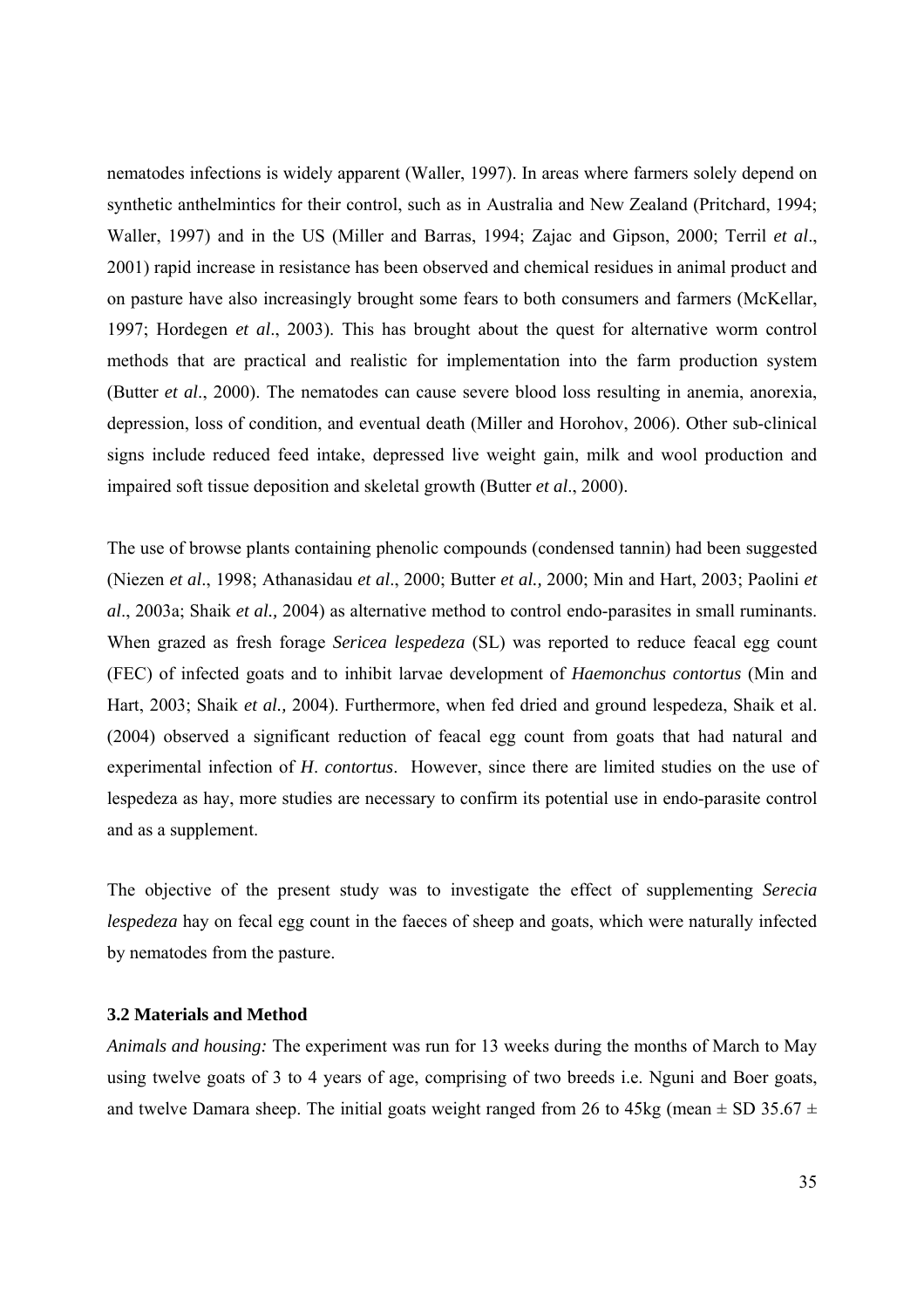9.11 kg), while sheep' weight ranged from 25 to 47 kg (mean  $\pm$  SD 34.92  $\pm$  7.29 kg)). Four goats and four sheep were randomly selected to monitor the passage rates. Initial weights of selected goats ranged from 28.5 to 44.0 kg (mean  $\pm$  SD 36.25  $\pm$  8.81 kg) while sheep weights ranged from 31.0 to 47.0 kg (mean  $\pm$  SD 39.0  $\pm$  7.71kg). Each of the two feeding treatments (lespedeza and veld hay), were represented by two sheep and two goats, making a total of four animals per treatment.

These animals were neither drenched before the experiment nor inoculated with parasites larvae, but had acquired natural worm burden from the previous pastures. All these animals were kept at the Ukulinga Research Farm of the University of KwaZulu-Natal  $(30^0 \ 24 \text{m/s}, 29^0 \ 24 \text{m/s})$  E at an altitude of 700m). Animals were kept inside a raised house with slatted floor during the night, while during the day they were out on the pasture. They were kept in individual pens (70cm wide, 50cm long and 90 cm high) fitted with feeding troughs and automatic drinkers. The pens, feeding troughs and drinkers were thoroughly cleaned every morning after animals had gone out for grazing.

*Experimental feed:* A re-growth of a 4-year old lespedeza stand was cut when it was at a vegetative stage, air-dried before milling and bagging for later use, while the baled grass hay cut from the outskirts of Ukulinga Farm was bought from the Range Management center (grass had 32g/kg crude protein, 690g/kg neutral detergent fiber, 453g/kg acid detergent fiber and 16.4 mj/kg gross energy). Both feeds were chopped to an average length of about 10cm before feeding to animals in order to reduce stem length and wastage. Plots planted with kikuyu grass were used for grazing the animals during the day. Voermol phosphate block consisting of Calcium (120g/kg), Phosphate (60 g/kg) and Sulphur (35g/kg) obtained from National Cooperative Dairies, Pietermaritzburg, was provided during grazing and animals had access to water adlibitum.

*Experimental Design:* Animals within a small ruminant type electronic scale (sheep or goats) were weighed, block by weight into six weight categories, within each of which animals were randomly assigned to the two feed categories (Veld hay and SL hay). Consequently, there were six goats and six sheep in each of the dietary treatments constituting a  $2 \times 2$  factorial design (2)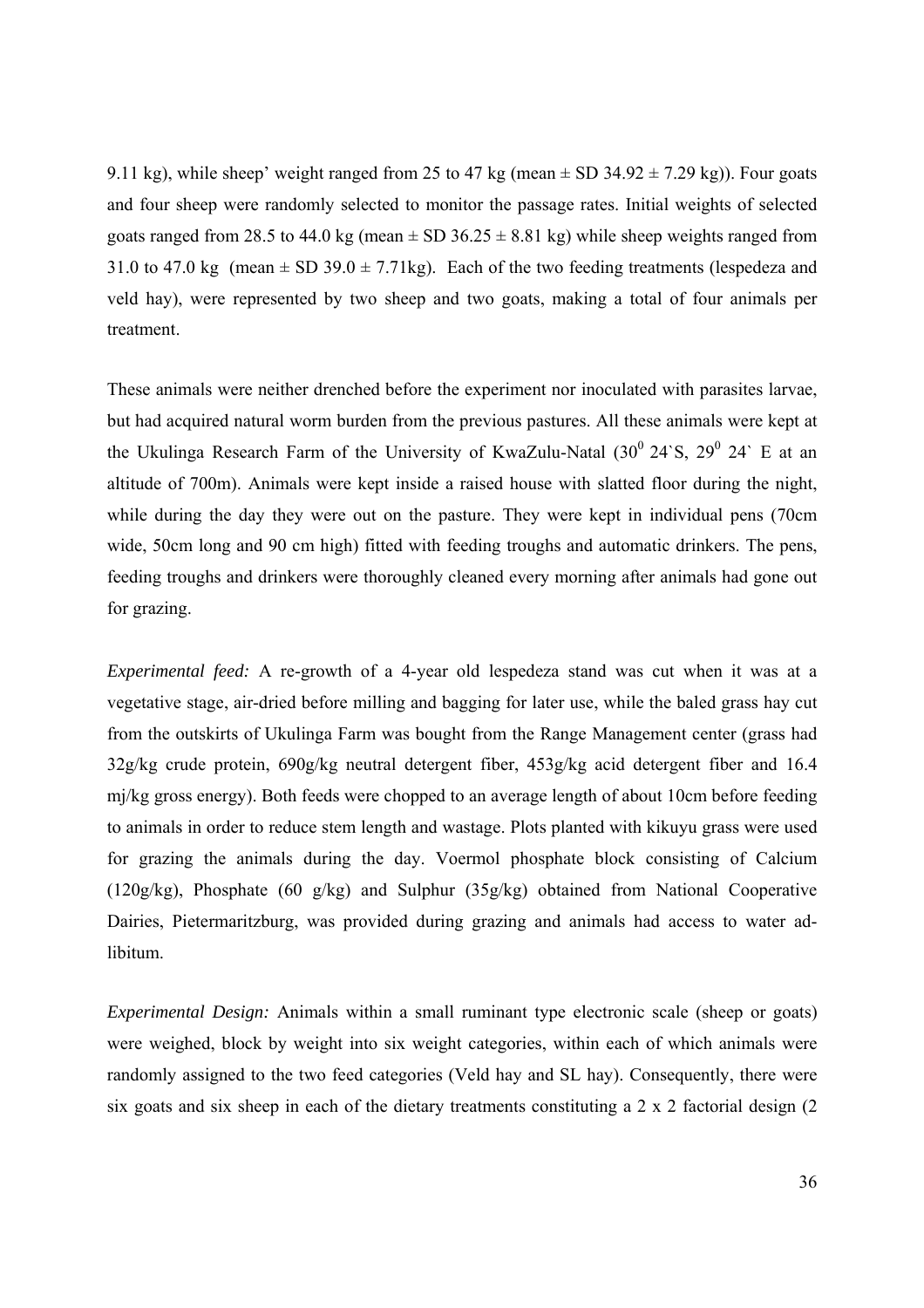hay x 2 animal type). Individual animals were each offered 300g dry matter feed in the afternoon when returning from the pasture. Feed refusals were weighed the following morning before weighing the feed allocation for the next feeding. Water troughs and floors were cleaned on daily basis to avoid contamination. Animals' weights were monitored every week using an electronic scale.

*Rectal feacal sampling*: Rectal feacal sampling was done on day 0, 18, 46 and 83. Individual animal's feacal sample was placed in a plastic bag and stored in ice cubes for transportation to the laboratory for egg count. Dissolving 400 grams of *sodium chloride* into 1000ml water made a saturated solution of NaCl. Two grams of faeces was added into 58ml of saturated NaCl solution in a 100ml beaker. The mixture was crushed to pass through a tea strainer into another beaker. Using a Pasteur pipette a sub sample was drawn from the filtrate while stirring and filled into the McMaster slide chambers. The slide was allowed to stand for 5 minutes for the eggs to float to the surface and debris to settle to the bottom of the chambers before counting. Eggs were magnified using a 10-x10-magnification lens and counted according to McMaster egg counting technique (Ministry of Agriculture, Fisheries and Food, 1977).

*Preparation of markers:* The solid phase was marked with Cr- hay and liquid phase with Co-EDTA. To determine the passage rate, veld hay was mordanted with chromium by following the procedure described by Uden *et al*. (1980). Two kilogram of sun dried veld grass hay was weighed, soaked for 2 hours and washed thoroughly in tap water to remove dirt and solubles. *Potassium dichromate* ( $K_2$  Cr<sub>2</sub>O<sub>7</sub>), representing 33% of the dried veld hay to be mordanted was spread on the dried hay and water was added to completely cover the material mordanted. The container was tightly covered with the lid and tied with a string before baking in an oven at  $100\textdegree$ C for 24 hours. After baking, the mordanted hay was thoroughly washed with tap water until the water was faintly coloured. The mordanted material was then suspended in tap water and ascorbic acid, equivalent to one half of the original dried hay material added. The mordanted material in the ascorbic acid was left for 1 hour. Finally, the mordanted material was washed several times in tap water and dried in an oven at  $65^{\circ}$ C for 24 hours, after which it was stored in a plastic bag for later use.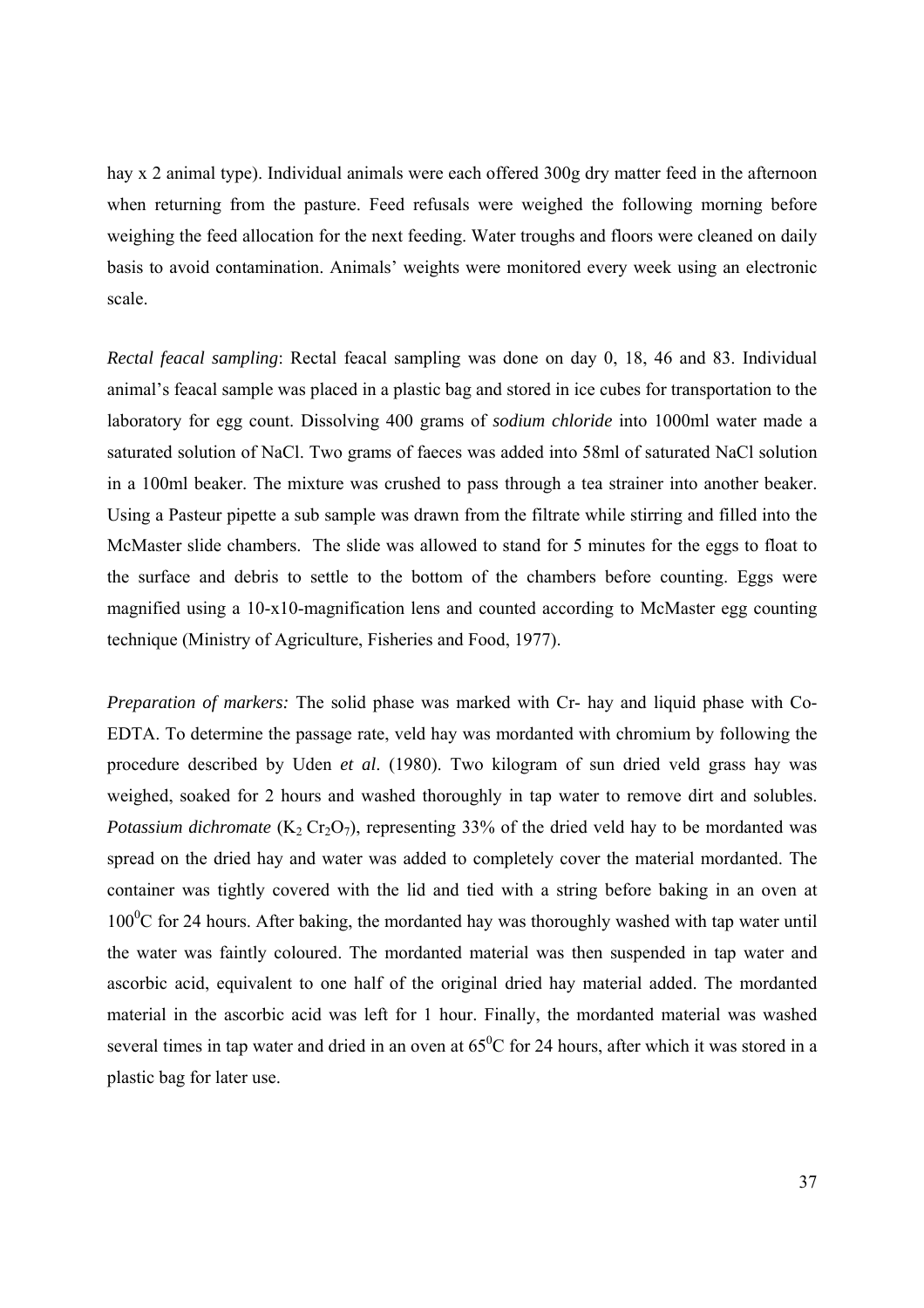To prepare *Cobalt ethylenediaminetetraacetic* acid (Co-EDTA), 297.2 g Na-EDTA, 190.4 g CoCl2.6H2O and 32.0g NaOH were dissolved in 1600 ml of distilled water in a 5-liter beaker and gently heated (Uden *et al*., 1980). The solution was left to cool to room temperature before adding 160 ml hydrogen peroxide. After leaving the mixture for 4hours at room temperature, 2400ml of 95 % (v/v) ethanol was added. The mixture was then refrigerated overnight. Finally, The resulting crystals were filtered and washed with 80% (v/v) ethanol and dried overnight at  $100^0$  C.

*Administration of Marker and sampling*: After four weeks of feeding on experimental diets, each selected animal was fed 15 g of mordanted hay before being allowed on pasture for grazing. The mordanted material was mixed with a small amount of molasses in order to encourage consumption. Animals were allowed 30 minutes to consume as much as they can of the mordanted material before dosing with 30ml of liquid marker (10g of Co-EDTA dissolved into 300ml of water). Rectal faecal samples were then collected at 0, 3, 5, 7, 9, 11, 13, 24,27, 31, 33, 35, 48, 55, 72, 80, 96, 104, 120, 128, 144, 142, and 168 hours after dosing. Sampled faeces were dried at  $60^{\circ}$  c for 48 hours, then ground using a laboratory mill (IKA cutting mill) and stored at room temperature in small plastic containers pending laboratory analysis of chromium and cobalt. Concentrations of chromium and cobalt in feaces samples were determined using an atomic absorption spectrophotometer.

*Chemical analysis:* Feed samples were analyzed for dry matter (DM), gross energy (GE) was determined using bomb calorimeter (dds CP500, Automatic Processor, by Coalab Supplies) and crude protein (CP) according to AOAC (1990), and for neutral detergent fiber (NDF) and acid detergent fiber (ADF) according to Van Soest (1992). Hemicellulose was determined by subtracting acid detergent fiber from neutral detergent fiber. Condensed tannin was analyzed using the Butanol- HCl method (Makkar and Goodchild, 1996) and results were expressed as Leucocyanidin equivalent (Porter *et al*. 1986).

*Data analysis*: Analysis of data was conducted using the general linear model procedure of the Statistical Analysis system (SAS version 6, 1989), according to model:

$$
Y_{ijkl} = \mu + A_i + F_j + (A^*F)_{ij} + T_k + W_l + e_{ijkl}
$$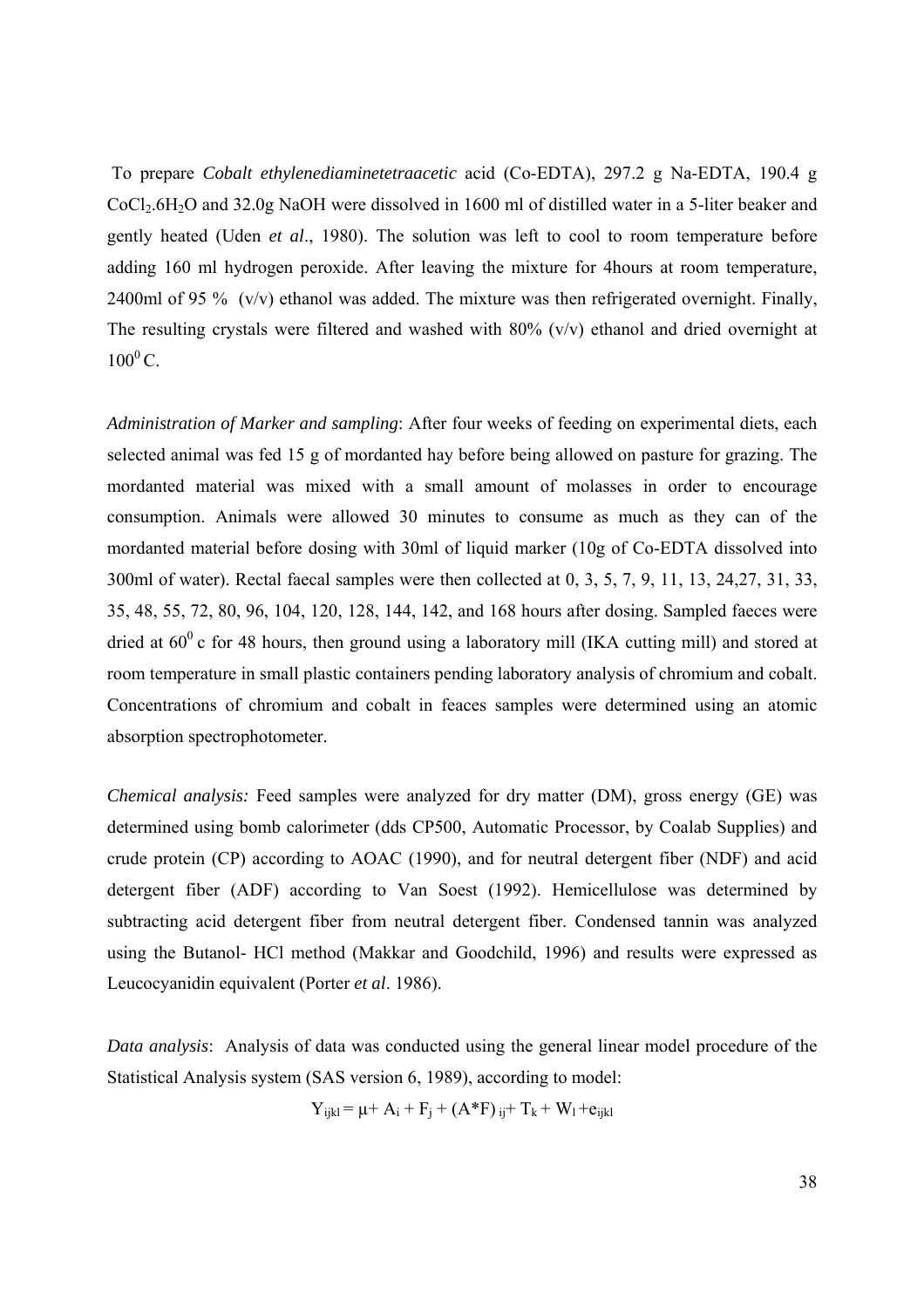Where  $Y_{ijkl}$  = individual observation,  $\mu$  = Overall mean,  $A_i$  = effect of animal type,  $F_i$  = effect of feed type,  $(A^*F)_{ij}$  = effect of animal interaction feed type,  $T_k$  = co-variate effect of initial egg count,  $W_1$  = co-variate effect of initial live weight, and the error term e<sub>ijkl</sub> as an unexplained variation assumed to be randomly and independently distribute.

Weekly intake of feeds and animal weight changes were also analysed according to model:

$$
Y_{ijk} = \mu + A_i + F_j + W_k + (A^* F^* W)_{ijk} + e_{ijk},
$$

Where  $Y_{ijk}$  = individual observation,  $\mu$  = overall mean,  $A_i$  = effect of animal type,  $F_j$  = effect of feed type,  $W_k$  = effect of week,  $(A^* F^* W)_{ijk}$  = effect of animal, feed and week interaction while the error term e<sub>ijk</sub> is an unexplained variation assumed to be independently distributed.

Given the variation in intake, regression analysis was employed to explore the effect of the previous week's intake on the current week's egg count. Other variables introduced into the regression were the initial egg count and the initial live weight.

 Passage rates were estimated following the method proposed by Grovum and Williams (1973). Data for chromium concentration and cobalt were used to determine the fractional rates of passage of particle and liquid, respectively. Difference between animal type and feed type were analyzed using the GLM procedure (SAS, 1987) according to the model:

$$
Y_{ij} = \mu + A_i + F_j + e_{ij}
$$

Where  $Y_{ij}$  is the individual observation,  $\mu$  is the over all mean,  $A_i$  is the average effect of the animal type and  $F_j$  is the average effect of the feed type. The error term  $e_{ij}$  is assumed to be independently and normally distributed.

#### **3.3 Results**

Lespedeza has higher contents of crude protein and energy and lower fiber content relative to veld hay, while crude protein and energy contents of kikuyu grass is in between that of the other forages. Tannins were analyzed only for lespedeza, which is reasonable endowed.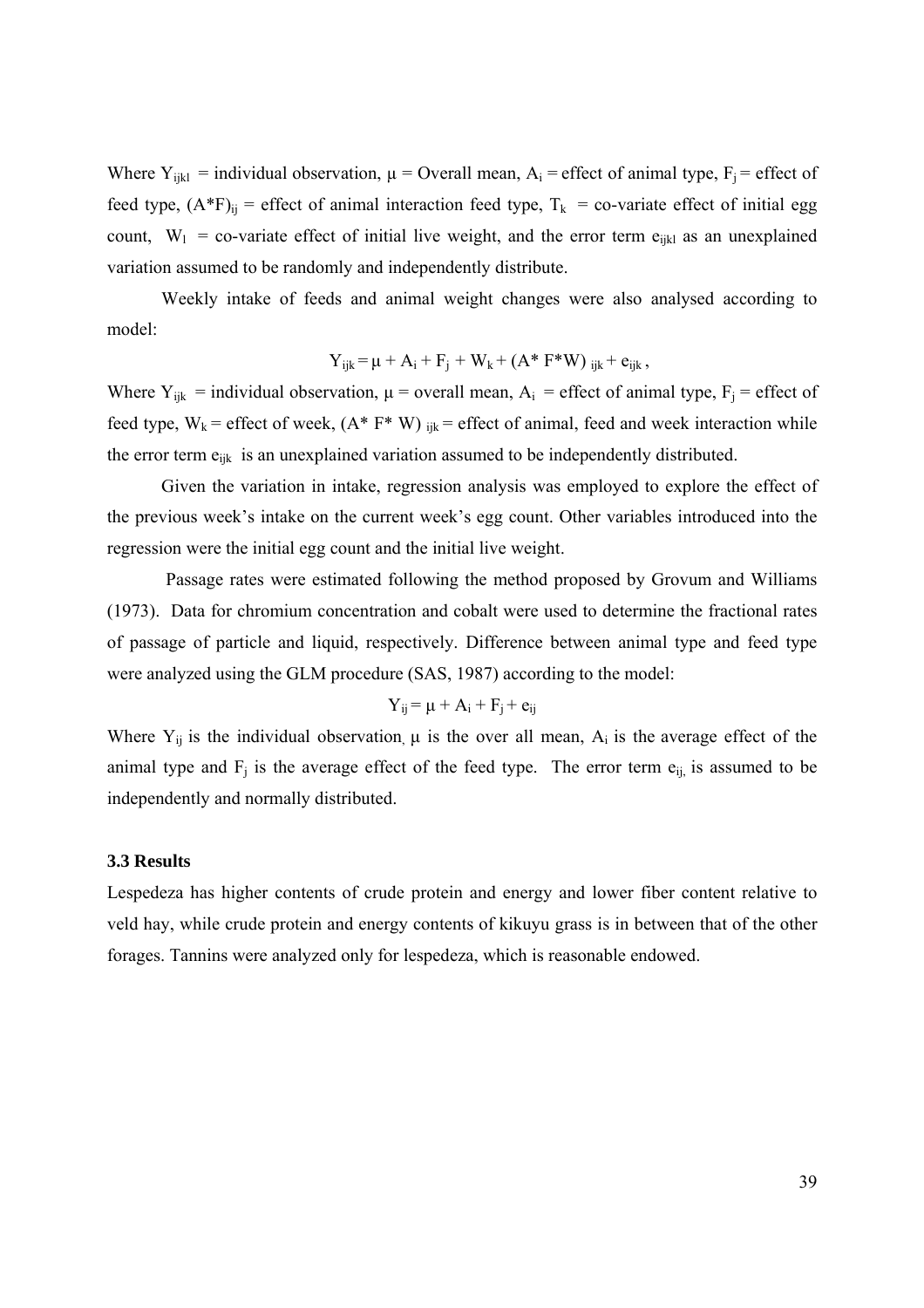| Feed      | DM  | <b>OM</b> | CP  | <b>NDF</b> | ADF | <b>HEM</b> | <b>GE</b> | Tannin   |
|-----------|-----|-----------|-----|------------|-----|------------|-----------|----------|
|           |     |           |     |            |     |            | (mj/kg)   | $(\%DM)$ |
| <b>SL</b> | 910 | 823       | 227 | 346        | 279 | 67         | 19.72     | 9.45     |
| Veld hay  | 960 | 869       | 32  | 690        | 453 | 237        | 16.4      |          |
| Kikuyu    | 245 | 234       | 98  | 133        | 60  | 73         | 17.84     | $\theta$ |

**Table 3.1** Chemical composition (g/kg) of lespedeza hay, veld hay and Kikuyu grass

DM= Dry matter; OM= Organic matter; CP= Crude protein; NDF= Neutral detergent fibre; ADF= Acid detergent fibre; HEM= Hemicellulose; GE= Gross Energy. SL= Serecia Lespedeza

 The feed type tended to affect the final weight while animal type and interaction of feed and animal type had no effect. Animal effect was highly significant (P<0.001) on feed intake with sheep consuming more (P<0.001) of each kind of feed (lespedeza and veld) than goats. Feed effect and the interaction of feed and animal type were not significant.

**Table 3.2** Variations of mean initial weight, final weight and feed intake for the entire feeding period

|                   |                   | Initial weight | Final weight | Feed intake |
|-------------------|-------------------|----------------|--------------|-------------|
|                   |                   | (kg)           | (kg)         | (g/d)       |
| Goats ( $n = 6$ ) | Veld hay          | 34.92          | 29.2         | 164.59      |
| $(n = 6)$         | Lespedeza         | 36.42          | 34.29        | 225.08      |
| Sheep $(n = 6)$   | Veld hay          | 36.83          | 31.08        | 166.03      |
| $(n = 6)$         | Lespedeza         | 39.75          | 33.63        | 245.89      |
|                   | <b>RMSE</b>       | 6.821          | 5.056        | 47.072      |
|                   | F. Effect         | ns             | 0.1          | ns          |
|                   | A. Effect         | ns             | ns           | 0.001       |
|                   | <b>FxA</b> effect | ns             | ns           | ns          |

RMSE = Root mean sum of standard error; F. = feed type; A. = animal type;  $F^*$  A = interaction of feed and animal; ns= not significant.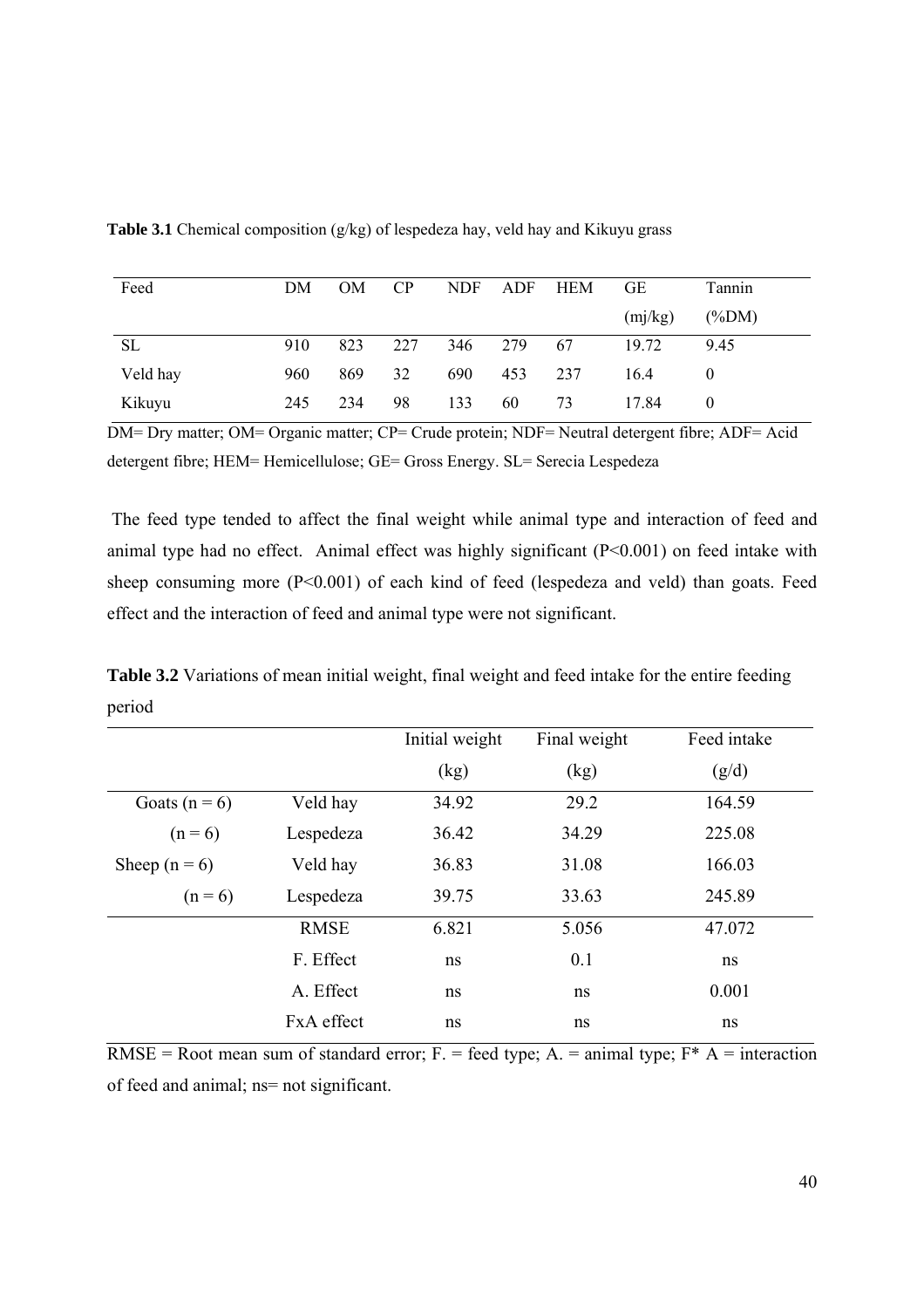*Variation of feed intake and initial weight:* Throughout the feeding period, sheep consistently had higher intake of lespedeza and veld hay than goats, with greater intake of lespedeza during weeks 3 to period 8. Similar intake is observed between period 8 and 10, beyond which more veld hay was taken than lespedeza. The figure shows a decreasing trend in the intake of lespedeza by goats from feeding period 5 to the last week, while veld hay intake tended to increase during this period.

 The live weight of sheep and goats decreased during feeding period 3 to period 5, beyond which it remained stable for goats on grass hay or increased slightly before stabilizing for the other treatments. Sheep on lespedeza experience the least changes in live weight.

**Table 3.3** Logarithmic egg count from day zero to day 83 for sheep and goats fed on lespedeza and veld hay

|                  |          | Goats     | Sheep    |           |            |
|------------------|----------|-----------|----------|-----------|------------|
| Days             | Veld hay | Lespedeza | Veld hay | Lespedeza | <b>SED</b> |
| $\boldsymbol{0}$ | 7.47     | 7.89      | 6.23     | 7.20      |            |
| 18               | 7.22     | 7.27      | 6.79     | 6.95      | 0.757      |
| 46               | 6.74     | 7.03      | 6.28     | 7.13      | 1.426      |
| 83               | 7.15     | 8.0       | 6.97     | 7.20      | 1.276      |

SED = Standard error deviation

Faecal egg count was not affected by animal type, diet or interaction. Although, the spacing between sampling and periods was not even, repeated measure analysis was applied to diagnose the effect of period of sampling. Egg count varied significantly  $(P = 0.015)$  among period of sampling, a general trend indicating a decrease from day 0 to day 46 beyond which egg count tended to increase. In view of the extremely varied intake, egg count was then regressed on the previous week's intake to determine if periods of high intake of lespedeza were followed by depressed egg count. The relationships derived using regression analyses are presented in Table 3.3.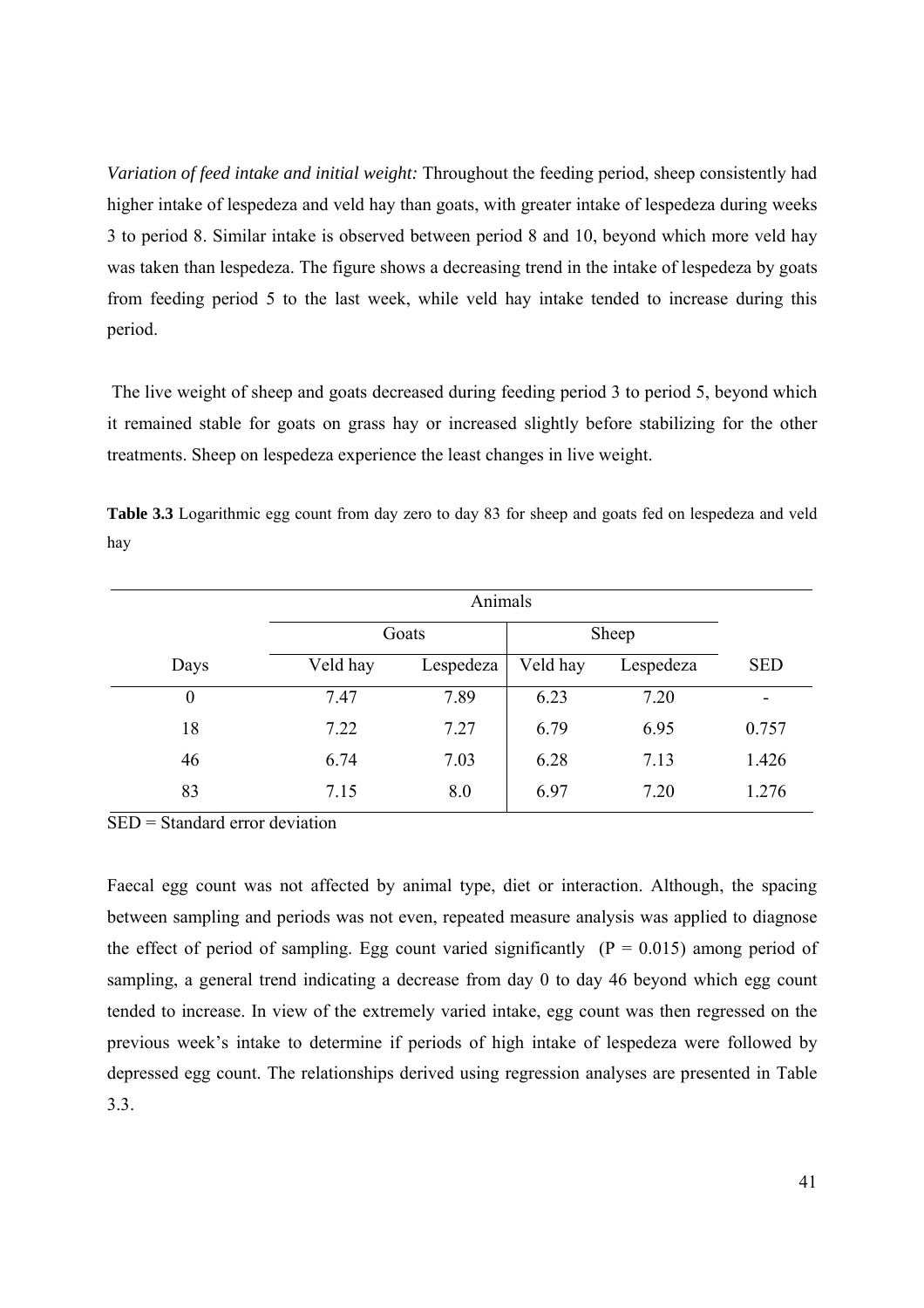

Figure 3.1 Weekly variations of feed intake (g/kg) and live weight for sheep fed on veld hay (SH) or lespedeza (SL) and goats on veld hay (GH or lespedeza (GL)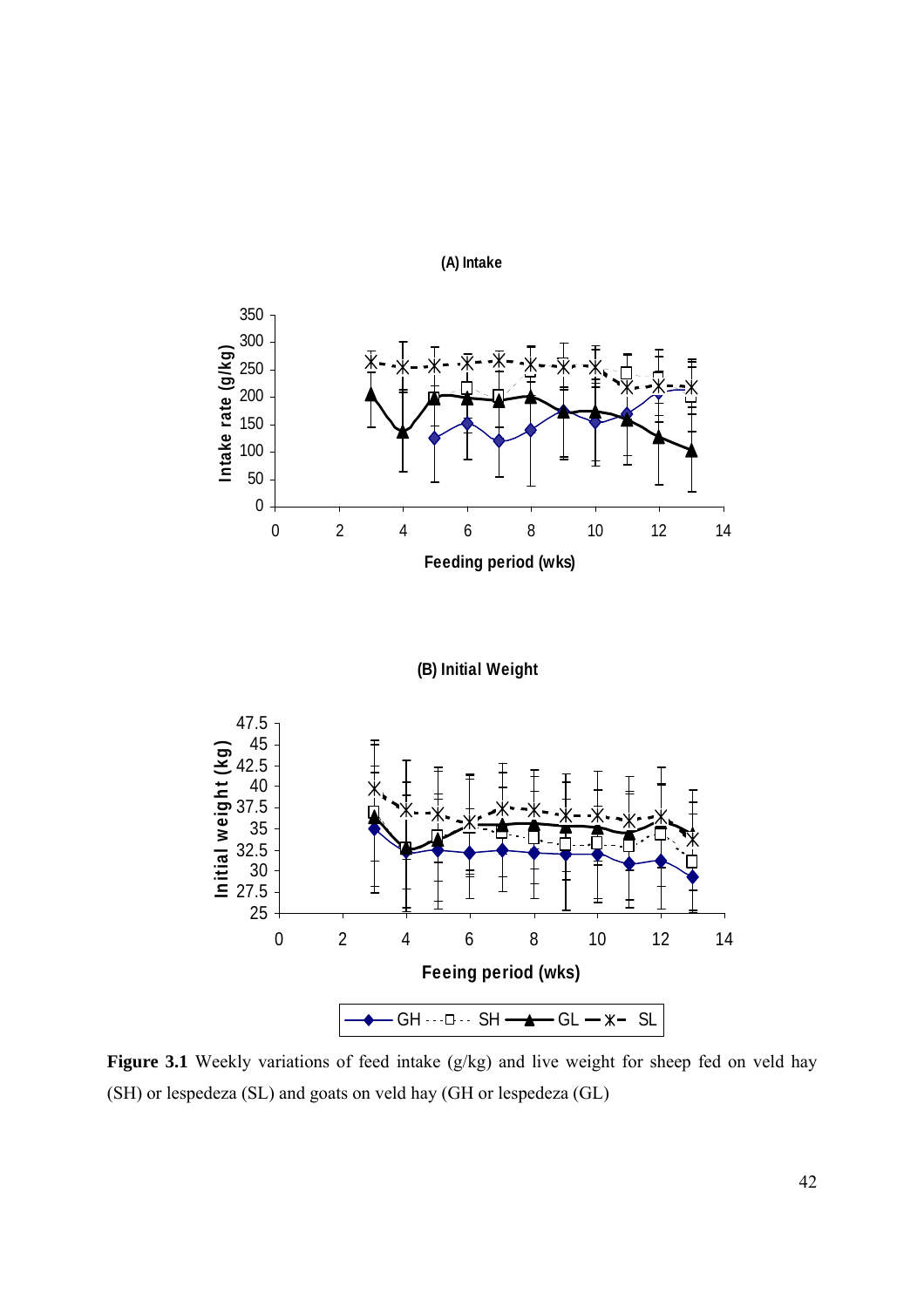The effect of the initial weight was highly significant (P<0. 001) for goats on lespedeza and for sheep on hay. The effect of the initial egg count was significant  $(P<0.05)$  for sheep on lespedeza alone. Increased intake during the previous week was associated with a depression in egg count, the effect attaining significance  $(P<0.05)$  for both goats and sheep on hay and for sheep on lespedeza (P<0.05). The initial weight had a positive relationship with egg count but the effect was significant for goats on lespedeza and for sheep on hay.

**Table 3.4** The relationship between the current weeks eggs count and the previous week's intake, initial Weight and initial egg count.

|             | Animals            |                 |                |              |  |  |
|-------------|--------------------|-----------------|----------------|--------------|--|--|
|             | Goats              |                 | Sheep          |              |  |  |
|             | Veld hay           | Lespedeza       | Veld hay       | Lespedeza    |  |  |
| Intercept   | 5.62 <sup>NS</sup> | $1.39^{NS}$     | $6.62***$      | $-3.49^{NS}$ |  |  |
| Intake      | $-0.002*$          | $-0.00003^{NS}$ | $-0.0007*$     | $-0.002*$    |  |  |
| Initial wt. | $0.634^{+}$        | $0.874***$      | $0.731***$     | $0.147^{NS}$ |  |  |
| Initial egg | $0.139^{NS}$       | $0.370^{NS}$    | $-0.0006^{NS}$ | $1.1775*$    |  |  |
| P value     | 0.14               | 0.0001          | 0.01           | 0.05         |  |  |
| $R^2$       | 0.285              | 0.374           | 0.0582         | 0.322        |  |  |

Initial wt. = Initial weight; Initial egg = initial egg count; P value = Overall effect;  $R^{2}$  Square root, NS = P>0.05;  $* = P < 0.05$ ;  $** = P < 0.01$ ;  $+ = P < 0.1$ 

Goats and sheep had similar fractional rate of passage of particles through the rumen (2 .0 % v 2.5 %), and through the hindgut  $(8.6 \% \text{ v } 7.7 \%)$ . The fractional rate of passage of the liquid phase through the rumen tended to be lower ( $P = 0.0648$ ) for goats than for sheep (4.7 v 6.1%, however, the liquid passage rates through the hind gut were similar between the two species (12.3  $v$  16.2 %).

The type of feed and animal did not affect any of the kinetic parameters. The fractional rates of passage of particles through the rumen were 2.1 v 2.3%, and through the hindgut were 7.7 v 8.5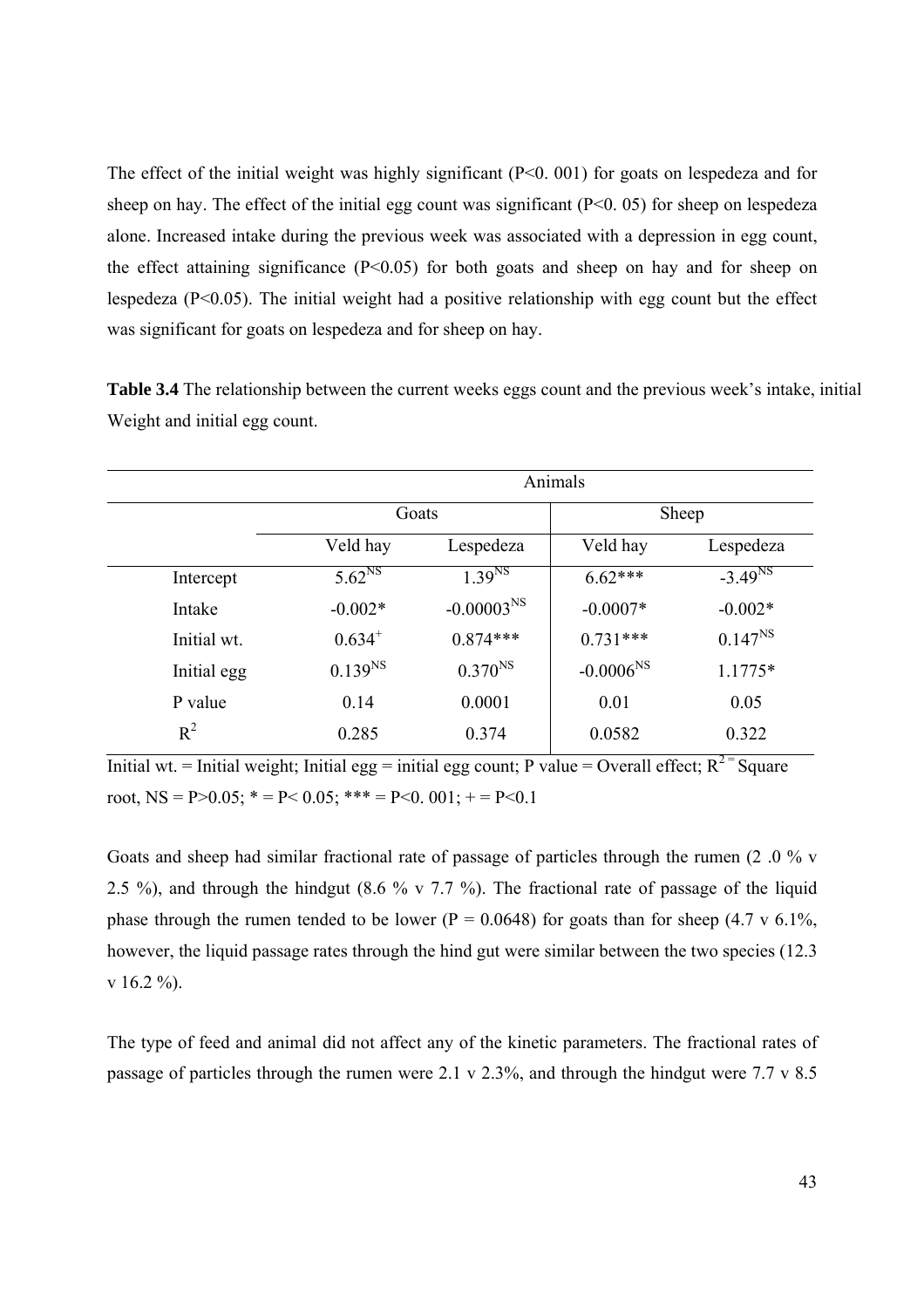% for hay and lespedeza, respectively. Meanwhile, the liquid passage rates via the rumen were 5.4 v 5.4% and through the hindgut 16.3 v 12.1% for hay and lespedeza, respectively.

#### **3.4 Discussion**

Certain anti-nutritive and toxic factors such as condensed tannin in forage plants affect the nutritive value of forages and animal performance (Norton, 1994). Reduction in voluntary intake, diminished digestibility of nutrients, adverse effects upon rumen metabolism and toxicity are some of the anti-nutritional effects that occur when ruminants feed on these forages (Clausen, *et al*., 1990; Garg, *et al*., 1992; Murdiati, *et al*., 1992). *Sericea lespedeza* (SL), a forage plant that has high concentration of tannin is also among forages that can exhibit these effects. In the current study, when compared with veld hay, its intake rate was higher than that of veld hay. Although feed effect and interaction of feed and animal type did not significantly affect intake, it is suggested that high intake of lespedeza by animals was due to the drying effect that reduced tannin toxicity and improved its palatability. By continuously having greater intake of lespedeza may also suggest that the ruminal microorganisms might have adapted to the presence of tannin and as such were able to degrade it. Shaik *et al*. (2006) noted similar improvement in intake of SL hay when fed to goats. Although based on fiber and protein content, lespedeza appears to have higher nutritive values than veld hay that had higher fiber content and low crude protein. The high intake of lespedeza also suggests that fiber digestion was possible.

The study has also shown sheep with larger intake of lespedeza during the early feeding period compared to goats. Before sheep can adjust to the taste of their diet they seem to prefer satisfying their nutritional needs first, while goats start by sampling their diet before they can adjust to their need. This behaviour is more likely to promote high intakes by sheep relative to goats during the early phase of the feeding period. .

A decrease in live weight for all treatment groups during the early feeding period is seen to be associated with a decrease in feed intake which is a reflection that both types of animals were unable to meet their requirements. All groups experienced average reduction in live weight of 10%. Weight of goats on veld hay then tended to stay lower throughout the feeding period while that of sheep increased slightly before stabilizing. The ability of animals on lespedeza unlike on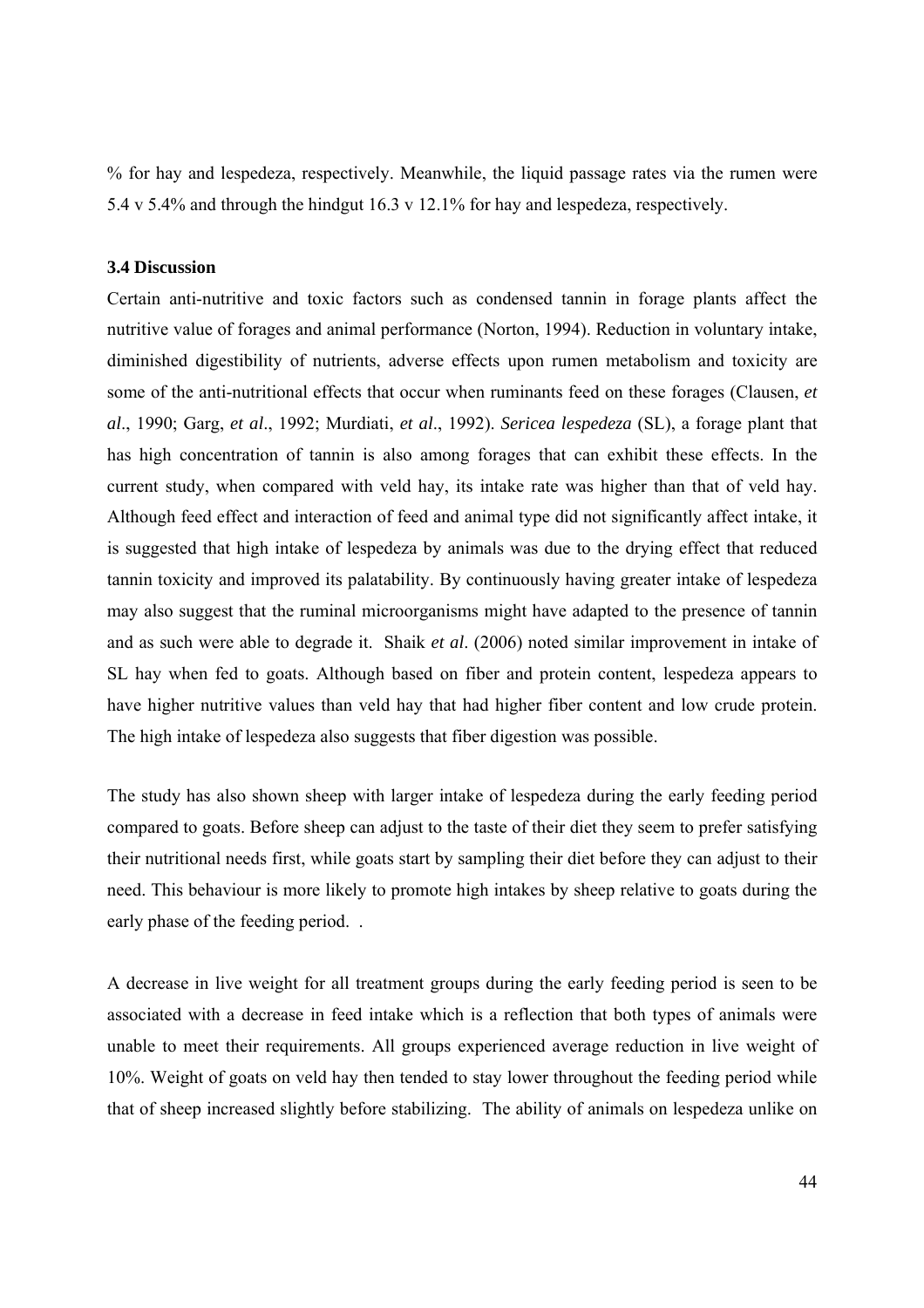veld hay to recover some of the live weight lost during the initial phase of the study may be attributable to the tannin-protein complex that escaped degradation in the rumen but dissociated in the abomasums. This process is suggested to improve the absorption of amino acid in the small intestine (Waghorn *et al*. 1994; Ben Salem *et al*., 2005). It is possible that the released tannin may complex with other proteins in the lower gastrointestinal tract. As observed by Butter *et al*. (2000), when the available protein in feed is not sufficient to meet the penalty of infection associated with nutritional loss and tissue damage, the energy and protein of feed taken is diverted away from growth.

Interpreting Table 3.3 and Figure 3.1 together, it appears when the intake of sheep fed on lespedeza was high (day 0 to day 46) a more pronounced depression in feacal egg count occurred relative to those on veld hay, beyond day 46 lespedeza intake experienced a slight depression which was associated with a rise in egg count by day 83. This is confirmed by the significant negative effect of the previous week's intake on the egg count for sheep on Lespedeza presented in Table 3.4. The effect was not significant for goats perhaps because goats tended to have a lower lespedeza intake than sheep, which is surprising given goats' ability to secrete proline-rich proteins in their saliva (Austin *et al*., 1987) which reduces astringency. This depression could be associated with (I) the change in the abomasal environment (Lange *et al*., 2006) of adult parasites, rendering them less active in reproduction due to the introduction of tannin, (ii) increased digested true protein at the small intestines which stimulate the immune system and improved performance (Norton, 1999). This may suggest that tannin directly affect adult worms whose egg-laying ability is depressed or the parasites are expelled from the gastrointestinal tract. This interpretation is confounded by the observation that the intake of veld hay was also negatively associated, though to a less magnitude, to egg count in sheep and in goats (Table 3.4). Generally it is recognized that animals on diet high in protein content have low feacal egg count than those on low protein diet due to increased nitrogen retention (Butter *et al.,* 2000; Chartier *et al*., 2000). However, some reports have shown animals on diets of low protein content with depressed feacal egg count (Blackburn *et al*., 1991).

The present study shows no difference in the fractional rate of passage of digesta between goats and sheep. This observation was unexpected because of the different feeding behavior of the two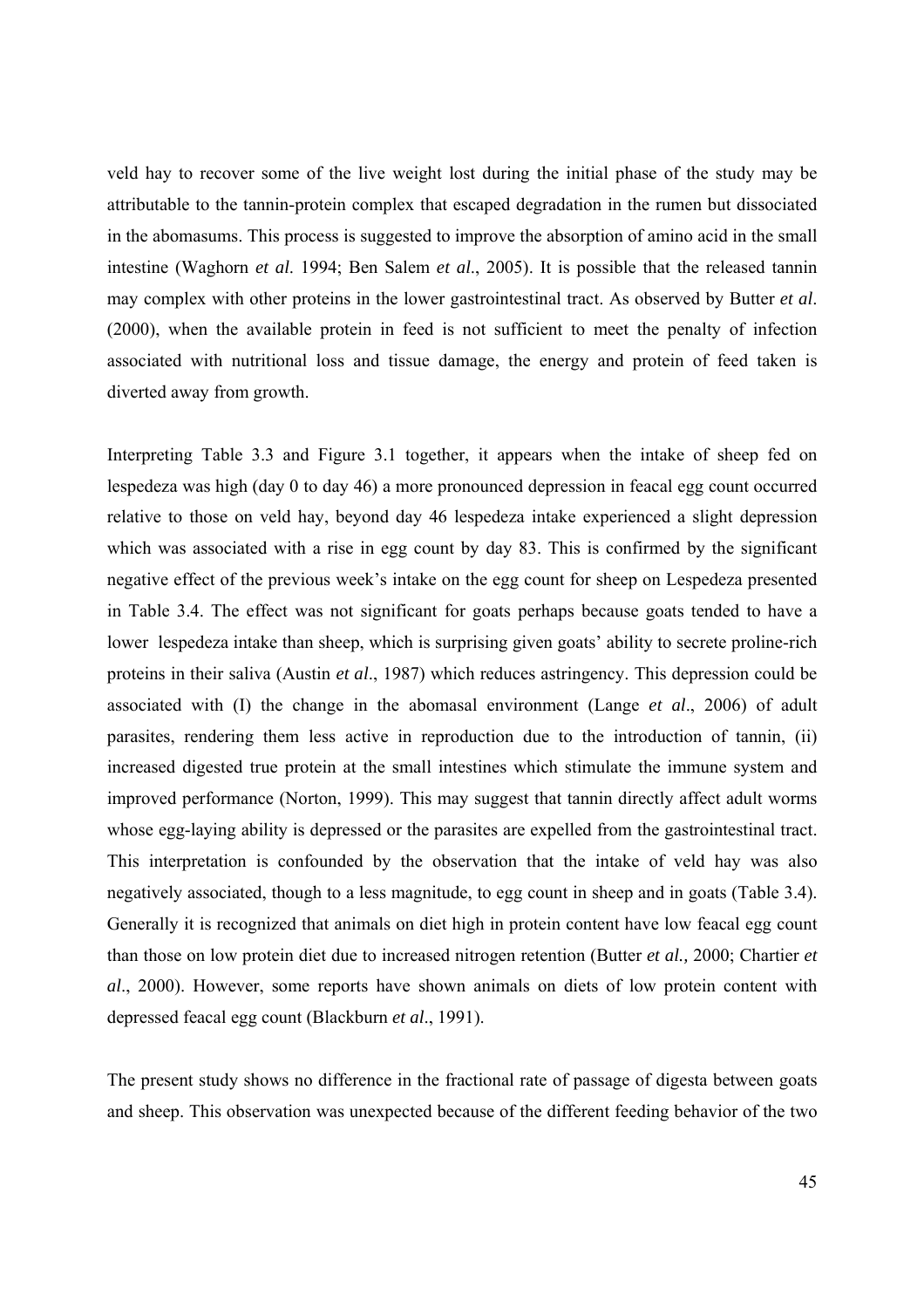species of animals. The fractional rate of passage of digesta for goats was expected to be faster than that for sheep because of the tendency of goats to been more selective in feeding and to be more efficient in digestion of fiber-rich feed than sheep. However, result of the present study agrees with previous studies of fractional passage rate for sheep and goats supplemented in stalls (Molina *et al*., 2000; Isac *et a*l., 1994) where similar outflow rate was observed. In contrast to the present results, Garcia *et al*. (1995) noted faster fractional rate of passage of digesta for goats on pasture in comparison to sheep, indicating that goats could have been more selective of nutritious forages and more efficient in digesting fiber –rich feeds than sheep.

However, the two feeds (Lespedeza and Veld hay) supplemented to the animals did not show any effect on the fractional passage of particles through the rumen and through the hindgut. Since diarrhea was not observed within any treatment group, it suggested that animals were not at high risk of parasites.

### 3.5 **Conclusion**

 Although feeding lespedeza hay to sheep and goats has shown potential in reducing internal parasites burden, the results are not conclusive owing to the variation associated with the intake of both hay and lespedeza. These animals were perhaps no hungry given that they grazed good quality kikuyu pasture. Retrospectively, the addition of molasses to both hays might have ensured stable intake. The investigation on passage rate shows that sheep and goats have similar rate of passage when other parameters that can influence their selection behaviour are eliminated.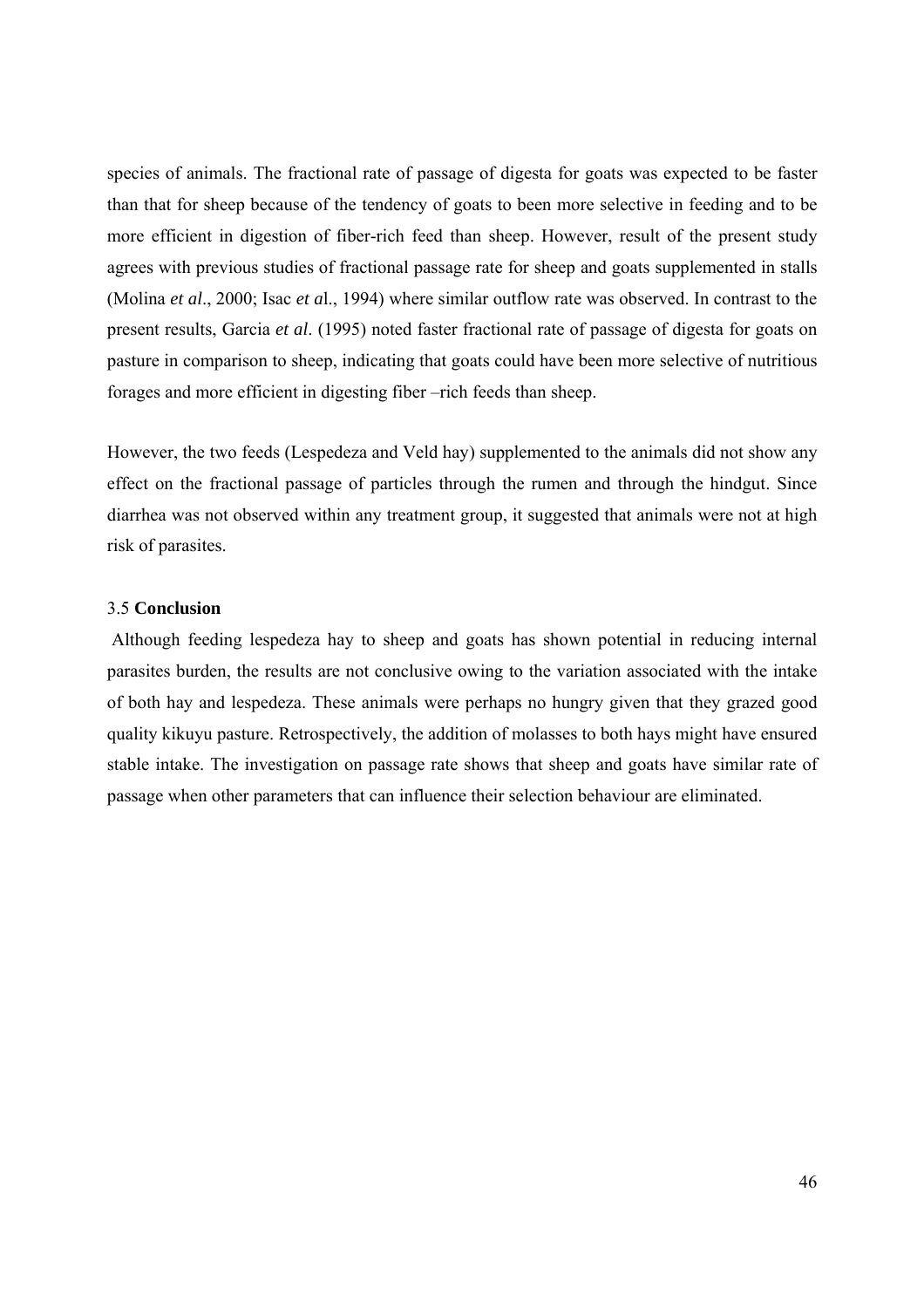# **Chapter 4**

## **General Summary and Conclusion**

Currently, production of sheep and goats is becoming more difficult to handle due to the problem of gastro-intestinal parasites, which have evolved resistance to synthetic anthelmentic drugs. The high cost of synthetic drugs, their possible residual effect on animal by-products and adverse effects of the parasites seem to be pushing small scale farmers out of the industry. Treatment by supplementing sheep and goats with forages containing anthelmentic properties could be an alternative strategy that is affordable by all farmers. This study was based on supplementing sheep and goats with *Sericea Lespedeza* (SL), a highly nutritious forage plant that contains tannin, and adapt well to different climatic conditions. Besides being highly nutritious, lespedeza with high concentration of tannin is said to have some negative effect on animals by reducing their voluntary intake due to the toxic effect of tannin and depression of microbial digestion in the rumen. For lespedeza to effectively control animal parasite, animals should be able to select it during grazing.

In the first part of the study, lespedeza was used together with leucaena, because of their comparable nutritional quality, but low concentration of tannin in leucaena, to investigate whether sheep and goats will respond indifferently to lespedeza. Leucaena has undergone extensive research as a fodder crop, and is well accepted by farmers (Garcia *et al*., 1996), while the interest on lespedeza is fairly new in the research field and not known to farmers. Besides being slow in establishing, lespedeza is seen to be a good alternative forage plant to leucaena, suitable for use by small farmers who do not have enough resources in terms of finance for buying expensive synthetic drugs for internal parasites. When intercropped within the pasture with other forages of low quality, lespedeza can contribute as a source of protein supplement to small ruminants and a therapy for internal parasites. Although lespedeza has higher content of tannin than leucaena, it does not have the mimosine found in the leucaena. However, during the study, it was observed that animals preferred browsing for a longer period of time on leucaena, because of the difference in structural characteristic of the plants and physiological difference of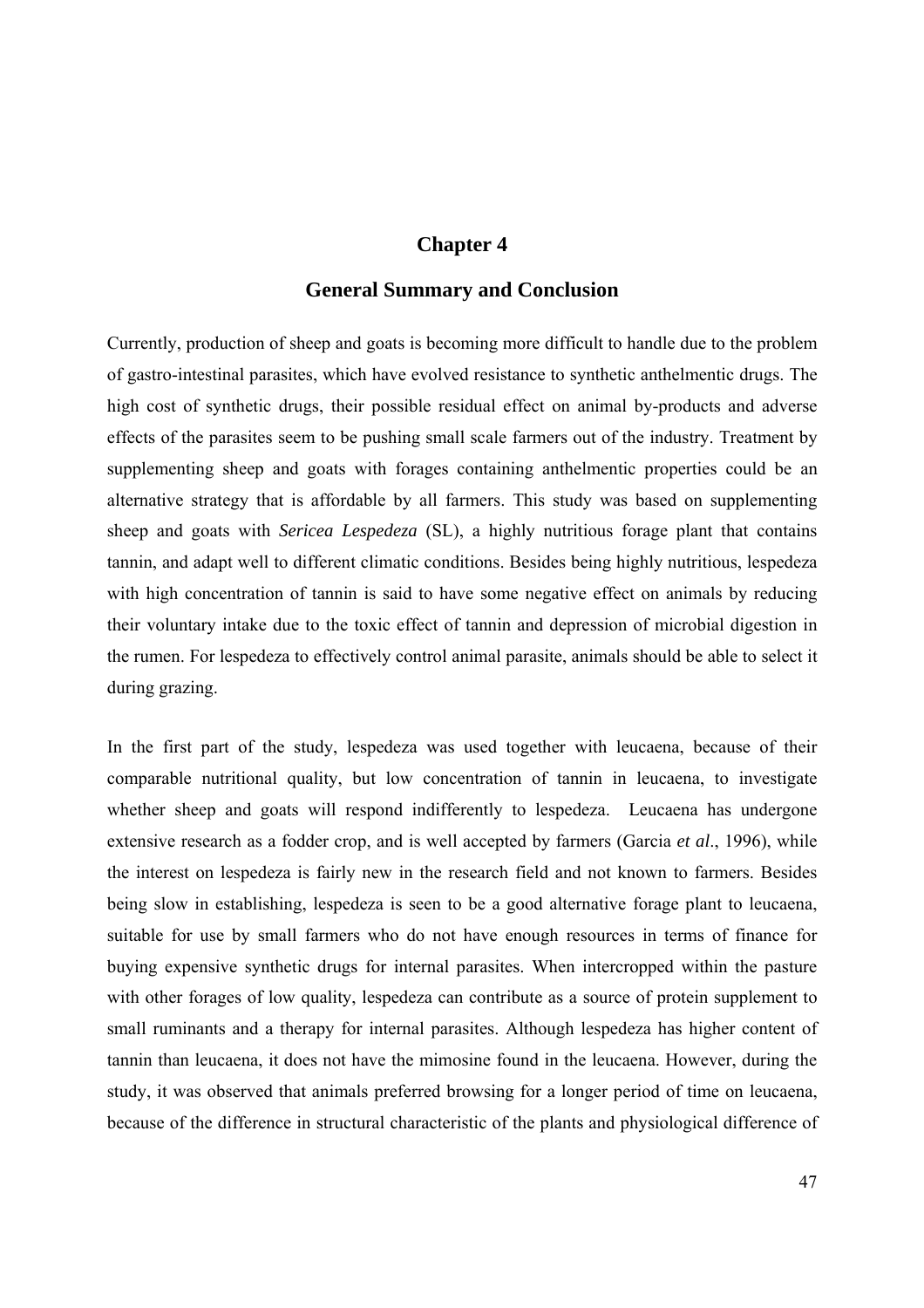the two species of animals. Goats were seen to browse leucaena longer than lespedeza while sheep browsed it less than lespedeza (Chapter 2). Goats browse leucaena more than sheep because they were able to reach parts not accessible to sheep.

When browsing on lespedeza, the length of time taken by goats was seen not to be due to anatomical feature of goats but rather physiological feature. The behaviour shown by the two species of animals on lespedeza could also be seen to be due to their intuition as their intake was high during their early feeding period. This was seen to result with animals spending more of their feeding time grazing on vegetation that does not contain tannin. Sheep's inclination in spending less time in browsing and more time grazing than goats increases their chance of being infested by parasites. However, this disadvantage that sheep have is counteracted by having higher intake rate (Table 2.3) of feed than goats, which can equate to the faster feeding rate of goats. From the study, it is suggested that supplementation of animals could be done during midday (12.00h) when their intake rate is highest.

The latter part of the study had to investigate lespedeza's effect on *endo- parasite*. When feeding of lespedeza hay was compared with veld hay, sheep and goats seemed to cherish lespedeza better than veld hay. Several reasons were suggested. When dried, the toxic effect of lespedeza seemed to have diminished and its palatability improved. It could have resulted with animals not feeling much of astringency in the mouth. Another reason could be due to the low neutral detergent fiber and acid detergent fiber contents of lespedeza and high crude protein compared to the veld hay. This could be that the degradation of veld hay within the digestive system of animals took more time than that of lespedeza. Although sheep has higher intake than goats during this period, their intake diminished with time when that of goats increased slightly, which is an indication that goats are able to withstand the toxic effect of tannin better than sheep.

Feeding of lespedeza hay is associated with improvement in live weight of animals (Min *et al.,* 2005). During this study, neither of the feeds seemed to improve live weight probably due to insufficient supply of protein for absorption in the lower gut. Thus, when there is insufficient intake of energy and protein, the small amount available can be diverted from growth and be used for repair of tissues damaged by parasite. However, the slight improvement in live weight of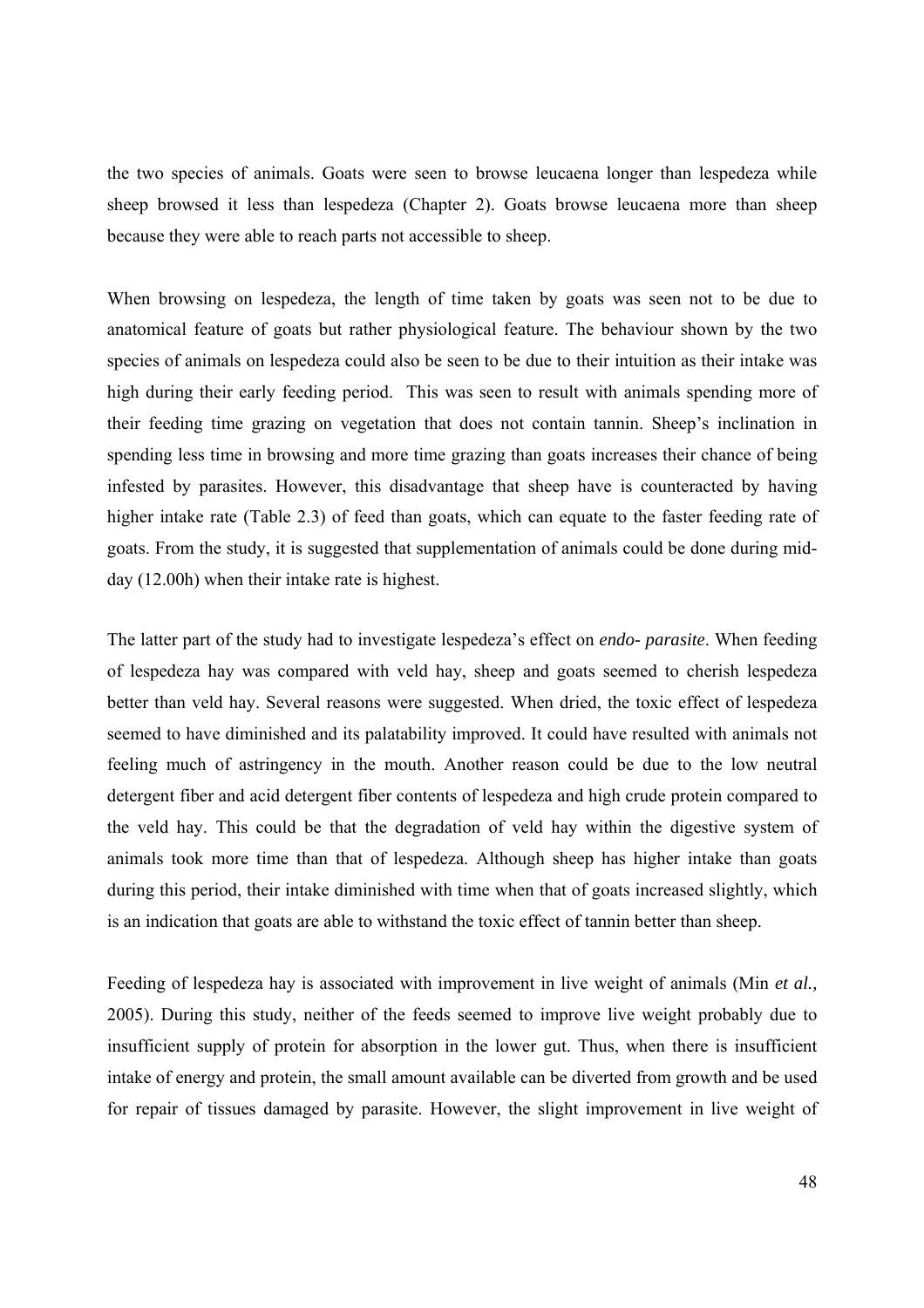animals on lespedeza during the middle period of feeding was an indication that dietary protein could have escaped degradation from the rumen and dissociated in the lower gut for digestion and improvement of amino acid absorption.

Despite the short period of observation during this study, lespedeza could have depressed egglaying ability and/or improved the immune system of host animals. This is supported by the decreased in feacal egg count of sheep on lespedeza following period of high feed intake and the increase in feacal eggs count when feed intake decreased. Depression in egg laying ability of adult worms could have occurred in conjunction with improvement of the immune system as both reduced egg count and increase in weight gain were observed during the same period after high feed intake. Goats, however, did not have any significant decrease in egg count because of lower intake of lespedeza. The depression in egg count of animals on veld hay is unexplainable, as even weight improvement was not observed.

From this study, it can be concluded that although sheep and goats differ in selecting their feed, none had advantage over the other in terms of nutritional intake. Lespedeza could have potential of controlling gastro-intestinal parasites and could be used as a source of protein supplement to animals due to its high protein content. Small-scale farmers can incorporate lespedeza into the management of their small stock as it can adapt well to different environmental conditions. Further investigation on the effect of Lespedeza per se on gastro-intestinal parasites is suggested.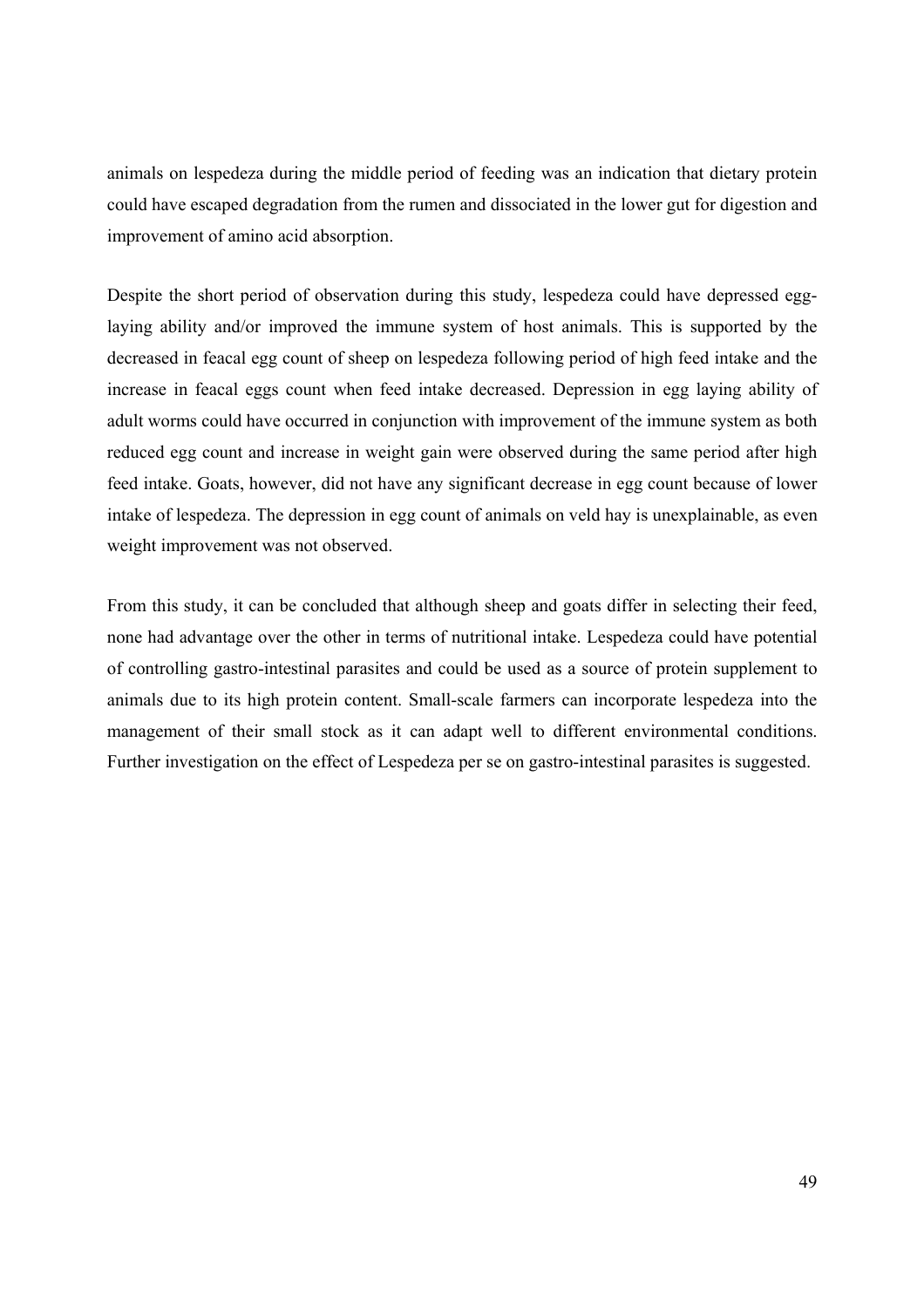# References

- Aerts, R.J., Barry, T.N. & McNabb, W.C., 1999. Polyphenols and Agriculture: Beneficial effects of proanthocyanadins in forages. Agriculture, Ecosystem and Enviroment 75, 1-12.
- Aganga, A.A. & Tshwenyane, S.O., 2003. Lucerne, Lablab and Leucaena leucocephala forages: Production and utilization of livestock production. Pakistan Journal of Nutrition 2, 46-55.
- Ahn, J.H., Robertson, B.M., Elliot, R. & Gutteridge, R.C., 1989. Quality assessment of tropical browse legumes: tannin content and protein degradation. Animal Feed Science and Technology 27, 147-156.
- Alam, M.R., Poppi, D.P. & Sykes, A.R., 1985. Comparative intake of digestible organic matter and water by sheep and goats. Proceedings of the New Zealand Society of Animal Production 45, 107-111.
- Animut, G., Goetsch, A.L., Aiken, G.E., Puchala, R., Detweiler, G., Krehbiel, C.R., Merkel, R.C., Sahlu, T., Dawson, L.J., Johnson, Z.B. & Gipson, T.A., 2005. Grazing behaviour and energy expenditure by sheep and goats Co-grazing grass/forb pastures at three stocking rates. Small Ruminant Research 59, 191-201.
- AOAC, 1990. Association of official Analytical Chemists. Methods of analysis  $(15<sup>th</sup>$  ed.) Arlington. VA. 40-50 ,237-238.
- Athanasiadou, S., Kyriazakis, I., Jackson, F. & Coop, R. L., 2000. Consequences of long term feeding with Condensed tannin on sheep parasitised with *Trichostrongylus columbriformis*. International Journal for Parasitology 30, 1025 –1033.
- Athanasiadou, S., Kyriazakis, I., Jackson, F. & Coop, R, L., 2000. Effects of short- term exposure to condensed tannin on adult *Trichostrongylus colubriformis*. Veterinary Record 46, 728- 732.
- Athanasiadou, S., Kyriazakis, I. & Jackson, F., 2003. Can plant secondary metabolites have a role in controlling gastro intestinal nematode parasitism in small ruminants? In: Proceedings of the VI International symposium on the nutrition of Herbivores. 19-24<sup>th</sup> October 2003. Merida, Mexico.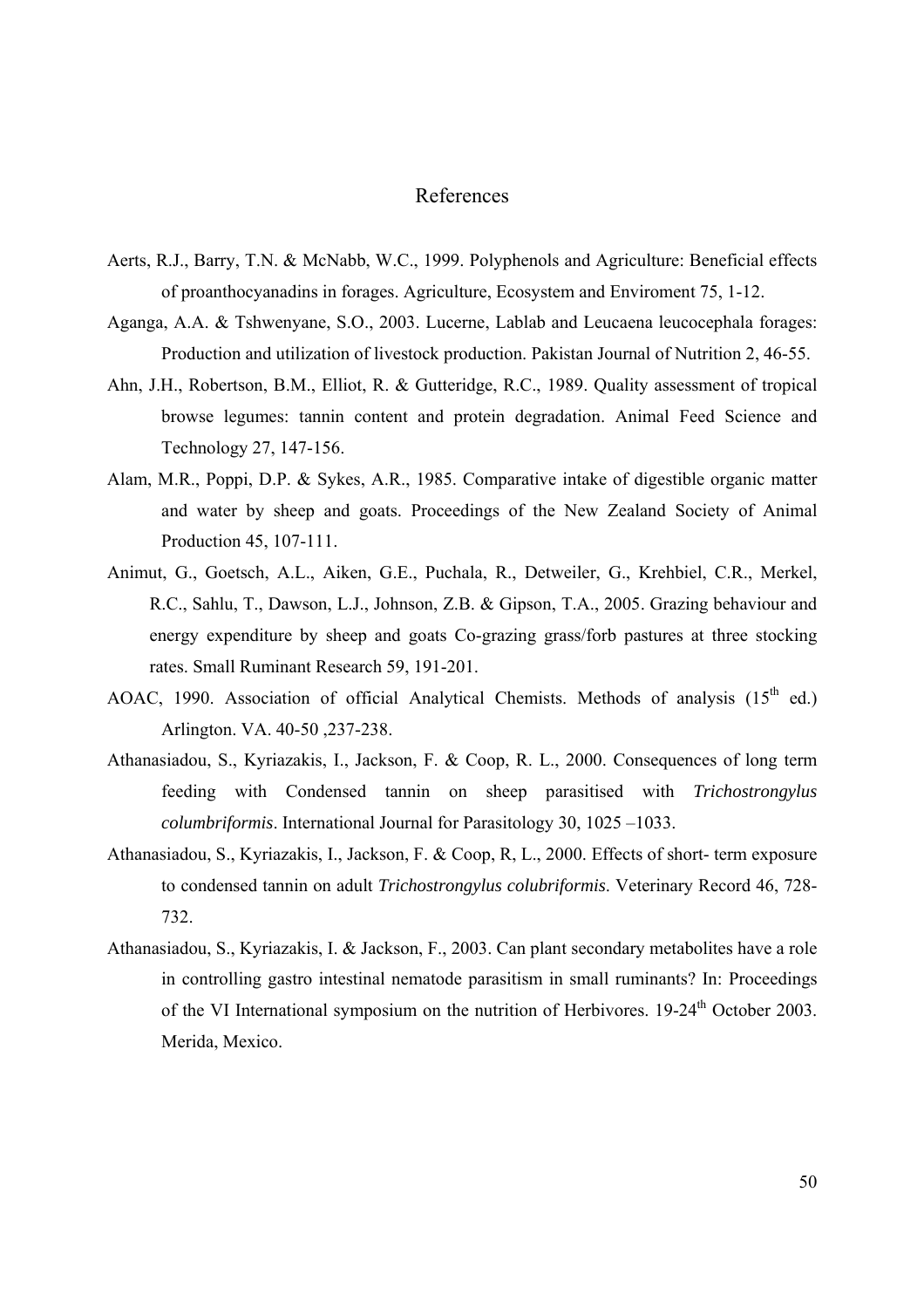- Austin, P.J., Suchar, L.A., Robbins, C.T. & Hagerman, A.E., 1989. Tannin-binding proteins in saliva of deer and their absence in saliva of sheep and cattle. Journal of Chemical Ecology 15, 1335-1339.
- Balch, C.C. & Campling, R.C., 1962. Regulation of voluntary food intake in Ruminants. Nutritional Abstract and Review 32, 669-86.
- Banner, R.E., Rogosic, J., Burritt, E.A. & Provenza, F.D., 2000. Supplemental barley and activated charcoal increase intake of sagebrush (*Artemisia tridentata ssp.*) by lambs. Journal of Range Management 53, 415-420.
- Barahona, R., Lascano C. E., Cochran, R. Morrill, J. & Titgemeyer, E.C., 1997. Intake, digestion and nitrogen utilization by sheep fed tropical legumes with contrasting tannin concentration and astringency. Journal of Animal Science 75, 1633-1640.
- Barry, T.N. &. Duncan, S.J., 1984. The role of condensed tannins in the nutritional value of *Lotus pedunculatus* for sheep. 1. Voluntary intake. British Journal of Nutrition 51, 485–491.
- Barry T.N., 1985. The role of condensed tannin in the nutritional value of *Lotus pedunculatus* for sheep. 3. Rates of body and wool growth. British Journal of Nutrition  $54$ ,  $211 - 217$ .
- Barry T.N., 1989. Condensed tannins: Their role in ruminant protein and carbohydrate digestion and possible effects upon the rumen ecosystem. In: Nolan J, Leng,R. A, Demeyer D.J. (Editors), The roles of protozoa and fungi in ruminant digestion. Penambul Books, Armidale, NSW, Australia.
- Barry, T.N. &. Duncan, S.J., 1984. The role of condensed tannins in the nutritional value of *Lotus pedunculatus* for sheep. 1. Voluntary intake. British Journal of Nutrition 51, 485–491.
- Barry, T.N. & Manley, T.R., 1986. Interrelationships between the concentrations of total condensed tannin, free condensed tannin and lignin in *Lotus sp*. and their possible consequences in ruminant nutrition. Journal of the Science of Food and Agriculture 37, 248–254.
- Barry, T.N. & McNabb, W.C., 1999. The effect of condensed tannins in temperate forages on animal nutrition and productivity, Tannin Livestock Human Nutrition 92, 30–35.
- Barry, T.N. & McNabb, W.C., 1999. The implication of condensed tannins on the nutritive value of temperate forages fed to ruminants, British Journal of Nutrition 81, 263-272.
- Bate-Smith, E. C., 1973. Tannins of herbaceous leguminosae. Phytochemistry 12, 1809-1812.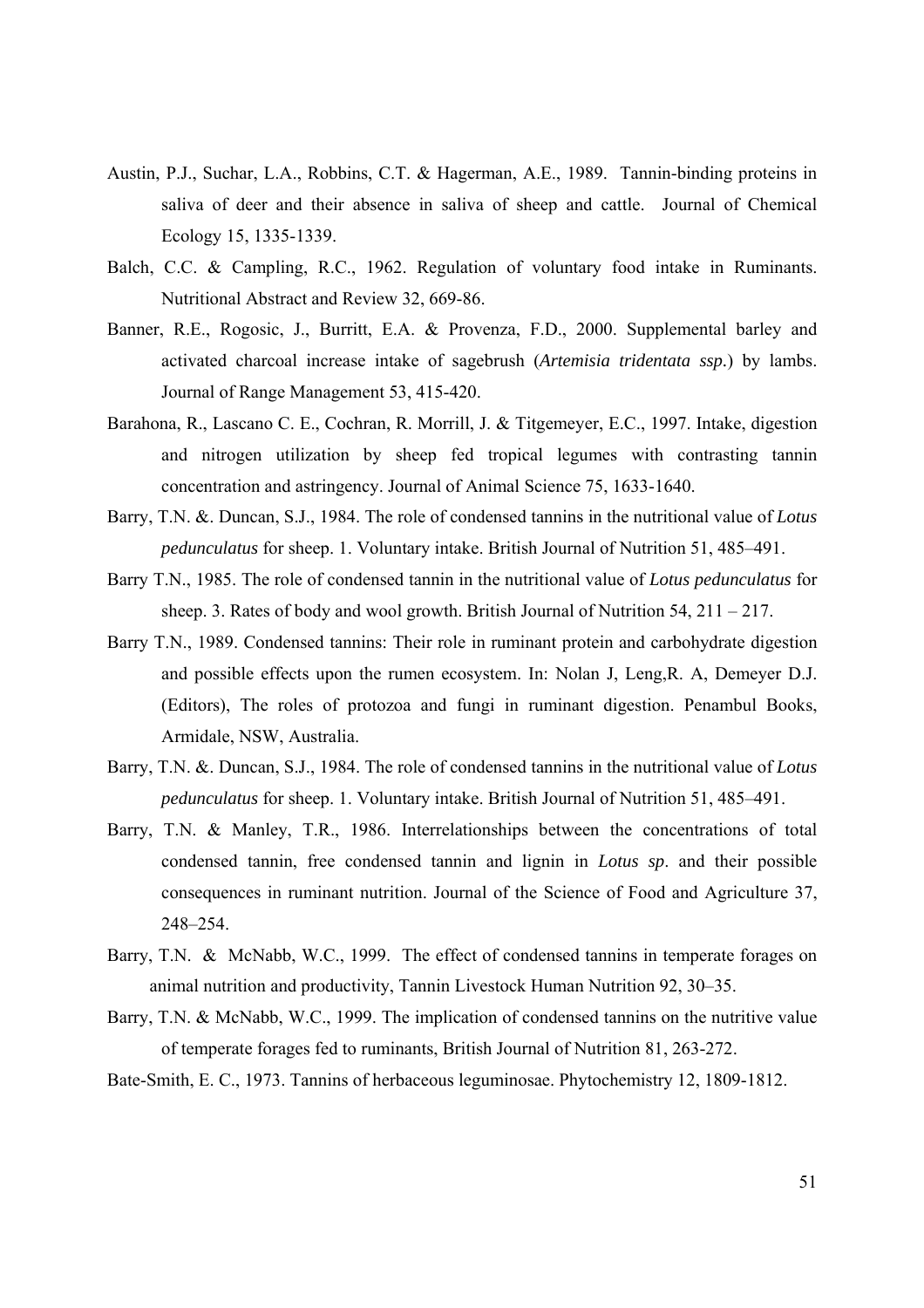- Beever, D.E., 1993. Characteristics of forages: Appraisal of current practices and future opportunities. In: Recent advances in nutrition. Eds. Garsworthy, P.C. and Cole, D.J. A. Nottingham University Press, Thrumpton, Great Britain pp. 113.
- Bengaly, K., Mhlongo, S. & Nsahlai, I.V., 2007. The effect of wattle tannin on intake, digestibility, Nitrogen retention and growth performance of goats in South Africa. Livestock Research for Rural Development 19 (4).
- Ben Salem, H., Atti, N., Priolo, P. & Nefzaoui, A., 2002. Polyethylene glycol in concentrates or feed blocks to deactivate condensed tannins in *Acacia cyanophylla Lindl.* Foliage. Effects on intake, digestion and growth by lambs. Animal Science 75, 127–135.
- Ben Salem, H., Nefzaoui, A., Ben Salem, L. & Tisserand, J.L., 1999. Intake, digestibility, urinary excretion of purine derivatives and growth by sheep given fresh, air-dried or polyethylene glycol- treated forage of *Acacia cyanophylla Lindl*. Animal feed Science Technology 78, 297-311.
- Ben Salem, H., Saghrouni, L & Nefzaoui, A., 2005. Attempts to deactivate tannins in fodder shrubs with physical and chemical treatments. Animal Feed Science and Technology 122, 109-121.
- Blackburn, H.D., Rocha, J.L., Figueiredo, E.P., Berne, M.E., Vieira, L.S., Cavalcante, A.R. & Rosa, J.S., 1991. Interaction of parasitism and nutrition and their effects on production and clinical parameters in goats. Veterinary Parasitology 40, 99-112.
- Bonsi, M. L. K., Tuah, A.K., Osiji, P.O., Nsahlai, I.V. & Umunna, N.N., 1996. The effect of protein supplement source or supply pattern on the intake, digestibility, rumen kinetics, nitrogen utilization and growth of Menz sheep fed tef straw. Animal Feed Science Technology 64, 11-25.
- Broster, W.H., Sutton, J.D. & Bines J.A., 1978. Concentrates forage rations for high-yielding dairy cows. In: Recent Advances in Animal Nutrition. Eds. Haresign, W. & Butterworths, D.L., London. 99 – 126.
- Bryant, J.P., Reichardt, P.R. & Clausen, T.P., 1992. Chemically mediated interactions between woody plants and browsing mammals. Journal of Range Management 45, 18–24.
- Burns, J.C. & Sollenberger, L.E., 2002. Grazing behaviour of ruminants and daily performance from warm-season grasses. Crop Science 42, 873-881.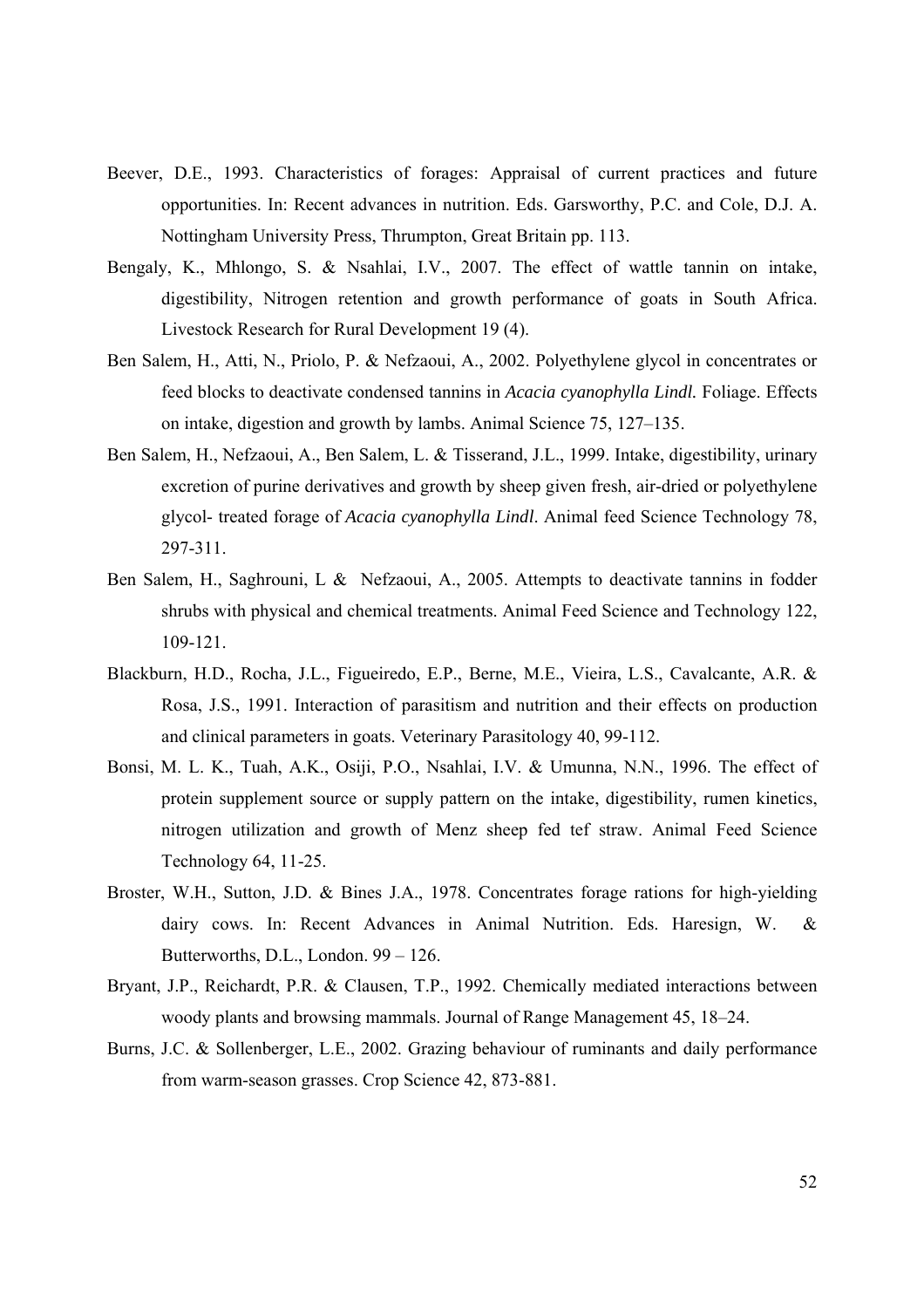- Butter, N.L., Dawson, J.M., Wakelin, D. & Buttery, P.J., 2000. Effects of dietary tannin and protein concentration on nematodes infection *(Trichostrongylus colubriformis)* in lambs. Journal of Agricultural Science 134, 89-99.
- Butter, N.L., Dawson, J.M., Wakelin, D. & Buttery, P.J., 2001. Effect of dietary condensed tannins on gastrointestinal nematodes. Journal of Agricultural Science, Cambridge 137, 461-469.
- Campling, R.C. & Lean, I.J., 1983. Food characteristics that limit voluntary intake. In: Rook, J.A.F. & Thomas, P.C., Eds. Nutritional physiology of farm animals, Longman, New York, London. pp. 457-475.
- Chandel, Y.S. & Mehta, P.T., 1990. Nematocidal properties of leaf extract of wild sage (*Lantana camara*). Indian Journal of Agricultural Science. 60, 781. In: Butter, N.L.; Dawson, J.M.; Walkelin, D. & Buttery, P.J. (2001) Effect of dietary condensed tannin on gastrointestinal nematodes, Journal of Agricultural Science. Cambridge 137, 461-469.
- Chatier, C., Etter, E., Hoste, H., Pors, I., Mallereau, M. P., Broqua, C., Mallet, S., Koch, C. & Masse, A., 2000. Effects of the initial level of milk production and of the dietary protein intake on the course of natural nematode infection in dairy goats. Veterinary Parasitology **92**, 1–13.
- Clark, D.A., Anderson, C.B. & Hongwen, G., 1990b. Live weight gain and intake of Friesian bulls grazing 'Grasslands Puna' Chicory (*Chichorium intybus L*.) or Pasture. New Zealand Journal of Agricultural Research 33, 219- 224.
- Clausen, T.P., Provenza, F.D., Burritt, E.A., Reichardt, P.B. & Bryant, J.P., 1990. Ecological implication of condensed tannin structure: A case study. Journal of chemical ecology 16, 2381-2392.
- Clifford, M., 2001. A nomenclature for phenols with special reference to tea. Critical Reviews in Food Science and Nutrition 41 (Suppl.), 393-397.
- Conrad, H.R., Pratt, A.D. & Hibbs, J.W., 1964. Regulation of feed intake in dairy cows. 1. Change in importance of Physical and physiological factors with increasing digestibility. Journal of Dairy Science 47, 55-62.
- Coop, R.L. & Kyriazakis, I., 1999. Nutrition- parasite interaction. Veterinary parasitology 84, 187-207.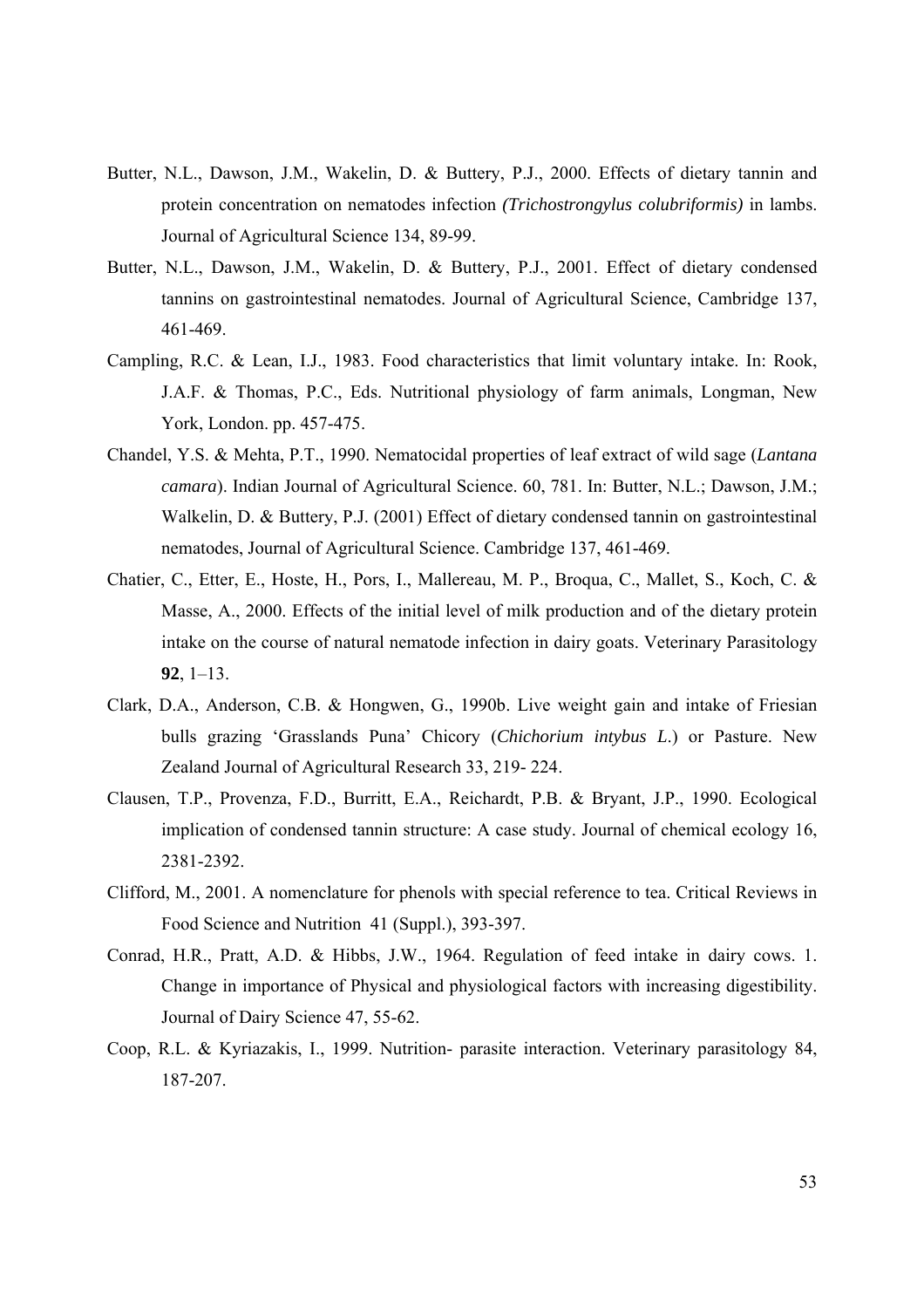- Coop, R.L. & Kyriazakis, I., 2001. Influence of host nutrition on the development and consequences of nematode parasitism in ruminants. Trends in parasitology 17, 325-330.
- Coop, R.l. & Holmes, P.H., 1996. Nutrition and parasite interaction. International Journal of Parasitology 26, 956-962.
- Cooper, S. M. and Owen-Smith, N., 1986. Effects of plant spinescence on large mammalian herbivores. Oecologia 68, 446-455.
- Degen, A.A., Benjamin, R.W., Mishorr, T., Kam, M., Becker, K., Makkar, H.P.S. & Schwatz, H.J., 2000. *Accacia saligna* as a supplementary feed for grazing desert sheep and goats. Journal of Agricultural Science 135, 77-84.
- Devendra, C & Burns, M., 1983. Goat production in the tropics. Commonwealth Agricultural Bureaux, Farhnam Royal, UK. pp. 183.
- D' Mello, J.P.F., 1992. Chemical constraints to the use of tropical legumes in animal nutrition. Animal feed Science and Technology 38, 237-261.
- Domingue, F. B. M., Dellow, D.W. & Barry, T.N., 1991. Comparative digestion in dear, goats and sheep, New Zealand Journal of Agric. Research 34, 45-53.
- Doyle, P.T., Egan, J.K. & Thalen, A.J., 1984. Intake, digestion, nitrogen and sulphur retention in Angora goats and Merino sheep fed herbage diets. Australian Journal of Experimental Animal Husbandry 24, 165-173.
- Dulphy, J.P. & Demarquilly, C., 1994. The regulation and prediction of feed intake in ruminants in relation to feed characteristics. Livestock Production Science 39, 1.
- Dung, N.T., Ledin, I. & Mui, N.T., 2003. Effect of replacing a commercial concentrate with cassava hay on the performance of growing goats. In: Nguyen, T.M., Binh, D.V. &  $\acute{\text{O}}$ rskkov, E.R., 2005. Effect of foliages containing condensed tannins and on gastrointestinal parasites. Animal feed Science and Technology 121, 77-87.
- Dziba, L.E., Scogings, P.F., Gordon, I.J. & Raats, J.G., 2003. Effects of season and breed on browse species intake rates and diet selection by goats in the False Thornveld of Easter Cape, South Africa. Small Ruminant Research 47, 17-30.
- Emery, D. L., 1996. Vaccination against worm parasites of animals. Veterinary Parasitology 64, 31- 45.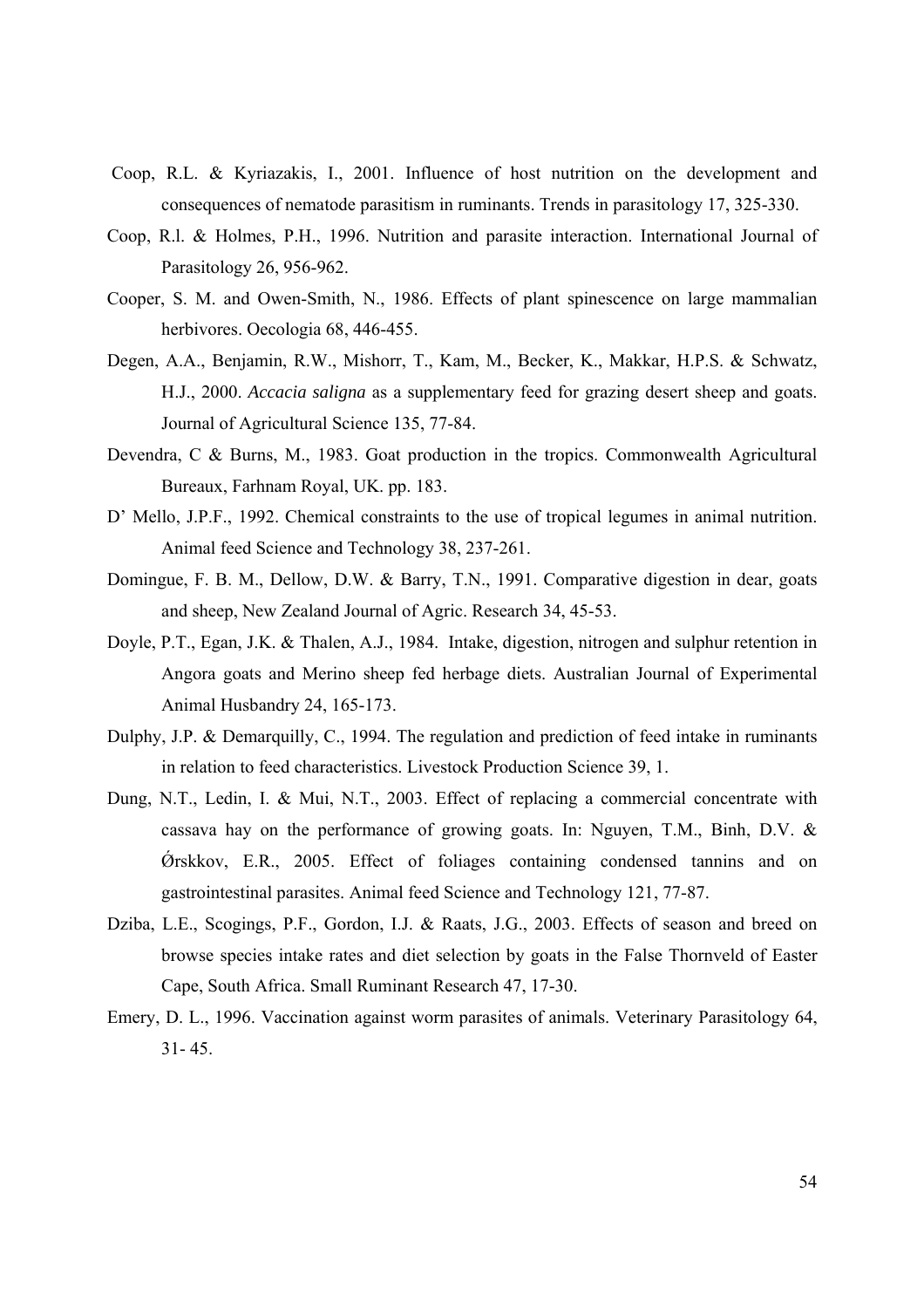- Fedele V., Pizzillo, M., Claps, S., Morand-Fehr, P. & Rubino, R., 1993. Grazing behavior and diet selection of goats on native pasture in Southern Italy. Small Ruminant Research 11, 305–322.
- Fisher, D.S., 2002. A review of a few factors regulating voluntary feed intake in ruminants. Crop Science 42, 1651-1655.
- Forbes, J.M., 1995. Voluntary food Intake and diet selection in Farm Animals. Sec. Ed. CAB international, UK.
- Fraser, T.J., Cosgrove, G.P., Thomas, W.J., Stevens, D.R. & Hickey, M.J., 1988. Performance of 'Grassland Puna' chicory. Proceedings of New Zealand Grasslands Association 49, 193- 196.
- Gamble,G.R., Akin, D.E., Makkar, H.P.S. & Becker, K., 1996. Biological degradation of tannins in sericea lespedeza (*Lespedeza Cuneata*) by white rot fungi (*Ceriporiopsis subsermispora* and *Cyathuo stercorens)* analysed by solid state 13C nuclear magnetic resonance spectroscopy. Applied and Environmental Microbiology 62(10), 3600-3604.
- Garcia, M.A., Aguilera, J.F. & Molina Alcaide, E., 1995. Voluntary intake and kinetics of degradation and passage of unsupplemented and supplemented pastures from semiarid lands in grazing goats and sheep. Livestock Production Science 44, 245–255.
- Garcia, G.W., Ferguson, T.A., Neckles, F.A & Archibald, K.A., 1996. The nutritive value and forage productivity of *Leucaena Leucocephala*. Animal Science and Technology 60, 29- 41.
- Garg, S.K., Makkar, H.P.S., Nagal, K.B., Sharma, S.K., Warda, D.R. & Singh, B., 1992. Toxicological investigation into oak (*Quecus incana*) leaf poisoning in cattle. Veterinary and Human Toxicology 34, 161-165.
- Gary, R.G., Akin, D.E., Makkar, H.P.S. & Becker, K., 1996. Biological degradation of tannins in Sericea Lespedeza (*Lespedeza cuneata)* by the White Rot Fungi. Applied and environmental Microbiology 62, 3600-3604.
- Gilboa, N., 1995. Negative effect of tannins on livestock and their neutralization. In: Min, B.R. & Hart, S.P., 2003. Tannin for suppression of internal parasites. Journal of Animal Science. 81, E 102-109.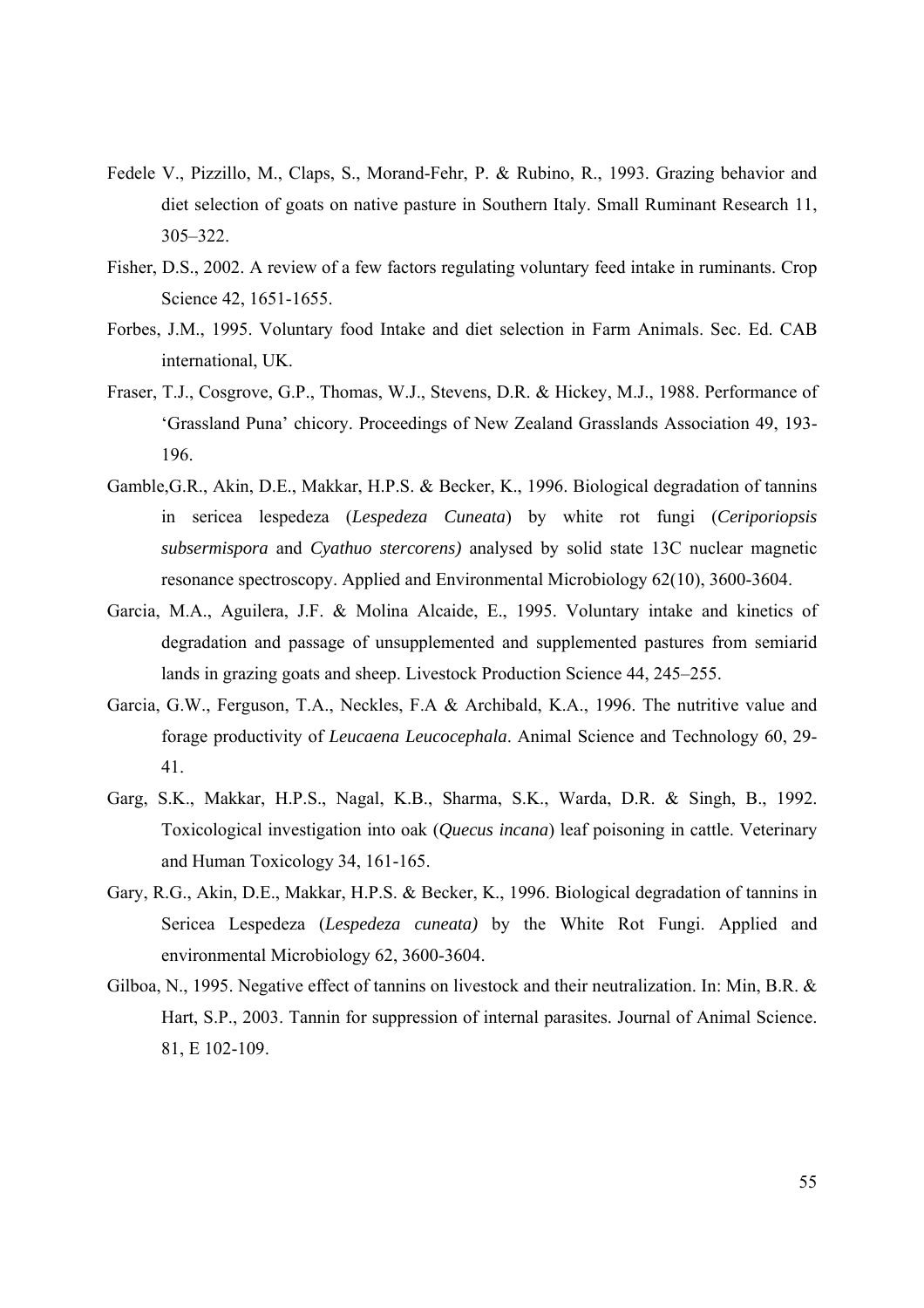- Gilboa, N., Perevolotsky, A., Landau, S., Nitsan, Z. & Silanikove, N., 2000.Increasing productivity in goats grazing Mediterranean woodland and scrubland by supplementation of polyethylene glycol. Small Ruminant Research 38, 183–190.
- Gong, Y., Hodgson, J., Lambert, M.G. & Gordon I.L., 1996. Short- term ingestive behaviour of sheep and goats grazing grasses and Legume. 1. Comparison of bite weight, bite rate and bite dimensions for forages at two stages of maturity. New Zealand Journal of Agricultural Research 39, 63-73.
- Goodchild, A.V., 1990. Use of leguminous browse foliage to supplement low quality roughage of ruminants. PhD Thesis, the University of Queensland.
- Gordon, I.J. & Illius A.W., 1988. Incisor Acade structure and diet selection in ruminants. Functional Ecology 2, 15-22.
- Gordon, I.J. & Illius, A.W., 1992. Foraging strategy: From monoculture to mosaic. Progress in sheep and goats Research (ed. AW speedy), 153-177.
- Gray, G. D., 1997. The use of genetically resistant sheep to control nematode parasitism. Veterinary Parasitology 72, 345 – 366.
- Grønvold, J., Henriksen, S.A., Larsen, M., Nansen, P. & Wolstrup, J., 1996. Biological control with special reference to Arthropods, Protozoans and Helminths of domesticated animals. Veterinary Parasitology 64, 47 – 64.
- Grovum, W.L. & Williams, V.J., 1973. Rate of passage of digesta in sheep. 4: Passage of marker through the alimentary tract and the biological relevance of rate- constants derived from the changes in concentration of marker in feaces. British Journal of Nutrition 30, 313 – 329.
- Gutierrez- A. N., 1985. Econonomic constraints on sheep and goats production in developing countries. In Small Ruminant Production in developing countries. FAO 58,138-147.
- Haslam, E., 1989. Polyphenols-vegetable tannins. In: Phillipson, J.D., Ayres D.C. & Baxter, J. Editors Plant Polyphenols- Vegetable Tannins Revisited .Cambridge University Press. Cambridge, UK. pp. 154–214.
- Hoffman, R.R., 1987. Morpho-Physiological evolutionary adaptations of the ruminant digestive system. In: A. Dobson, Editor, aspect of digestive Physiology in ruminants, Cornell University Press, Ithaca, NY, USA pp. 1-26.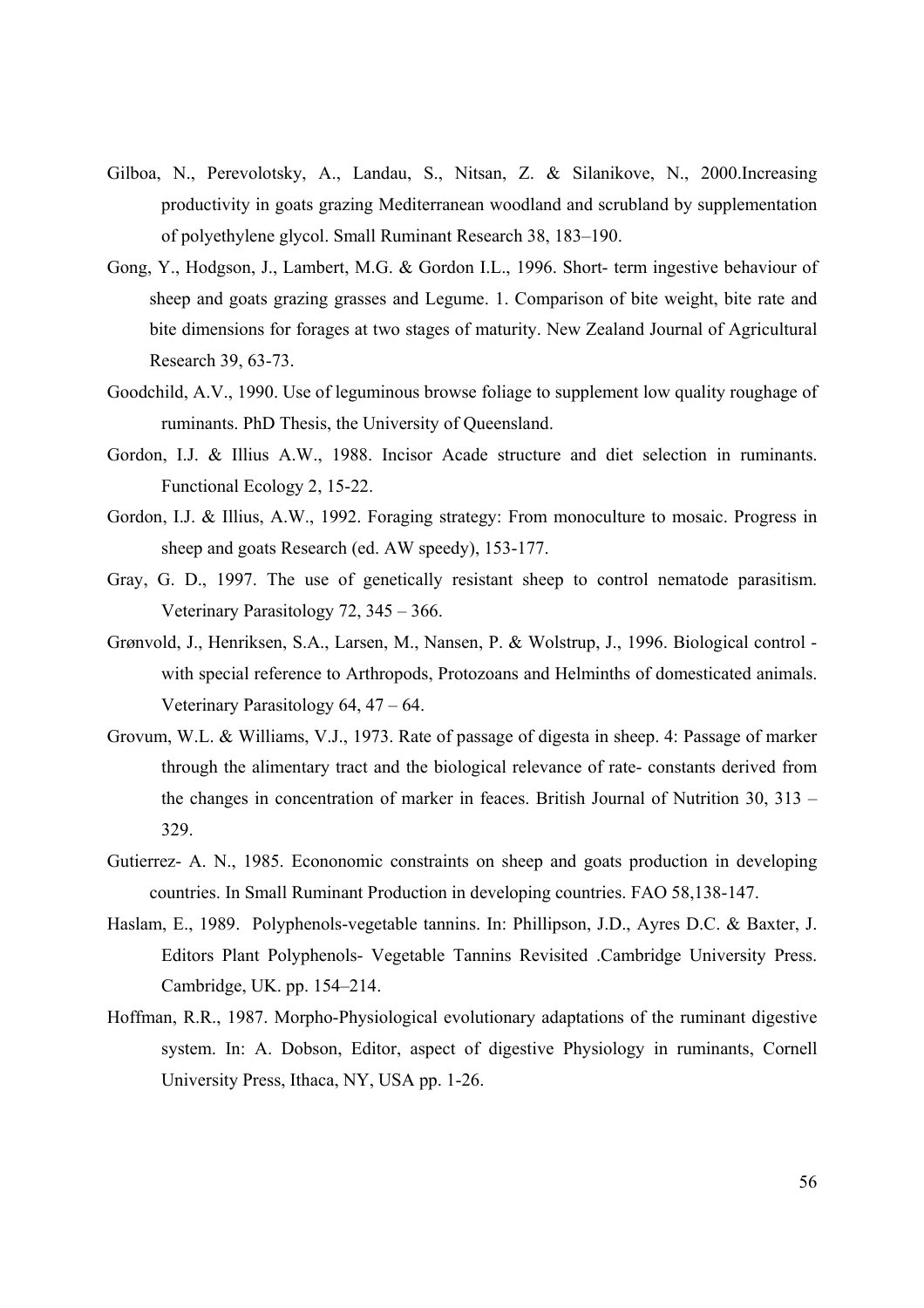- Hoffman, R.R., 1989. Evolutionary steps of eco- physiological adaptation and diversification of ruminants. A comparative view of their digestive system. Ecologia 78, 443-457.
- Hördegen, P.; Hertzberg, H.; Heilmann, J.; Langhans, W. and Maurer, V. 2003. The anthelmentic efficacy of five plant products against gastrointestinal *Trichostrongylids* in artificially infected lambs. Veterinary Parasitology 117, 51-60.
- Howard, P. C., Davenport, T. R. B., Kigenyi, F. W., Viskanic, P., Baltzer, M. C., Dickinson, C.J., Lwanga, J., Matthews, R.A. & Mupada, E., 2000. Protected Area Planning in the Tropics: Uganda's National System of Forest Nature Reserves. Conservation Biology 14, 858-875.
- Huston, E., Engdahl, B.S. & Bales, K.W., 1988. Intake and digestibility in sheep and goats fed three forages with different levels of supplemental protein, Small Rumininant Research 1, 81-92.
- Isac, M.D., Garcia, M.A., Aguilera, J.F. & Molina Alcaide, E., 1994. A comparative study of nutrient digestibility, kinetics of digestion and passage and rumen fermentation pattern in goats and sheep offered median quality forages at the maintenance level of feeding. Arch-Tierenahr. Animal Nutrition 46 (1), 37-50.
- Jackson, F.S., Barry, T.N., Lascano, C. & Palmer, B., 1976. The extractable and bound condensed tannin content of leaves from tropical tree, shrub and forage legumes. Journal of the Science of food and Agriculture 71, 103-110.
- Jones, W.T., Broadhurst, R.B. & Lyttleton, J. W., 1976. The condensed tannins of pasteure legume species. Phytochemistr*y* 15, 1407-1409.
- Jones, R.J., 1979. The value of *Leucaena leucocephala* as a feed for ruminants in the tropics. World Animal Review 31, 13.
- Jones, R.J. & Megarrity, R. G. 1983. Comparative toxicity responses of goats fed on *Leucaena leucocephala* in Australia and Hawaii. Australian Journal of Agricultural research 34, 781-790.
- Kahn, L.P. & Diaz- Hernandez, A., 2000. Tannins with anthelmentic properties. In: J.D. Nrook, Editor, Tannins in livestock and Human Nutrition, ACIAR Proceedings No. 92, Australia. Vol. 253, 140-149.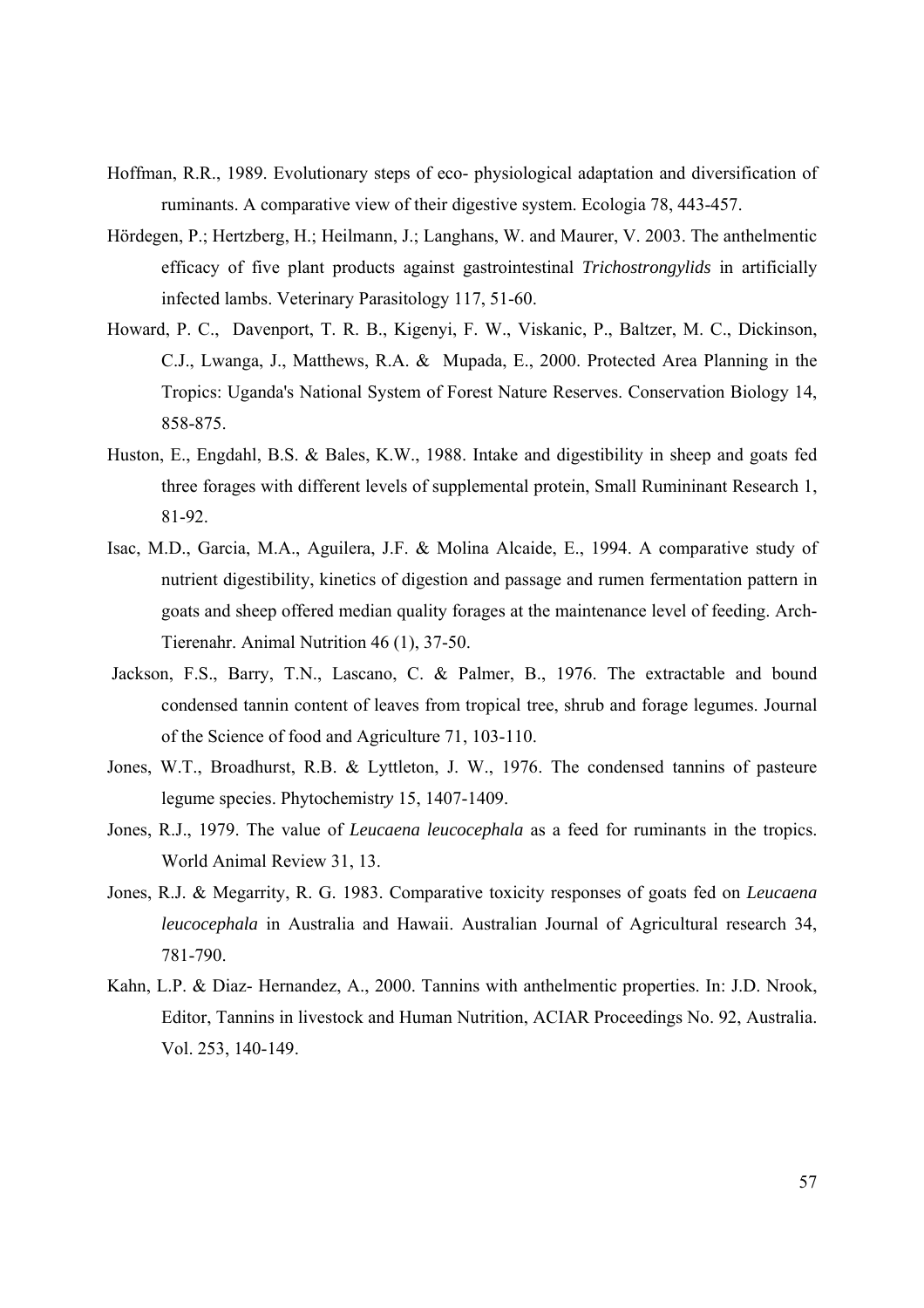- Kaitho, R.J., Nsahlai, I.V., Williams, B.A., Umunna, N.N., Tamminga, S. & Van Bruchem, J., 1998. Relationships between preference, rumen degradability, gas production and chemical composition of browses. Agroforestry System 39(2), 129–144.
- Kaitho, R.J., Umunna, N.N., Nsahlai, I.V., Tamminga, S. & Van Bruchen, J., 1998. Effect of feeding graded levels of *leucaena leucocephala, Leucaena pallida, Sesban* and *Chamaecytisus palmensis* as supplements to Ethiopian highland sheep fed tef straw. Animal Feed Science and Technology 72, 355-366.
- Kennedy, P.M. & Doyle, P.T., 1993. Particle size reduction by ruminants effect of cell wall composition and structure. In: Forage cell wall structure and digestibility. Eds. Jung, H.G.: Buxton, D.R., Hatfield, R.D. & Ralph, Journal of American Society of Agronomy, Madison, Wisconsin, pp 499-534.
- Kibon, A. & Orskov, E.R., 1993. The use of degradation characteristics of browse plants to predict intake and digestibility by goats. Animal Production 57 (2), 247-251.
- Kronberg, S.L. & Walker, J.W., 1993. Ruminal metabolism of leafy spurge in sheep and goats: a potential explanation for differential foraging on spurge by sheep, goats and cattle, Journal of Chemical Ecology 19 (9), 2007-2017.
- Kumar, R., 1983. Chemical and Biological nature of fodder tree leaf tannins. Journal of Agriculture and Food chemistry 31, 1364-1367.
- Kumar, R. & Singh, M., 1984. Tannins: their adverse role in ruminant nutrition. Journal of Agriculture and Food Chemistry *32*, 447-453.
- Kumar, R. & Vaithiyanathan, S., 1990. Occurrence, nutritional significance and effect on animal productivity of tannins in tree leaves. Animal Feed Science Technology *30*, 21- 38.
- Landau, S., Silanikove, N., Nitsan, Z., Barkai, D., Baram, H., Provenza, F.D. & Perevolotsky, A., 2000. Short-term changes in eating patterns explain the effects of condensed tannins on feed intake in heifers. Applied Animal Behavioural Science 69,199-213.
- Lange, K.C., Olcott, D.D., Miller, J.E., Mosjidis, J.A., Terrill, T.H., Burke, J.M. & Kearney, M.T., 2006. Effect of sericea lespedeza *(lespedeza cuneata*) fed as hay, on natural and experimental *Haemonchus contortus* infection in lambs. Veterinary Parasitology 141, 273-278.
- Loyacano, A. F., Williams J. C., Gurie J. &. DeRosa A. A, 2002. Effect of gastrointestinal Nematode and liver fluke infections on weight gain and reproductive performance of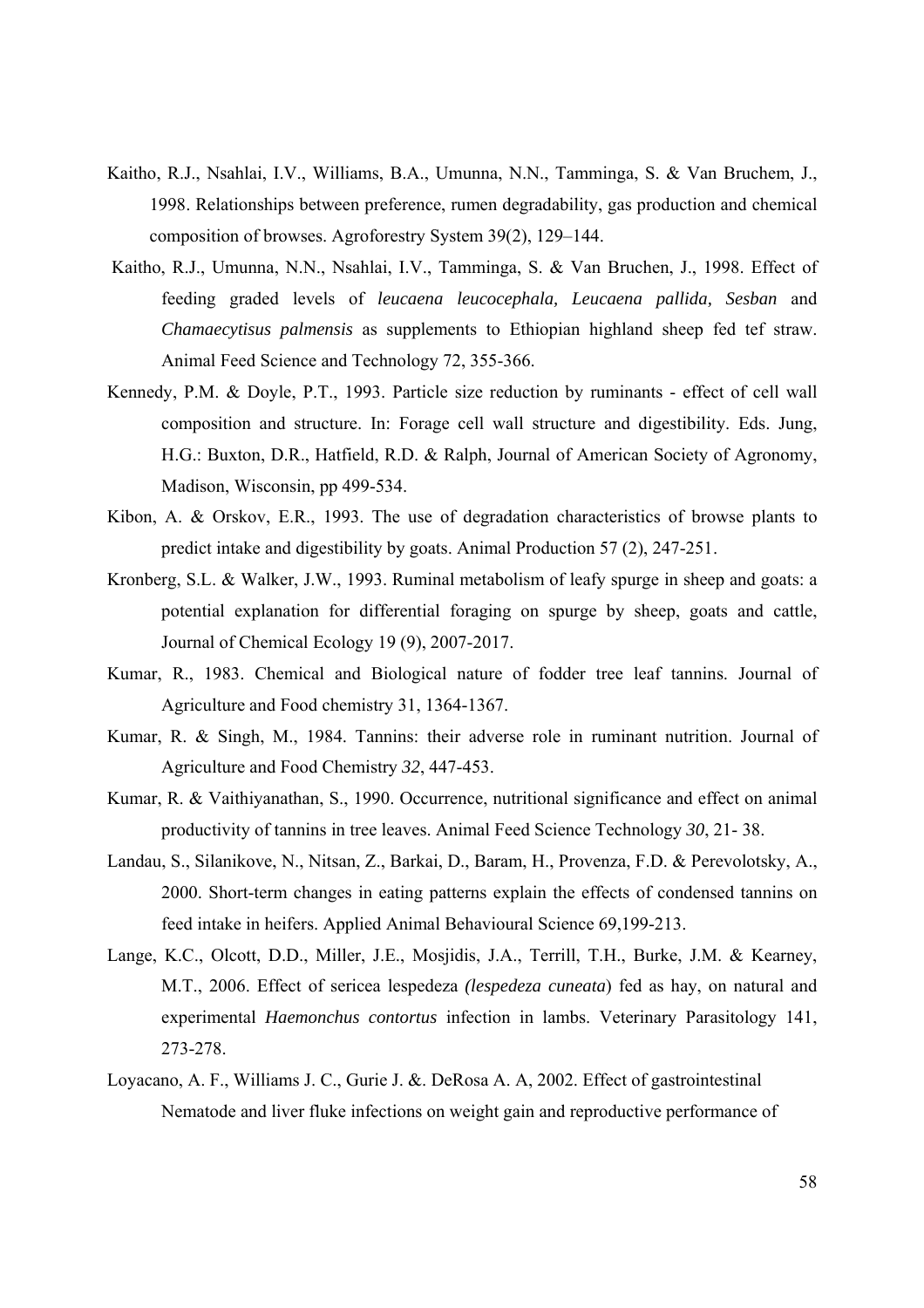Beef heifers. Veterinary Parasitology Volume 107 (3), 227-234

- Lu, C.D., 1988. Grazing behaviour and diet selection of goats, Small Ruminant Research 1, 205– 216.
- Lu, C.D., Kawas, J.R. & Mahgoub, O.G., 2005. Fiber digestion and utilization in goats. Small Ruminants Research 60, 45-52.
- Luginbuhl, J.M., Green, J.T., Mueller, J.P. & Poore, M.H., 2002. Forage needs for meat goats and sheep. In: Production and utilization of pastures and Forages- Technical Bulletin 305. North Carolina Agricultural Research Service, North Carolina State University, Raleigh.
- Madsen, J., Hvelplund, T. & Weisberg, M.R., 1997. Appropriate methods for the evaluation of tropical feeds for ruminants. Animal Feed Science and Technology 69(1), 53-66.
- MAFF (Ministry of Agriculture, Fisheries and Food)), 1997. Manual of Veterinary Parasitological Laboratory techniques. Technical Bulletin 18. Her Majesty's Stationary office. London, UK.pp. 129.
- Makkar, H.P.S. & Goodchild, A.V., 1996. Quantification of tannins: A Laboratory manual. International Agricultural Research in the Dry Areas, Aleppo, Syria. pp. 25.
- Malechek J.C. & Provenza F. D., 1983. Feeding behaviour and nutrition of goats on Rangelands. World Animal Review 47, 38-48.
- Mangan, J. L., 1988. Nutritional effects of tannins in animal feeds. Nutrition Research Review 1, 209-231.
- Mbugua, D., Pell, A.N.D., Fox, G.D. & Schofield, P., 2005. The effect of proanthocyanidins from *Calliandra calothyrsus* and the *alkaloid sparteine* on *in vitro* fiber digestion. Animal Feed Science and Technology 121, 89-107.
- McDonald, P., Edwards. A. & Greenhalgh, J.F.D., 1981. Animal Nutrition  $3<sup>rd</sup>$  edition, Longman Inc.
- McDonald, P., Edwards, R. A. & Greenhalgh, J.F.D. & Morgan, C. A., 1995. Animal Nutrition 5<sup>th</sup> edition, Longman Inc.
- McGraw, Henning & Beusellick. 1989. Field day report. Forage Systems Research Centre. Agricultural Experiment Station, University of Missouri, Linneus.
- Mckellar, Q.A., 1997. Ecotoxicology and residues of anthelmintic compounds. Veterinary Parasitology 72 (3), 413-435.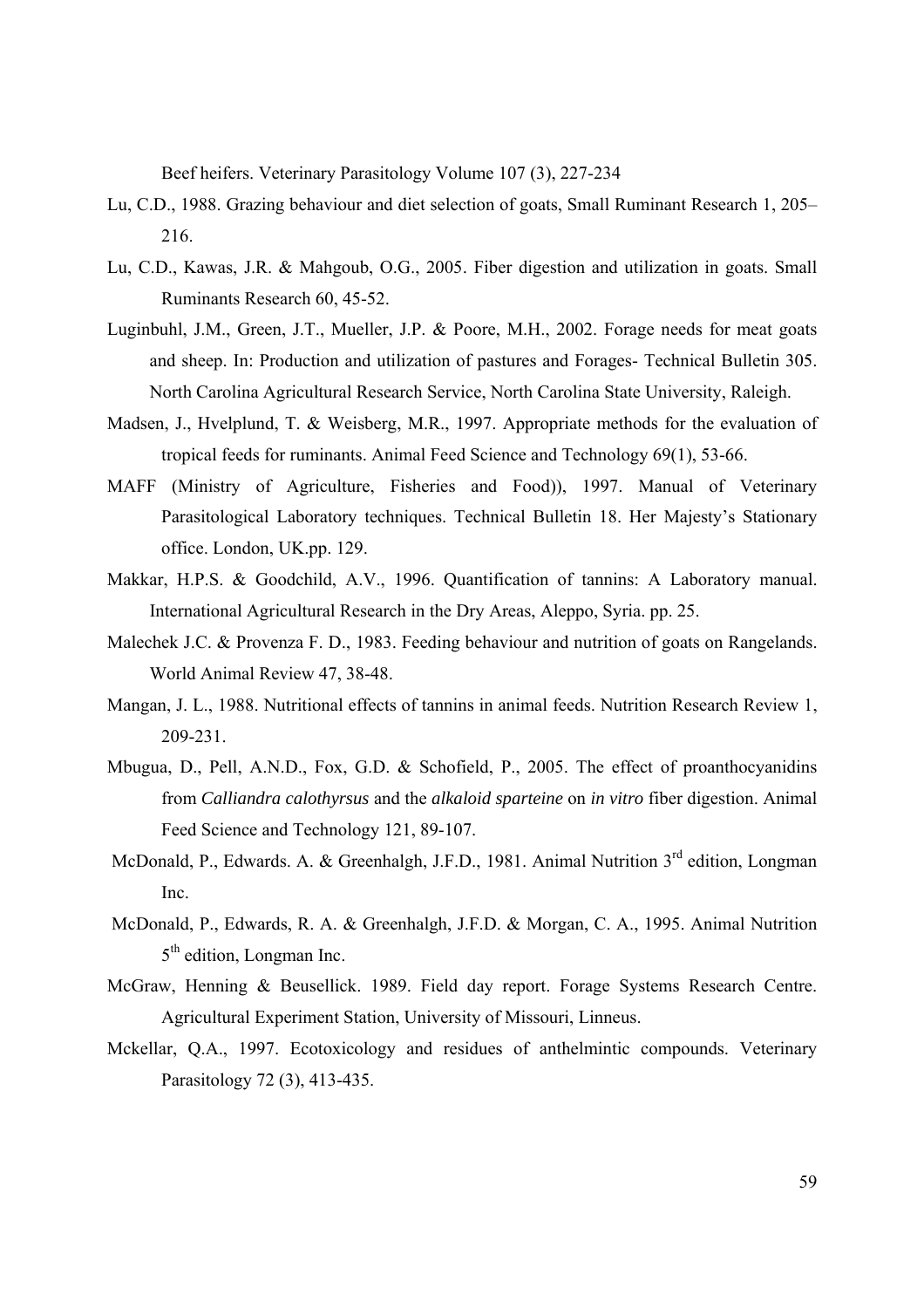- McMahon, L.R., McAllister, T.A., Berg, B.P., Majak, W., Acharya, S.N., Popp, J.D., Coulman, B.E., Wang, Y.& Cheng, K.J., 2000. A review of the effect of forage condensed tannins on ruminal fermentation and bloat in grazing cattle. Canadian Journal of Plant Science 80, 469-485.
- McNabb, W.C., Waghorn, G.C., Barry, T.N. & Shelton, I.D., 1993. The effect of condensed tannins in *Lotus pedunculatus* on the digestion and metabolism of methionine, cysteine and inorganic sulphur in sheep, British Journal of Nutrition 70, 647-661.
- Mehansho, H., Butler, L.G. & Carlson, D.M., 1987a. Dietary tannin and salivary praline-rich proteins: Interaction, induction and defence mechanism. Annual review of nutrition 7, 423-440.
- Miller, J. E. & Barras, S. R., 1994. Ivermectin resistant *Haemonchus contortus* in Louisiana lambs. Veterinary Parasitology 55, 343-346.
- Miller, J.E. & Horohov, D.W., 2006. Immunological aspects of nematode parasite control. Journal of Animal Science, 84 suppl. E124-132.
- Min, B.R., Barry, T.N., Attwood, G.T. & McNabb, W.C., 2003. The effect of condensed tannins on nutrition and health of ruminants fed fresh temperate forages: a review, Animal Feed Science and Technology 106, 3-19.
- Min, B. R. & Hart, S.P., 2003. Tannins for suppression of internal parasites. Journal of Animal Science 81 (E Suppl. 2), E102 –E109.
- Min, B. R., Hart, S. P., Miller, D., Tomita, G. M., Loetz, E. & Sahlu. T., 2005. The effect of grazing forage containing condensed tannins on gastro-intestinal parasite infection and milk composition in Angora goats. Veterinary Parasitology 130, 105-113.
- Min, B.R., McNabb, W.C., Barry, T.N. & Peters, J.S. 2000. Solubilisation and degradation of ribulose- 1, 5-bisphosphate carboxylase/oxygenase (EC 4.1.1.39; Rubisco protein from white clover (*Trifolium repens*) and *Lotus corniculatus* by rumen micro-organisms and the effect of condensed tannin on these processes. Journal of Agricultural Science 134, 305-317.
- Min, B.R., Pomroy, W.E., Hart, S.P. & Sahlu, T., 2004. The effect of short-term consumption of a forage containing condensed tannins on gastro-intestinal nematode parasite infections in grazing wether goats. Small Ruminants Research 51, 279-283.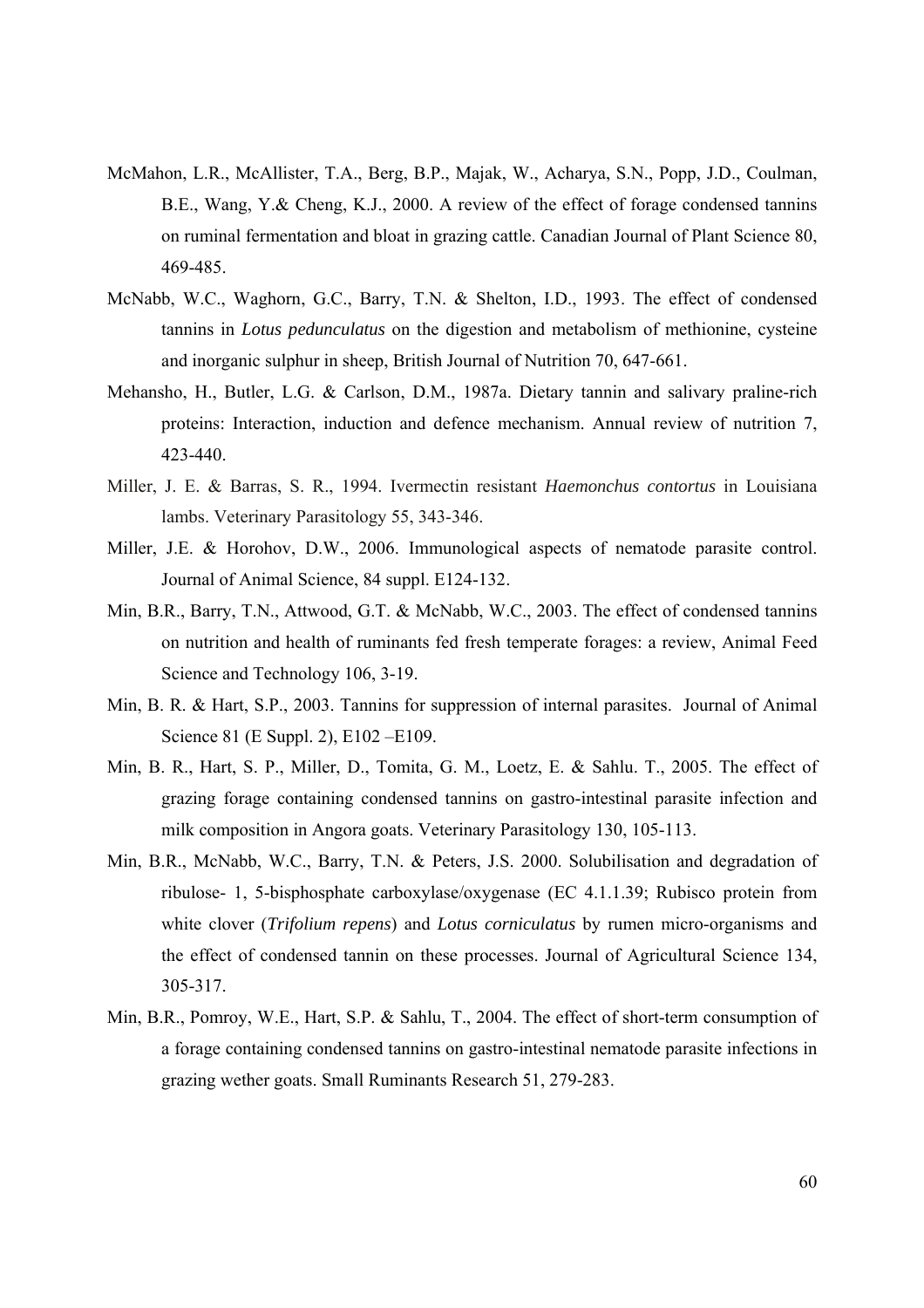- Mitjavila, S.C., Lacombe, G., Carrera, &. Derache, R., 1977. Tannic acid and oxidized tannic acid on the functional state of rat intestinal epithelium. Journal of Nutrition 107, 217-223.
- Molina Alcaide, E., Martin Garcia, A.I. & Aguilera, J.F., 2000. A comparative study of nutrient digestibility, kinetics of degradation and passage and rumen fermentation pattern in goats and sheep offered quality diets. Livestock Production Science 64, 215-223.
- Moain, A.L., Waghorn, G.C., Min, B.R. & McNabb, W.C., 2000. The effect of condensed tannins from seven herbages on the *Trichostrongylu*s *colubriformis* larval migration in vitro. Folia Parasitologica 47, 39-44.
- Morand- Fehr, P., Bas, P., Blanchart, G., Daccord, R., Giger-Reverdin, S., Gihad, E.A., Hadjipanayiotou, M., Mowlen, A., Remeuf, F. & Sauvant, D., 1991. Influence of feeding on goat milk composition and technological characteristics. In: Goat Nutrition. (Ed), Morand- Fehr, P. Wageningen, pp. 209-224.
- Morand-Fehr, P., Owen, E. & Giger-Reverdin, S., 1991. Feeding behaviour of goats at the trough. In: Goat Nutrition. Editor, Morand-Fehr, P 1991. Wageningen, pp. 3–12.
- Mtenga L.A., Komwihangilo D.M. & Kifaro, G.C., 1991. Selectivity in sheep and goats fed Albizia, Gliricidia, Leucaena and Tamarind multipurpose trees. FAO corporate Document Repository.
- Murdiati, T.B., McSweeney, C.S. & Lowry, J.B., 1992. Metabolism in sheep of gallic acid, tannic acid and hydrolysable tannin from *Terminalia oblongata*. Australian Journal of Agricultural Research. 43, 1307-1319.
- NAS. (National Academy of Science), 1971. Leucaena a promising forage and tree crop for the tropics. In: Selectivity in sheep and goats fed Albizia, Gliricia, Leucaena and Tamarind multipurpose trees. FAO corporate Document Repository.
- Nastis, A.S. & Malechek, J. C., 1981. Digestion and utilization of nutrients in oak browse by goats. Journal of Animal Science. 53. 283-290.
- Niezen, J.H., Waghorn, T.S., Charleston, W.A.G. & Waghorn, G.C., 1995. Growth and gastrointestinal nematode parasitism in lambs grazing either Lucerne (*Medicago sativa*) or Sulla (*Hedysarum coronarium*) which contains condensed tannins. Journal of Agricultural Science 125, 281-289.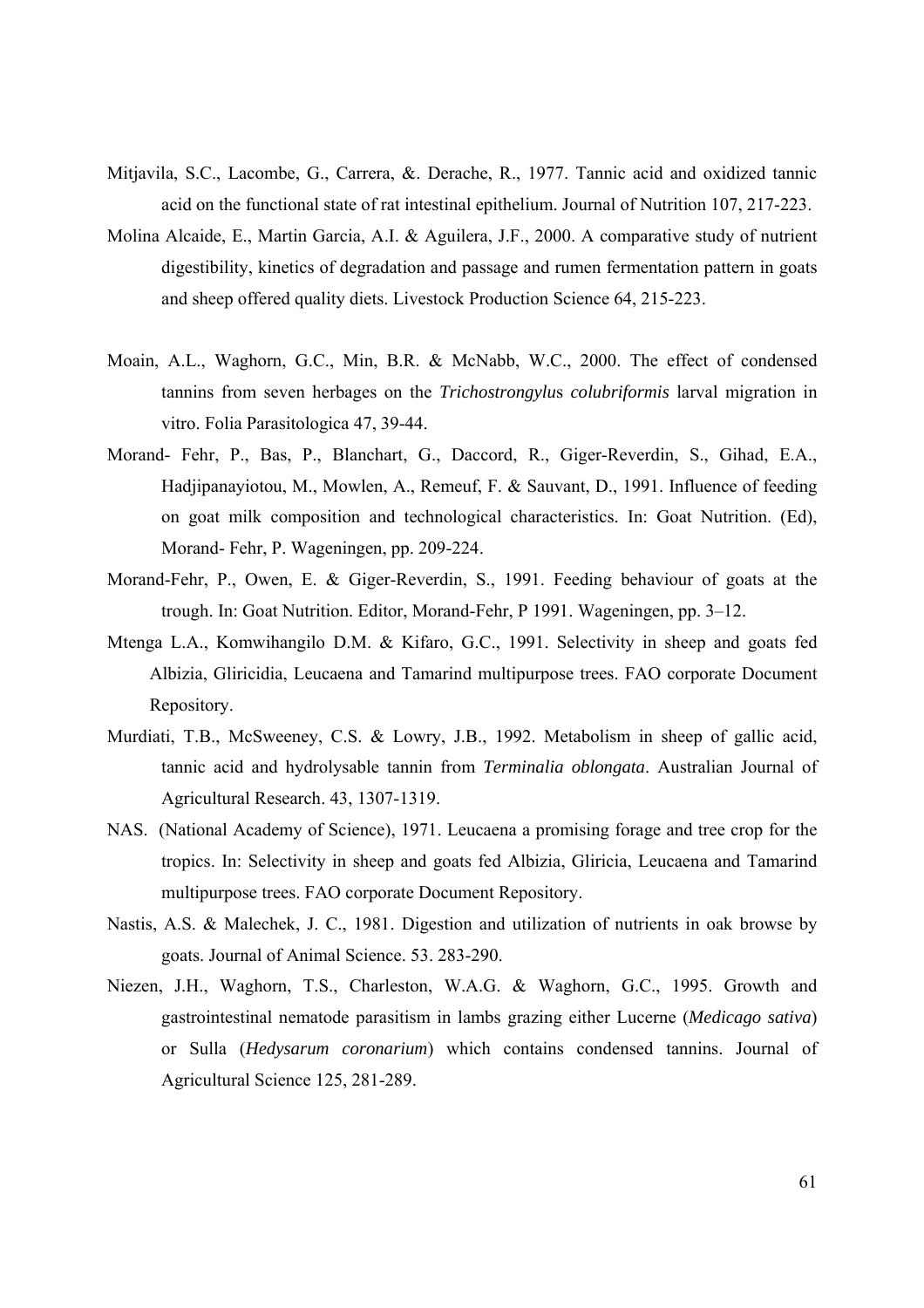- Niezen, J.H., Robertson, H.A., Waghorn, G.C. & Charleston, W.A.G., 1998. Production, faecal egg counts and worm burdens of ewe lambs, which grazed six contrasting forages. Veterinary Parasitology 80, 15-27.
- Niezen, J.H., Waghorn, G.C. & Charleston, W.A.G., 1998b. Establishment and fecundity of *Ostertagia circumcincta* and *Trichostrongylus colubriformis* in lambs fed Lotus *(Lotus Pedunculatus*) or perennial ryegrass (*Lolium perenne*), Veterinary Parasitology 78, 13-21.
- Niezen, J. H., Waghorn, G.C., Graham, T., Carter, J.L. & Leathwick, D.M., 2002b. The effect of diet fed to lambs on subsequent development of *Trichostrongylus colubriformis* larvae in vitro and on pasture, Veterinary Parasitology 105, 269-283.
- Nguyen, T.M., Binh, D.V. & Ørskov, E.R., 2005. Effect of foliages containing condensed tannins and on gastrointestinal parasites. Animal feed Science and Technology 121: 77-87.
- Ngwa, A.T., Nsahlai, I.V. & Iji, P.A, 2002. Effect of supplementing veld hay with a dry meal or silage from pods of *Acacia sieberiana* with or without wheat bran on voluntary intake, digestibility, excretion of purine derivatives, nitrogen utilization, and weight gain in South African Merino sheep. Livestock production Science. 77, 253-264.
- Norton, B.W., 1994. Anti-nutritive and toxic factors in forage tree legumes. In: Forage tree legumes in tropical agriculture, edited Gutteridge, R.C. and Shelton, H.M., CAB International, Wallington, Oxford. 202-191.
- Norton, B.W., 1999. The significance of tannin in tropic animal production, Tannin Livestock Human Nutrition 92, 14–23.
- Norton, B. W. Kennedy, P.J. & Hales, J.W., 1990. Grazing management studies with Australian cashmere goats. 3. Effect of season on the selection of diet by cattle, sheep and goats from two tropical grass-legume pastures. Australian Journal of Experimental Agriculture 30, 783-788.
- Nozaki, Y. & Tanford, C. 1963. The solubility of amino acids and related compounds in aqueous urea solution. Journal of Biological Chemistry 238, 4074- 4081.
- Nunez-Hernandez, G., Holechek, J.L., Wallace, J.D., Galyean, M.N., Tembo, A., Valdez, R. & Cardenas, M., 1989. Influence of native shrubs on nutritional status of goats: Nitrogen retention. Journal of Range Management. 42, 228- 232.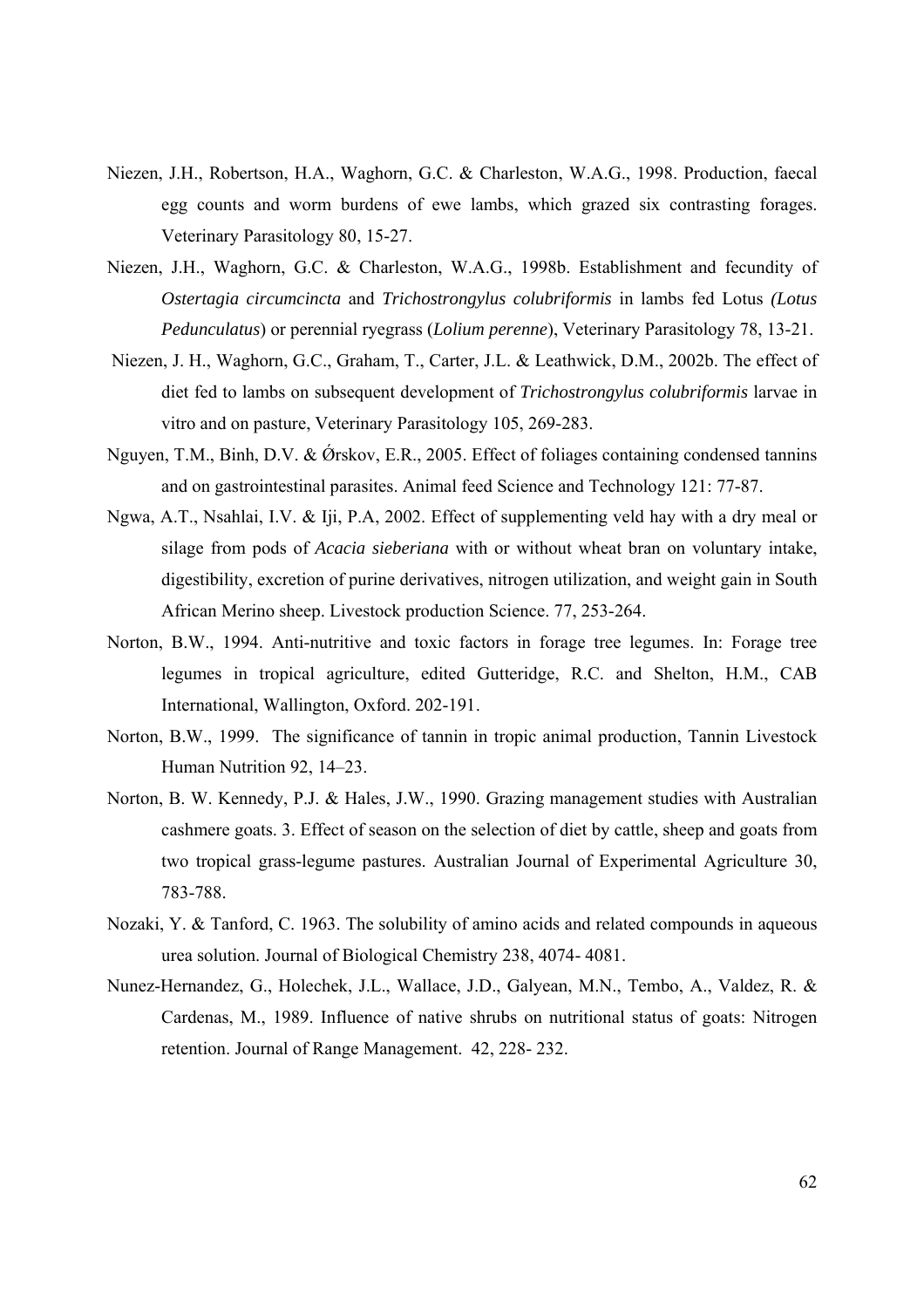- Omokanye, A.T., Balogun, R.O., Onifade, O.S., Afolayan, R.A. & Olayemi, M.E., 2001. Assessment of preference and intake of browse species by Yankasa sheep at Shika, Nigeria. Small Ruminant Research 42, 201-208.
- Ontario Ministry of Agriculture, Food and Rural Affairs (OMAFRA), 2004. Grazing Management: Animals as grazers. Ministry of Agriculture, Food and Rural Affairs, Ontario. Publication *19.*
- Panda, M. C., Sahu, B. K. & Mohapatra, H. C., 1979. Indian Vet. J. 56, 1038. In Kumar, R and Singh, M. 1984. Tannin: Their Role in Ruminant Nutrition. Central Sheep & Wool Research Institute, Avikanagar, Rajasthan, India 304 -501.
- Paolini, V., Bergeaud, J.P., Grisez, C., Prevot, F., Dorchies, P. & Hoste, H., 2003a. Effects of condensed tannin on goats experimentally infected with Haemonchus contortus. Veterinary Parasitology 113, 253 – 261.
- Paolini, V., Frayssines, A., De La Farge, F., Dorchies, P. & Hoste, H., 2003c. Effects of condensed tannin on established populations and on incoming larvae of *Trichostrogylus colubriformis* and *Teladorsagia circumcincta* in goats, Veterinary Research 35, 331-339.
- Peacock, C., 1996. Improving goat production in the tropics. The feeding habits of goats. A manual for development workers. Oxford, UK and Ireland. Pp.66 – 68.
- Pell, A.N., Mackie, R.I., Mueller-Harvey, I. & Ndlovu, L.R., 2001. Introduction, Animal feed Science Technology 91, p.1. In: Rojas, D. K., Lopez, J., Tejad, I., Vaquez, V., Shimba, A., Sanchez, D. & Ibarra, F., 2005. Impact of condensed tannins from tropical forages on *Haemonchus contortus* burden in Mongolian gerbils (*Meriones unguiculatus*) and Pelibuey lambs. Animal Feed Science and Technology 128, 218-228.
- Pfister, J.A., Malecheck, J.C. & Balph, D.F., 1988. Foraging behaviour of goats and sheep in the Caatinga of Brazil. The Journal of Applied Ecology 25, 379- 388.
- Phy, T.S. & Provenza, F.D., 1998. Sheep fed grain prefer foods and solutions that attenuate acidosis. Journal of Animal Science 76, 954-960.
- Pitt, R.E., Cross, T.L., Pell, A.N., Schofield, P. & Doane, P.H., 1999. Use of in vitro gas production models in the ruminal kinetics. Mathematical biosciences 159 (2), 145- 163.
- Poage III, G.W., Scott, C.B., Bisson, M.G. & Hartmann, F.S., 2000. Activated charcoal increases intake of bitterweed toxicocic. Journal of Range management 53: 73-78.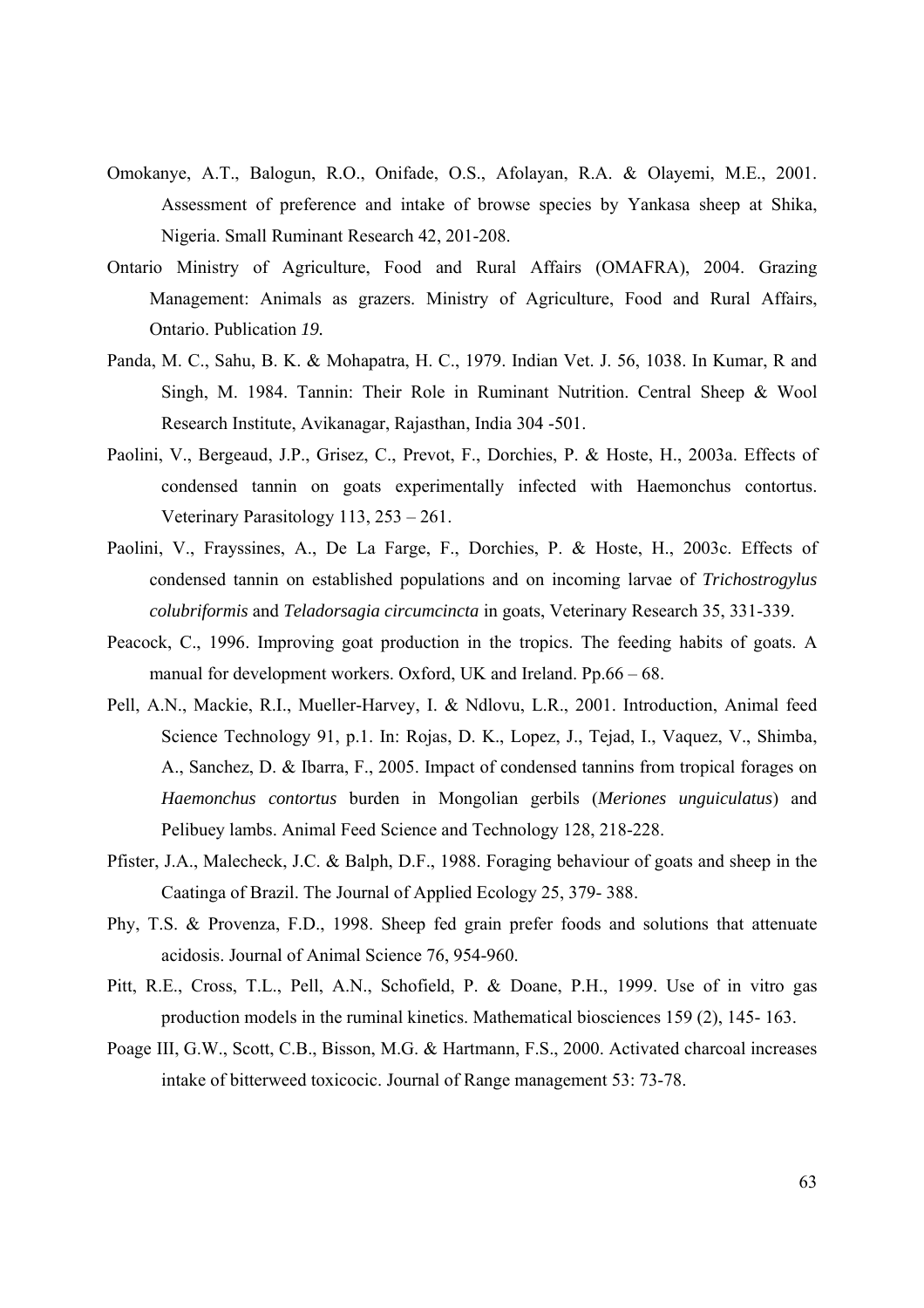- Porter, L.J., Hrstich, L.N. & Chan, B.G., 1986. The conversion of procyanidins and prodelphinidins to cyaniding and delphinidin. Phytochemistry. 25, 223-230.
- Price, M.L., Hagerman, A, E. & Butler, L. G., 1980. Tannin content of cowpeas, Chick peas, Pigeon peas and Mung beans. Journal of Agricultural and Food Chemistry 28, 459 -461.
- Prichard, R., 1994. Anthelmentic resistance. Veterinary Parasitology 54, 259-268.
- Pritchard, D .A. Stocks, D.L., O'sullivan, B.M, Martin, P.R., Hurwood, I.S. & O'Rourke, P.K., 1988. The effect of polyethylene glycol (PEG) on wool growth and liveweight of sheep consuming a molga (*Acacia aneura*) diet. Proceedings of 6th Australian society of Animal Production 17, 290-293.
- Priolo, A. & Ben Salem, H., 2004. Effect of dietary condensed tannins on small ruminant production. Options Méditerr, Sér. A: Sémin Méditerr 59, 209-313.
- Puchala, R., Min, B. R., Goetsch, A.L. & Sahlu, T., 2005. The effect of condensed tannin containing forage on methane emission by goats. Journal of Animal Science 83, 182 – 186.
- Qinisa, M.M. & Boomker, E.A., 1998. Feed selection and water intake of indigenous goat wethers under stall-feeding conditions. South African Journal of Animal Science. 28, 173- 178.
- Ramalho Ribeiro, J.M.C., 1989. Intake measurement. In: Evaluation of straw in ruminant feeding. Eds. Chenost, M. & Reiniger, P., Elsevier Applied Sciences, London, 22.
- Reed, J.C. 1995. Nutritional toxicology of tannins and related polyphenols in forage legumes. Journal of Animal Science 73, 1516–1528.
- Reichert, R.D., Fleming, S.E. & Schwab, D.J., 1980. Tannin deactivation and nutritional improvement of sorghum by anaerobic storage of  $H_2O$ -,  $HCl$ -, or NaOH-treated grain, Journal of Agriculture and Food Chemistry 28, 824–829.
- Reppert, J. C., 1957. Forage preference and grazing habits of cattle at the Eastern Colorado Range Station. Journal of Range Management 13, 58- 65.
- Robertson, H. A., Niezen, J. H., Waghorn, G.C. Charleston, W. A. G. & Jinlong, M., 1995. The effect of six herbages on live weight gain, wool growth and feacal egg count of parasitised ewe lambs*.* Proceedings of the New Zealand Society of Animal Production 55, 199-201.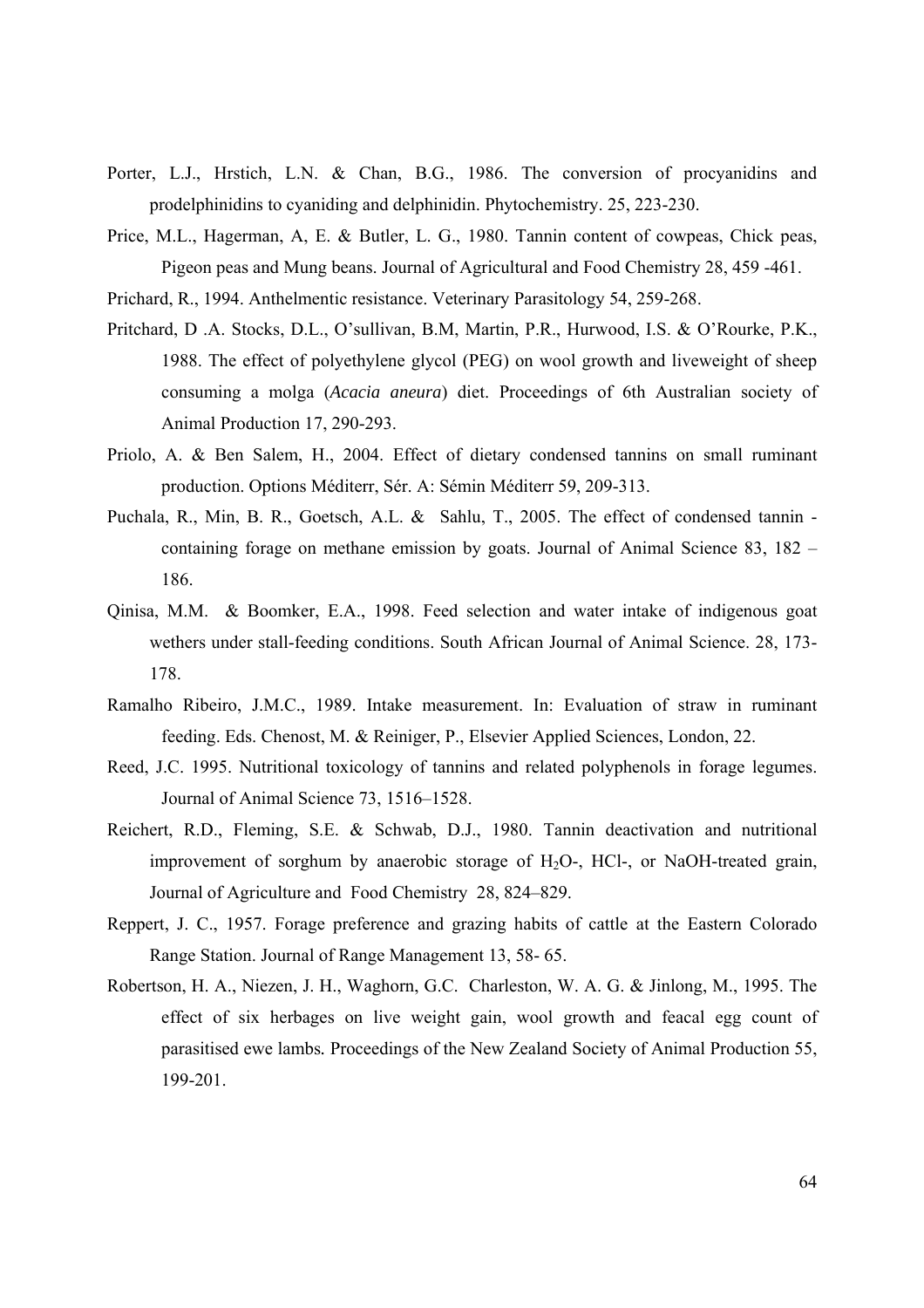- Rout, P.K., Mandal, A., Singh,, L.B. and Roy, R. 2002. Studies on behavioural patterns in Jamunapari goats. Small Ruminant Research 43 (2), 185-188.
- Sanon, H.O., Kabore-Zoungrana, C. & Ledin, I., 2007. Behaviour of goats, sheep and cattle and their selection on browse species on natural pasture in a Sahelian area. Small Ruminant research. 67 (1), 64-74.
- SAS Institute Inc. 1989. SAS/STAT user's guide, Version 6. 4<sup>th</sup> edition. Cary, North Carolina, USA. pp. 943.
- Santra, A., karim, S.A., Mishra, A.S., Chaturvedi, O.H. & Prasad, R., 1998. Rumen ciliate protozoa and fiber utilization in sheep and goats. Small Ruminant Research 30, 13-18.
- Sanz Sampelayo, M.R., Lara, L., Gil Extremera, F. & Boza, J., 1995. Energy utilization for maintenance and growth in preruminant kid and lambs. Small Ruminants Research 17(1), 25-30.
- Sanz Sampelayo, M.R., Lupiani, M.J., Guerrero, J.E. & Boza, J., 1998. A comparison of different metabolic types between goat kids and lambs: Key blood constituents at different times in the first two months after birth. Small Ruminant Research 31: 29-35.
- Schmidt, L.G., Swingle, R.S. & Brown, W.H., 1983. Comparative digestion of different quality roughages by sheep and goats. Proceedings, Western Section, American Society of Animal science 34, p.332.
- Schmidt, S.P., Hoveland, C.S., Donnelly, E.D., McGuire, J.A. &. Moore, R.A., 1987. Beef steer performance on *Cimarron alfalfa* and serala and AU lotan *Sericea lespedeza* pastures, Alabama Agricultural Experimental Station Circular p. 288.
- Sethi, P. & Kulkarni, P.R., 1995. *Leucaena leucocephala*. A nutrition profile. In: Akingbade, A.A., Nsahlai, I.V. & Morris, C.D., 2002. The effects of *Leucaena leucocephala* on semen quality, fertility and reproductive performance of dihydroxy –pyridone adapted South African Nguni goats. Journal of Agricultural Science 139, 205-211.
- Shaik, S.A., Terrill, T.H., Miller, J.E., Kouakou, B., Kannan, G., Kallu, R.K. & Mosjidis J. A., 2004. Effect of feeding *Sericea Lespedeza* hay to goats infected with *Haemonchus Contortus*. South African Journal of Animal Science 34, 234-236.
- Shaik, S.A., Terrill, T.H., Miller, J.E., Kouakou, B., Kannan, G., Kaplan, R.M., Burke, J.M.& Mosjidis, J.A., 2006*. Sericea lespedeza* hay as a natural deworming agent against gastrointestinal nematode infection in goats. Veterinary Parasitology 139, 150-157.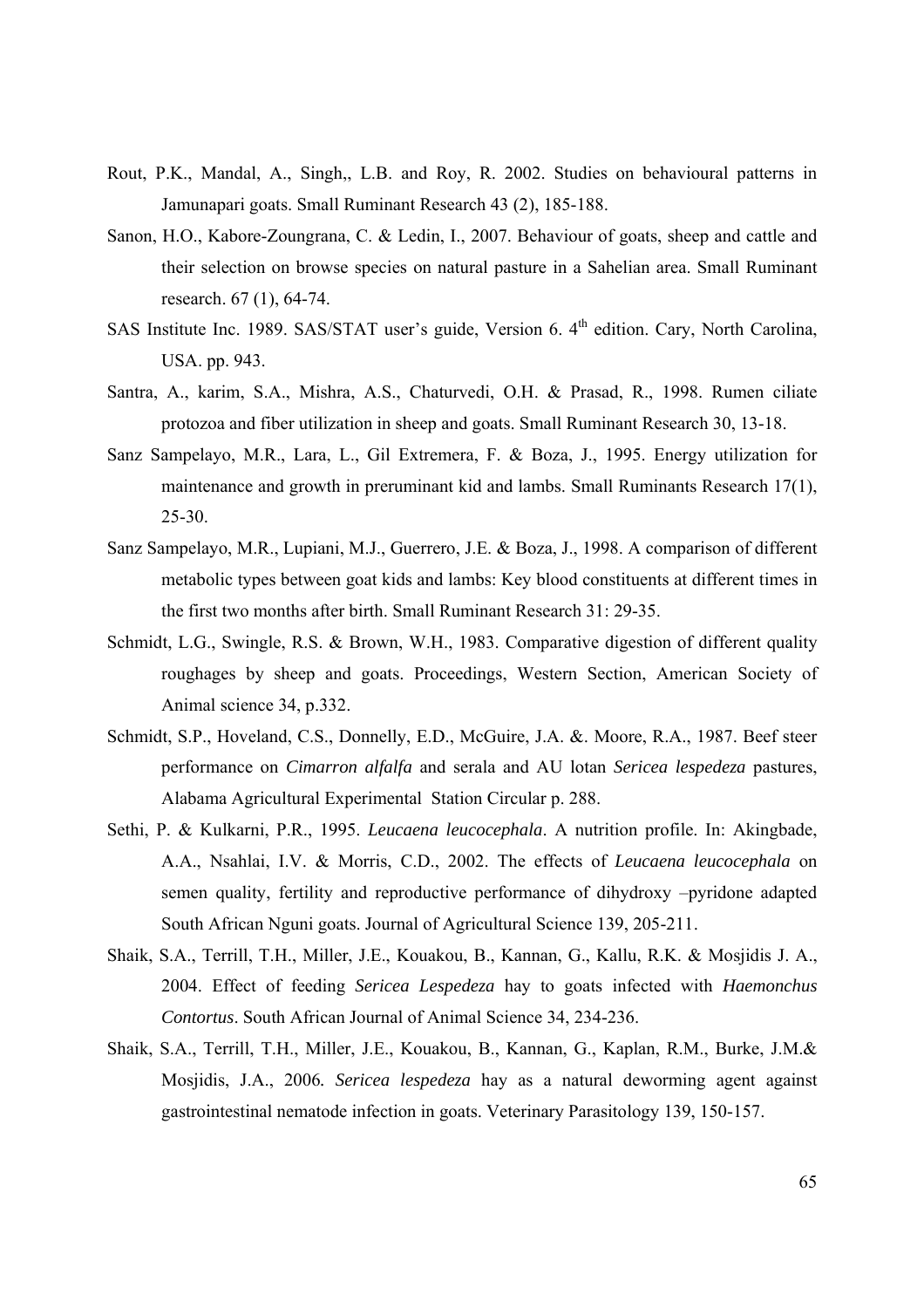- Sidahmed, A.E., 1986. Increasing Land utilization by small ruminants in developing countries: In Small Ruminant Production in the Developing countries. FAO. 58,124-137.
- Silanikove, N., Nitsan, Z. & Perevolotsky, A. 1994. Effect of daily supplementation of polyethylene glycol on intake and digestion of tannin-containing leaves (*Ceratonia siliqua*) by sheep. Journal of *Agriculture* and Food Chemistry 42, 2844-2847.
- Singh, K. & Arora, S.P., 1978b. Indian Journal of Animal Science 48, 84. In Kumar R. and Singh, M., 1984. Tannins: Their adverse Role in Ruminant Nutrition. Journal of Agriculture and Food Chemistry 32, 447 - 453
- Struhsaker, T.T., Cooney, D.O. & Siex, K. S., 1997. Absorption capacity of charcoal eaten by Zanzibar red colobus monkeys: Its function and its ecological and demographic consequences. International Journal of Primatology 18, 61-72.
- Sykes, A.R., 1994. Parasitism and production in farm animals. Animal Production 59, 155-172.
- Taylor, C.E. & Murant, A.F., 1966. Nematicidal activity of aqueous extracts from raspberry canes and roots. Nematolog*y* 12**, 488**–494.
- Terrill, T.H., Kaplan, R.M., Larsen, M., Samples, O.M., Miller, J.E. & Gelaye, S., 2001. Anthelmentic resistance on goats' farms in Georgia: efficacy of anthelmentics against gastrointestinal nematodes in two selected goatherds. Veterinary Parasitology 97, 261- 268.
- Terrill, T.H., Rowan, A.M., Douglas, G.B. & Barry, T. N., 1992b. Determinations of extractable and bound condensed tannin concentration in forage plants, protein concentrate meals and cereal grains. Journal of the Science of Food and Agriculture 58, 321-329.
- Terrill, T.H., Windham W.R., Hoveland, C. S. & Amose, H.E., 1989. Influence of forage preservation method on tannin concentration, intake and digestibility of *Sericea lespedeza* by sheep. Agronomy Journal 81, 479-483.
- Thompson, D.R. & Geary, T.G., 1995. The structure and function of helminth surfaces. In: J.J. Marr and M. Muller, Editors, Biochemistry and Molecular Biology of Parasites (1st ed.), Academic Press, New York, pp. 203–232.
- Treviño, J., Ortiz, L. & Centeno, C., 1992. Effect of tannins from faba beans (*Vicia faba*) on the digestion of starch by growing chicks. Animal Feed Science Technol*ogy* 37, 345–349.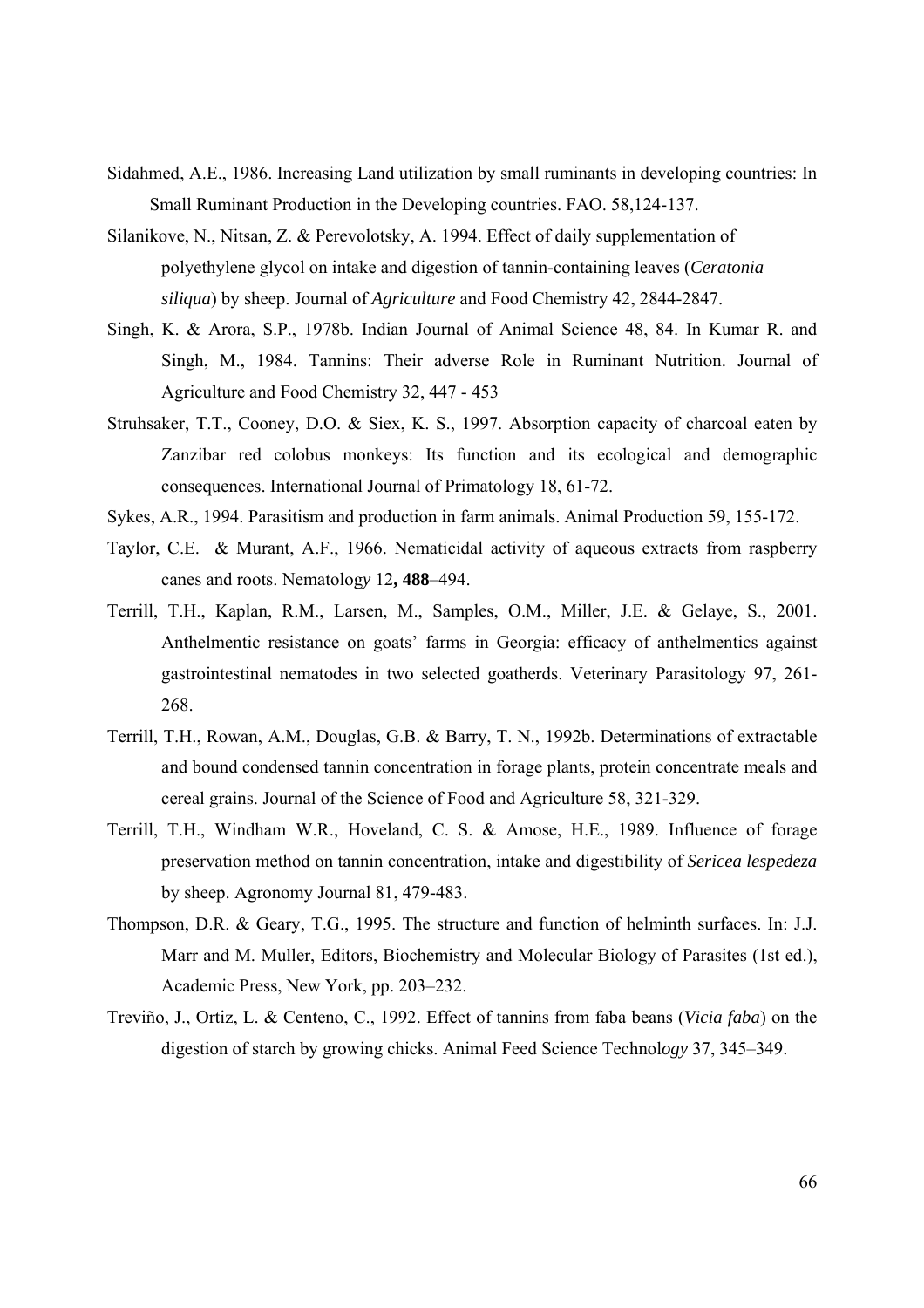- Turner, K. E., Wideus, S. & Collins, J.R., 2005. Intake, performance and blood parameters in young goats offered high forage diets of lespedeza and alfalfa hay. Small Ruminant Research 59, 15-23.
- Uden, P., Colucci, P.E. & Van Soest, P.J., 1980. Investigation of chromium, cerium and cobalt as markers in digesta. Rate of passage studies. Journal of the Science of Food and Agriculture 31, 625-632.
- Uden, P. & Van Soest, P.J., 1982. Comparative digestion of timothy (*Phleum pratense*) fibre by ruminants, equinus and rabbits. British Journal of Nutrition 47, 267–272.
- Underwood, R., 1985. The feeding behaviour of grazing African ungulates. Behaviour 89, 195- 243.
- Van Soest, P.J., 1982. Nutritional ecology of ruminants. O & B Books, Corvallis, Oregon.
- Van Soest, P.J., 1985. Nutritional ecology of the ruminants. Cornell University Press, Ithaca. NY.
- Van Soest, P.J., Robertson, J.B. & Lewis, B.A., 1991. Methods for dietary fibre, Neutral detergent fibre and non-starch polysaccharides in relation to animal nutrition. Journal of Dairy Science 74, 3583-3597.
- Vercoe, T.K., 1989. Fodder value of selected Australian tree and shrubs species. In: D. J. Boland (Ed). Trees for the tropics: Growing Australian Multipurpose trees and shrubs in the Developing countries. ACIAR monograph No 10. Canberra pp. 177-186.
- Waghorn, G.C., Reed, J.D. & Ndlovu, L.R., 1999. Condensed tannins and herbivore nutrition. In Proceedings of the XVIIth International Grasslands Congress, 3, 153-166.
- Waghorn, G.C. & McNabb, W.C., 2003. Consequences of plant phenolic compounds for productivity and health of ruminants. Proceedings of the Nutrition Society 62, 383-392.
- Waghorn, G.C., Ulyatt, M.J., John, A., & Fisher, M.T., 1987. The effect of condensed tannins on the site of digestion of amino acids and other nutrients in sheep fed on *Lotus corniculatus L*. British Journal of Nutrition 57, 115 – 126.
- Wah, C. S., Sharma, K. & Jackson, M. G., 1977. Studies of various chemical treatments of salseed meal to remove or inactivate tannins. Indian Journal of Animal Science 47, 8-12.
- Walker, H.G., 1984. Physical treatment. In: F. Sundstol and E. Owen (editors), Straw and other fibrous by-products as feed. Elsevier, Amsterdam. pp. 79-101.
- Waller, P.J., 1997. Nematode parasite control of livestock in the tropics/subtropics, the need for novel approaches. International journal for Parasitology 27, 1193-1201.